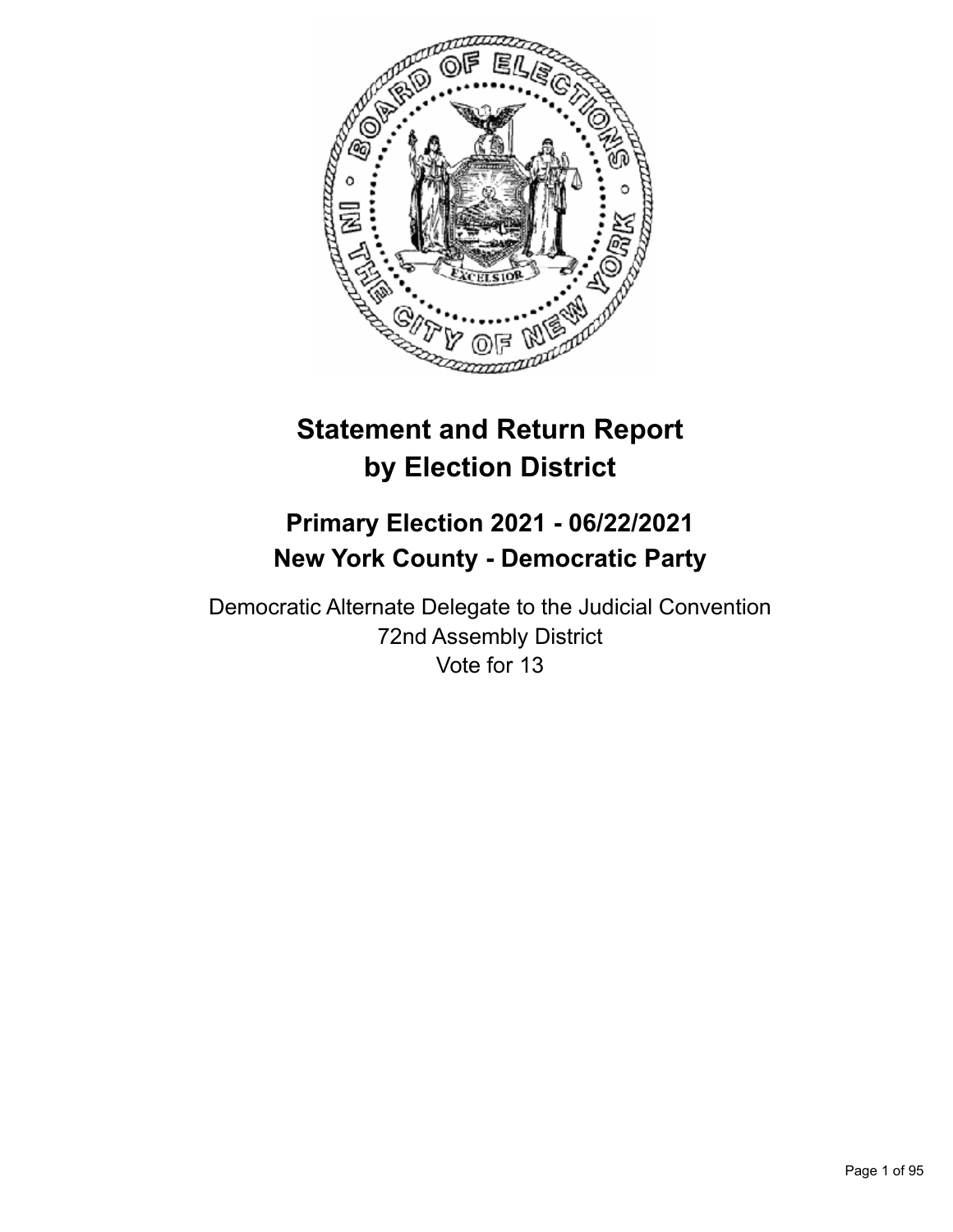

| PUBLIC COUNTER                                           | 128            |
|----------------------------------------------------------|----------------|
| <b>MANUALLY COUNTED EMERGENCY</b>                        | 0              |
| <b>ABSENTEE / MILITARY</b>                               | 10             |
| <b>AFFIDAVIT</b>                                         | $\mathbf{1}$   |
| <b>Total Ballots</b>                                     | 139            |
| Less - Inapplicable Federal/Special Presidential Ballots | 0              |
| <b>Total Applicable Ballots</b>                          | 139            |
| <b>JOSE LOUIS ESPIRITUSANTO</b>                          | 21             |
| <b>FERNANDO MENDEZ</b>                                   | 18             |
| <b>BRUNILDA L. RODRIGUEZ</b>                             | 23             |
| NORIS R. CASILLA                                         | 19             |
| <b>IRIS BALTAZAR</b>                                     | 30             |
| <b>JUANA E. MARTINEZ-REYES</b>                           | 24             |
| LICETTE VASQUEZ                                          | 26             |
| ROSARIO CAPELLAN                                         | 23             |
| <b>NERYS RODRIGUEZ</b>                                   | 19             |
| <b>MICAELA LUGO</b>                                      | 20             |
| <b>ISABEL CUELLO</b>                                     | 25             |
| ANGELA RODRIGUEZ                                         | 30             |
| <b>JOSENIA DOMINGUEZ</b>                                 | 25             |
| DORCA REYNOSO                                            | 17             |
| <b>DYLAN HAYRE</b>                                       | 8              |
| <b>DANA HOCKENBURY</b>                                   | 17             |
| ANDREA KORNBLUTH                                         | 16             |
| <b>GRAHAM CIRAULO</b>                                    | 6              |
| <b>GABRIELLE SHATAN</b>                                  | 14             |
| LAURA DAIGEN-AYALA                                       | 16             |
| NICHOLAS LYNDON                                          | $\overline{7}$ |
| PAUL STEWART-STAND                                       | 11             |
| NICOLE CASTRONOVA                                        | 15             |
| PHILIP SIMPSON                                           | 12             |
| <b>GAIL SULLIVAN</b>                                     | 20             |
| YAEL LEOPOLD                                             | 11             |
| ELIZABETH A. PIZIO (WRITE-IN)                            | $\mathbf{1}$   |
| <b>Total Votes</b>                                       | 474            |
| Unrecorded                                               | 1,333          |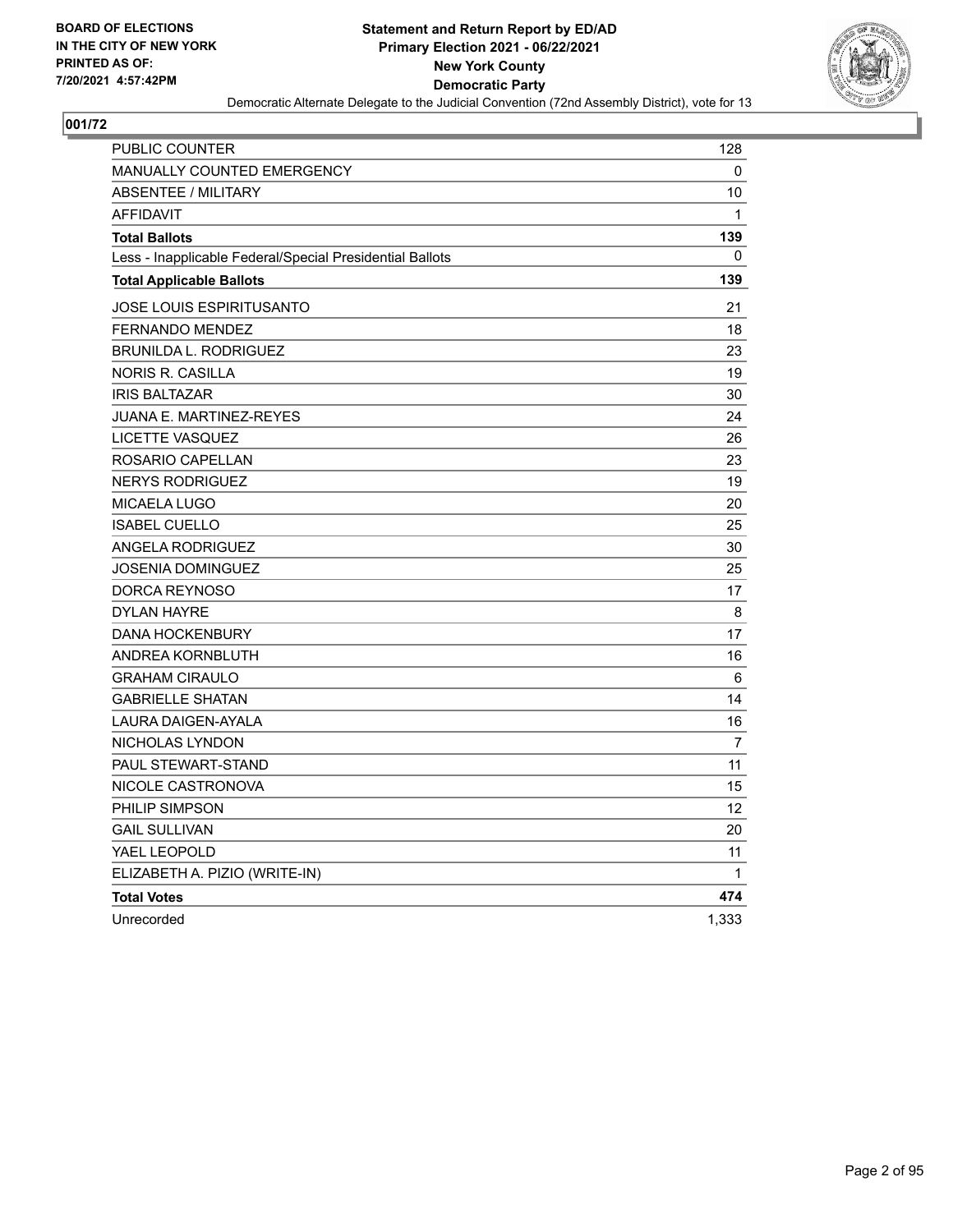

| PUBLIC COUNTER                                           | 168               |
|----------------------------------------------------------|-------------------|
| <b>MANUALLY COUNTED EMERGENCY</b>                        | 0                 |
| <b>ABSENTEE / MILITARY</b>                               | $\overline{7}$    |
| <b>AFFIDAVIT</b>                                         | $\Omega$          |
| <b>Total Ballots</b>                                     | 175               |
| Less - Inapplicable Federal/Special Presidential Ballots | $\mathbf{0}$      |
| <b>Total Applicable Ballots</b>                          | 175               |
| JOSE LOUIS ESPIRITUSANTO                                 | 34                |
| <b>FERNANDO MENDEZ</b>                                   | 31                |
| <b>BRUNILDA L. RODRIGUEZ</b>                             | 38                |
| <b>NORIS R. CASILLA</b>                                  | 21                |
| <b>IRIS BALTAZAR</b>                                     | 27                |
| JUANA E. MARTINEZ-REYES                                  | 22                |
| <b>LICETTE VASQUEZ</b>                                   | 28                |
| ROSARIO CAPELLAN                                         | 23                |
| <b>NERYS RODRIGUEZ</b>                                   | 26                |
| MICAELA LUGO                                             | 20                |
| <b>ISABEL CUELLO</b>                                     | 25                |
| <b>ANGELA RODRIGUEZ</b>                                  | 41                |
| <b>JOSENIA DOMINGUEZ</b>                                 | 25                |
| DORCA REYNOSO                                            | 31                |
| <b>DYLAN HAYRE</b>                                       | 15                |
| <b>DANA HOCKENBURY</b>                                   | 13                |
| <b>ANDREA KORNBLUTH</b>                                  | 15                |
| <b>GRAHAM CIRAULO</b>                                    | 10                |
| <b>GABRIELLE SHATAN</b>                                  | 16                |
| LAURA DAIGEN-AYALA                                       | 19                |
| NICHOLAS LYNDON                                          | $12 \overline{ }$ |
| PAUL STEWART-STAND                                       | 16                |
| NICOLE CASTRONOVA                                        | 14                |
| PHILIP SIMPSON                                           | 18                |
| <b>GAIL SULLIVAN</b>                                     | 27                |
| YAEL LEOPOLD                                             | 16                |
| <b>Total Votes</b>                                       | 583               |
| Unrecorded                                               | 1,692             |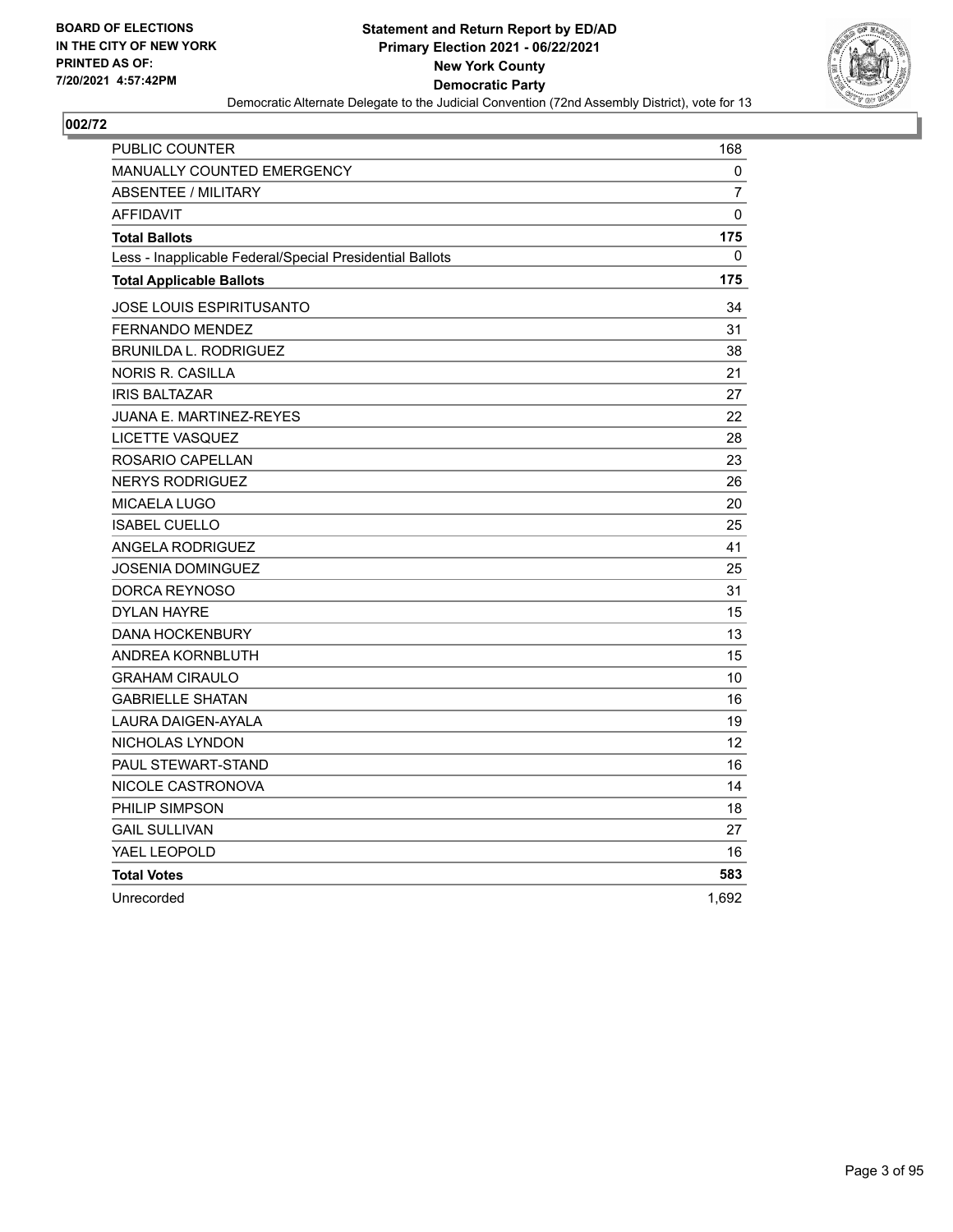

| <b>PUBLIC COUNTER</b>                                    | 99             |
|----------------------------------------------------------|----------------|
| <b>MANUALLY COUNTED EMERGENCY</b>                        | 0              |
| <b>ABSENTEE / MILITARY</b>                               | $\overline{7}$ |
| <b>AFFIDAVIT</b>                                         | $\overline{2}$ |
| <b>Total Ballots</b>                                     | 108            |
| Less - Inapplicable Federal/Special Presidential Ballots | 0              |
| <b>Total Applicable Ballots</b>                          | 108            |
| JOSE LOUIS ESPIRITUSANTO                                 | 15             |
| <b>FERNANDO MENDEZ</b>                                   | 18             |
| <b>BRUNILDA L. RODRIGUEZ</b>                             | 17             |
| <b>NORIS R. CASILLA</b>                                  | 14             |
| <b>IRIS BALTAZAR</b>                                     | 17             |
| JUANA E. MARTINEZ-REYES                                  | 20             |
| <b>LICETTE VASQUEZ</b>                                   | 17             |
| ROSARIO CAPELLAN                                         | 13             |
| <b>NERYS RODRIGUEZ</b>                                   | 18             |
| MICAELA LUGO                                             | 13             |
| <b>ISABEL CUELLO</b>                                     | 14             |
| <b>ANGELA RODRIGUEZ</b>                                  | 22             |
| JOSENIA DOMINGUEZ                                        | 14             |
| DORCA REYNOSO                                            | 12             |
| <b>DYLAN HAYRE</b>                                       | 8              |
| <b>DANA HOCKENBURY</b>                                   | 7              |
| ANDREA KORNBLUTH                                         | $\overline{7}$ |
| <b>GRAHAM CIRAULO</b>                                    | 4              |
| <b>GABRIELLE SHATAN</b>                                  | 7              |
| LAURA DAIGEN-AYALA                                       | 9              |
| NICHOLAS LYNDON                                          | 9              |
| <b>PAUL STEWART-STAND</b>                                | 10             |
| NICOLE CASTRONOVA                                        | 5              |
| PHILIP SIMPSON                                           | 8              |
| <b>GAIL SULLIVAN</b>                                     | 10             |
| YAEL LEOPOLD                                             | 8              |
| <b>Total Votes</b>                                       | 316            |
| Unrecorded                                               | 1,088          |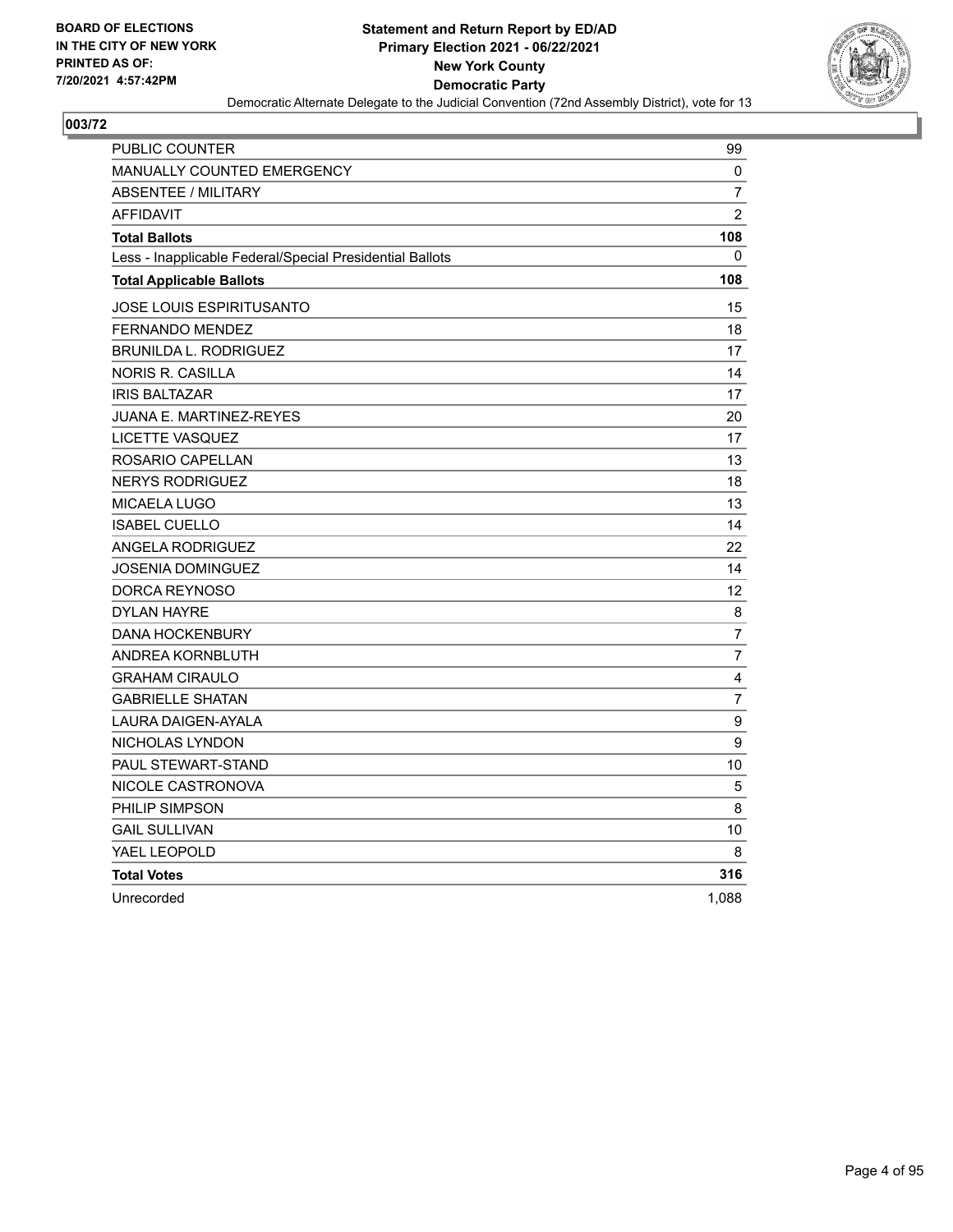

| PUBLIC COUNTER                                           | 108            |
|----------------------------------------------------------|----------------|
| <b>MANUALLY COUNTED EMERGENCY</b>                        | 0              |
| <b>ABSENTEE / MILITARY</b>                               | 3              |
| <b>AFFIDAVIT</b>                                         | $\mathbf{1}$   |
| <b>Total Ballots</b>                                     | 112            |
| Less - Inapplicable Federal/Special Presidential Ballots | 0              |
| <b>Total Applicable Ballots</b>                          | 112            |
| <b>JOSE LOUIS ESPIRITUSANTO</b>                          | 15             |
| <b>FERNANDO MENDEZ</b>                                   | 23             |
| <b>BRUNILDA L. RODRIGUEZ</b>                             | 17             |
| NORIS R. CASILLA                                         | 12             |
| <b>IRIS BALTAZAR</b>                                     | 18             |
| <b>JUANA E. MARTINEZ-REYES</b>                           | 16             |
| LICETTE VASQUEZ                                          | 15             |
| ROSARIO CAPELLAN                                         | 21             |
| <b>NERYS RODRIGUEZ</b>                                   | 13             |
| <b>MICAELA LUGO</b>                                      | 14             |
| <b>ISABEL CUELLO</b>                                     | 19             |
| ANGELA RODRIGUEZ                                         | 23             |
| <b>JOSENIA DOMINGUEZ</b>                                 | 19             |
| DORCA REYNOSO                                            | 15             |
| <b>DYLAN HAYRE</b>                                       | 9              |
| <b>DANA HOCKENBURY</b>                                   | 14             |
| ANDREA KORNBLUTH                                         | 11             |
| <b>GRAHAM CIRAULO</b>                                    | 7              |
| <b>GABRIELLE SHATAN</b>                                  | $\overline{7}$ |
| LAURA DAIGEN-AYALA                                       | 11             |
| NICHOLAS LYNDON                                          | $\overline{7}$ |
| PAUL STEWART-STAND                                       | 7              |
| NICOLE CASTRONOVA                                        | 9              |
| PHILIP SIMPSON                                           | 11             |
| <b>GAIL SULLIVAN</b>                                     | 15             |
| YAEL LEOPOLD                                             | 7              |
| UNATTRIBUTABLE WRITE-IN (WRITE-IN)                       | $\mathbf{1}$   |
| <b>Total Votes</b>                                       | 356            |
| Unrecorded                                               | 1,100          |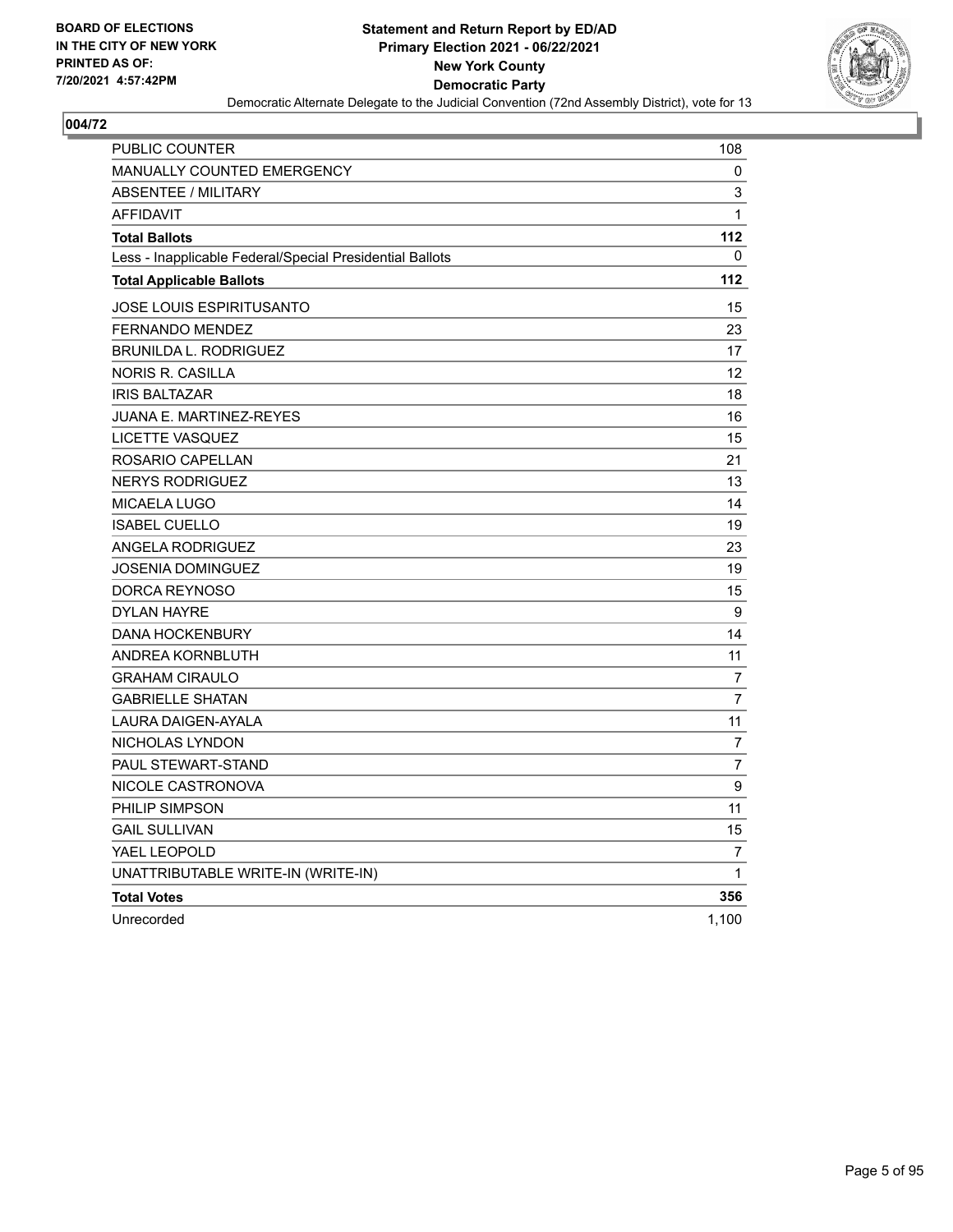

| PUBLIC COUNTER                                           | 102                     |
|----------------------------------------------------------|-------------------------|
| <b>MANUALLY COUNTED EMERGENCY</b>                        | 0                       |
| <b>ABSENTEE / MILITARY</b>                               | 11                      |
| <b>AFFIDAVIT</b>                                         | $\Omega$                |
| <b>Total Ballots</b>                                     | 113                     |
| Less - Inapplicable Federal/Special Presidential Ballots | $\mathbf{0}$            |
| <b>Total Applicable Ballots</b>                          | 113                     |
| JOSE LOUIS ESPIRITUSANTO                                 | 16                      |
| <b>FERNANDO MENDEZ</b>                                   | 24                      |
| <b>BRUNILDA L. RODRIGUEZ</b>                             | 17                      |
| <b>NORIS R. CASILLA</b>                                  | 9                       |
| <b>IRIS BALTAZAR</b>                                     | 11                      |
| JUANA E. MARTINEZ-REYES                                  | 13                      |
| LICETTE VASQUEZ                                          | 15                      |
| ROSARIO CAPELLAN                                         | 12 <sup>2</sup>         |
| <b>NERYS RODRIGUEZ</b>                                   | 14                      |
| <b>MICAELA LUGO</b>                                      | 12                      |
| <b>ISABEL CUELLO</b>                                     | 14                      |
| <b>ANGELA RODRIGUEZ</b>                                  | 25                      |
| JOSENIA DOMINGUEZ                                        | 19                      |
| DORCA REYNOSO                                            | 13                      |
| <b>DYLAN HAYRE</b>                                       | 1                       |
| <b>DANA HOCKENBURY</b>                                   | $\overline{\mathbf{4}}$ |
| ANDREA KORNBLUTH                                         | 1                       |
| <b>GRAHAM CIRAULO</b>                                    | $\mathbf 0$             |
| <b>GABRIELLE SHATAN</b>                                  | 4                       |
| <b>LAURA DAIGEN-AYALA</b>                                | 10                      |
| NICHOLAS LYNDON                                          | 4                       |
| <b>PAUL STEWART-STAND</b>                                | 4                       |
| NICOLE CASTRONOVA                                        | 5                       |
| PHILIP SIMPSON                                           | 4                       |
| <b>GAIL SULLIVAN</b>                                     | $\mathsf 3$             |
| YAEL LEOPOLD                                             | 5                       |
| <b>Total Votes</b>                                       | 259                     |
| Unrecorded                                               | 1,210                   |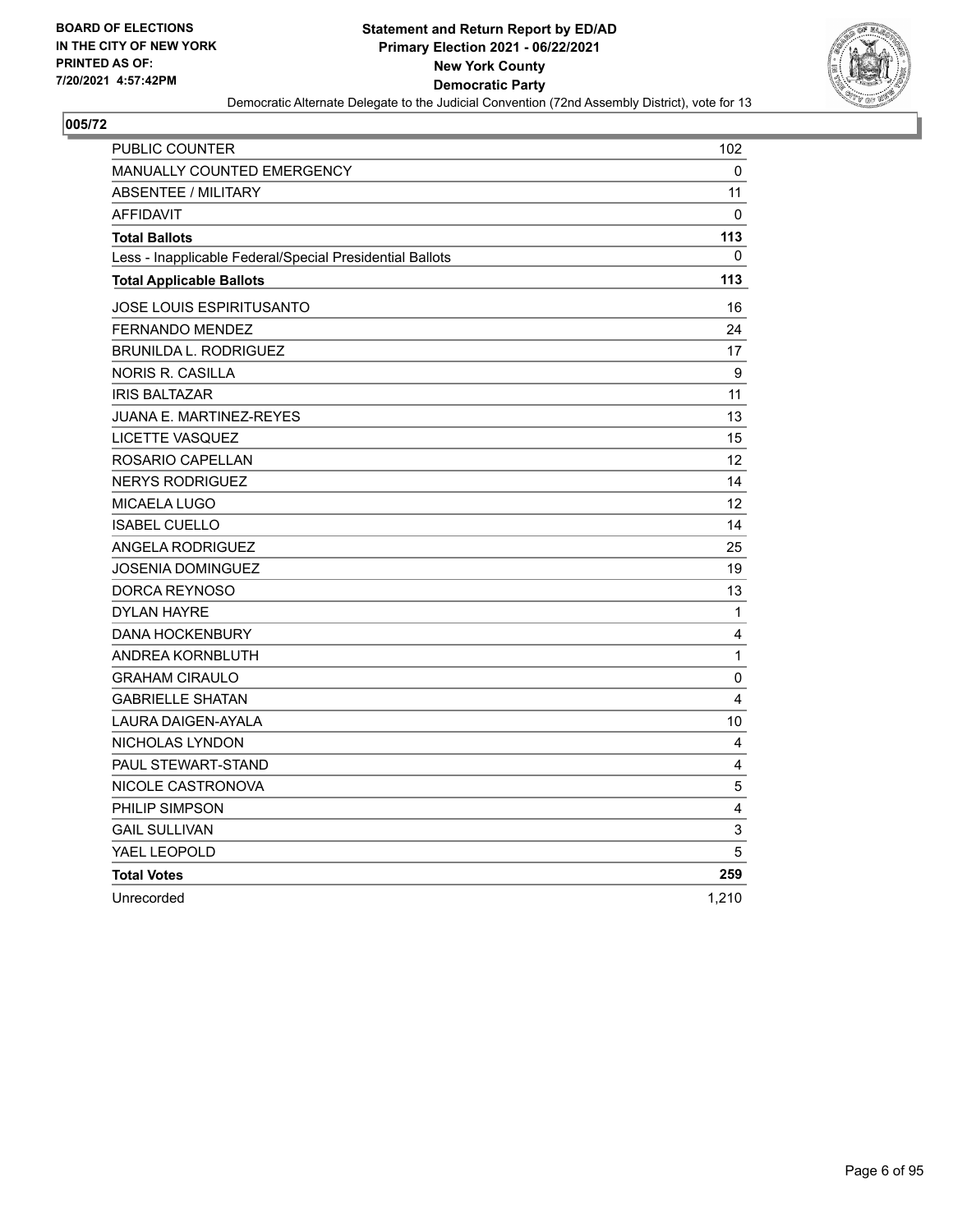

| <b>PUBLIC COUNTER</b>                                    | 61                      |
|----------------------------------------------------------|-------------------------|
| <b>MANUALLY COUNTED EMERGENCY</b>                        | 0                       |
| <b>ABSENTEE / MILITARY</b>                               | $\overline{7}$          |
| <b>AFFIDAVIT</b>                                         | 0                       |
| <b>Total Ballots</b>                                     | 68                      |
| Less - Inapplicable Federal/Special Presidential Ballots | $\mathbf{0}$            |
| <b>Total Applicable Ballots</b>                          | 68                      |
| JOSE LOUIS ESPIRITUSANTO                                 | 18                      |
| <b>FERNANDO MENDEZ</b>                                   | 21                      |
| <b>BRUNILDA L. RODRIGUEZ</b>                             | 17                      |
| <b>NORIS R. CASILLA</b>                                  | 13                      |
| <b>IRIS BALTAZAR</b>                                     | 14                      |
| <b>JUANA E. MARTINEZ-REYES</b>                           | 16                      |
| LICETTE VASQUEZ                                          | 21                      |
| ROSARIO CAPELLAN                                         | 12 <sup>2</sup>         |
| <b>NERYS RODRIGUEZ</b>                                   | 19                      |
| MICAELA LUGO                                             | 10                      |
| <b>ISABEL CUELLO</b>                                     | 16                      |
| <b>ANGELA RODRIGUEZ</b>                                  | 16                      |
| JOSENIA DOMINGUEZ                                        | 18                      |
| DORCA REYNOSO                                            | 11                      |
| <b>DYLAN HAYRE</b>                                       | 3                       |
| <b>DANA HOCKENBURY</b>                                   | $\overline{c}$          |
| ANDREA KORNBLUTH                                         | $\overline{\mathbf{4}}$ |
| <b>GRAHAM CIRAULO</b>                                    | $\mathbf{1}$            |
| <b>GABRIELLE SHATAN</b>                                  | 4                       |
| <b>LAURA DAIGEN-AYALA</b>                                | $\overline{7}$          |
| NICHOLAS LYNDON                                          | $\mathbf{1}$            |
| PAUL STEWART-STAND                                       | 3                       |
| NICOLE CASTRONOVA                                        | 5                       |
| PHILIP SIMPSON                                           | 6                       |
| <b>GAIL SULLIVAN</b>                                     | $\mathbf{1}$            |
| YAEL LEOPOLD                                             | 4                       |
| <b>Total Votes</b>                                       | 263                     |
| Unrecorded                                               | 621                     |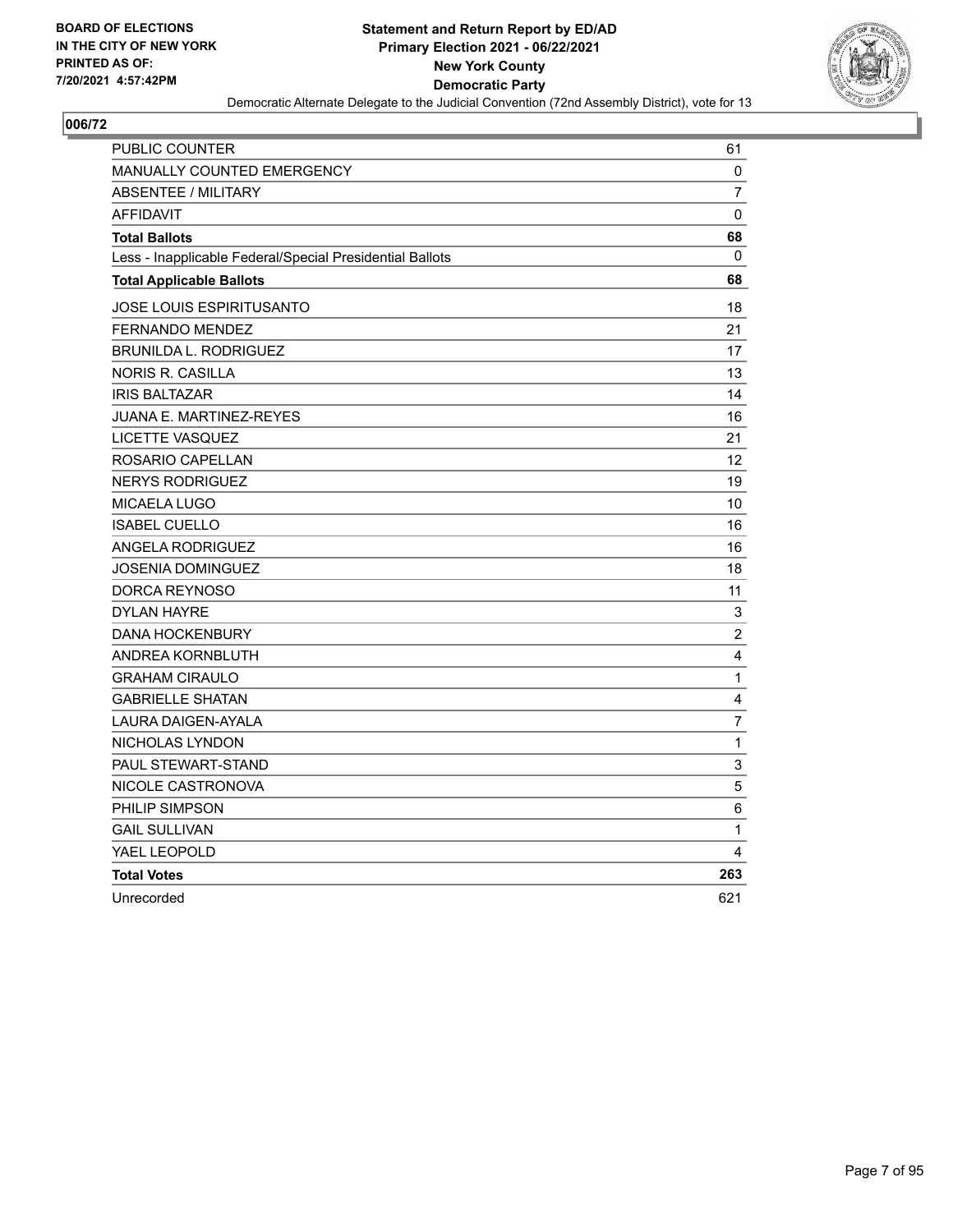

| PUBLIC COUNTER                                           | 69             |
|----------------------------------------------------------|----------------|
| <b>MANUALLY COUNTED EMERGENCY</b>                        | 0              |
| <b>ABSENTEE / MILITARY</b>                               | 3              |
| <b>AFFIDAVIT</b>                                         | $\mathbf 0$    |
| <b>Total Ballots</b>                                     | 72             |
| Less - Inapplicable Federal/Special Presidential Ballots | 0              |
| <b>Total Applicable Ballots</b>                          | 72             |
| JOSE LOUIS ESPIRITUSANTO                                 | 8              |
| <b>FERNANDO MENDEZ</b>                                   | 10             |
| <b>BRUNILDA L. RODRIGUEZ</b>                             | 8              |
| <b>NORIS R. CASILLA</b>                                  | 5              |
| <b>IRIS BALTAZAR</b>                                     | $\,6$          |
| JUANA E. MARTINEZ-REYES                                  | 5              |
| <b>LICETTE VASQUEZ</b>                                   | 6              |
| ROSARIO CAPELLAN                                         | 5              |
| <b>NERYS RODRIGUEZ</b>                                   | $\,6$          |
| MICAELA LUGO                                             | 5              |
| <b>ISABEL CUELLO</b>                                     | 4              |
| <b>ANGELA RODRIGUEZ</b>                                  | 4              |
| JOSENIA DOMINGUEZ                                        | 5              |
| DORCA REYNOSO                                            | 8              |
| <b>DYLAN HAYRE</b>                                       | $\overline{c}$ |
| <b>DANA HOCKENBURY</b>                                   | 3              |
| ANDREA KORNBLUTH                                         | 4              |
| <b>GRAHAM CIRAULO</b>                                    | 4              |
| <b>GABRIELLE SHATAN</b>                                  | 4              |
| <b>LAURA DAIGEN-AYALA</b>                                | 4              |
| NICHOLAS LYNDON                                          | 3              |
| <b>PAUL STEWART-STAND</b>                                | 3              |
| NICOLE CASTRONOVA                                        | $\mathbf{1}$   |
| PHILIP SIMPSON                                           | 4              |
| <b>GAIL SULLIVAN</b>                                     | $\overline{c}$ |
| YAEL LEOPOLD                                             | 3              |
| <b>Total Votes</b>                                       | 122            |
| Unrecorded                                               | 814            |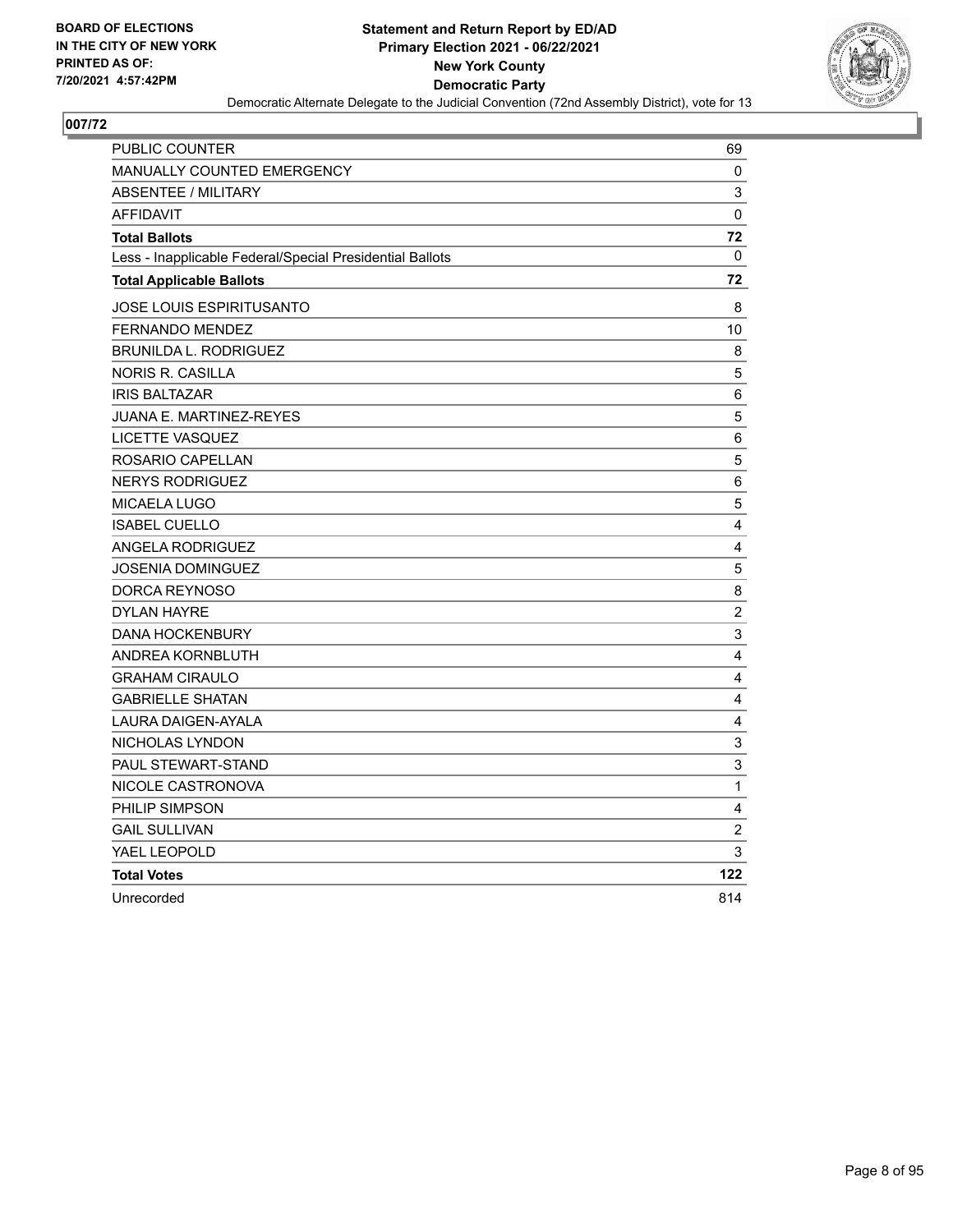

| <b>PUBLIC COUNTER</b>                                    | 111         |
|----------------------------------------------------------|-------------|
| MANUALLY COUNTED EMERGENCY                               | $\mathbf 0$ |
| <b>ABSENTEE / MILITARY</b>                               | 5           |
| <b>AFFIDAVIT</b>                                         | $\mathbf 0$ |
| <b>Total Ballots</b>                                     | 116         |
| Less - Inapplicable Federal/Special Presidential Ballots | 0           |
| <b>Total Applicable Ballots</b>                          | 116         |
| <b>JOSE LOUIS ESPIRITUSANTO</b>                          | 26          |
| FERNANDO MENDEZ                                          | 31          |
| <b>BRUNILDA L. RODRIGUEZ</b>                             | 28          |
| <b>NORIS R. CASILLA</b>                                  | 19          |
| <b>IRIS BALTAZAR</b>                                     | 23          |
| <b>JUANA E. MARTINEZ-REYES</b>                           | 17          |
| LICETTE VASQUEZ                                          | 27          |
| ROSARIO CAPELLAN                                         | 22          |
| <b>NERYS RODRIGUEZ</b>                                   | 23          |
| MICAELA LUGO                                             | 24          |
| <b>ISABEL CUELLO</b>                                     | 25          |
| <b>ANGELA RODRIGUEZ</b>                                  | 34          |
| <b>JOSENIA DOMINGUEZ</b>                                 | 20          |
| DORCA REYNOSO                                            | 25          |
| <b>DYLAN HAYRE</b>                                       | 8           |
| <b>DANA HOCKENBURY</b>                                   | 9           |
| ANDREA KORNBLUTH                                         | 13          |
| <b>GRAHAM CIRAULO</b>                                    | 7           |
| <b>GABRIELLE SHATAN</b>                                  | 14          |
| LAURA DAIGEN-AYALA                                       | 10          |
| NICHOLAS LYNDON                                          | 8           |
| PAUL STEWART-STAND                                       | 5           |
| NICOLE CASTRONOVA                                        | 14          |
| PHILIP SIMPSON                                           | 13          |
| <b>GAIL SULLIVAN</b>                                     | 13          |
| YAEL LEOPOLD                                             | 13          |
| JEFFREY M. HORNE (WRITE-IN)                              | 1           |
| RODNEY HOKEMI (WRITE-IN)                                 | 1           |
| <b>Total Votes</b>                                       | 473         |
| Unrecorded                                               | 1,035       |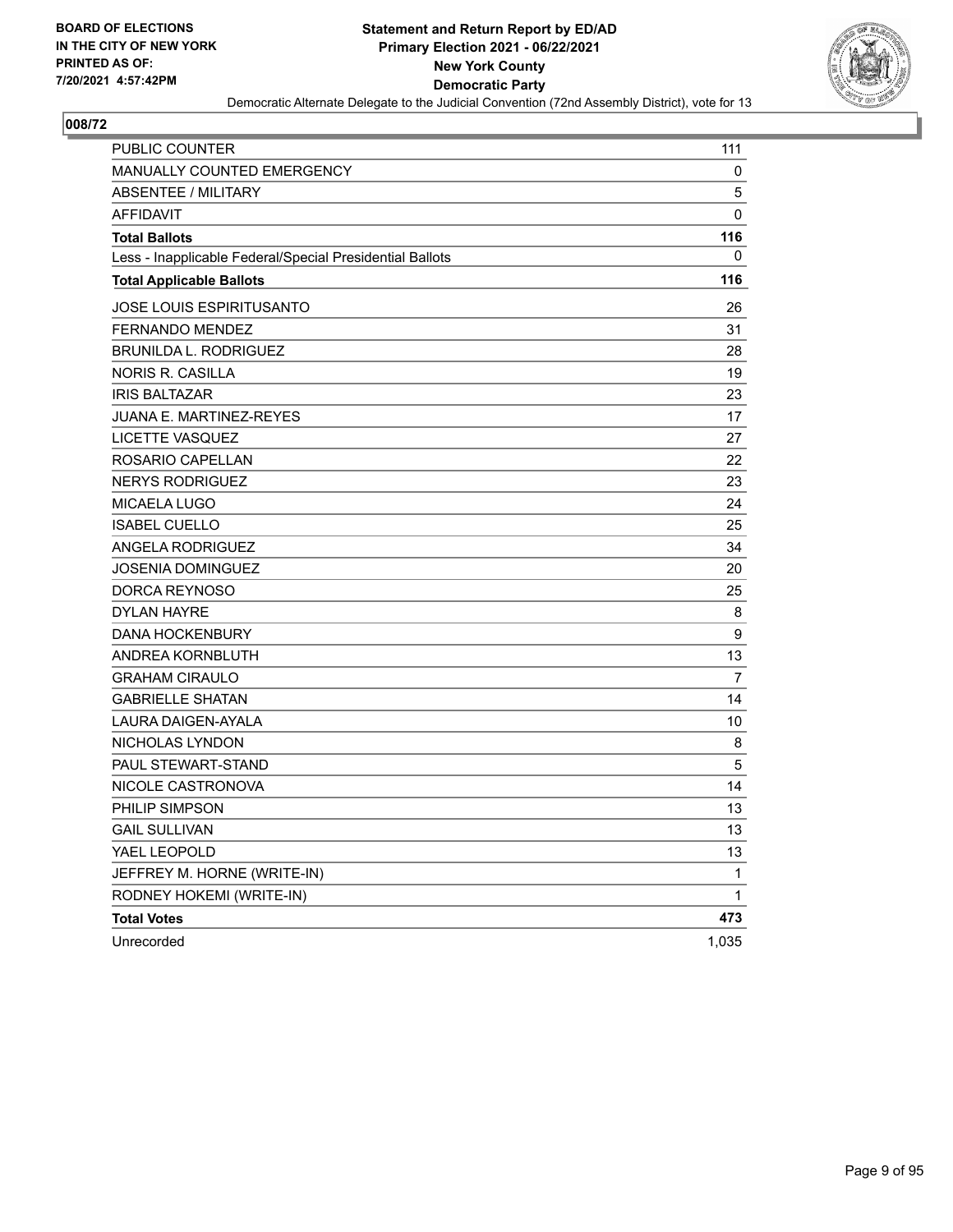

| PUBLIC COUNTER                                           | 129            |
|----------------------------------------------------------|----------------|
| <b>MANUALLY COUNTED EMERGENCY</b>                        | 0              |
| <b>ABSENTEE / MILITARY</b>                               | 9              |
| <b>AFFIDAVIT</b>                                         | 1              |
| <b>Total Ballots</b>                                     | 139            |
| Less - Inapplicable Federal/Special Presidential Ballots | 0              |
| <b>Total Applicable Ballots</b>                          | 139            |
| JOSE LOUIS ESPIRITUSANTO                                 | 35             |
| <b>FERNANDO MENDEZ</b>                                   | 26             |
| <b>BRUNILDA L. RODRIGUEZ</b>                             | 31             |
| <b>NORIS R. CASILLA</b>                                  | 23             |
| <b>IRIS BALTAZAR</b>                                     | 28             |
| JUANA E. MARTINEZ-REYES                                  | 25             |
| LICETTE VASQUEZ                                          | 32             |
| ROSARIO CAPELLAN                                         | 31             |
| <b>NERYS RODRIGUEZ</b>                                   | 24             |
| MICAELA LUGO                                             | 28             |
| <b>ISABEL CUELLO</b>                                     | 30             |
| <b>ANGELA RODRIGUEZ</b>                                  | 37             |
| <b>JOSENIA DOMINGUEZ</b>                                 | 24             |
| DORCA REYNOSO                                            | 29             |
| <b>DYLAN HAYRE</b>                                       | 8              |
| <b>DANA HOCKENBURY</b>                                   | 14             |
| ANDREA KORNBLUTH                                         | 14             |
| <b>GRAHAM CIRAULO</b>                                    | 9              |
| <b>GABRIELLE SHATAN</b>                                  | 16             |
| <b>LAURA DAIGEN-AYALA</b>                                | 22             |
| NICHOLAS LYNDON                                          | 7              |
| PAUL STEWART-STAND                                       | 10             |
| NICOLE CASTRONOVA                                        | 16             |
| PHILIP SIMPSON                                           | 10             |
| <b>GAIL SULLIVAN</b>                                     | 11             |
| YAEL LEOPOLD                                             | 5              |
| UNATTRIBUTABLE WRITE-IN (WRITE-IN)                       | $\overline{2}$ |
| <b>Total Votes</b>                                       | 547            |
| Unrecorded                                               | 1,260          |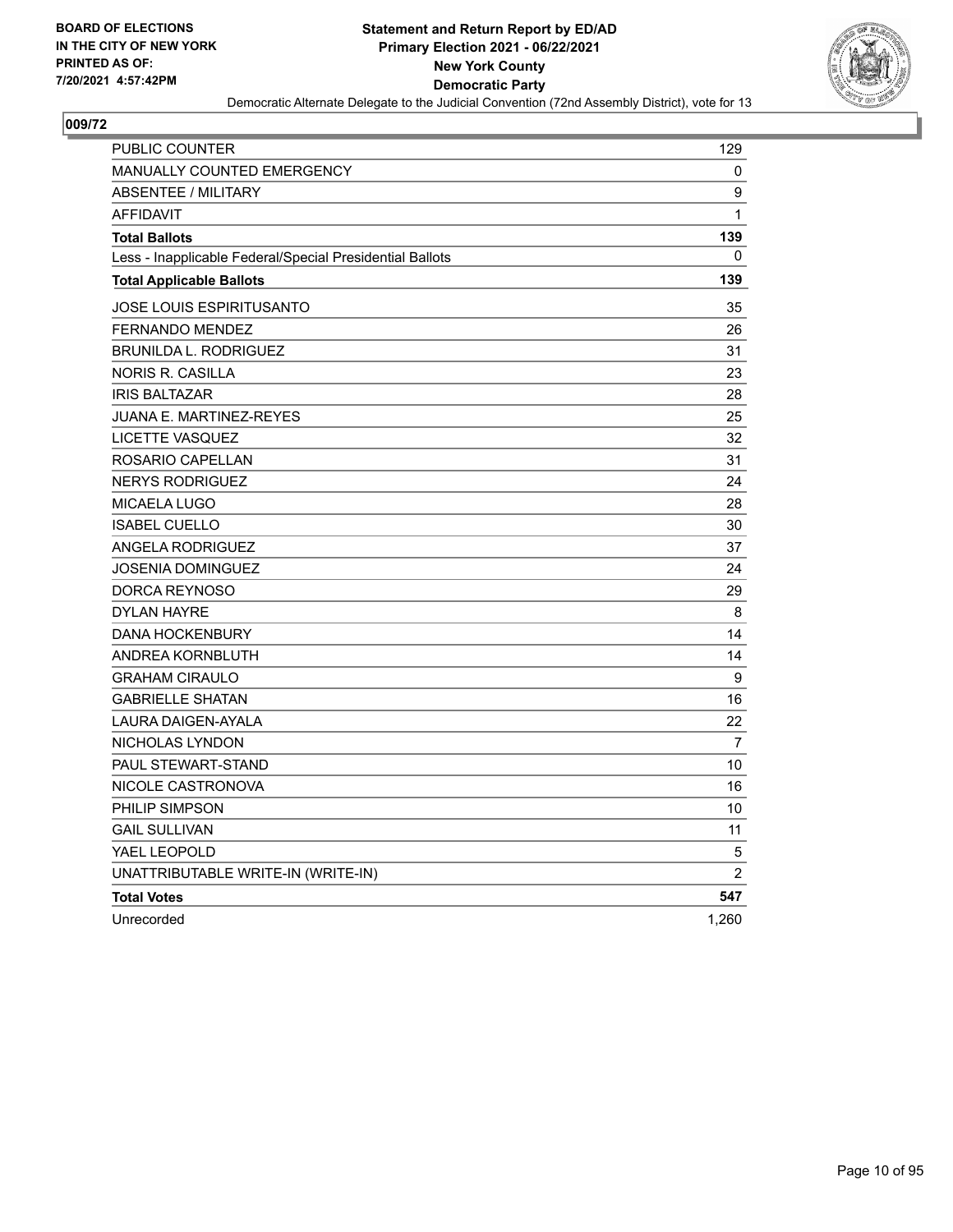

| PUBLIC COUNTER                                           | 147              |
|----------------------------------------------------------|------------------|
| <b>MANUALLY COUNTED EMERGENCY</b>                        | 0                |
| <b>ABSENTEE / MILITARY</b>                               | 12               |
| <b>AFFIDAVIT</b>                                         | $\Omega$         |
| <b>Total Ballots</b>                                     | 159              |
| Less - Inapplicable Federal/Special Presidential Ballots | $\mathbf{0}$     |
| <b>Total Applicable Ballots</b>                          | 159              |
| JOSE LOUIS ESPIRITUSANTO                                 | 20               |
| <b>FERNANDO MENDEZ</b>                                   | 26               |
| <b>BRUNILDA L. RODRIGUEZ</b>                             | 28               |
| NORIS R. CASILLA                                         | 19               |
| <b>IRIS BALTAZAR</b>                                     | 20               |
| <b>JUANA E. MARTINEZ-REYES</b>                           | 21               |
| LICETTE VASQUEZ                                          | 23               |
| ROSARIO CAPELLAN                                         | 22               |
| <b>NERYS RODRIGUEZ</b>                                   | 23               |
| <b>MICAELA LUGO</b>                                      | 19               |
| <b>ISABEL CUELLO</b>                                     | 24               |
| <b>ANGELA RODRIGUEZ</b>                                  | 31               |
| JOSENIA DOMINGUEZ                                        | 23               |
| DORCA REYNOSO                                            | 26               |
| <b>DYLAN HAYRE</b>                                       | 7                |
| <b>DANA HOCKENBURY</b>                                   | 9                |
| ANDREA KORNBLUTH                                         | 13               |
| <b>GRAHAM CIRAULO</b>                                    | $\sqrt{5}$       |
| <b>GABRIELLE SHATAN</b>                                  | $\overline{7}$   |
| LAURA DAIGEN-AYALA                                       | $\boldsymbol{9}$ |
| NICHOLAS LYNDON                                          | 7                |
| PAUL STEWART-STAND                                       | 8                |
| NICOLE CASTRONOVA                                        | $\overline{7}$   |
| PHILIP SIMPSON                                           | 9                |
| <b>GAIL SULLIVAN</b>                                     | 12               |
| YAEL LEOPOLD                                             | 10               |
| <b>Total Votes</b>                                       | 428              |
| Unrecorded                                               | 1,639            |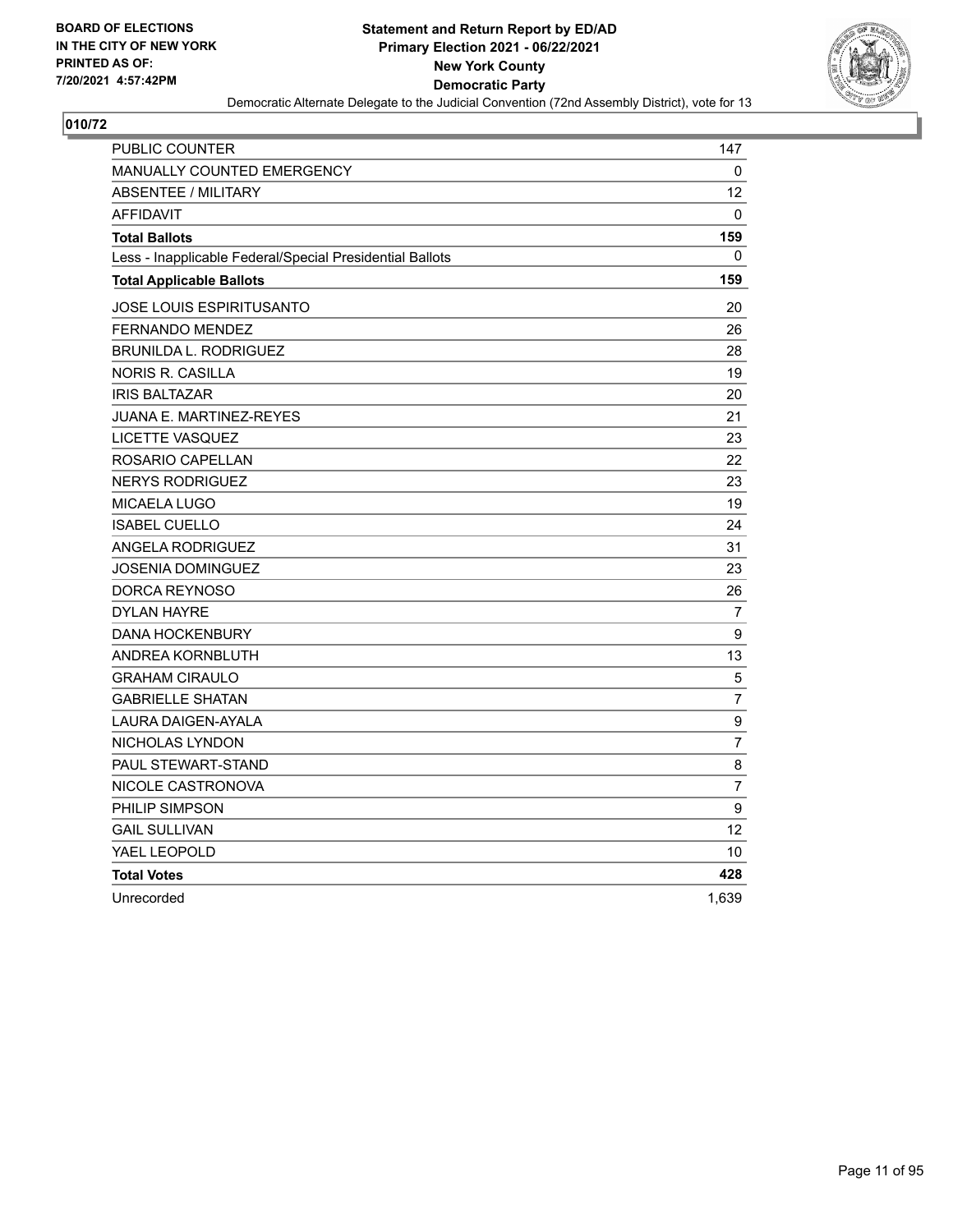

| PUBLIC COUNTER                                           | 86             |
|----------------------------------------------------------|----------------|
| <b>MANUALLY COUNTED EMERGENCY</b>                        | 0              |
| <b>ABSENTEE / MILITARY</b>                               | $\overline{c}$ |
| <b>AFFIDAVIT</b>                                         | 0              |
| <b>Total Ballots</b>                                     | 88             |
| Less - Inapplicable Federal/Special Presidential Ballots | 0              |
| <b>Total Applicable Ballots</b>                          | 88             |
| JOSE LOUIS ESPIRITUSANTO                                 | 18             |
| FERNANDO MENDEZ                                          | 16             |
| <b>BRUNILDA L. RODRIGUEZ</b>                             | 16             |
| <b>NORIS R. CASILLA</b>                                  | 9              |
| <b>IRIS BALTAZAR</b>                                     | 11             |
| JUANA E. MARTINEZ-REYES                                  | 15             |
| <b>LICETTE VASQUEZ</b>                                   | 14             |
| ROSARIO CAPELLAN                                         | 15             |
| <b>NERYS RODRIGUEZ</b>                                   | 13             |
| MICAELA LUGO                                             | 13             |
| <b>ISABEL CUELLO</b>                                     | 10             |
| <b>ANGELA RODRIGUEZ</b>                                  | 17             |
| JOSENIA DOMINGUEZ                                        | 15             |
| DORCA REYNOSO                                            | 20             |
| DYLAN HAYRE                                              | 8              |
| <b>DANA HOCKENBURY</b>                                   | 8              |
| <b>ANDREA KORNBLUTH</b>                                  | 8              |
| <b>GRAHAM CIRAULO</b>                                    | $\overline{7}$ |
| <b>GABRIELLE SHATAN</b>                                  | 8              |
| <b>LAURA DAIGEN-AYALA</b>                                | 10             |
| NICHOLAS LYNDON                                          | 7              |
| PAUL STEWART-STAND                                       | 6              |
| NICOLE CASTRONOVA                                        | 10             |
| PHILIP SIMPSON                                           | 6              |
| <b>GAIL SULLIVAN</b>                                     | 6              |
| YAEL LEOPOLD                                             | 4              |
| <b>Total Votes</b>                                       | 290            |
| Unrecorded                                               | 854            |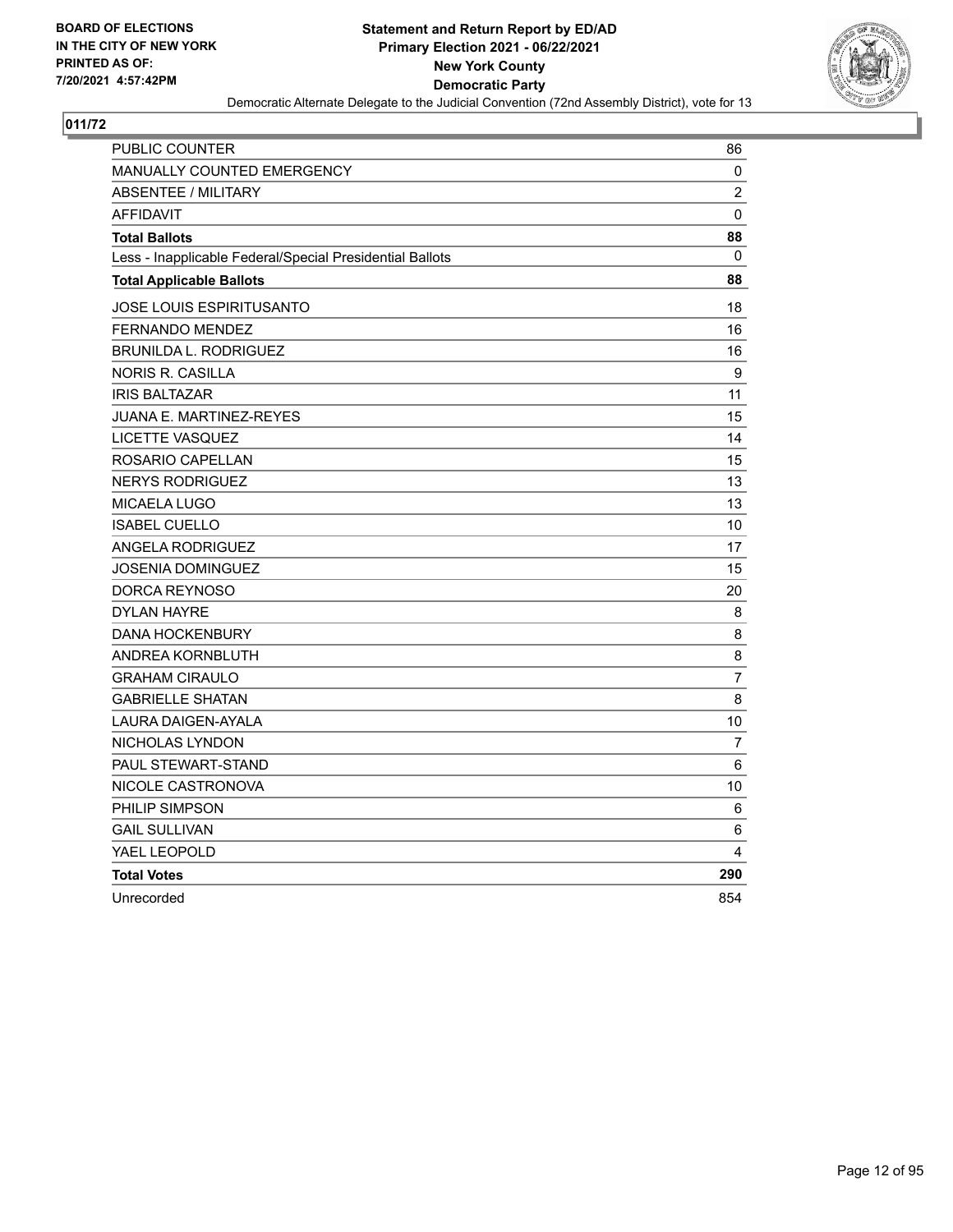

| <b>PUBLIC COUNTER</b>                                    | 135              |
|----------------------------------------------------------|------------------|
| <b>MANUALLY COUNTED EMERGENCY</b>                        | 0                |
| <b>ABSENTEE / MILITARY</b>                               | $\overline{7}$   |
| <b>AFFIDAVIT</b>                                         | $\mathbf{1}$     |
| <b>Total Ballots</b>                                     | 143              |
| Less - Inapplicable Federal/Special Presidential Ballots | 0                |
| <b>Total Applicable Ballots</b>                          | 143              |
| JOSE LOUIS ESPIRITUSANTO                                 | 25               |
| FERNANDO MENDEZ                                          | 36               |
| <b>BRUNILDA L. RODRIGUEZ</b>                             | 29               |
| <b>NORIS R. CASILLA</b>                                  | 20               |
| <b>IRIS BALTAZAR</b>                                     | 26               |
| JUANA E. MARTINEZ-REYES                                  | 22               |
| <b>LICETTE VASQUEZ</b>                                   | 33               |
| ROSARIO CAPELLAN                                         | 28               |
| <b>NERYS RODRIGUEZ</b>                                   | 27               |
| MICAELA LUGO                                             | 25               |
| <b>ISABEL CUELLO</b>                                     | 23               |
| <b>ANGELA RODRIGUEZ</b>                                  | 38               |
| JOSENIA DOMINGUEZ                                        | 31               |
| DORCA REYNOSO                                            | 30               |
| <b>DYLAN HAYRE</b>                                       | 14               |
| <b>DANA HOCKENBURY</b>                                   | 18               |
| ANDREA KORNBLUTH                                         | 15               |
| <b>GRAHAM CIRAULO</b>                                    | $\boldsymbol{9}$ |
| <b>GABRIELLE SHATAN</b>                                  | 21               |
| <b>LAURA DAIGEN-AYALA</b>                                | 22               |
| NICHOLAS LYNDON                                          | 14               |
| PAUL STEWART-STAND                                       | 7                |
| NICOLE CASTRONOVA                                        | 17               |
| PHILIP SIMPSON                                           | 15               |
| <b>GAIL SULLIVAN</b>                                     | 13               |
| YAEL LEOPOLD                                             | 17               |
| <b>Total Votes</b>                                       | 575              |
| Unrecorded                                               | 1,284            |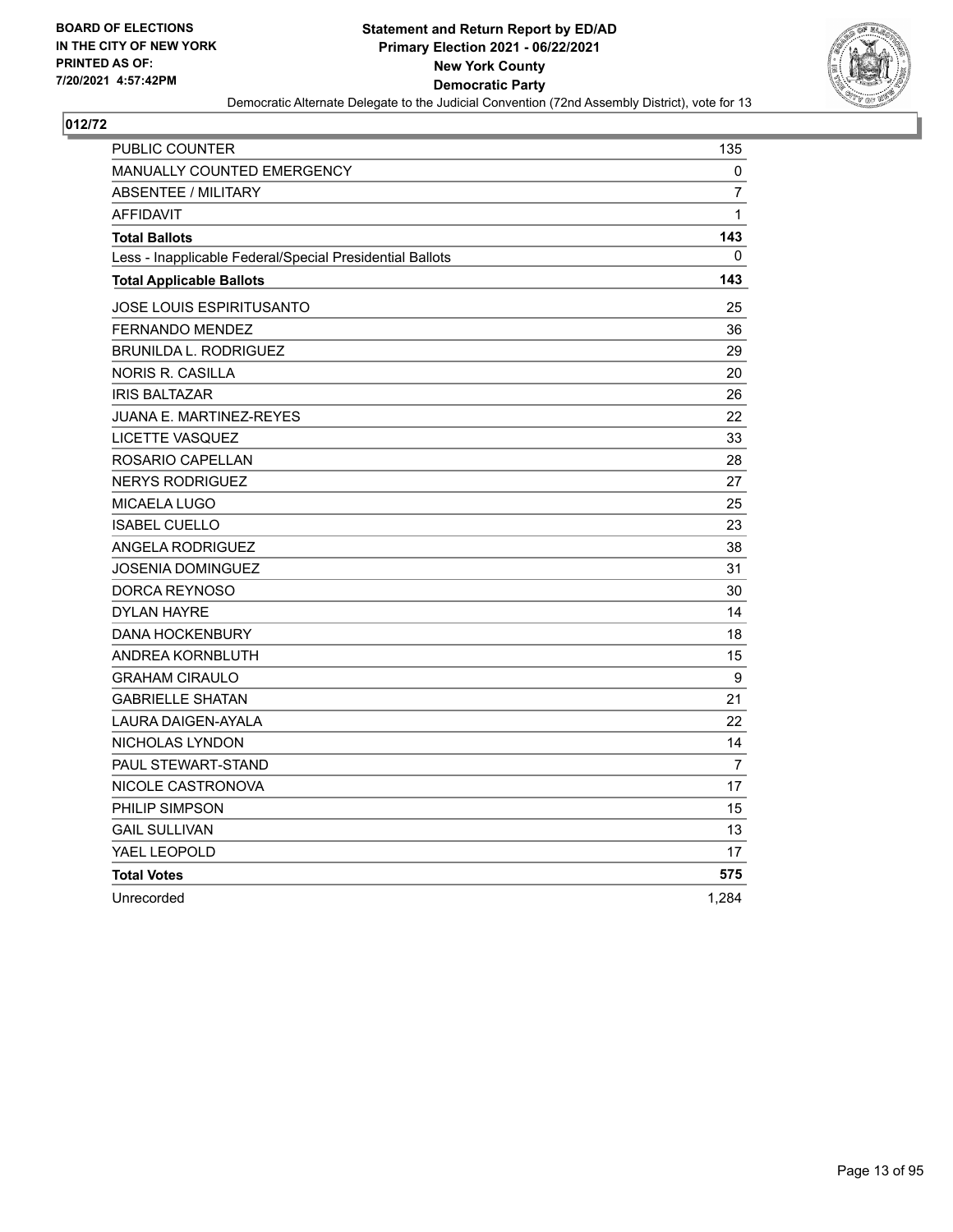

| <b>PUBLIC COUNTER</b>                                    | 62               |
|----------------------------------------------------------|------------------|
| <b>MANUALLY COUNTED EMERGENCY</b>                        | 0                |
| <b>ABSENTEE / MILITARY</b>                               | $\boldsymbol{2}$ |
| <b>AFFIDAVIT</b>                                         | 0                |
| <b>Total Ballots</b>                                     | 64               |
| Less - Inapplicable Federal/Special Presidential Ballots | 0                |
| <b>Total Applicable Ballots</b>                          | 64               |
| JOSE LOUIS ESPIRITUSANTO                                 | 9                |
| <b>FERNANDO MENDEZ</b>                                   | 13               |
| <b>BRUNILDA L. RODRIGUEZ</b>                             | 14               |
| <b>NORIS R. CASILLA</b>                                  | 11               |
| <b>IRIS BALTAZAR</b>                                     | $\overline{7}$   |
| <b>JUANA E. MARTINEZ-REYES</b>                           | 10               |
| <b>LICETTE VASQUEZ</b>                                   | 11               |
| ROSARIO CAPELLAN                                         | 10               |
| <b>NERYS RODRIGUEZ</b>                                   | 9                |
| <b>MICAELA LUGO</b>                                      | 8                |
| <b>ISABEL CUELLO</b>                                     | $\boldsymbol{9}$ |
| <b>ANGELA RODRIGUEZ</b>                                  | 17               |
| <b>JOSENIA DOMINGUEZ</b>                                 | 10               |
| DORCA REYNOSO                                            | 17               |
| <b>DYLAN HAYRE</b>                                       | 1                |
| <b>DANA HOCKENBURY</b>                                   | $\mathbf 5$      |
| ANDREA KORNBLUTH                                         | $\mathbf 1$      |
| <b>GRAHAM CIRAULO</b>                                    | 3                |
| <b>GABRIELLE SHATAN</b>                                  | $\mathbf{1}$     |
| LAURA DAIGEN-AYALA                                       | 5                |
| NICHOLAS LYNDON                                          | $\boldsymbol{2}$ |
| PAUL STEWART-STAND                                       | $\overline{2}$   |
| NICOLE CASTRONOVA                                        | $\,6$            |
| PHILIP SIMPSON                                           | 3                |
| <b>GAIL SULLIVAN</b>                                     | 3                |
| YAEL LEOPOLD                                             | 4                |
| UNATTRIBUTABLE WRITE-IN (WRITE-IN)                       | $\overline{2}$   |
| <b>Total Votes</b>                                       | 193              |
| Unrecorded                                               | 639              |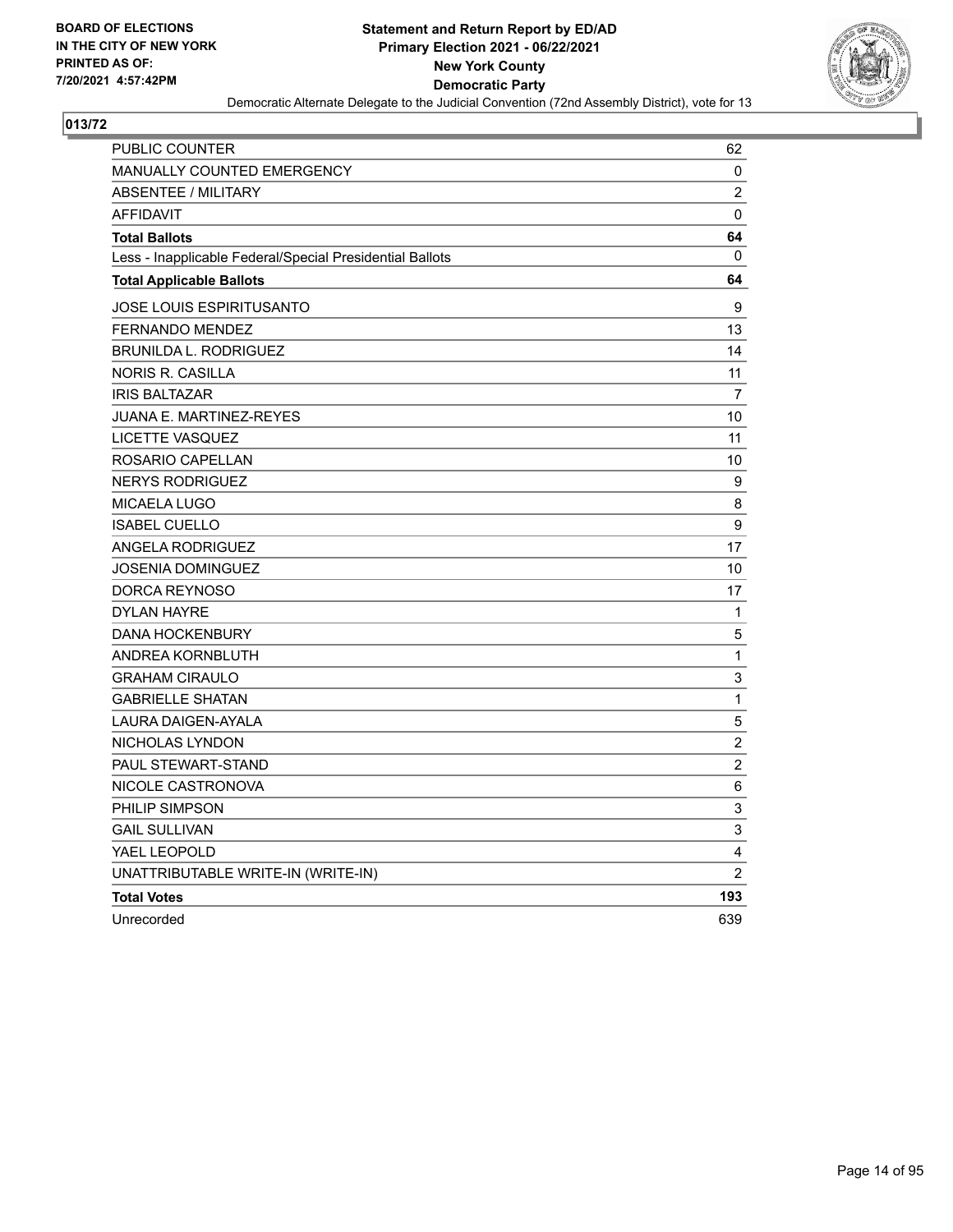

| <b>PUBLIC COUNTER</b>                                    | 100               |
|----------------------------------------------------------|-------------------|
| <b>MANUALLY COUNTED EMERGENCY</b>                        | 0                 |
| <b>ABSENTEE / MILITARY</b>                               | 11                |
| <b>AFFIDAVIT</b>                                         | 0                 |
| <b>Total Ballots</b>                                     | 111               |
| Less - Inapplicable Federal/Special Presidential Ballots | 0                 |
| <b>Total Applicable Ballots</b>                          | 111               |
| JOSE LOUIS ESPIRITUSANTO                                 | 22                |
| <b>FERNANDO MENDEZ</b>                                   | 23                |
| <b>BRUNILDA L. RODRIGUEZ</b>                             | 17                |
| <b>NORIS R. CASILLA</b>                                  | 13                |
| <b>IRIS BALTAZAR</b>                                     | 15                |
| JUANA E. MARTINEZ-REYES                                  | 10                |
| <b>LICETTE VASQUEZ</b>                                   | 14                |
| ROSARIO CAPELLAN                                         | $12 \overline{ }$ |
| <b>NERYS RODRIGUEZ</b>                                   | 13                |
| MICAELA LUGO                                             | 11                |
| <b>ISABEL CUELLO</b>                                     | 14                |
| ANGELA RODRIGUEZ                                         | 24                |
| <b>JOSENIA DOMINGUEZ</b>                                 | 14                |
| DORCA REYNOSO                                            | 11                |
| <b>DYLAN HAYRE</b>                                       | 5                 |
| <b>DANA HOCKENBURY</b>                                   | 8                 |
| <b>ANDREA KORNBLUTH</b>                                  | 12 <sup>2</sup>   |
| <b>GRAHAM CIRAULO</b>                                    | 5                 |
| <b>GABRIELLE SHATAN</b>                                  | 8                 |
| LAURA DAIGEN-AYALA                                       | 8                 |
| NICHOLAS LYNDON                                          | 9                 |
| <b>PAUL STEWART-STAND</b>                                | 8                 |
| NICOLE CASTRONOVA                                        | $\overline{7}$    |
| PHILIP SIMPSON                                           | 8                 |
| <b>GAIL SULLIVAN</b>                                     | 9                 |
| YAEL LEOPOLD                                             | 5                 |
| <b>Total Votes</b>                                       | 305               |
| Unrecorded                                               | 1,138             |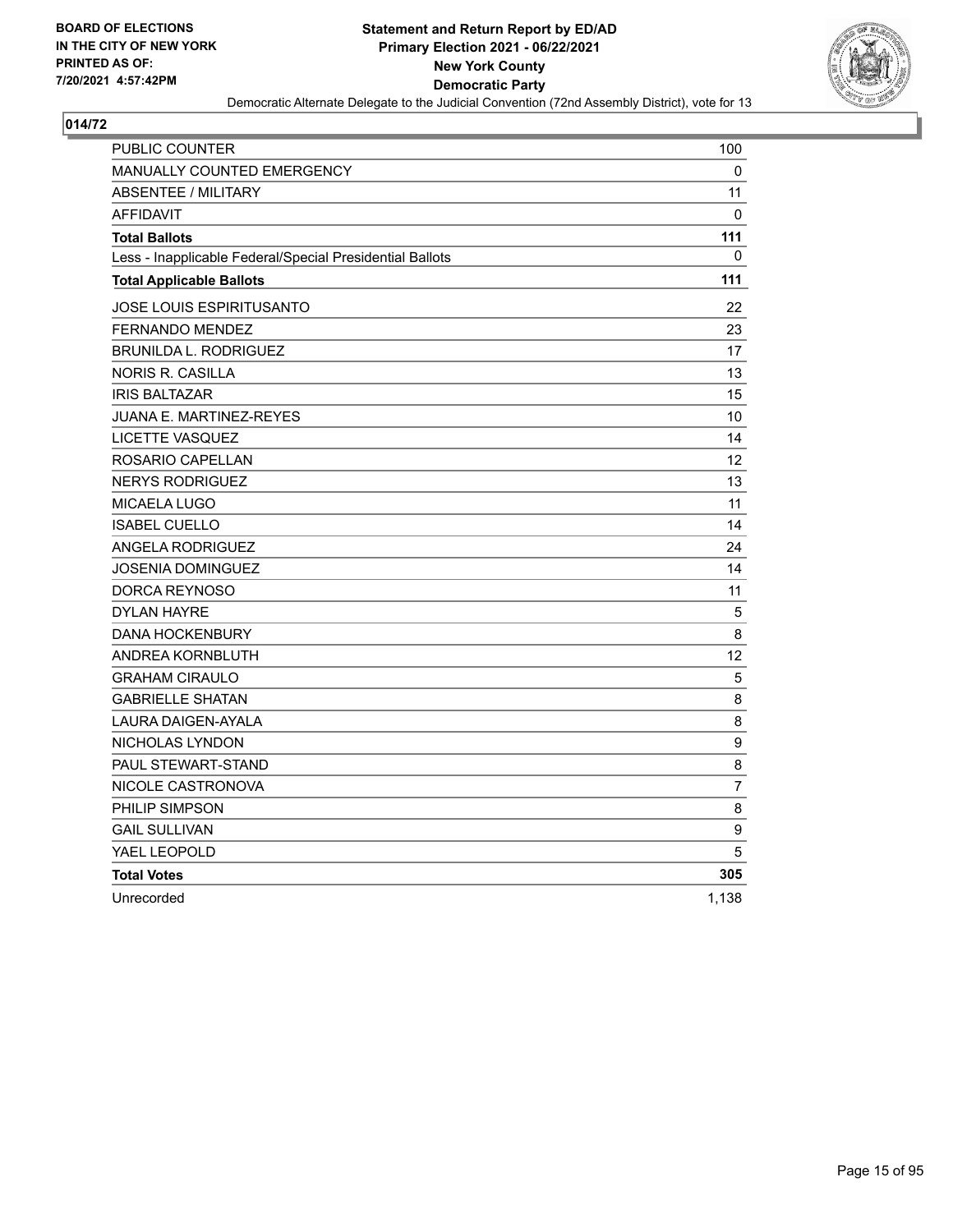

| <b>PUBLIC COUNTER</b>                                    | 123            |
|----------------------------------------------------------|----------------|
| <b>MANUALLY COUNTED EMERGENCY</b>                        | 0              |
| <b>ABSENTEE / MILITARY</b>                               | 14             |
| <b>AFFIDAVIT</b>                                         | $\Omega$       |
| <b>Total Ballots</b>                                     | 137            |
| Less - Inapplicable Federal/Special Presidential Ballots | $\mathbf{0}$   |
| <b>Total Applicable Ballots</b>                          | 137            |
| JOSE LOUIS ESPIRITUSANTO                                 | 29             |
| <b>FERNANDO MENDEZ</b>                                   | 29             |
| <b>BRUNILDA L. RODRIGUEZ</b>                             | 27             |
| <b>NORIS R. CASILLA</b>                                  | 19             |
| <b>IRIS BALTAZAR</b>                                     | 28             |
| JUANA E. MARTINEZ-REYES                                  | 20             |
| LICETTE VASQUEZ                                          | 29             |
| ROSARIO CAPELLAN                                         | 25             |
| <b>NERYS RODRIGUEZ</b>                                   | 25             |
| <b>MICAELA LUGO</b>                                      | 19             |
| <b>ISABEL CUELLO</b>                                     | 20             |
| <b>ANGELA RODRIGUEZ</b>                                  | 31             |
| <b>JOSENIA DOMINGUEZ</b>                                 | 27             |
| DORCA REYNOSO                                            | 28             |
| <b>DYLAN HAYRE</b>                                       | 9              |
| <b>DANA HOCKENBURY</b>                                   | 12             |
| ANDREA KORNBLUTH                                         | 13             |
| <b>GRAHAM CIRAULO</b>                                    | $\overline{7}$ |
| <b>GABRIELLE SHATAN</b>                                  | 8              |
| <b>LAURA DAIGEN-AYALA</b>                                | 18             |
| NICHOLAS LYNDON                                          | 12             |
| <b>PAUL STEWART-STAND</b>                                | 13             |
| NICOLE CASTRONOVA                                        | 10             |
| PHILIP SIMPSON                                           | 17             |
| <b>GAIL SULLIVAN</b>                                     | 16             |
| YAEL LEOPOLD                                             | 10             |
| <b>Total Votes</b>                                       | 501            |
| Unrecorded                                               | 1,280          |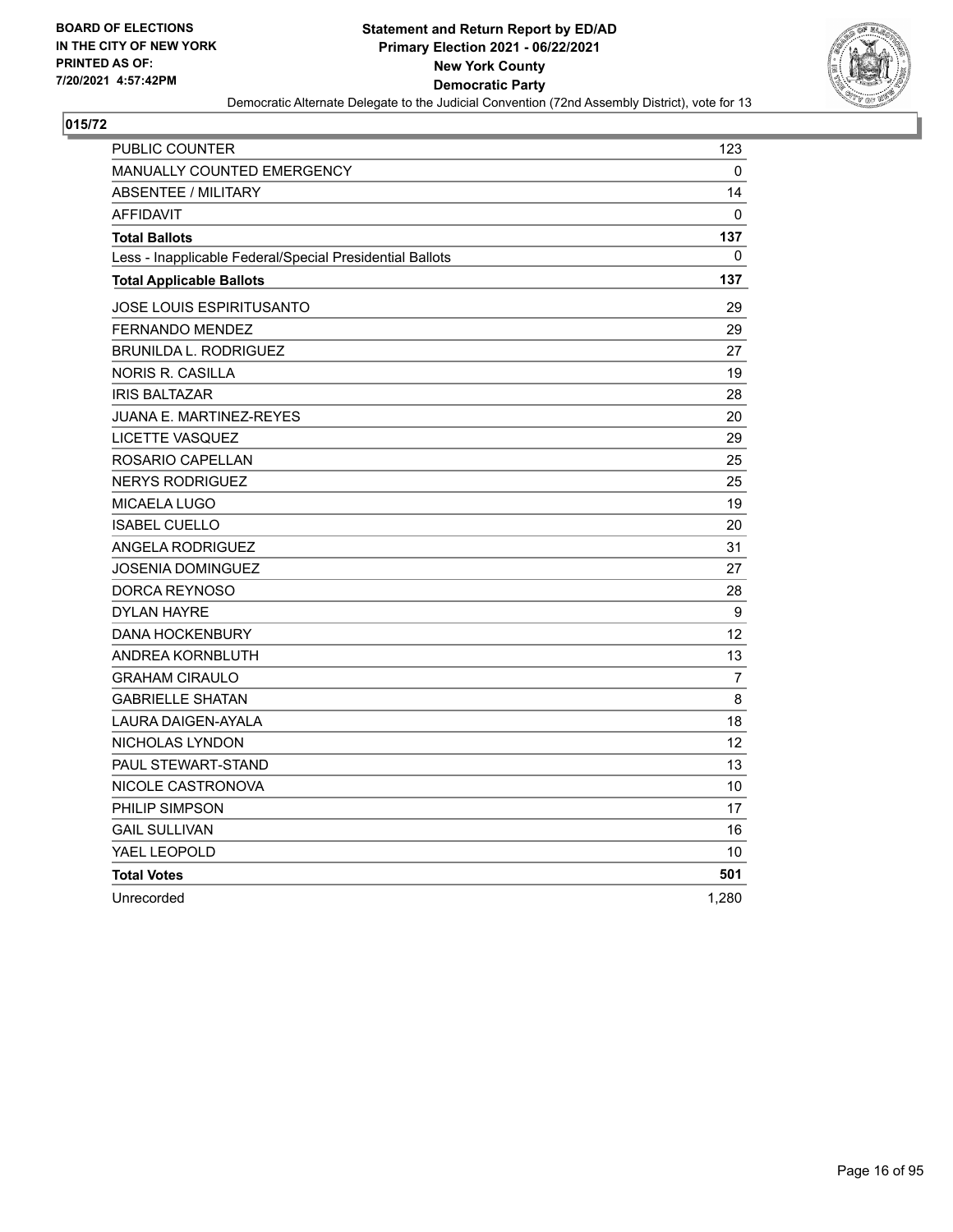

| PUBLIC COUNTER                                           | 110              |
|----------------------------------------------------------|------------------|
| MANUALLY COUNTED EMERGENCY                               | 0                |
| <b>ABSENTEE / MILITARY</b>                               | 2                |
| <b>AFFIDAVIT</b>                                         | 3                |
| <b>Total Ballots</b>                                     | 115              |
| Less - Inapplicable Federal/Special Presidential Ballots | 0                |
| <b>Total Applicable Ballots</b>                          | 115              |
| <b>JOSE LOUIS ESPIRITUSANTO</b>                          | 16               |
| FERNANDO MENDEZ                                          | 15               |
| <b>BRUNILDA L. RODRIGUEZ</b>                             | 9                |
| <b>NORIS R. CASILLA</b>                                  | 7                |
| <b>IRIS BALTAZAR</b>                                     | $\boldsymbol{9}$ |
| <b>JUANA E. MARTINEZ-REYES</b>                           | $\boldsymbol{9}$ |
| LICETTE VASQUEZ                                          | 9                |
| ROSARIO CAPELLAN                                         | 9                |
| <b>NERYS RODRIGUEZ</b>                                   | 10               |
| MICAELA LUGO                                             | 7                |
| <b>ISABEL CUELLO</b>                                     | 9                |
| <b>ANGELA RODRIGUEZ</b>                                  | 14               |
| <b>JOSENIA DOMINGUEZ</b>                                 | 13               |
| DORCA REYNOSO                                            | 18               |
| <b>DYLAN HAYRE</b>                                       | 3                |
| <b>DANA HOCKENBURY</b>                                   | 9                |
| ANDREA KORNBLUTH                                         | $\overline{7}$   |
| <b>GRAHAM CIRAULO</b>                                    | 6                |
| <b>GABRIELLE SHATAN</b>                                  | 4                |
| LAURA DAIGEN-AYALA                                       | 11               |
| NICHOLAS LYNDON                                          | 6                |
| PAUL STEWART-STAND                                       | 6                |
| NICOLE CASTRONOVA                                        | 5                |
| PHILIP SIMPSON                                           | 9                |
| <b>GAIL SULLIVAN</b>                                     | 8                |
| YAEL LEOPOLD                                             | 6                |
| SUSAN NILTEMIA (WRITE-IN)                                | 1                |
| UNATTRIBUTABLE WRITE-IN (WRITE-IN)                       | 1                |
| <b>Total Votes</b>                                       | 236              |
| Unrecorded                                               | 1,259            |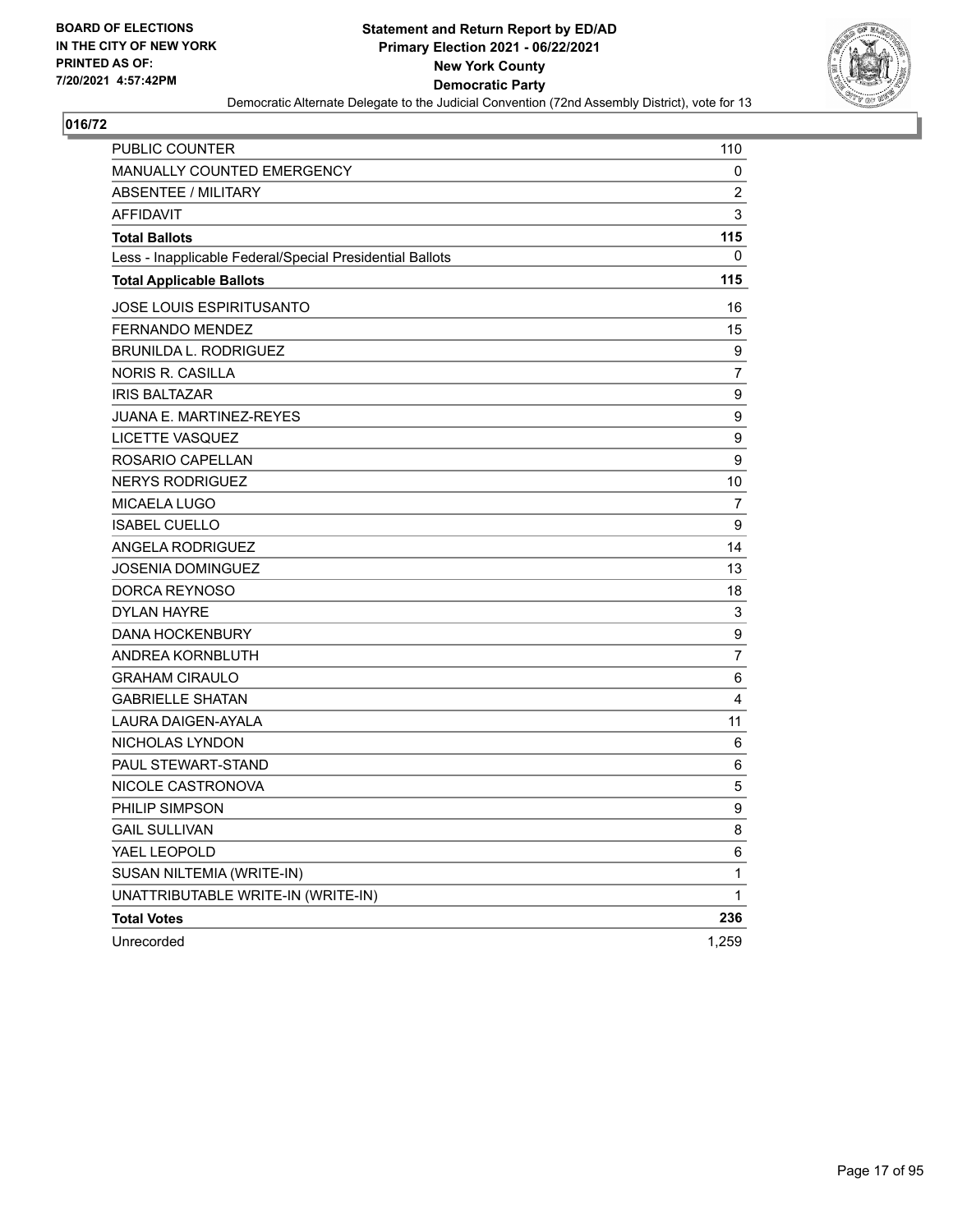

| PUBLIC COUNTER                                           | 134            |
|----------------------------------------------------------|----------------|
| <b>MANUALLY COUNTED EMERGENCY</b>                        | 0              |
| <b>ABSENTEE / MILITARY</b>                               | 12             |
| <b>AFFIDAVIT</b>                                         | $\overline{2}$ |
| <b>Total Ballots</b>                                     | 148            |
| Less - Inapplicable Federal/Special Presidential Ballots | 0              |
| <b>Total Applicable Ballots</b>                          | 148            |
| <b>JOSE LOUIS ESPIRITUSANTO</b>                          | 28             |
| <b>FERNANDO MENDEZ</b>                                   | 28             |
| BRUNILDA L. RODRIGUEZ                                    | 26             |
| NORIS R. CASILLA                                         | 17             |
| <b>IRIS BALTAZAR</b>                                     | 19             |
| <b>JUANA E. MARTINEZ-REYES</b>                           | 28             |
| LICETTE VASQUEZ                                          | 24             |
| ROSARIO CAPELLAN                                         | 18             |
| <b>NERYS RODRIGUEZ</b>                                   | 25             |
| MICAELA LUGO                                             | 20             |
| <b>ISABEL CUELLO</b>                                     | 19             |
| ANGELA RODRIGUEZ                                         | 29             |
| JOSENIA DOMINGUEZ                                        | 26             |
| DORCA REYNOSO                                            | 19             |
| <b>DYLAN HAYRE</b>                                       | 8              |
| <b>DANA HOCKENBURY</b>                                   | 4              |
| ANDREA KORNBLUTH                                         | 11             |
| <b>GRAHAM CIRAULO</b>                                    | 7              |
| <b>GABRIELLE SHATAN</b>                                  | 6              |
| LAURA DAIGEN-AYALA                                       | 14             |
| NICHOLAS LYNDON                                          | 5              |
| PAUL STEWART-STAND                                       | 2              |
| NICOLE CASTRONOVA                                        | 9              |
| PHILIP SIMPSON                                           | $\overline{7}$ |
| <b>GAIL SULLIVAN</b>                                     | $\overline{7}$ |
| YAEL LEOPOLD                                             | 8              |
| UNCOUNTED WRITE-IN PER STATUTE (WRITE-IN)                | $\mathbf{1}$   |
| <b>Total Votes</b>                                       | 415            |
| Unrecorded                                               | 1,509          |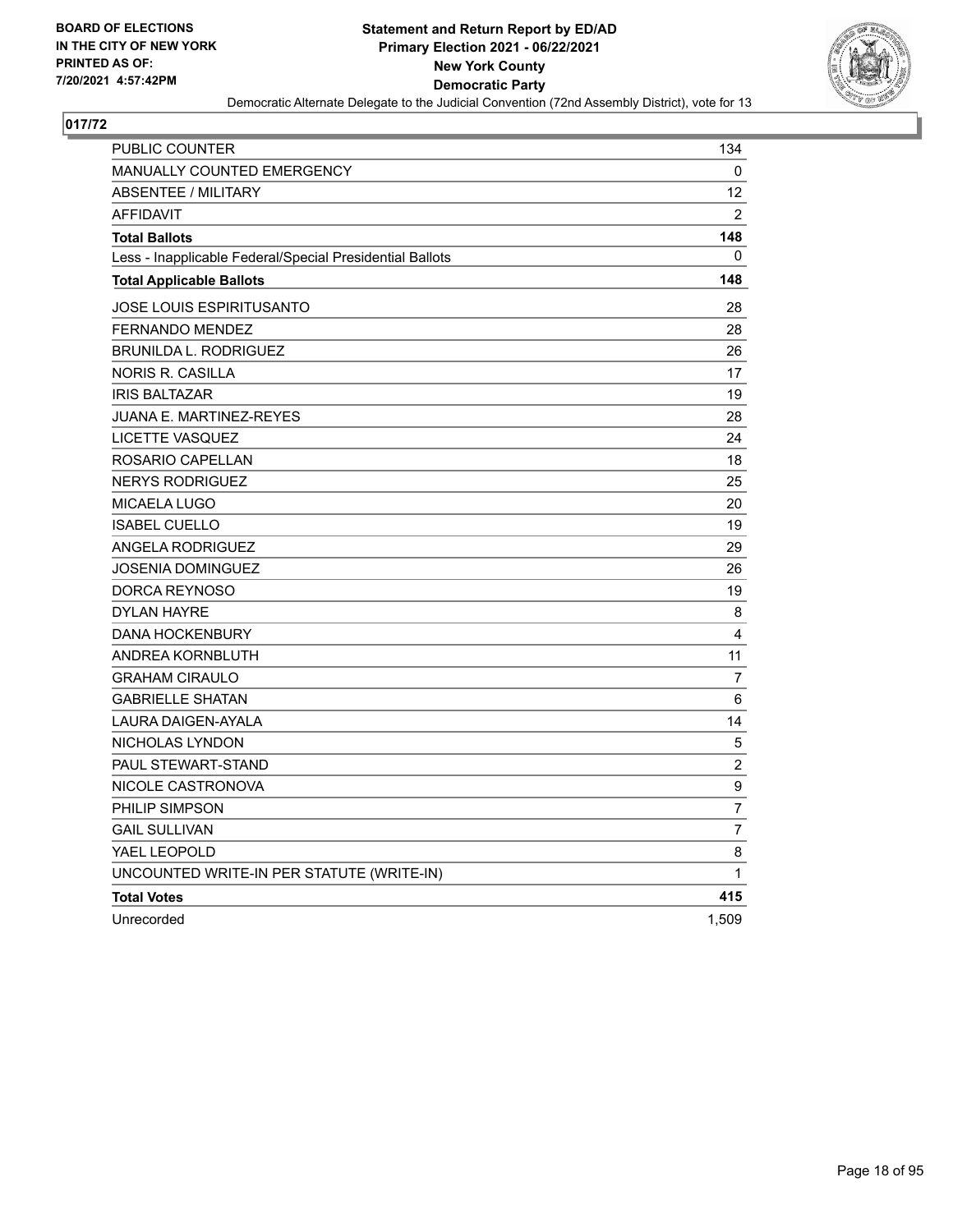

| PUBLIC COUNTER                                           | 213            |
|----------------------------------------------------------|----------------|
| MANUALLY COUNTED EMERGENCY                               | 0              |
| <b>ABSENTEE / MILITARY</b>                               | 23             |
| <b>AFFIDAVIT</b>                                         | 4              |
| <b>Total Ballots</b>                                     | 240            |
| Less - Inapplicable Federal/Special Presidential Ballots | 0              |
| <b>Total Applicable Ballots</b>                          | 240            |
| <b>JOSE LOUIS ESPIRITUSANTO</b>                          | 35             |
| <b>FERNANDO MENDEZ</b>                                   | 36             |
| <b>BRUNILDA L. RODRIGUEZ</b>                             | 42             |
| <b>NORIS R. CASILLA</b>                                  | 31             |
| <b>IRIS BALTAZAR</b>                                     | 53             |
| <b>JUANA E. MARTINEZ-REYES</b>                           | 44             |
| LICETTE VASQUEZ                                          | 44             |
| ROSARIO CAPELLAN                                         | 45             |
| <b>NERYS RODRIGUEZ</b>                                   | 30             |
| <b>MICAELA LUGO</b>                                      | 44             |
| <b>ISABEL CUELLO</b>                                     | 45             |
| <b>ANGELA RODRIGUEZ</b>                                  | 53             |
| JOSENIA DOMINGUEZ                                        | 38             |
| DORCA REYNOSO                                            | 47             |
| <b>DYLAN HAYRE</b>                                       | 22             |
| <b>DANA HOCKENBURY</b>                                   | 42             |
| ANDREA KORNBLUTH                                         | 44             |
| <b>GRAHAM CIRAULO</b>                                    | 27             |
| <b>GABRIELLE SHATAN</b>                                  | 31             |
| LAURA DAIGEN-AYALA                                       | 42             |
| NICHOLAS LYNDON                                          | 27             |
| PAUL STEWART-STAND                                       | 25             |
| NICOLE CASTRONOVA                                        | 42             |
| PHILIP SIMPSON                                           | 24             |
| <b>GAIL SULLIVAN</b>                                     | 43             |
| YAEL LEOPOLD                                             | 43             |
| IRA SAIGER (WRITE-IN)                                    | 1              |
| UNATTRIBUTABLE WRITE-IN (WRITE-IN)                       | $\overline{2}$ |
| <b>Total Votes</b>                                       | 1,002          |
| Unrecorded                                               | 2,118          |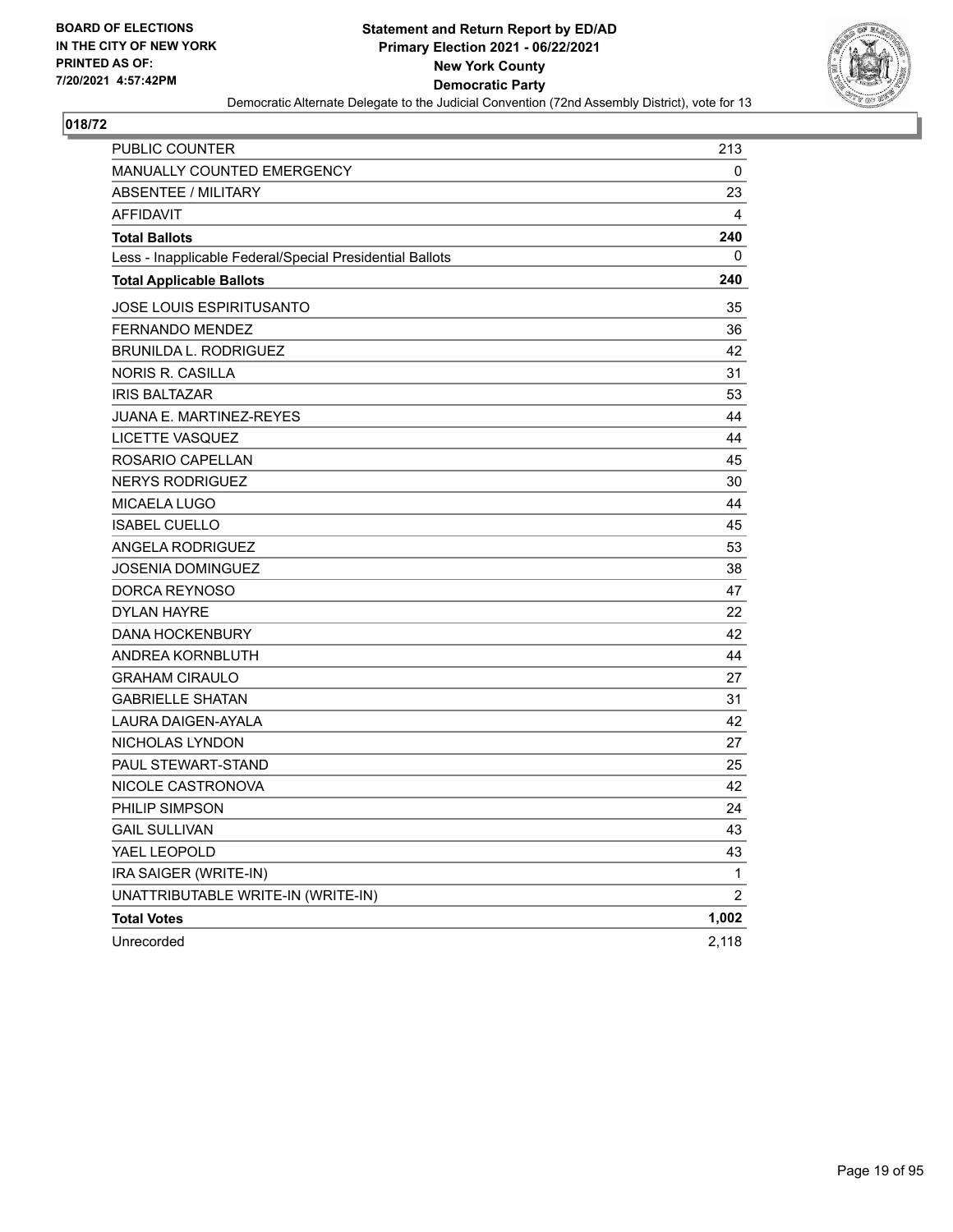

| PUBLIC COUNTER                                           | 231          |
|----------------------------------------------------------|--------------|
| <b>MANUALLY COUNTED EMERGENCY</b>                        | 0            |
| <b>ABSENTEE / MILITARY</b>                               | 16           |
| <b>AFFIDAVIT</b>                                         | $\mathbf{0}$ |
| <b>Total Ballots</b>                                     | 247          |
| Less - Inapplicable Federal/Special Presidential Ballots | 0            |
| <b>Total Applicable Ballots</b>                          | 247          |
| <b>JOSE LOUIS ESPIRITUSANTO</b>                          | 44           |
| FERNANDO MENDEZ                                          | 51           |
| <b>BRUNILDA L. RODRIGUEZ</b>                             | 51           |
| NORIS R. CASILLA                                         | 40           |
| <b>IRIS BALTAZAR</b>                                     | 49           |
| JUANA E. MARTINEZ-REYES                                  | 49           |
| LICETTE VASQUEZ                                          | 50           |
| ROSARIO CAPELLAN                                         | 54           |
| <b>NERYS RODRIGUEZ</b>                                   | 44           |
| <b>MICAELA LUGO</b>                                      | 44           |
| <b>ISABEL CUELLO</b>                                     | 54           |
| ANGELA RODRIGUEZ                                         | 56           |
| JOSENIA DOMINGUEZ                                        | 45           |
| DORCA REYNOSO                                            | 39           |
| <b>DYLAN HAYRE</b>                                       | 17           |
| <b>DANA HOCKENBURY</b>                                   | 29           |
| ANDREA KORNBLUTH                                         | 34           |
| <b>GRAHAM CIRAULO</b>                                    | 16           |
| <b>GABRIELLE SHATAN</b>                                  | 25           |
| LAURA DAIGEN-AYALA                                       | 33           |
| NICHOLAS LYNDON                                          | 18           |
| PAUL STEWART-STAND                                       | 23           |
| NICOLE CASTRONOVA                                        | 27           |
| PHILIP SIMPSON                                           | 23           |
| <b>GAIL SULLIVAN</b>                                     | 26           |
| YAEL LEOPOLD                                             | 24           |
| PATRICIA A. WHITE (WRITE-IN)                             | 1            |
| <b>Total Votes</b>                                       | 966          |
| Unrecorded                                               | 2,245        |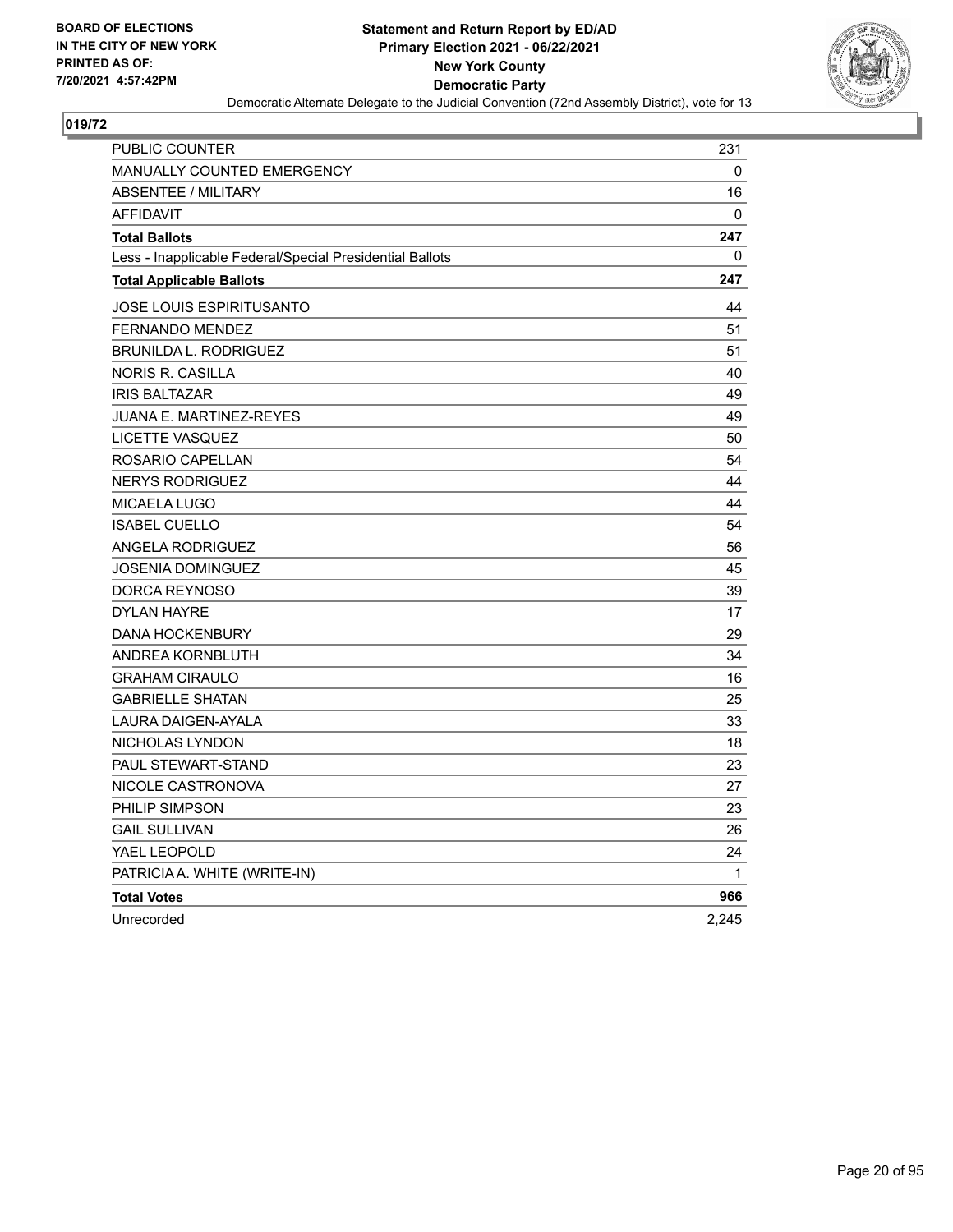

| PUBLIC COUNTER                                           | 89             |
|----------------------------------------------------------|----------------|
| <b>MANUALLY COUNTED EMERGENCY</b>                        | 0              |
| <b>ABSENTEE / MILITARY</b>                               | 4              |
| <b>AFFIDAVIT</b>                                         | $\overline{2}$ |
| <b>Total Ballots</b>                                     | 95             |
| Less - Inapplicable Federal/Special Presidential Ballots | $\mathbf{0}$   |
| <b>Total Applicable Ballots</b>                          | 95             |
| JOSE LOUIS ESPIRITUSANTO                                 | 17             |
| <b>FERNANDO MENDEZ</b>                                   | 16             |
| <b>BRUNILDA L. RODRIGUEZ</b>                             | 14             |
| NORIS R. CASILLA                                         | 10             |
| <b>IRIS BALTAZAR</b>                                     | 12             |
| <b>JUANA E. MARTINEZ-REYES</b>                           | 14             |
| <b>LICETTE VASQUEZ</b>                                   | 12             |
| ROSARIO CAPELLAN                                         | 11             |
| <b>NERYS RODRIGUEZ</b>                                   | 14             |
| <b>MICAELA LUGO</b>                                      | 16             |
| <b>ISABEL CUELLO</b>                                     | 14             |
| <b>ANGELA RODRIGUEZ</b>                                  | 21             |
| <b>JOSENIA DOMINGUEZ</b>                                 | 15             |
| DORCA REYNOSO                                            | 15             |
| <b>DYLAN HAYRE</b>                                       | 7              |
| <b>DANA HOCKENBURY</b>                                   | 10             |
| ANDREA KORNBLUTH                                         | 8              |
| <b>GRAHAM CIRAULO</b>                                    | 4              |
| <b>GABRIELLE SHATAN</b>                                  | 6              |
| <b>LAURA DAIGEN-AYALA</b>                                | 9              |
| NICHOLAS LYNDON                                          | $\overline{7}$ |
| PAUL STEWART-STAND                                       | 8              |
| NICOLE CASTRONOVA                                        | $\,6$          |
| PHILIP SIMPSON                                           | $\overline{7}$ |
| <b>GAIL SULLIVAN</b>                                     | 9              |
| YAEL LEOPOLD                                             | $\overline{7}$ |
| <b>Total Votes</b>                                       | 289            |
| Unrecorded                                               | 946            |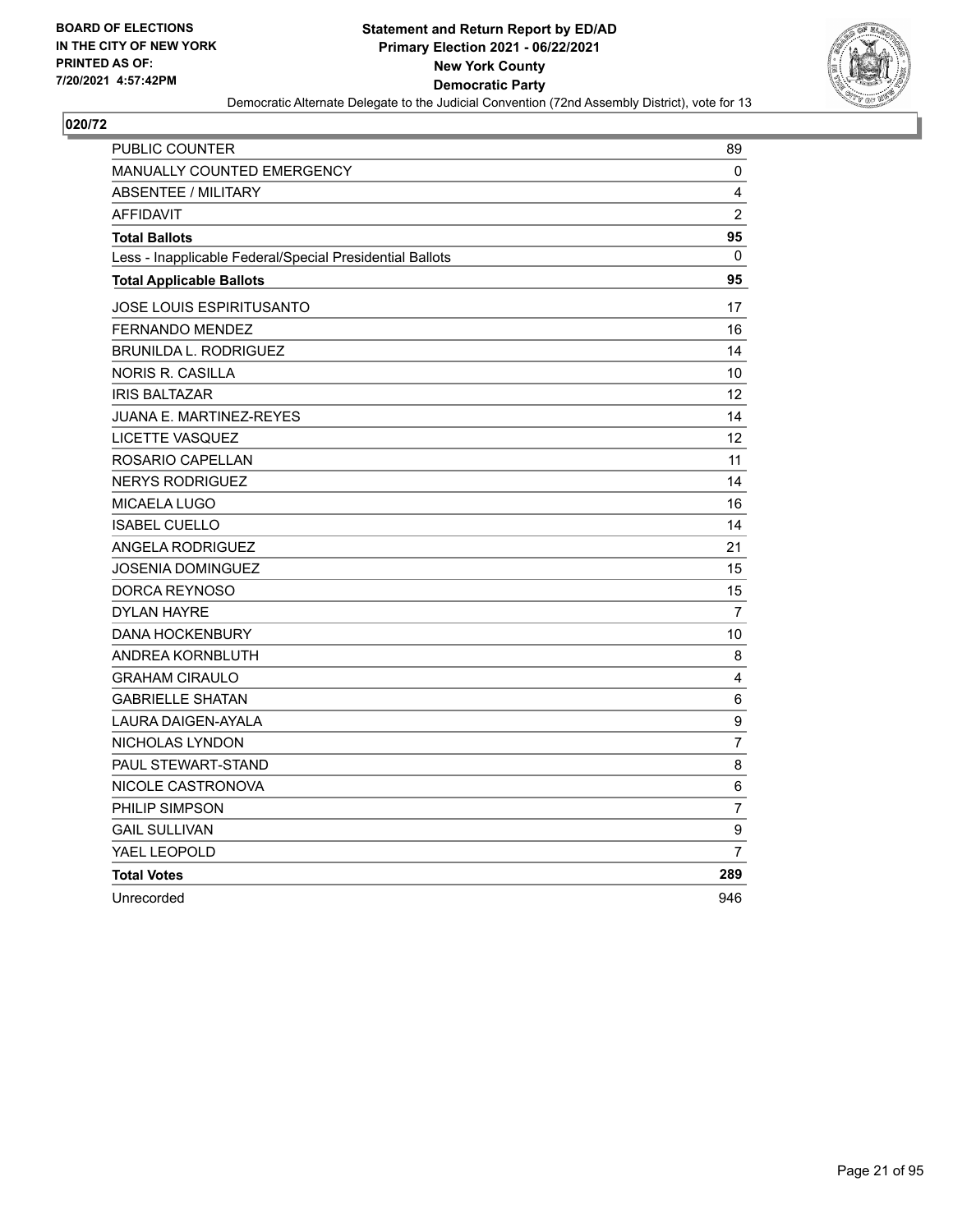

| PUBLIC COUNTER                                           | 189            |
|----------------------------------------------------------|----------------|
| <b>MANUALLY COUNTED EMERGENCY</b>                        | 0              |
| <b>ABSENTEE / MILITARY</b>                               | $\overline{7}$ |
| <b>AFFIDAVIT</b>                                         | $\overline{2}$ |
| <b>Total Ballots</b>                                     | 198            |
| Less - Inapplicable Federal/Special Presidential Ballots | 0              |
| <b>Total Applicable Ballots</b>                          | 198            |
| JOSE LOUIS ESPIRITUSANTO                                 | 28             |
| FERNANDO MENDEZ                                          | 30             |
| <b>BRUNILDA L. RODRIGUEZ</b>                             | 25             |
| <b>NORIS R. CASILLA</b>                                  | 15             |
| <b>IRIS BALTAZAR</b>                                     | 20             |
| JUANA E. MARTINEZ-REYES                                  | 22             |
| <b>LICETTE VASQUEZ</b>                                   | 25             |
| ROSARIO CAPELLAN                                         | 24             |
| <b>NERYS RODRIGUEZ</b>                                   | 29             |
| MICAELA LUGO                                             | 18             |
| <b>ISABEL CUELLO</b>                                     | 25             |
| <b>ANGELA RODRIGUEZ</b>                                  | 42             |
| JOSENIA DOMINGUEZ                                        | 29             |
| DORCA REYNOSO                                            | 30             |
| <b>DYLAN HAYRE</b>                                       | 9              |
| <b>DANA HOCKENBURY</b>                                   | 16             |
| ANDREA KORNBLUTH                                         | 18             |
| <b>GRAHAM CIRAULO</b>                                    | 6              |
| <b>GABRIELLE SHATAN</b>                                  | 15             |
| <b>LAURA DAIGEN-AYALA</b>                                | 13             |
| NICHOLAS LYNDON                                          | 15             |
| PAUL STEWART-STAND                                       | 10             |
| NICOLE CASTRONOVA                                        | 22             |
| PHILIP SIMPSON                                           | 11             |
| <b>GAIL SULLIVAN</b>                                     | 18             |
| YAEL LEOPOLD                                             | 10             |
| <b>Total Votes</b>                                       | 525            |
| Unrecorded                                               | 2,049          |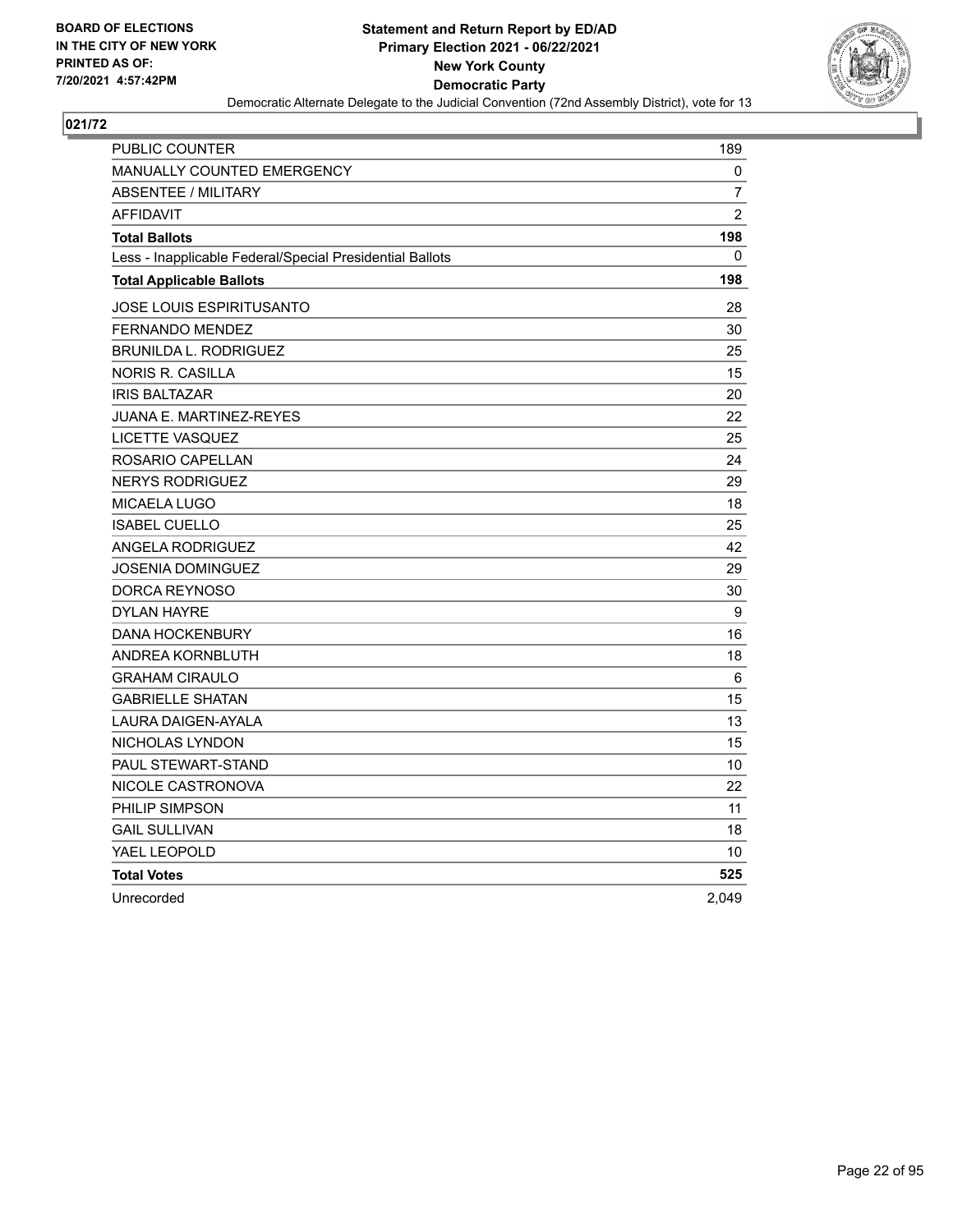

| <b>PUBLIC COUNTER</b>                                    | 149            |
|----------------------------------------------------------|----------------|
| <b>MANUALLY COUNTED EMERGENCY</b>                        | 0              |
| <b>ABSENTEE / MILITARY</b>                               | 5              |
| <b>AFFIDAVIT</b>                                         | 0              |
| <b>Total Ballots</b>                                     | 154            |
| Less - Inapplicable Federal/Special Presidential Ballots | 0              |
| <b>Total Applicable Ballots</b>                          | 154            |
| JOSE LOUIS ESPIRITUSANTO                                 | 17             |
| <b>FERNANDO MENDEZ</b>                                   | 16             |
| <b>BRUNILDA L. RODRIGUEZ</b>                             | 19             |
| <b>NORIS R. CASILLA</b>                                  | 15             |
| <b>IRIS BALTAZAR</b>                                     | 24             |
| JUANA E. MARTINEZ-REYES                                  | 13             |
| <b>LICETTE VASQUEZ</b>                                   | 20             |
| ROSARIO CAPELLAN                                         | 22             |
| <b>NERYS RODRIGUEZ</b>                                   | 17             |
| <b>MICAELA LUGO</b>                                      | 20             |
| <b>ISABEL CUELLO</b>                                     | 20             |
| <b>ANGELA RODRIGUEZ</b>                                  | 25             |
| JOSENIA DOMINGUEZ                                        | 17             |
| DORCA REYNOSO                                            | 28             |
| <b>DYLAN HAYRE</b>                                       | 11             |
| <b>DANA HOCKENBURY</b>                                   | 15             |
| ANDREA KORNBLUTH                                         | 17             |
| <b>GRAHAM CIRAULO</b>                                    | 10             |
| <b>GABRIELLE SHATAN</b>                                  | 18             |
| LAURA DAIGEN-AYALA                                       | 18             |
| NICHOLAS LYNDON                                          | 5              |
| PAUL STEWART-STAND                                       | $\overline{7}$ |
| NICOLE CASTRONOVA                                        | 14             |
| PHILIP SIMPSON                                           | 10             |
| <b>GAIL SULLIVAN</b>                                     | 14             |
| YAEL LEOPOLD                                             | 16             |
| JOSELYN MINAYA (WRITE-IN)                                | $\mathbf{1}$   |
| <b>Total Votes</b>                                       | 429            |
| Unrecorded                                               | 1,573          |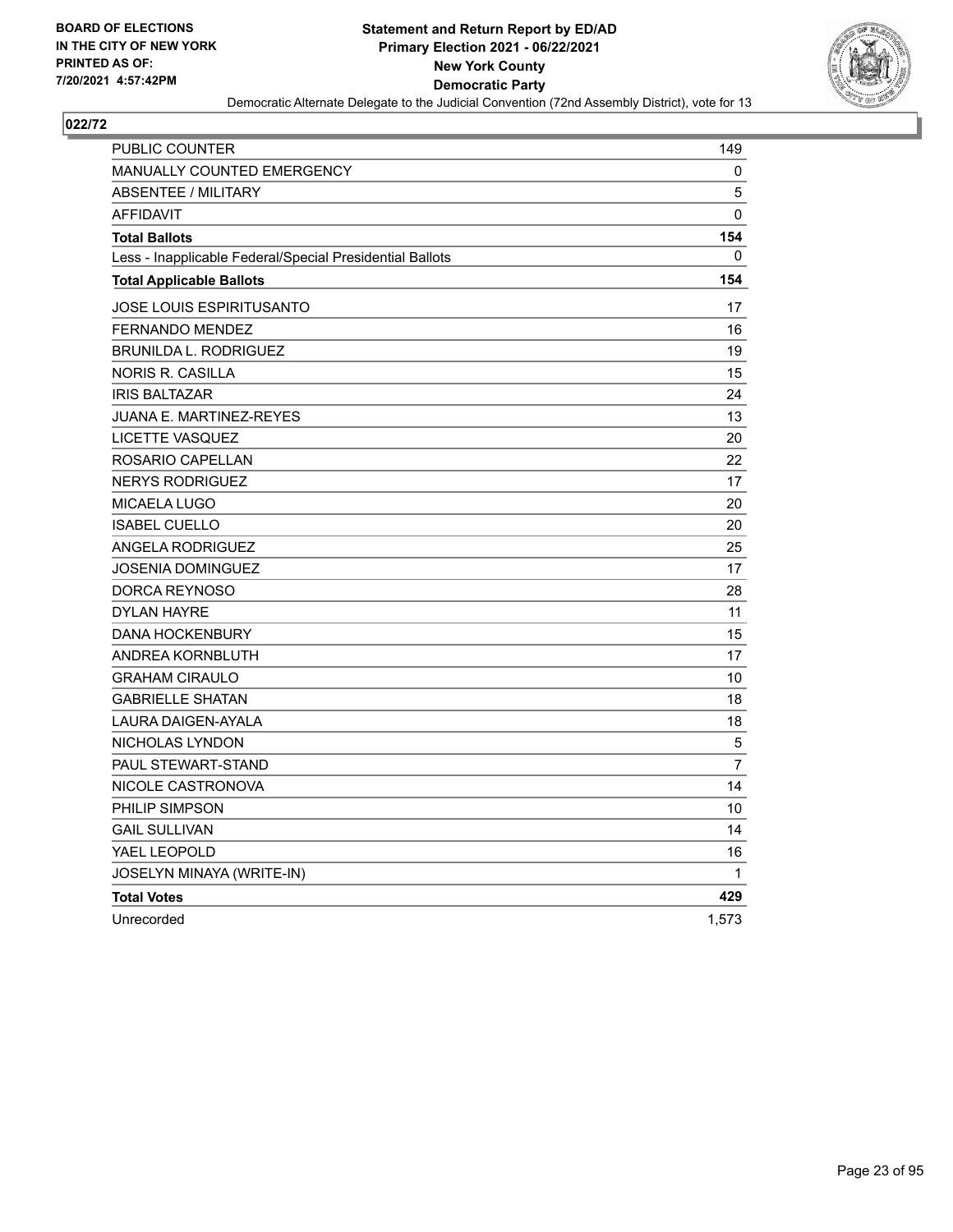

| <b>PUBLIC COUNTER</b>                                    | 134         |
|----------------------------------------------------------|-------------|
| MANUALLY COUNTED EMERGENCY                               | 0           |
| ABSENTEE / MILITARY                                      | 5           |
| <b>AFFIDAVIT</b>                                         | $\mathbf 0$ |
| <b>Total Ballots</b>                                     | 139         |
| Less - Inapplicable Federal/Special Presidential Ballots | 0           |
| <b>Total Applicable Ballots</b>                          | 139         |
| <b>JOSE LOUIS ESPIRITUSANTO</b>                          | 23          |
| FERNANDO MENDEZ                                          | 30          |
| <b>BRUNILDA L. RODRIGUEZ</b>                             | 27          |
| <b>NORIS R. CASILLA</b>                                  | 21          |
| <b>IRIS BALTAZAR</b>                                     | 22          |
| <b>JUANA E. MARTINEZ-REYES</b>                           | 20          |
| LICETTE VASQUEZ                                          | 23          |
| ROSARIO CAPELLAN                                         | 22          |
| <b>NERYS RODRIGUEZ</b>                                   | 24          |
| <b>MICAELA LUGO</b>                                      | 22          |
| <b>ISABEL CUELLO</b>                                     | 18          |
| <b>ANGELA RODRIGUEZ</b>                                  | 29          |
| <b>JOSENIA DOMINGUEZ</b>                                 | 19          |
| DORCA REYNOSO                                            | 23          |
| <b>DYLAN HAYRE</b>                                       | 4           |
| <b>DANA HOCKENBURY</b>                                   | 10          |
| ANDREA KORNBLUTH                                         | 12          |
| <b>GRAHAM CIRAULO</b>                                    | 8           |
| <b>GABRIELLE SHATAN</b>                                  | 11          |
| LAURA DAIGEN-AYALA                                       | 13          |
| NICHOLAS LYNDON                                          | 8           |
| PAUL STEWART-STAND                                       | 5           |
| NICOLE CASTRONOVA                                        | 8           |
| PHILIP SIMPSON                                           | 8           |
| <b>GAIL SULLIVAN</b>                                     | 10          |
| YAEL LEOPOLD                                             | 7           |
| DANIEL SHILIAN (WRITE-IN)                                | 1           |
| HART LEVINE (WRITE-IN)                                   | 1           |
| <b>Total Votes</b>                                       | 429         |
| Unrecorded                                               | 1,378       |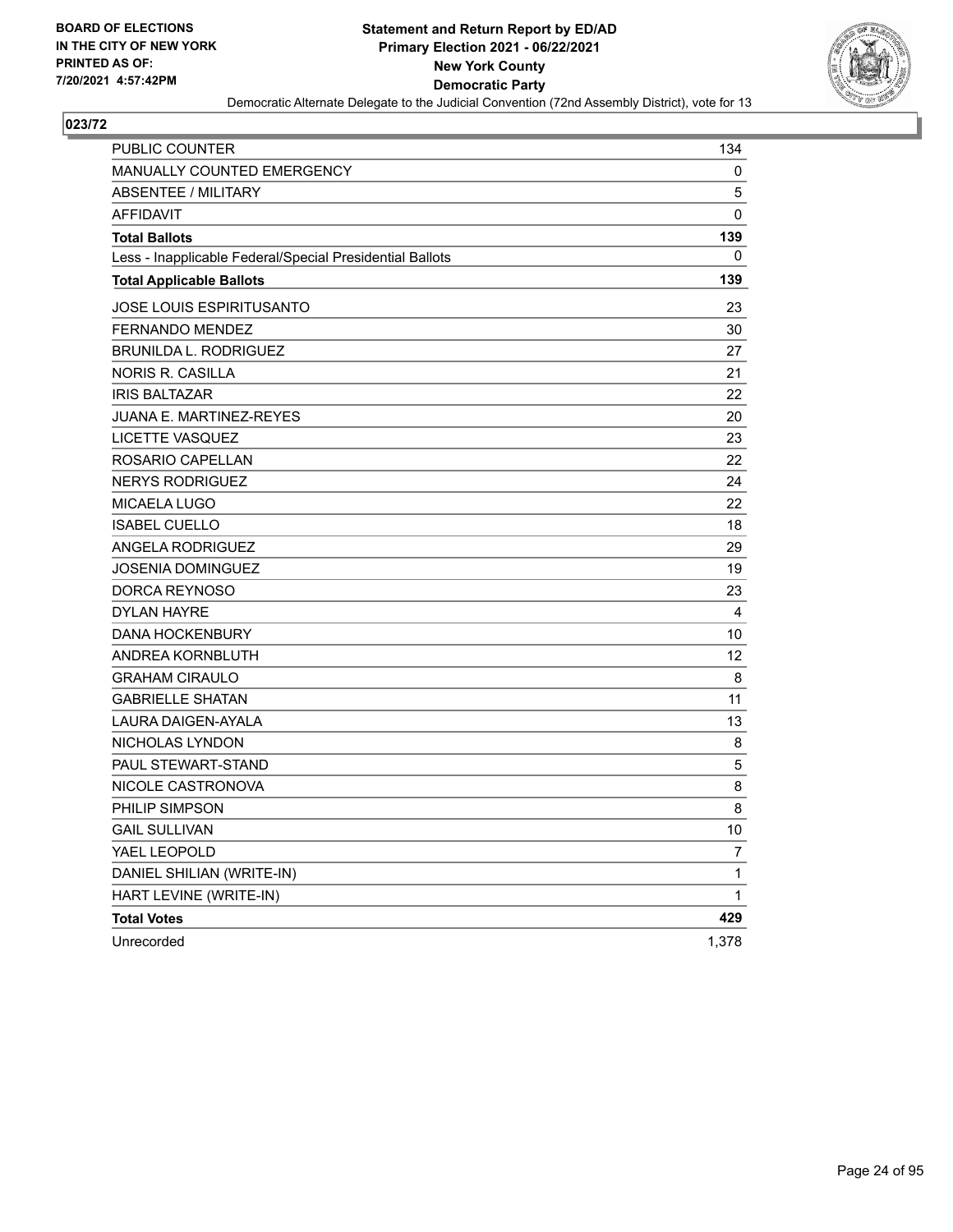

| <b>PUBLIC COUNTER</b>                                    | 115            |
|----------------------------------------------------------|----------------|
| <b>MANUALLY COUNTED EMERGENCY</b>                        | 0              |
| <b>ABSENTEE / MILITARY</b>                               | 4              |
| <b>AFFIDAVIT</b>                                         | $\mathbf 1$    |
| <b>Total Ballots</b>                                     | 120            |
| Less - Inapplicable Federal/Special Presidential Ballots | 0              |
| <b>Total Applicable Ballots</b>                          | 120            |
| <b>JOSE LOUIS ESPIRITUSANTO</b>                          | 22             |
| <b>FERNANDO MENDEZ</b>                                   | 22             |
| <b>BRUNILDA L. RODRIGUEZ</b>                             | 25             |
| NORIS R. CASILLA                                         | 13             |
| <b>IRIS BALTAZAR</b>                                     | 13             |
| <b>JUANA E. MARTINEZ-REYES</b>                           | 18             |
| LICETTE VASQUEZ                                          | 18             |
| ROSARIO CAPELLAN                                         | 14             |
| <b>NERYS RODRIGUEZ</b>                                   | 20             |
| <b>MICAELA LUGO</b>                                      | 16             |
| <b>ISABEL CUELLO</b>                                     | 19             |
| ANGELA RODRIGUEZ                                         | 33             |
| <b>JOSENIA DOMINGUEZ</b>                                 | 16             |
| DORCA REYNOSO                                            | 18             |
| <b>DYLAN HAYRE</b>                                       | 9              |
| <b>DANA HOCKENBURY</b>                                   | $\mathbf 5$    |
| ANDREA KORNBLUTH                                         | 6              |
| <b>GRAHAM CIRAULO</b>                                    | 5              |
| <b>GABRIELLE SHATAN</b>                                  | 5              |
| LAURA DAIGEN-AYALA                                       | 11             |
| NICHOLAS LYNDON                                          | 6              |
| PAUL STEWART-STAND                                       | 8              |
| NICOLE CASTRONOVA                                        | 3              |
| PHILIP SIMPSON                                           | $\overline{7}$ |
| <b>GAIL SULLIVAN</b>                                     | 4              |
| YAEL LEOPOLD                                             | 9              |
| UNATTRIBUTABLE WRITE-IN (WRITE-IN)                       | $\mathbf{1}$   |
| <b>Total Votes</b>                                       | 346            |
| Unrecorded                                               | 1,214          |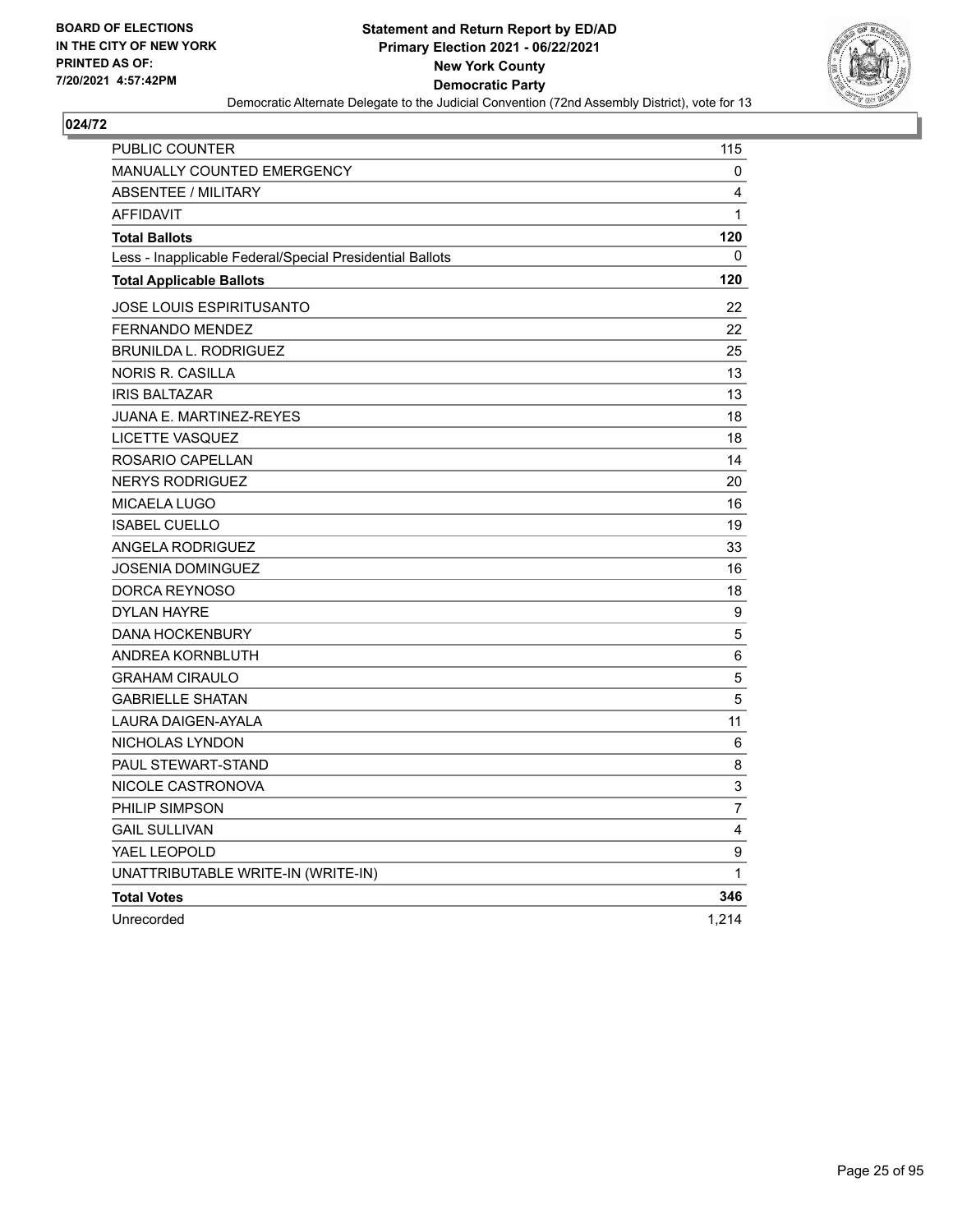

| PUBLIC COUNTER                                           | 65                      |
|----------------------------------------------------------|-------------------------|
| <b>MANUALLY COUNTED EMERGENCY</b>                        | 0                       |
| <b>ABSENTEE / MILITARY</b>                               | 8                       |
| <b>AFFIDAVIT</b>                                         | 0                       |
| <b>Total Ballots</b>                                     | 73                      |
| Less - Inapplicable Federal/Special Presidential Ballots | $\Omega$                |
| <b>Total Applicable Ballots</b>                          | 73                      |
| JOSE LOUIS ESPIRITUSANTO                                 | 14                      |
| <b>FERNANDO MENDEZ</b>                                   | 19                      |
| <b>BRUNILDA L. RODRIGUEZ</b>                             | 18                      |
| <b>NORIS R. CASILLA</b>                                  | 15                      |
| <b>IRIS BALTAZAR</b>                                     | 17                      |
| JUANA E. MARTINEZ-REYES                                  | 20                      |
| <b>LICETTE VASQUEZ</b>                                   | 19                      |
| ROSARIO CAPELLAN                                         | 18                      |
| <b>NERYS RODRIGUEZ</b>                                   | 18                      |
| <b>MICAELA LUGO</b>                                      | 17                      |
| <b>ISABEL CUELLO</b>                                     | 17                      |
| <b>ANGELA RODRIGUEZ</b>                                  | 20                      |
| <b>JOSENIA DOMINGUEZ</b>                                 | 15                      |
| DORCA REYNOSO                                            | 14                      |
| <b>DYLAN HAYRE</b>                                       | $\boldsymbol{2}$        |
| <b>DANA HOCKENBURY</b>                                   | $\mathbf 5$             |
| ANDREA KORNBLUTH                                         | 3                       |
| <b>GRAHAM CIRAULO</b>                                    | 3                       |
| <b>GABRIELLE SHATAN</b>                                  | 4                       |
| <b>LAURA DAIGEN-AYALA</b>                                | $\boldsymbol{9}$        |
| NICHOLAS LYNDON                                          | 3                       |
| PAUL STEWART-STAND                                       | 5                       |
| NICOLE CASTRONOVA                                        | $\overline{7}$          |
| PHILIP SIMPSON                                           | $\overline{\mathbf{4}}$ |
| <b>GAIL SULLIVAN</b>                                     | 1                       |
| YAEL LEOPOLD                                             | 3                       |
| <b>Total Votes</b>                                       | 290                     |
| Unrecorded                                               | 659                     |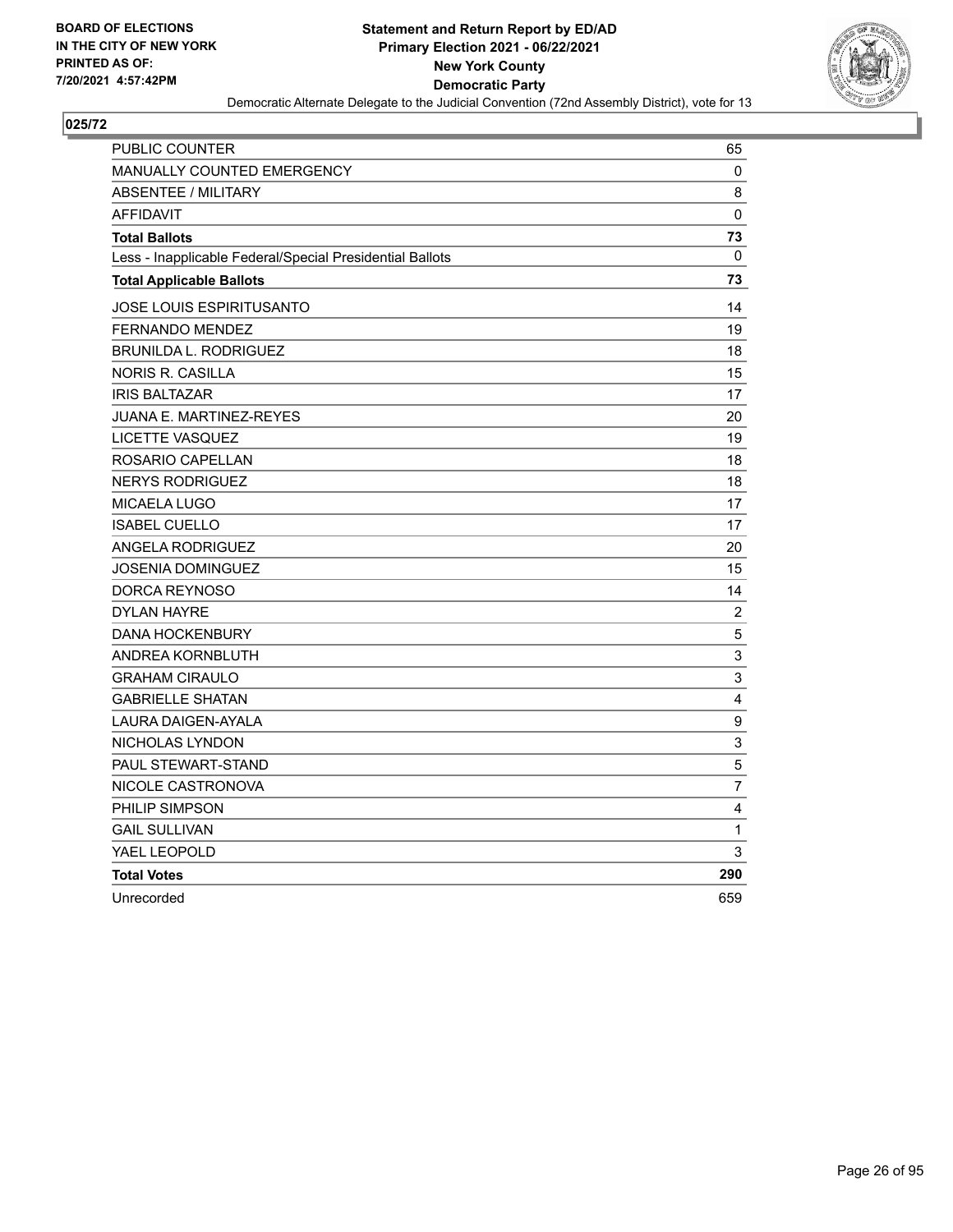

| <b>PUBLIC COUNTER</b>                                    | 202   |
|----------------------------------------------------------|-------|
| MANUALLY COUNTED EMERGENCY                               | 0     |
| <b>ABSENTEE / MILITARY</b>                               | 9     |
| <b>AFFIDAVIT</b>                                         | 1     |
| <b>Total Ballots</b>                                     | 212   |
| Less - Inapplicable Federal/Special Presidential Ballots | 0     |
| <b>Total Applicable Ballots</b>                          | 212   |
| JOSE LOUIS ESPIRITUSANTO                                 | 50    |
| <b>FERNANDO MENDEZ</b>                                   | 54    |
| <b>BRUNILDA L. RODRIGUEZ</b>                             | 54    |
| <b>NORIS R. CASILLA</b>                                  | 46    |
| <b>IRIS BALTAZAR</b>                                     | 45    |
| <b>JUANA E. MARTINEZ-REYES</b>                           | 54    |
| LICETTE VASQUEZ                                          | 47    |
| ROSARIO CAPELLAN                                         | 50    |
| <b>NERYS RODRIGUEZ</b>                                   | 44    |
| <b>MICAELA LUGO</b>                                      | 55    |
| <b>ISABEL CUELLO</b>                                     | 44    |
| <b>ANGELA RODRIGUEZ</b>                                  | 66    |
| <b>JOSENIA DOMINGUEZ</b>                                 | 46    |
| DORCA REYNOSO                                            | 38    |
| <b>DYLAN HAYRE</b>                                       | 19    |
| <b>DANA HOCKENBURY</b>                                   | 20    |
| ANDREA KORNBLUTH                                         | 21    |
| <b>GRAHAM CIRAULO</b>                                    | 23    |
| <b>GABRIELLE SHATAN</b>                                  | 23    |
| LAURA DAIGEN-AYALA                                       | 37    |
| NICHOLAS LYNDON                                          | 23    |
| PAUL STEWART-STAND                                       | 27    |
| NICOLE CASTRONOVA                                        | 22    |
| PHILIP SIMPSON                                           | 27    |
| <b>GAIL SULLIVAN</b>                                     | 20    |
| YAEL LEOPOLD                                             | 31    |
| ANDREW MANCILLA (WRITE-IN)                               | 1     |
| ANGELA LIPSMAN (WRITE-IN)                                | 1     |
| <b>BULBAN SALIM (WRITE-IN)</b>                           | 1     |
| CARLA SANDERSON (WRITE-IN)                               | 1     |
| DANIEL LIPSMAN (WRITE-IN)                                | 1     |
| JOSEPH R. COROZZO (WRITE-IN)                             | 1     |
| ROBERT FANTONE (WRITE-IN)                                | 1     |
| UNATTRIBUTABLE WRITE-IN (WRITE-IN)                       | 1     |
| URSULA LIPSMAN (WRITE-IN)                                | 1     |
| <b>Total Votes</b>                                       | 995   |
| Unrecorded                                               | 1,761 |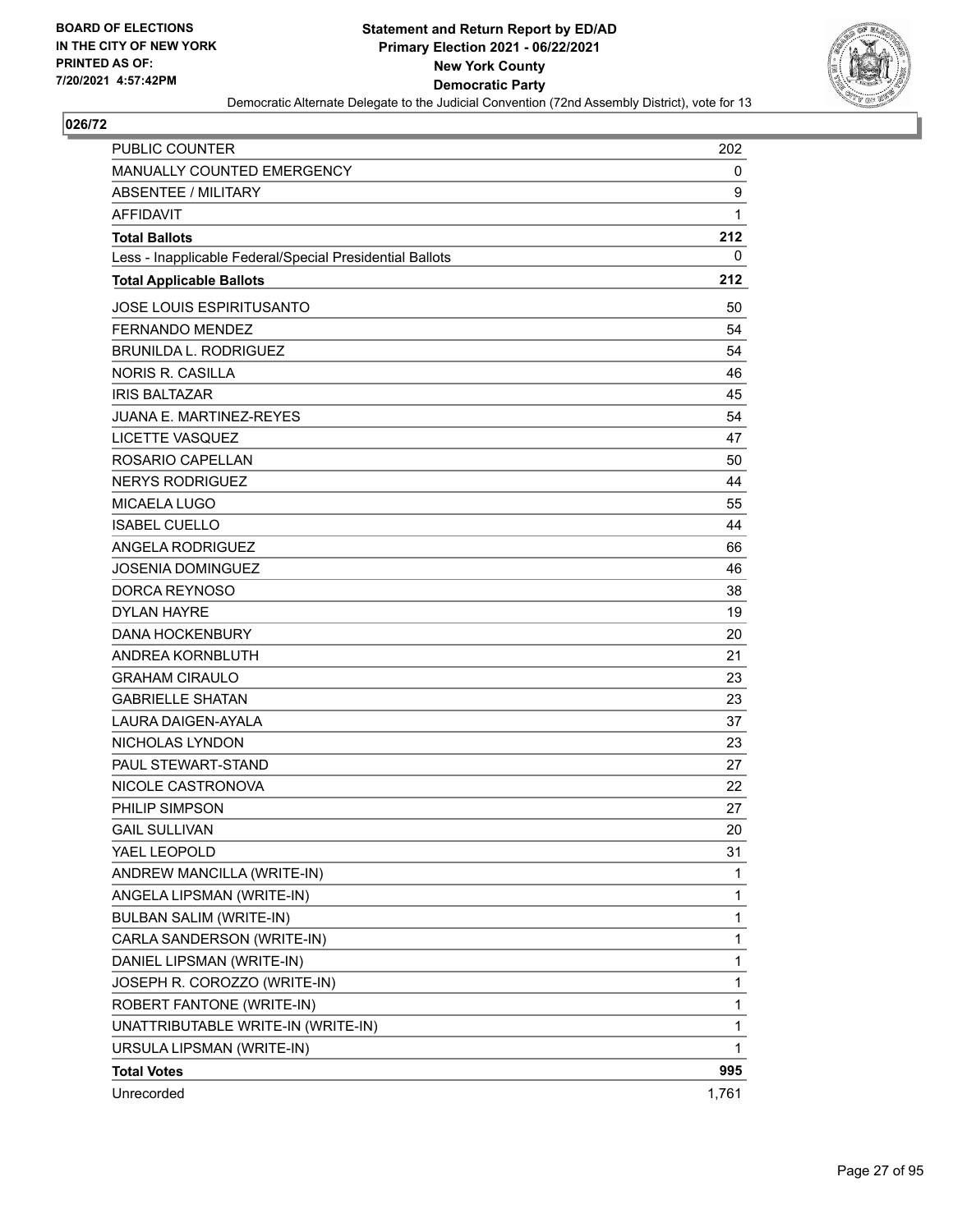

| <b>PUBLIC COUNTER</b>                                    | 103          |
|----------------------------------------------------------|--------------|
| <b>MANUALLY COUNTED EMERGENCY</b>                        | 0            |
| <b>ABSENTEE / MILITARY</b>                               | 28           |
| <b>AFFIDAVIT</b>                                         | 2            |
| <b>Total Ballots</b>                                     | 133          |
| Less - Inapplicable Federal/Special Presidential Ballots | $\mathbf{0}$ |
| <b>Total Applicable Ballots</b>                          | 133          |
| JOSE LOUIS ESPIRITUSANTO                                 | 33           |
| <b>FERNANDO MENDEZ</b>                                   | 32           |
| <b>BRUNILDA L. RODRIGUEZ</b>                             | 41           |
| <b>NORIS R. CASILLA</b>                                  | 31           |
| <b>IRIS BALTAZAR</b>                                     | 32           |
| JUANA E. MARTINEZ-REYES                                  | 37           |
| <b>LICETTE VASQUEZ</b>                                   | 31           |
| ROSARIO CAPELLAN                                         | 34           |
| <b>NERYS RODRIGUEZ</b>                                   | 30           |
| MICAELA LUGO                                             | 28           |
| <b>ISABEL CUELLO</b>                                     | 33           |
| <b>ANGELA RODRIGUEZ</b>                                  | 45           |
| <b>JOSENIA DOMINGUEZ</b>                                 | 25           |
| DORCA REYNOSO                                            | 23           |
| <b>DYLAN HAYRE</b>                                       | 10           |
| <b>DANA HOCKENBURY</b>                                   | 17           |
| ANDREA KORNBLUTH                                         | 16           |
| <b>GRAHAM CIRAULO</b>                                    | 9            |
| <b>GABRIELLE SHATAN</b>                                  | 18           |
| LAURA DAIGEN-AYALA                                       | 19           |
| NICHOLAS LYNDON                                          | 13           |
| PAUL STEWART-STAND                                       | 11           |
| NICOLE CASTRONOVA                                        | 10           |
| PHILIP SIMPSON                                           | 13           |
| <b>GAIL SULLIVAN</b>                                     | 16           |
| YAEL LEOPOLD                                             | 12           |
| <b>Total Votes</b>                                       | 619          |
| Unrecorded                                               | 1,110        |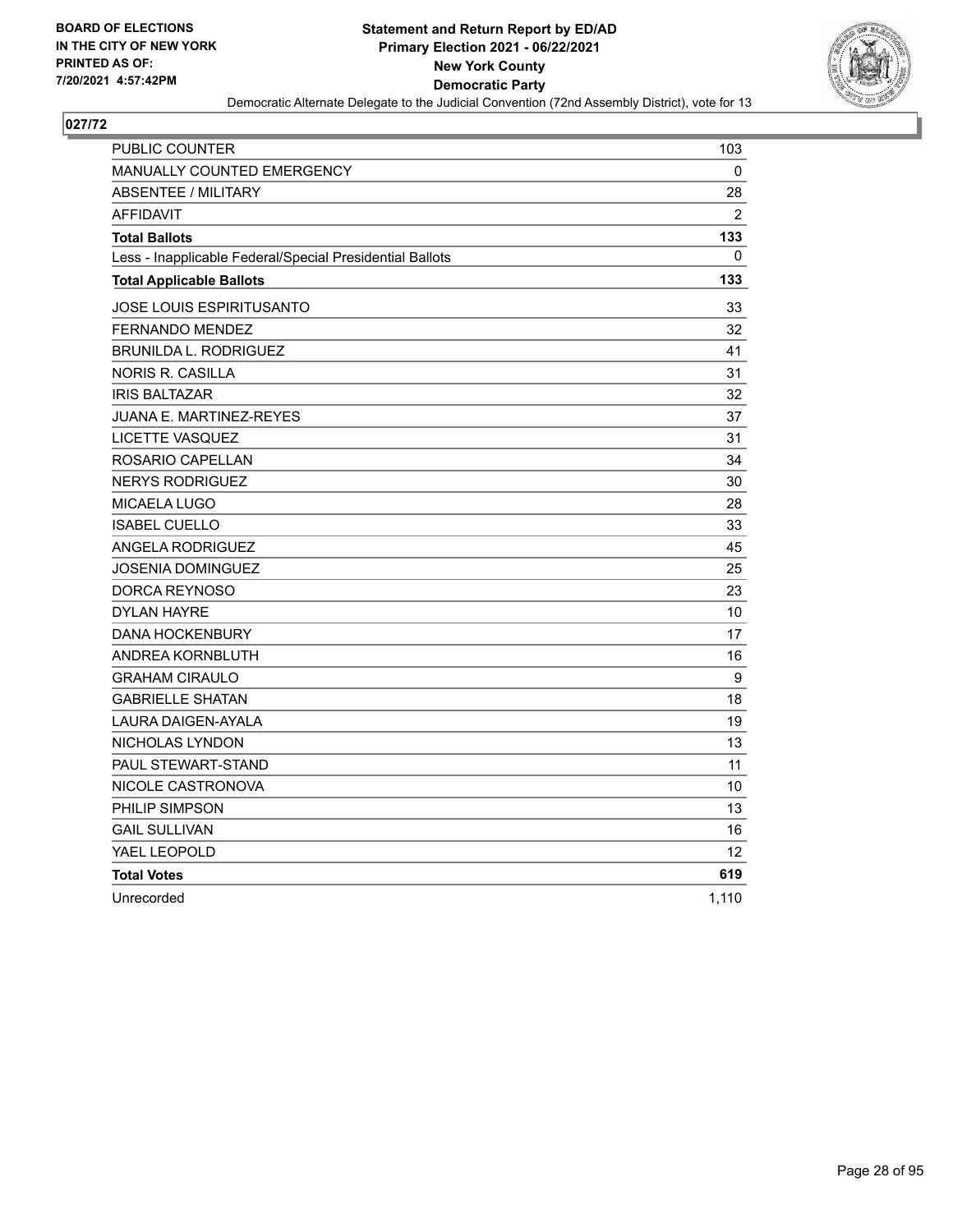

| <b>PUBLIC COUNTER</b>                                    | 140          |
|----------------------------------------------------------|--------------|
| <b>MANUALLY COUNTED EMERGENCY</b>                        | 0            |
| <b>ABSENTEE / MILITARY</b>                               | 11           |
| <b>AFFIDAVIT</b>                                         | 0            |
| <b>Total Ballots</b>                                     | 151          |
| Less - Inapplicable Federal/Special Presidential Ballots | 0            |
| <b>Total Applicable Ballots</b>                          | 151          |
| <b>JOSE LOUIS ESPIRITUSANTO</b>                          | 20           |
| <b>FERNANDO MENDEZ</b>                                   | 30           |
| <b>BRUNILDA L. RODRIGUEZ</b>                             | 28           |
| NORIS R. CASILLA                                         | 14           |
| <b>IRIS BALTAZAR</b>                                     | 25           |
| JUANA E. MARTINEZ-REYES                                  | 28           |
| LICETTE VASQUEZ                                          | 23           |
| ROSARIO CAPELLAN                                         | 17           |
| <b>NERYS RODRIGUEZ</b>                                   | 26           |
| MICAELA LUGO                                             | 20           |
| <b>ISABEL CUELLO</b>                                     | 23           |
| ANGELA RODRIGUEZ                                         | 38           |
| JOSENIA DOMINGUEZ                                        | 20           |
| DORCA REYNOSO                                            | 25           |
| <b>DYLAN HAYRE</b>                                       | 10           |
| <b>DANA HOCKENBURY</b>                                   | 18           |
| ANDREA KORNBLUTH                                         | 14           |
| <b>GRAHAM CIRAULO</b>                                    | 8            |
| <b>GABRIELLE SHATAN</b>                                  | 15           |
| LAURA DAIGEN-AYALA                                       | 21           |
| NICHOLAS LYNDON                                          | 13           |
| <b>PAUL STEWART-STAND</b>                                | 10           |
| NICOLE CASTRONOVA                                        | 18           |
| PHILIP SIMPSON                                           | 14           |
| <b>GAIL SULLIVAN</b>                                     | 9            |
| YAEL LEOPOLD                                             | 14           |
| UNATTRIBUTABLE WRITE-IN (WRITE-IN)                       | $\mathbf{1}$ |
| <b>Total Votes</b>                                       | 502          |
| Unrecorded                                               | 1,461        |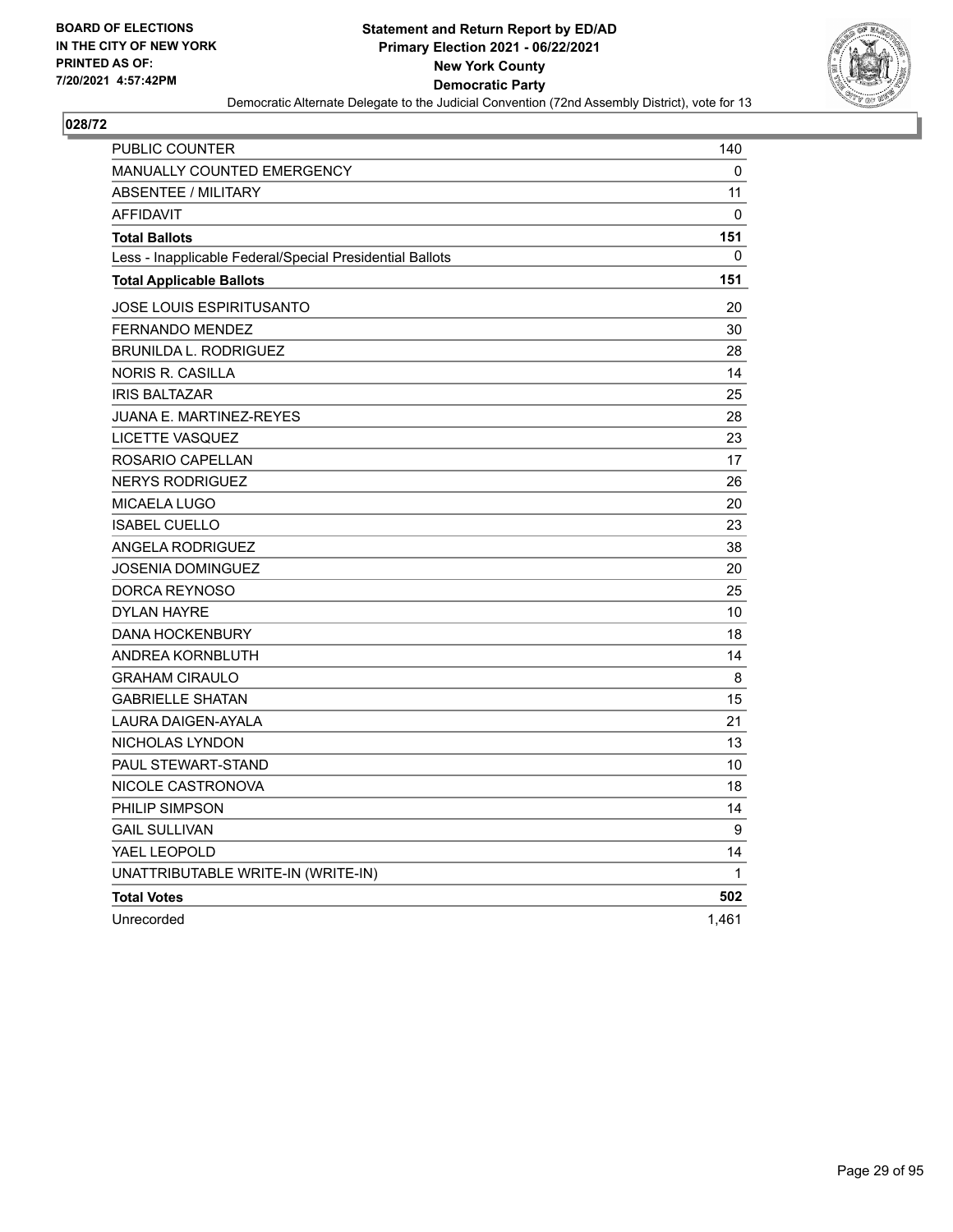

| PUBLIC COUNTER                                           | 140      |
|----------------------------------------------------------|----------|
| <b>MANUALLY COUNTED EMERGENCY</b>                        | 0        |
| <b>ABSENTEE / MILITARY</b>                               | 4        |
| <b>AFFIDAVIT</b>                                         | $\Omega$ |
| <b>Total Ballots</b>                                     | 144      |
| Less - Inapplicable Federal/Special Presidential Ballots | $\Omega$ |
| <b>Total Applicable Ballots</b>                          | 144      |
| JOSE LOUIS ESPIRITUSANTO                                 | 25       |
| <b>FERNANDO MENDEZ</b>                                   | 29       |
| <b>BRUNILDA L. RODRIGUEZ</b>                             | 32       |
| NORIS R. CASILLA                                         | 15       |
| <b>IRIS BALTAZAR</b>                                     | 30       |
| <b>JUANA E. MARTINEZ-REYES</b>                           | 28       |
| LICETTE VASQUEZ                                          | 22       |
| ROSARIO CAPELLAN                                         | 28       |
| <b>NERYS RODRIGUEZ</b>                                   | 19       |
| <b>MICAELA LUGO</b>                                      | 24       |
| <b>ISABEL CUELLO</b>                                     | 21       |
| <b>ANGELA RODRIGUEZ</b>                                  | 43       |
| JOSENIA DOMINGUEZ                                        | 23       |
| DORCA REYNOSO                                            | 41       |
| <b>DYLAN HAYRE</b>                                       | 9        |
| <b>DANA HOCKENBURY</b>                                   | 19       |
| ANDREA KORNBLUTH                                         | 15       |
| <b>GRAHAM CIRAULO</b>                                    | 8        |
| <b>GABRIELLE SHATAN</b>                                  | 15       |
| LAURA DAIGEN-AYALA                                       | 22       |
| NICHOLAS LYNDON                                          | 8        |
| PAUL STEWART-STAND                                       | 6        |
| NICOLE CASTRONOVA                                        | 19       |
| PHILIP SIMPSON                                           | 8        |
| <b>GAIL SULLIVAN</b>                                     | 16       |
| YAEL LEOPOLD                                             | 14       |
| <b>Total Votes</b>                                       | 539      |
| Unrecorded                                               | 1,333    |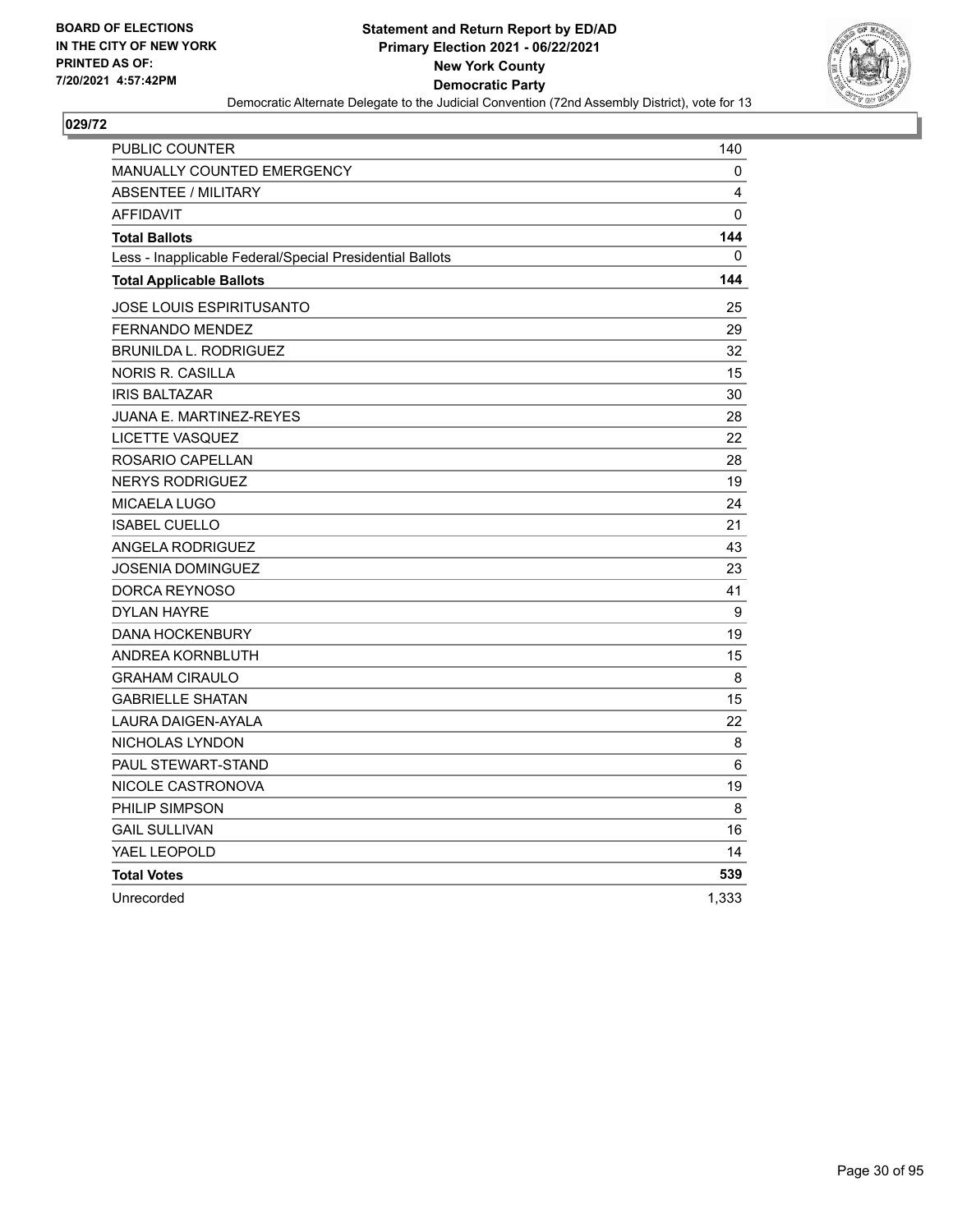

| PUBLIC COUNTER                                           | 121   |
|----------------------------------------------------------|-------|
| <b>MANUALLY COUNTED EMERGENCY</b>                        | 0     |
| <b>ABSENTEE / MILITARY</b>                               | 3     |
| <b>AFFIDAVIT</b>                                         | 0     |
| <b>Total Ballots</b>                                     | 124   |
| Less - Inapplicable Federal/Special Presidential Ballots | 0     |
| <b>Total Applicable Ballots</b>                          | 124   |
| JOSE LOUIS ESPIRITUSANTO                                 | 30    |
| FERNANDO MENDEZ                                          | 21    |
| <b>BRUNILDA L. RODRIGUEZ</b>                             | 29    |
| NORIS R. CASILLA                                         | 16    |
| <b>IRIS BALTAZAR</b>                                     | 20    |
| JUANA E. MARTINEZ-REYES                                  | 24    |
| LICETTE VASQUEZ                                          | 25    |
| ROSARIO CAPELLAN                                         | 23    |
| <b>NERYS RODRIGUEZ</b>                                   | 26    |
| <b>MICAELA LUGO</b>                                      | 20    |
| <b>ISABEL CUELLO</b>                                     | 23    |
| ANGELA RODRIGUEZ                                         | 35    |
| JOSENIA DOMINGUEZ                                        | 19    |
| DORCA REYNOSO                                            | 29    |
| <b>DYLAN HAYRE</b>                                       | 6     |
| <b>DANA HOCKENBURY</b>                                   | 11    |
| ANDREA KORNBLUTH                                         | 10    |
| <b>GRAHAM CIRAULO</b>                                    | 9     |
| <b>GABRIELLE SHATAN</b>                                  | 11    |
| LAURA DAIGEN-AYALA                                       | 20    |
| NICHOLAS LYNDON                                          | 5     |
| <b>PAUL STEWART-STAND</b>                                | 8     |
| NICOLE CASTRONOVA                                        | 15    |
| PHILIP SIMPSON                                           | 7     |
| <b>GAIL SULLIVAN</b>                                     | 10    |
| YAEL LEOPOLD                                             | 9     |
| SEVRIN ANNE MASON (WRITE-IN)                             | 1     |
| <b>Total Votes</b>                                       | 462   |
| Unrecorded                                               | 1,150 |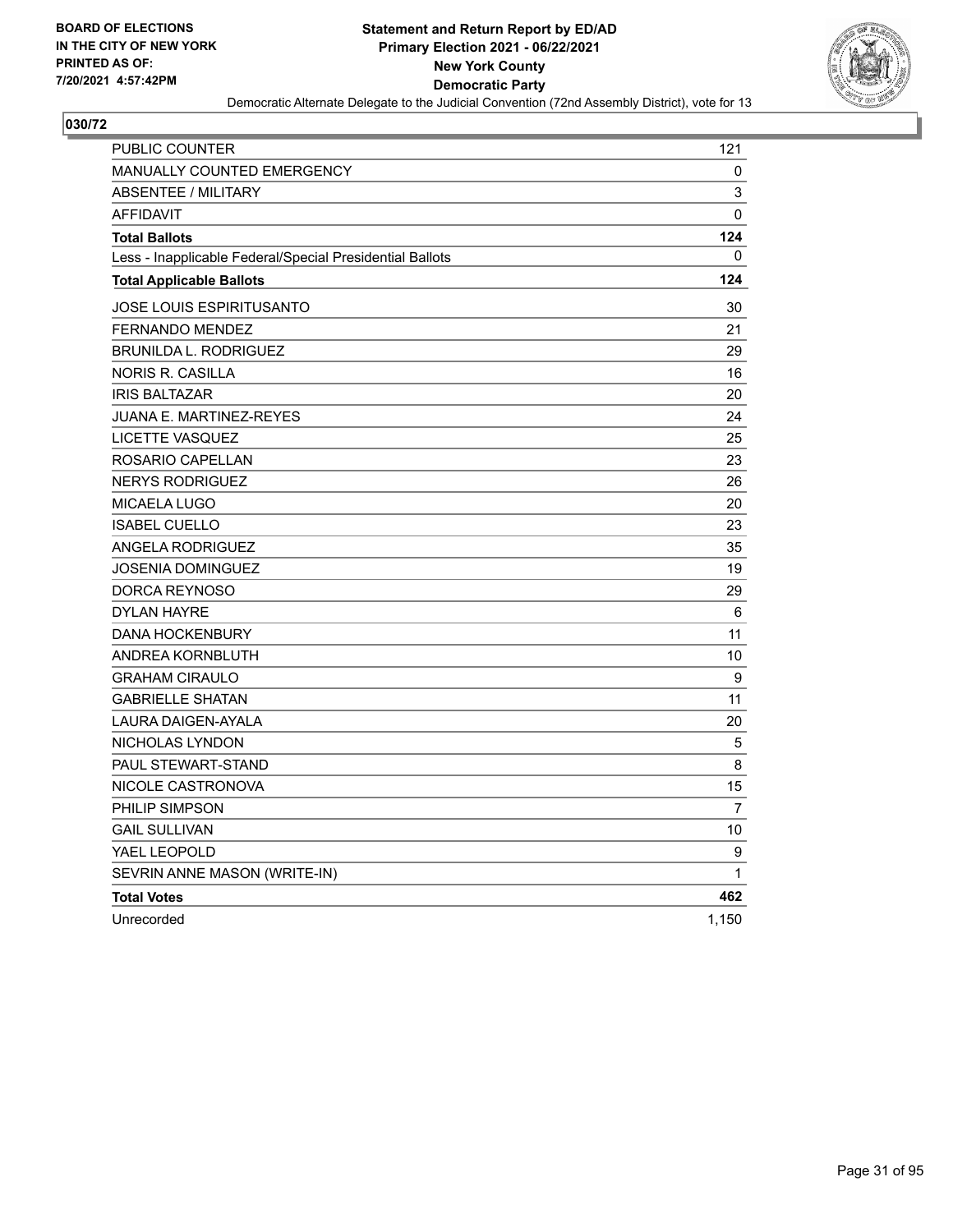

| <b>PUBLIC COUNTER</b>                                    | 58              |
|----------------------------------------------------------|-----------------|
| <b>MANUALLY COUNTED EMERGENCY</b>                        | 0               |
| <b>ABSENTEE / MILITARY</b>                               | 5               |
| <b>AFFIDAVIT</b>                                         | 0               |
| <b>Total Ballots</b>                                     | 63              |
| Less - Inapplicable Federal/Special Presidential Ballots | $\mathbf{0}$    |
| <b>Total Applicable Ballots</b>                          | 63              |
| JOSE LOUIS ESPIRITUSANTO                                 | 10              |
| FERNANDO MENDEZ                                          | 13              |
| <b>BRUNILDA L. RODRIGUEZ</b>                             | 17              |
| <b>NORIS R. CASILLA</b>                                  | 8               |
| <b>IRIS BALTAZAR</b>                                     | 12              |
| <b>JUANA E. MARTINEZ-REYES</b>                           | 11              |
| LICETTE VASQUEZ                                          | 13              |
| ROSARIO CAPELLAN                                         | 12 <sup>2</sup> |
| <b>NERYS RODRIGUEZ</b>                                   | 10              |
| MICAELA LUGO                                             | 13              |
| <b>ISABEL CUELLO</b>                                     | 14              |
| <b>ANGELA RODRIGUEZ</b>                                  | 18              |
| JOSENIA DOMINGUEZ                                        | 19              |
| DORCA REYNOSO                                            | 15              |
| <b>DYLAN HAYRE</b>                                       | 6               |
| <b>DANA HOCKENBURY</b>                                   | 6               |
| ANDREA KORNBLUTH                                         | $\overline{7}$  |
| <b>GRAHAM CIRAULO</b>                                    | 5               |
| <b>GABRIELLE SHATAN</b>                                  | 10              |
| <b>LAURA DAIGEN-AYALA</b>                                | 9               |
| NICHOLAS LYNDON                                          | $\mathbf{1}$    |
| PAUL STEWART-STAND                                       | 3               |
| NICOLE CASTRONOVA                                        | 8               |
| PHILIP SIMPSON                                           | 4               |
| <b>GAIL SULLIVAN</b>                                     | 7               |
| YAEL LEOPOLD                                             | 3               |
| <b>Total Votes</b>                                       | 254             |
| Unrecorded                                               | 565             |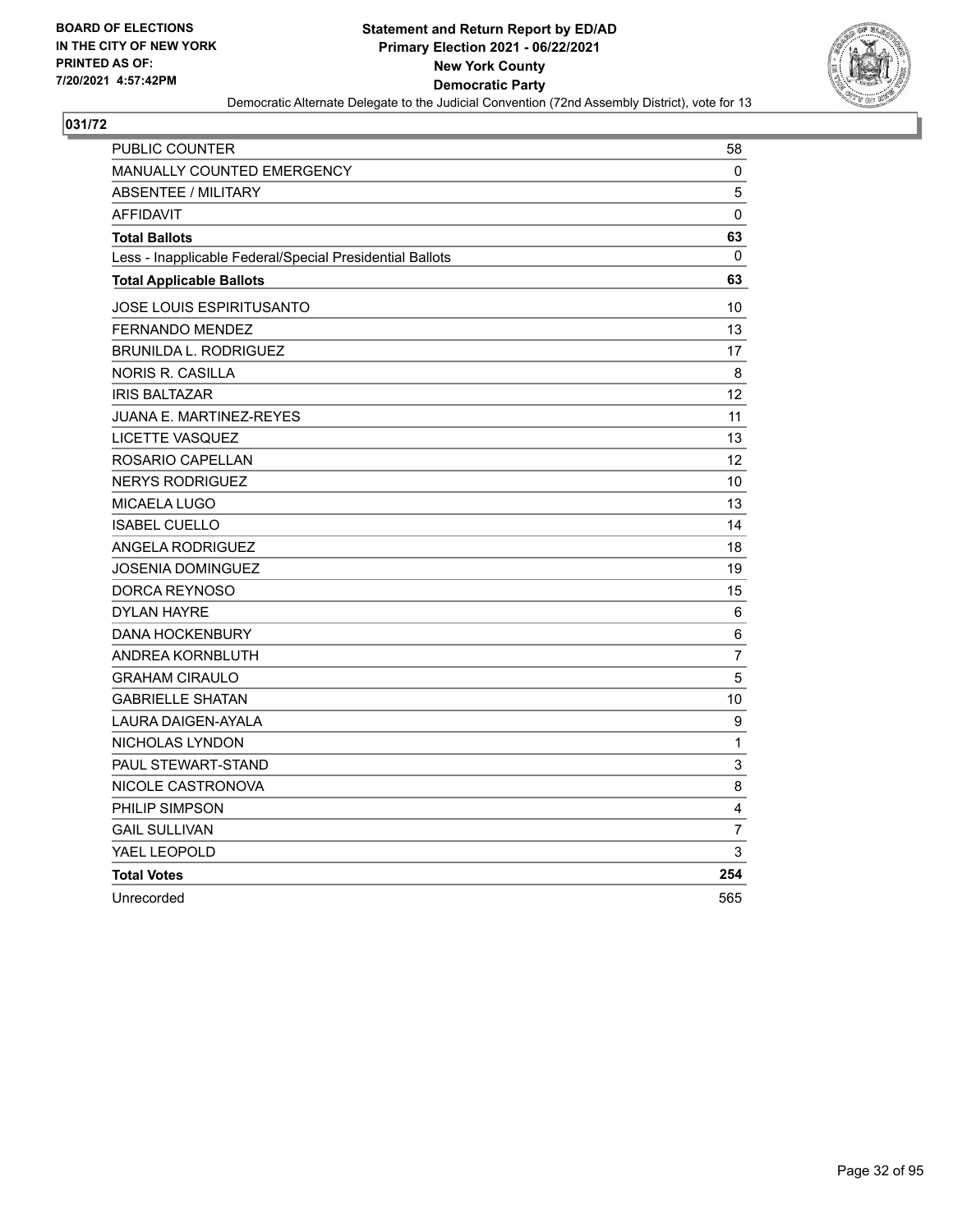

| PUBLIC COUNTER                                           | 205            |
|----------------------------------------------------------|----------------|
| <b>MANUALLY COUNTED EMERGENCY</b>                        | 0              |
| <b>ABSENTEE / MILITARY</b>                               | $\overline{7}$ |
| <b>AFFIDAVIT</b>                                         | 0              |
| <b>Total Ballots</b>                                     | 212            |
| Less - Inapplicable Federal/Special Presidential Ballots | 0              |
| <b>Total Applicable Ballots</b>                          | 212            |
| JOSE LOUIS ESPIRITUSANTO                                 | 44             |
| <b>FERNANDO MENDEZ</b>                                   | 52             |
| <b>BRUNILDA L. RODRIGUEZ</b>                             | 41             |
| <b>NORIS R. CASILLA</b>                                  | 37             |
| <b>IRIS BALTAZAR</b>                                     | 32             |
| <b>JUANA E. MARTINEZ-REYES</b>                           | 44             |
| LICETTE VASQUEZ                                          | 37             |
| ROSARIO CAPELLAN                                         | 38             |
| <b>NERYS RODRIGUEZ</b>                                   | 42             |
| <b>MICAELA LUGO</b>                                      | 37             |
| <b>ISABEL CUELLO</b>                                     | 37             |
| <b>ANGELA RODRIGUEZ</b>                                  | 62             |
| <b>JOSENIA DOMINGUEZ</b>                                 | 35             |
| DORCA REYNOSO                                            | 47             |
| <b>DYLAN HAYRE</b>                                       | 20             |
| <b>DANA HOCKENBURY</b>                                   | 25             |
| ANDREA KORNBLUTH                                         | 30             |
| <b>GRAHAM CIRAULO</b>                                    | 24             |
| <b>GABRIELLE SHATAN</b>                                  | 25             |
| <b>LAURA DAIGEN-AYALA</b>                                | 26             |
| NICHOLAS LYNDON                                          | 26             |
| <b>PAUL STEWART-STAND</b>                                | 16             |
| NICOLE CASTRONOVA                                        | 30             |
| PHILIP SIMPSON                                           | 19             |
| <b>GAIL SULLIVAN</b>                                     | 27             |
| YAEL LEOPOLD                                             | 24             |
| <b>Total Votes</b>                                       | 877            |
| Unrecorded                                               | 1,879          |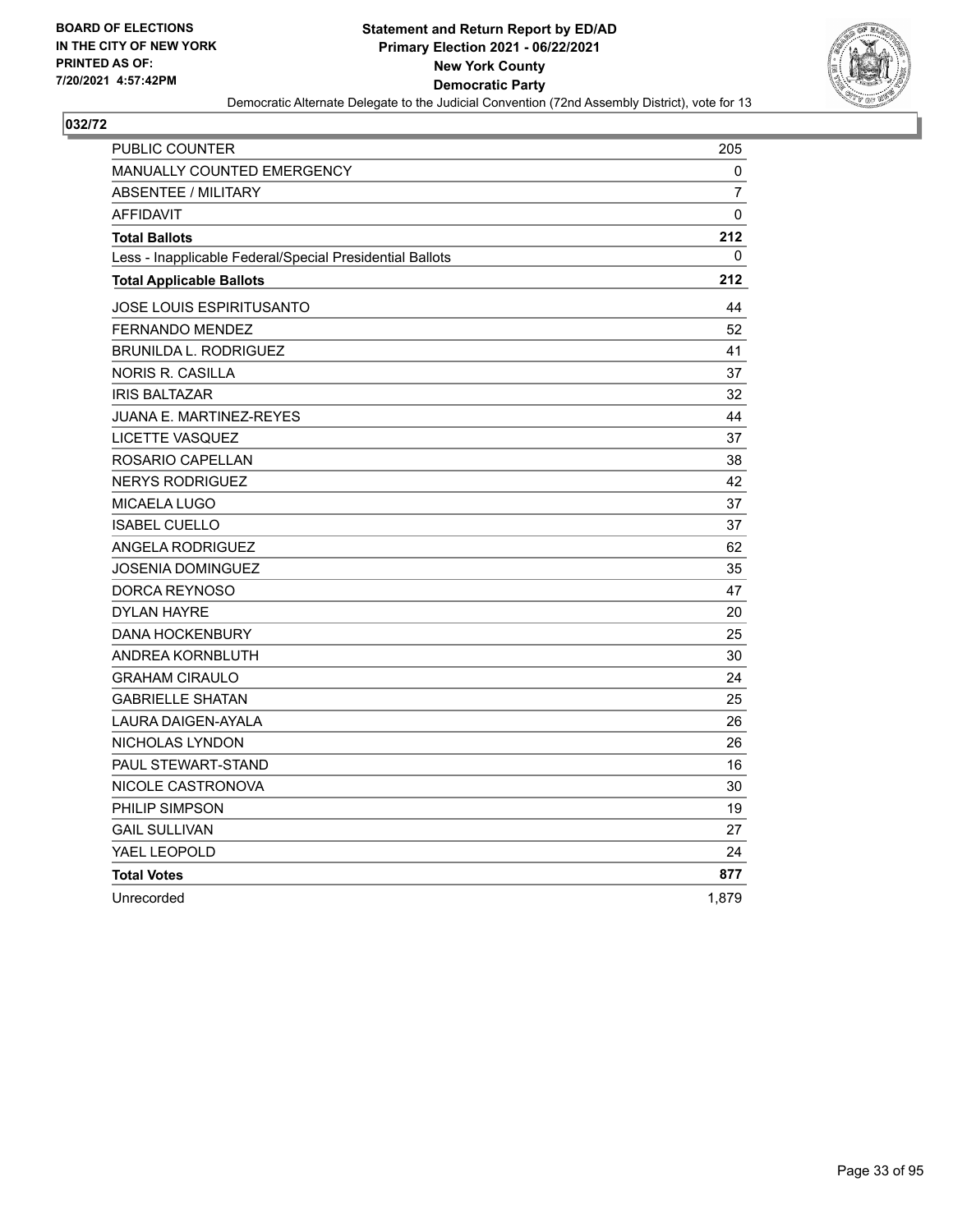

| PUBLIC COUNTER                                           | 61             |
|----------------------------------------------------------|----------------|
| <b>MANUALLY COUNTED EMERGENCY</b>                        | 0              |
| <b>ABSENTEE / MILITARY</b>                               | 13             |
| <b>AFFIDAVIT</b>                                         | $\Omega$       |
| <b>Total Ballots</b>                                     | 74             |
| Less - Inapplicable Federal/Special Presidential Ballots | $\Omega$       |
| <b>Total Applicable Ballots</b>                          | 74             |
| JOSE LOUIS ESPIRITUSANTO                                 | 9              |
| <b>FERNANDO MENDEZ</b>                                   | 14             |
| <b>BRUNILDA L. RODRIGUEZ</b>                             | 16             |
| NORIS R. CASILLA                                         | 12             |
| <b>IRIS BALTAZAR</b>                                     | 11             |
| <b>JUANA E. MARTINEZ-REYES</b>                           | 10             |
| <b>LICETTE VASQUEZ</b>                                   | 12             |
| ROSARIO CAPELLAN                                         | 11             |
| <b>NERYS RODRIGUEZ</b>                                   | 10             |
| <b>MICAELA LUGO</b>                                      | 10             |
| <b>ISABEL CUELLO</b>                                     | 13             |
| <b>ANGELA RODRIGUEZ</b>                                  | 19             |
| <b>JOSENIA DOMINGUEZ</b>                                 | 12             |
| DORCA REYNOSO                                            | 16             |
| <b>DYLAN HAYRE</b>                                       | 6              |
| <b>DANA HOCKENBURY</b>                                   | 12             |
| ANDREA KORNBLUTH                                         | 8              |
| <b>GRAHAM CIRAULO</b>                                    | 9              |
| <b>GABRIELLE SHATAN</b>                                  | 10             |
| <b>LAURA DAIGEN-AYALA</b>                                | 10             |
| NICHOLAS LYNDON                                          | 3              |
| PAUL STEWART-STAND                                       | 6              |
| NICOLE CASTRONOVA                                        | 10             |
| PHILIP SIMPSON                                           | $\overline{7}$ |
| <b>GAIL SULLIVAN</b>                                     | 8              |
| YAEL LEOPOLD                                             | $\overline{7}$ |
| <b>Total Votes</b>                                       | 271            |
| Unrecorded                                               | 691            |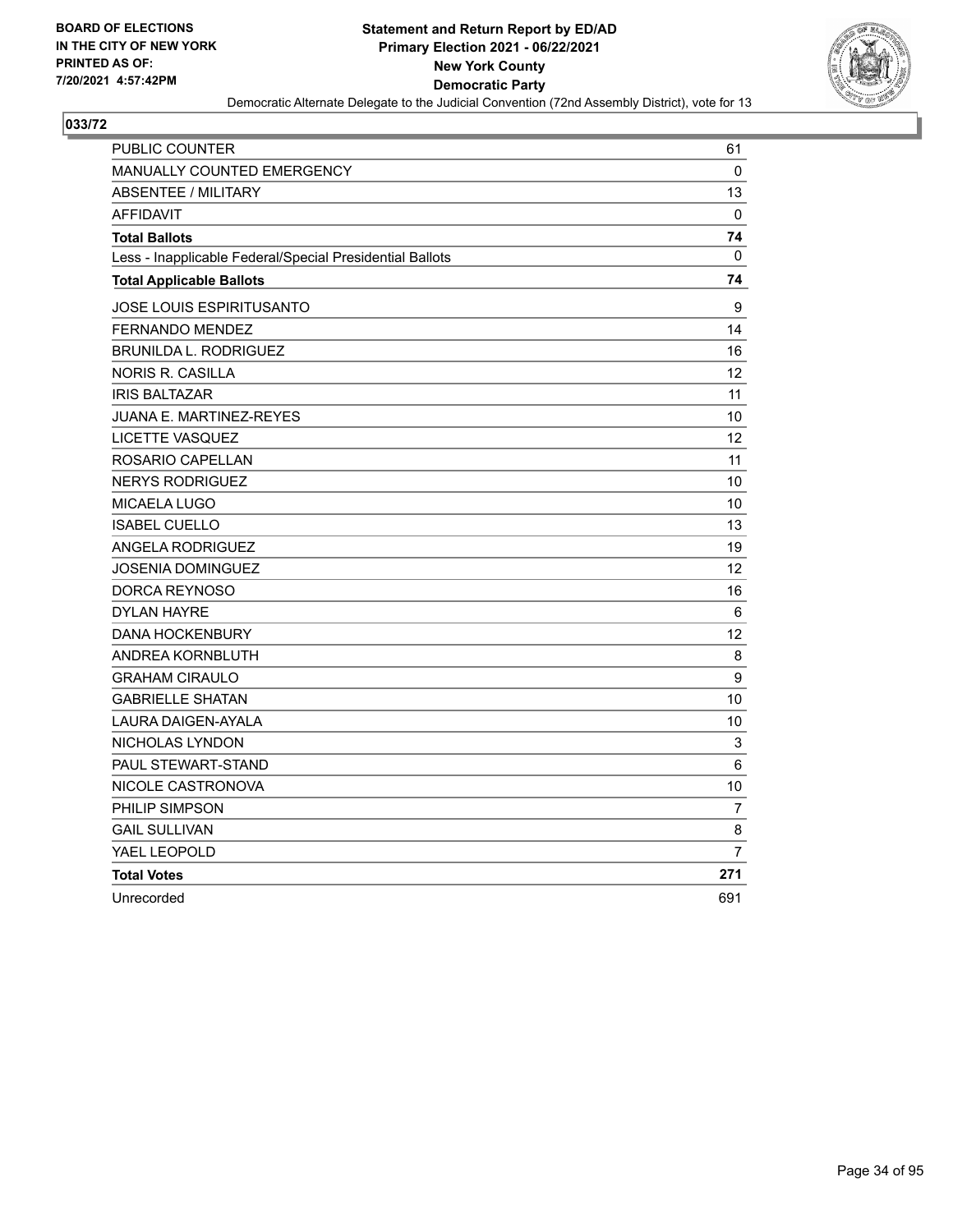

| <b>PUBLIC COUNTER</b>                                    | 76                        |
|----------------------------------------------------------|---------------------------|
| <b>MANUALLY COUNTED EMERGENCY</b>                        | 0                         |
| <b>ABSENTEE / MILITARY</b>                               | 4                         |
| <b>AFFIDAVIT</b>                                         | 0                         |
| <b>Total Ballots</b>                                     | 80                        |
| Less - Inapplicable Federal/Special Presidential Ballots | 0                         |
| <b>Total Applicable Ballots</b>                          | 80                        |
| JOSE LOUIS ESPIRITUSANTO                                 | 19                        |
| <b>FERNANDO MENDEZ</b>                                   | 17                        |
| <b>BRUNILDA L. RODRIGUEZ</b>                             | 17                        |
| <b>NORIS R. CASILLA</b>                                  | 17                        |
| <b>IRIS BALTAZAR</b>                                     | 17                        |
| JUANA E. MARTINEZ-REYES                                  | 20                        |
| <b>LICETTE VASQUEZ</b>                                   | 15                        |
| ROSARIO CAPELLAN                                         | 16                        |
| <b>NERYS RODRIGUEZ</b>                                   | 16                        |
| MICAELA LUGO                                             | 17                        |
| <b>ISABEL CUELLO</b>                                     | 21                        |
| <b>ANGELA RODRIGUEZ</b>                                  | 19                        |
| JOSENIA DOMINGUEZ                                        | 17                        |
| DORCA REYNOSO                                            | 16                        |
| <b>DYLAN HAYRE</b>                                       | 3                         |
| <b>DANA HOCKENBURY</b>                                   | 5                         |
| <b>ANDREA KORNBLUTH</b>                                  | 4                         |
| <b>GRAHAM CIRAULO</b>                                    | 3                         |
| <b>GABRIELLE SHATAN</b>                                  | 6                         |
| <b>LAURA DAIGEN-AYALA</b>                                | $\mathbf 1$               |
| NICHOLAS LYNDON                                          | $\ensuremath{\mathsf{3}}$ |
| <b>PAUL STEWART-STAND</b>                                | 3                         |
| NICOLE CASTRONOVA                                        | $\,6$                     |
| PHILIP SIMPSON                                           | $\ensuremath{\mathsf{3}}$ |
| <b>GAIL SULLIVAN</b>                                     | 3                         |
| YAEL LEOPOLD                                             | $\mathbf{1}$              |
| <b>Total Votes</b>                                       | 285                       |
| Unrecorded                                               | 755                       |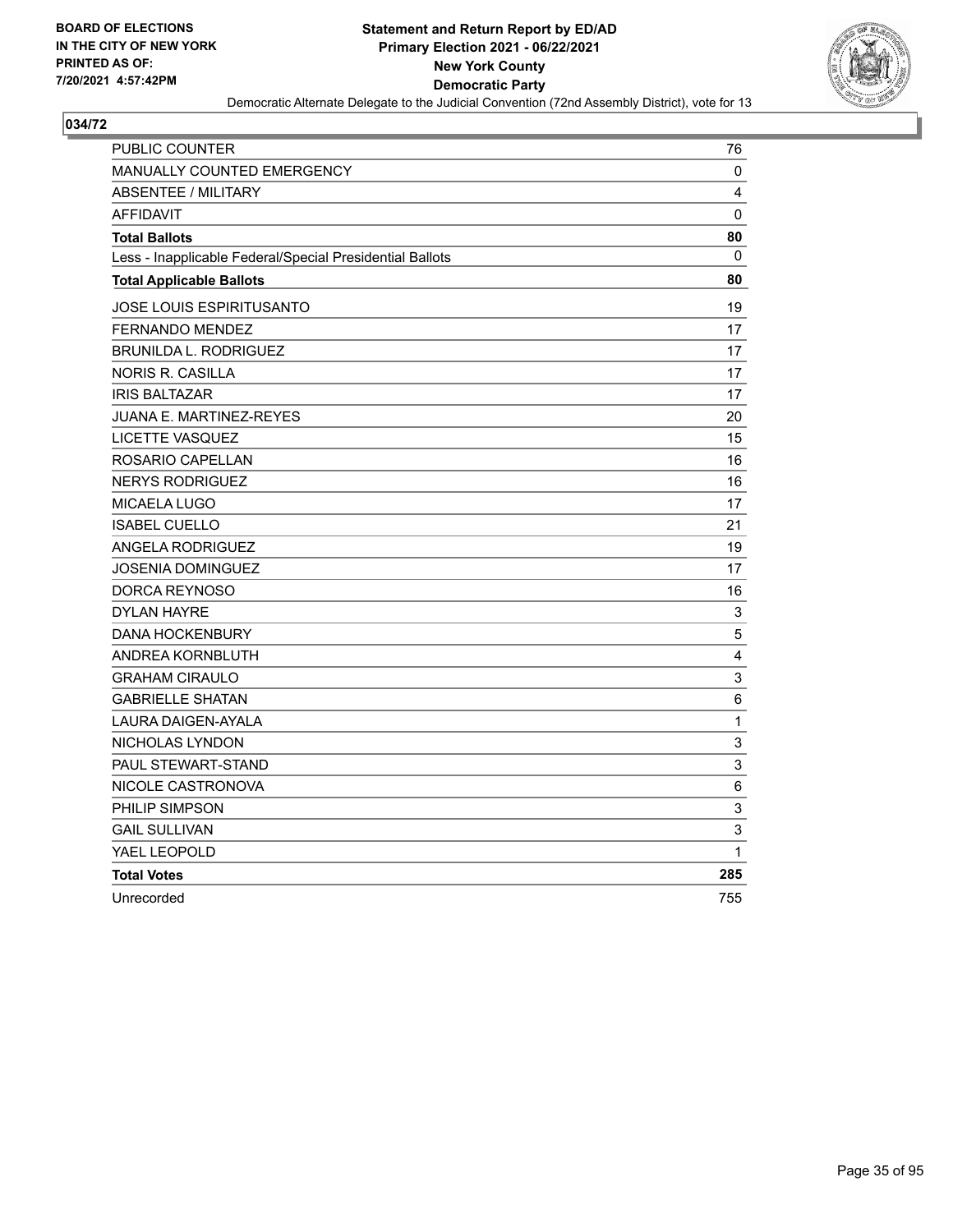

| PUBLIC COUNTER                                           | 82             |
|----------------------------------------------------------|----------------|
| <b>MANUALLY COUNTED EMERGENCY</b>                        | 0              |
| <b>ABSENTEE / MILITARY</b>                               | 7              |
| <b>AFFIDAVIT</b>                                         | $\Omega$       |
| <b>Total Ballots</b>                                     | 89             |
| Less - Inapplicable Federal/Special Presidential Ballots | 0              |
| <b>Total Applicable Ballots</b>                          | 89             |
| JOSE LOUIS ESPIRITUSANTO                                 | 17             |
| <b>FERNANDO MENDEZ</b>                                   | 17             |
| <b>BRUNILDA L. RODRIGUEZ</b>                             | 21             |
| <b>NORIS R. CASILLA</b>                                  | 16             |
| <b>IRIS BALTAZAR</b>                                     | 15             |
| JUANA E. MARTINEZ-REYES                                  | 22             |
| <b>LICETTE VASQUEZ</b>                                   | 16             |
| ROSARIO CAPELLAN                                         | 17             |
| <b>NERYS RODRIGUEZ</b>                                   | 19             |
| <b>MICAELA LUGO</b>                                      | 15             |
| <b>ISABEL CUELLO</b>                                     | 25             |
| <b>ANGELA RODRIGUEZ</b>                                  | 23             |
| <b>JOSENIA DOMINGUEZ</b>                                 | 16             |
| DORCA REYNOSO                                            | 19             |
| <b>DYLAN HAYRE</b>                                       | 7              |
| <b>DANA HOCKENBURY</b>                                   | $\overline{7}$ |
| <b>ANDREA KORNBLUTH</b>                                  | 9              |
| <b>GRAHAM CIRAULO</b>                                    | 8              |
| <b>GABRIELLE SHATAN</b>                                  | 9              |
| <b>LAURA DAIGEN-AYALA</b>                                | 12             |
| NICHOLAS LYNDON                                          | 7              |
| PAUL STEWART-STAND                                       | 8              |
| NICOLE CASTRONOVA                                        | 12             |
| PHILIP SIMPSON                                           | 11             |
| <b>GAIL SULLIVAN</b>                                     | 8              |
| YAEL LEOPOLD                                             | 8              |
| <b>Total Votes</b>                                       | 364            |
| Unrecorded                                               | 793            |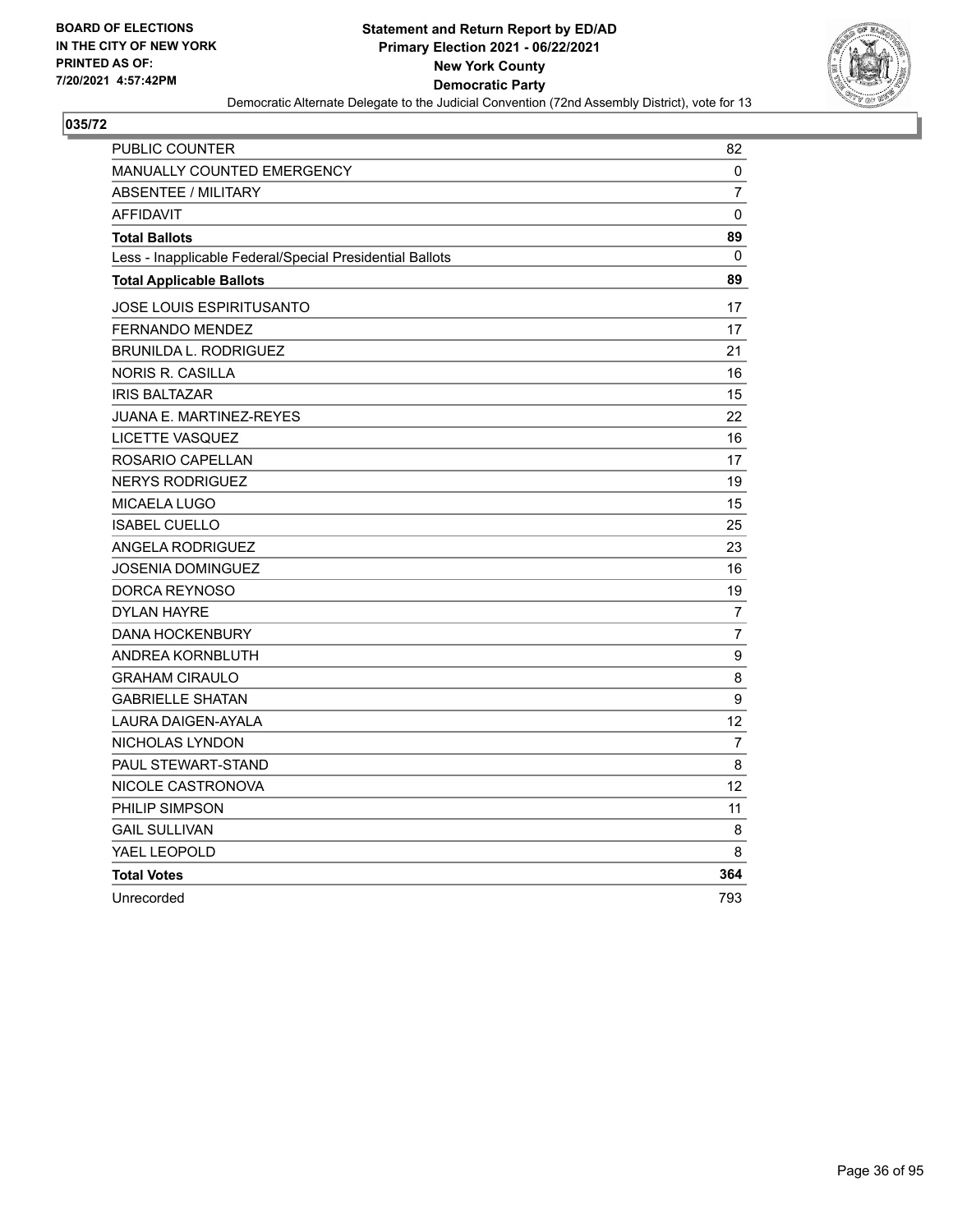

| <b>PUBLIC COUNTER</b>                                    | 183            |
|----------------------------------------------------------|----------------|
| MANUALLY COUNTED EMERGENCY                               | 0              |
| <b>ABSENTEE / MILITARY</b>                               | 22             |
| <b>AFFIDAVIT</b>                                         | $\overline{2}$ |
| <b>Total Ballots</b>                                     | 207            |
| Less - Inapplicable Federal/Special Presidential Ballots | 0              |
| <b>Total Applicable Ballots</b>                          | 207            |
| <b>JOSE LOUIS ESPIRITUSANTO</b>                          | 46             |
| <b>FERNANDO MENDEZ</b>                                   | 41             |
| <b>BRUNILDA L. RODRIGUEZ</b>                             | 45             |
| <b>NORIS R. CASILLA</b>                                  | 38             |
| <b>IRIS BALTAZAR</b>                                     | 34             |
| <b>JUANA E. MARTINEZ-REYES</b>                           | 49             |
| LICETTE VASQUEZ                                          | 36             |
| ROSARIO CAPELLAN                                         | 37             |
| <b>NERYS RODRIGUEZ</b>                                   | 39             |
| <b>MICAELA LUGO</b>                                      | 40             |
| <b>ISABEL CUELLO</b>                                     | 36             |
| <b>ANGELA RODRIGUEZ</b>                                  | 54             |
| <b>JOSENIA DOMINGUEZ</b>                                 | 42             |
| DORCA REYNOSO                                            | 36             |
| <b>DYLAN HAYRE</b>                                       | 15             |
| <b>DANA HOCKENBURY</b>                                   | 18             |
| ANDREA KORNBLUTH                                         | 24             |
| <b>GRAHAM CIRAULO</b>                                    | 13             |
| <b>GABRIELLE SHATAN</b>                                  | 23             |
| LAURA DAIGEN-AYALA                                       | 26             |
| NICHOLAS LYNDON                                          | 18             |
| PAUL STEWART-STAND                                       | 17             |
| NICOLE CASTRONOVA                                        | 21             |
| PHILIP SIMPSON                                           | 20             |
| <b>GAIL SULLIVAN</b>                                     | 22             |
| YAEL LEOPOLD                                             | 21             |
| CHARLES B. UDOH (WRITE-IN)                               | 1              |
| JOSE DAVID BENITEZ (WRITE-IN)                            | 1              |
| <b>Total Votes</b>                                       | 813            |
| Unrecorded                                               | 1,878          |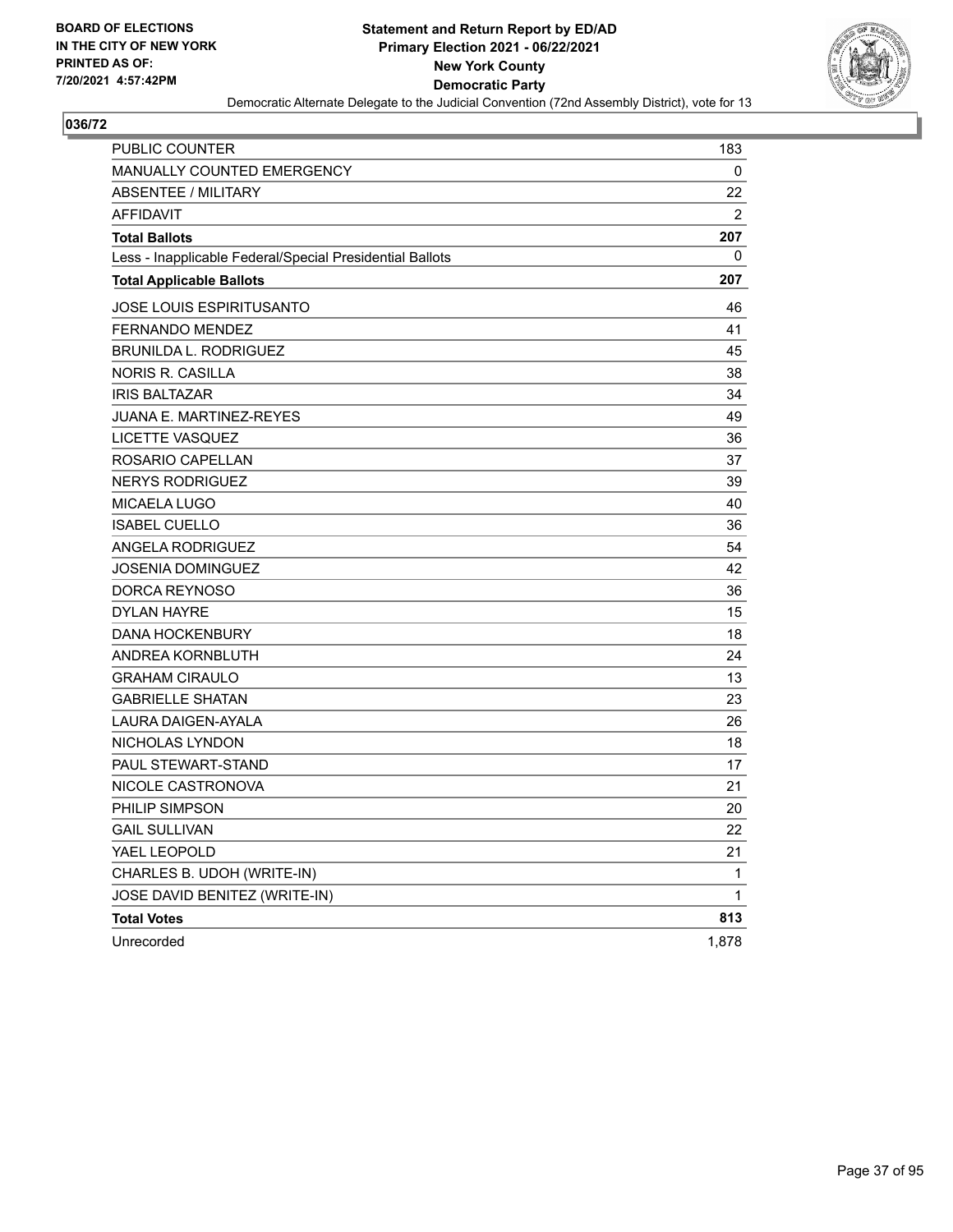

| PUBLIC COUNTER                                           | 148   |
|----------------------------------------------------------|-------|
| <b>MANUALLY COUNTED EMERGENCY</b>                        | 0     |
| <b>ABSENTEE / MILITARY</b>                               | 9     |
| <b>AFFIDAVIT</b>                                         | 1     |
| <b>Total Ballots</b>                                     | 158   |
| Less - Inapplicable Federal/Special Presidential Ballots | 0     |
| <b>Total Applicable Ballots</b>                          | 158   |
| JOSE LOUIS ESPIRITUSANTO                                 | 25    |
| <b>FERNANDO MENDEZ</b>                                   | 23    |
| <b>BRUNILDA L. RODRIGUEZ</b>                             | 27    |
| <b>NORIS R. CASILLA</b>                                  | 21    |
| <b>IRIS BALTAZAR</b>                                     | 33    |
| JUANA E. MARTINEZ-REYES                                  | 29    |
| LICETTE VASQUEZ                                          | 30    |
| ROSARIO CAPELLAN                                         | 34    |
| <b>NERYS RODRIGUEZ</b>                                   | 22    |
| MICAELA LUGO                                             | 26    |
| <b>ISABEL CUELLO</b>                                     | 32    |
| <b>ANGELA RODRIGUEZ</b>                                  | 39    |
| <b>JOSENIA DOMINGUEZ</b>                                 | 25    |
| DORCA REYNOSO                                            | 31    |
| <b>DYLAN HAYRE</b>                                       | 18    |
| <b>DANA HOCKENBURY</b>                                   | 31    |
| ANDREA KORNBLUTH                                         | 28    |
| <b>GRAHAM CIRAULO</b>                                    | 20    |
| <b>GABRIELLE SHATAN</b>                                  | 25    |
| <b>LAURA DAIGEN-AYALA</b>                                | 30    |
| NICHOLAS LYNDON                                          | 19    |
| PAUL STEWART-STAND                                       | 24    |
| NICOLE CASTRONOVA                                        | 29    |
| PHILIP SIMPSON                                           | 22    |
| <b>GAIL SULLIVAN</b>                                     | 28    |
| YAEL LEOPOLD                                             | 32    |
| UNATTRIBUTABLE WRITE-IN (WRITE-IN)                       | 1     |
| <b>Total Votes</b>                                       | 704   |
| Unrecorded                                               | 1,350 |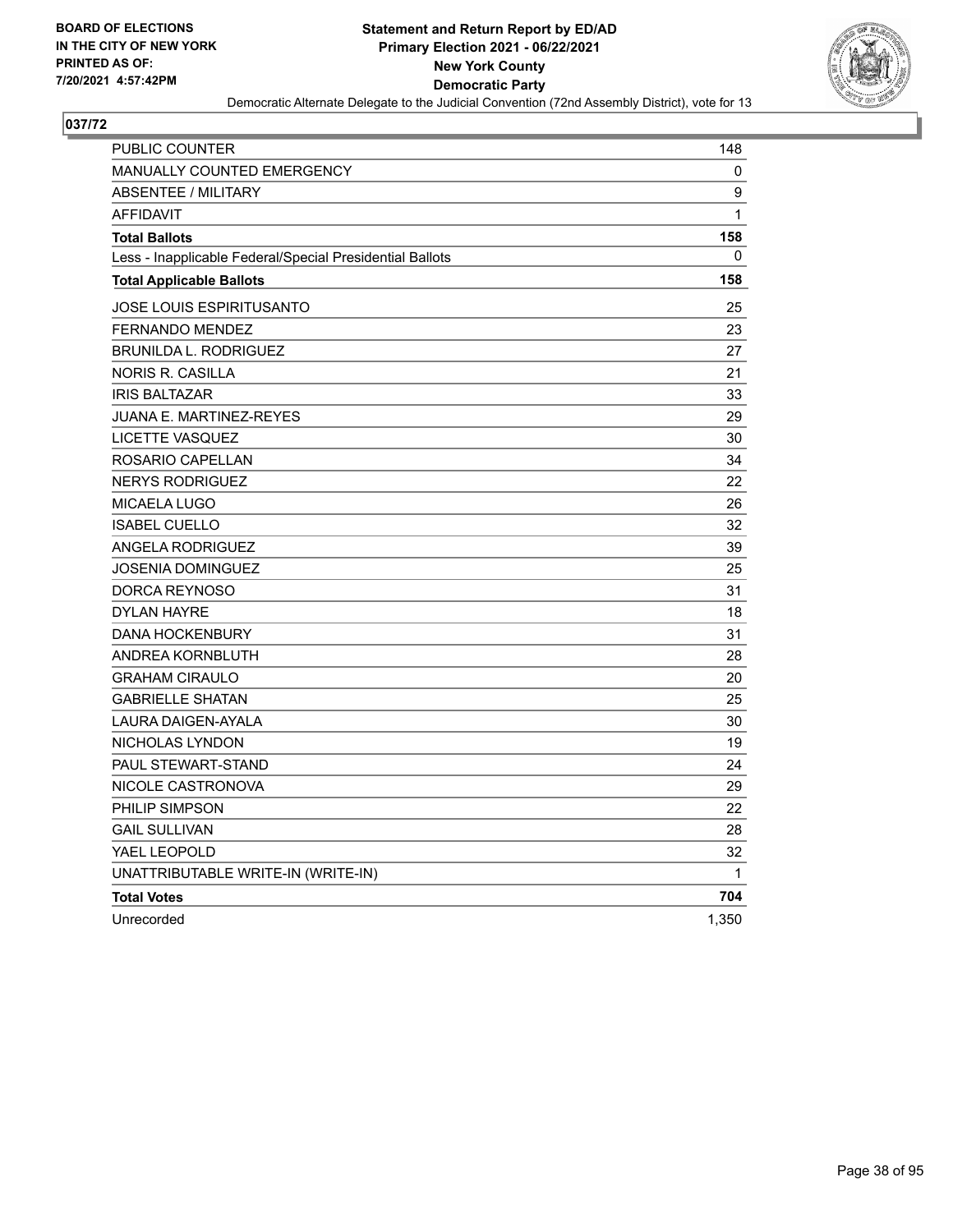

| <b>PUBLIC COUNTER</b>                                    | 245          |
|----------------------------------------------------------|--------------|
| <b>MANUALLY COUNTED EMERGENCY</b>                        | 0            |
| <b>ABSENTEE / MILITARY</b>                               | 26           |
| <b>AFFIDAVIT</b>                                         | $\mathbf{1}$ |
| <b>Total Ballots</b>                                     | 272          |
| Less - Inapplicable Federal/Special Presidential Ballots | 0            |
| <b>Total Applicable Ballots</b>                          | 272          |
| JOSE LOUIS ESPIRITUSANTO                                 | 26           |
| <b>FERNANDO MENDEZ</b>                                   | 41           |
| <b>BRUNILDA L. RODRIGUEZ</b>                             | 54           |
| NORIS R. CASILLA                                         | 30           |
| <b>IRIS BALTAZAR</b>                                     | 56           |
| <b>JUANA E. MARTINEZ-REYES</b>                           | 49           |
| LICETTE VASQUEZ                                          | 52           |
| ROSARIO CAPELLAN                                         | 49           |
| <b>NERYS RODRIGUEZ</b>                                   | 36           |
| MICAELA LUGO                                             | 49           |
| <b>ISABEL CUELLO</b>                                     | 48           |
| ANGELA RODRIGUEZ                                         | 69           |
| <b>JOSENIA DOMINGUEZ</b>                                 | 54           |
| DORCA REYNOSO                                            | 54           |
| <b>DYLAN HAYRE</b>                                       | 23           |
| <b>DANA HOCKENBURY</b>                                   | 45           |
| ANDREA KORNBLUTH                                         | 45           |
| <b>GRAHAM CIRAULO</b>                                    | 26           |
| <b>GABRIELLE SHATAN</b>                                  | 46           |
| LAURA DAIGEN-AYALA                                       | 53           |
| NICHOLAS LYNDON                                          | 30           |
| <b>PAUL STEWART-STAND</b>                                | 25           |
| NICOLE CASTRONOVA                                        | 55           |
| PHILIP SIMPSON                                           | 31           |
| <b>GAIL SULLIVAN</b>                                     | 44           |
| YAEL LEOPOLD                                             | 45           |
| UNATTRIBUTABLE WRITE-IN (WRITE-IN)                       | 1            |
| <b>Total Votes</b>                                       | 1,136        |
| Unrecorded                                               | 2,400        |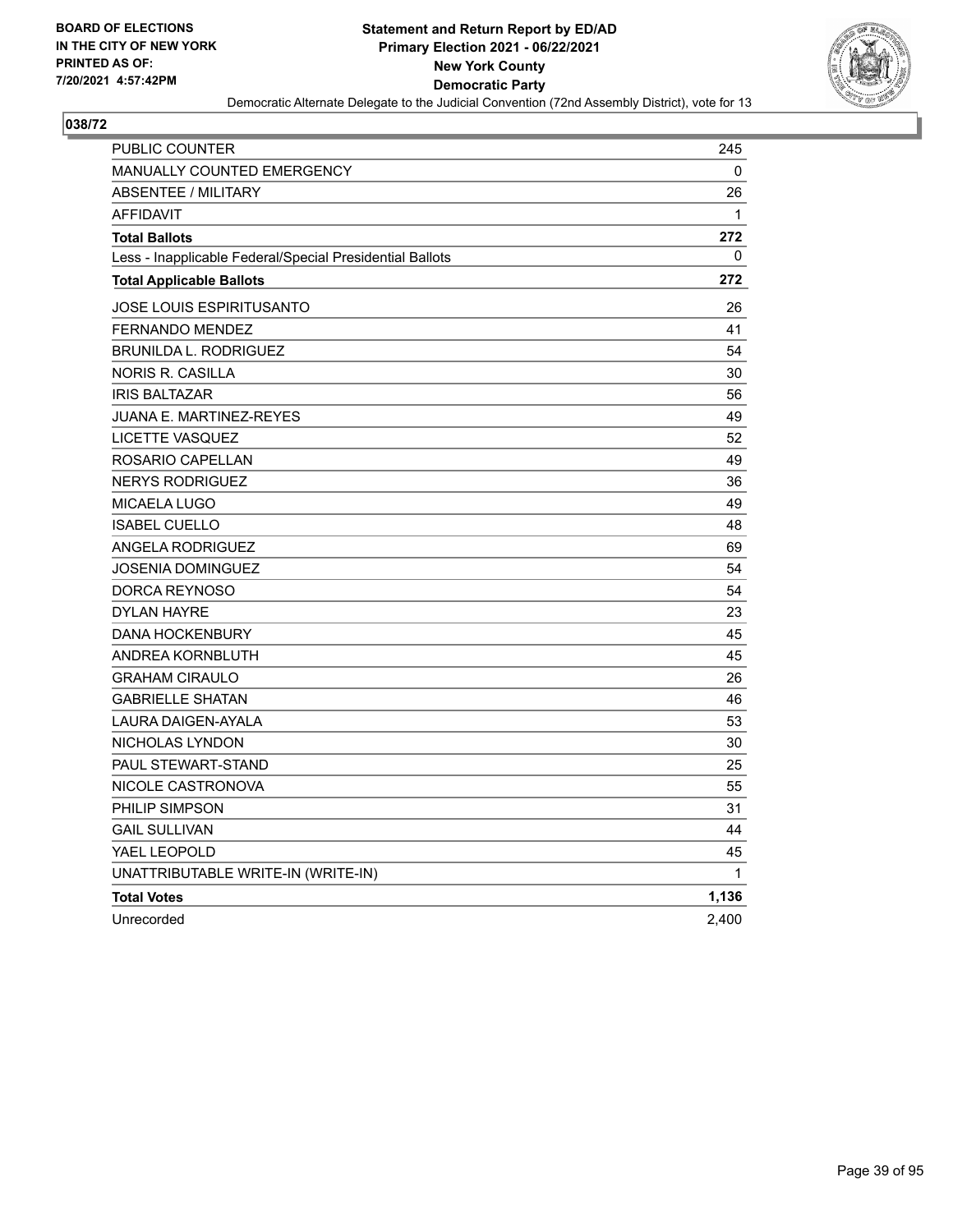

| <b>PUBLIC COUNTER</b>                                    | 168            |
|----------------------------------------------------------|----------------|
| MANUALLY COUNTED EMERGENCY                               | 0              |
| <b>ABSENTEE / MILITARY</b>                               | 9              |
| <b>AFFIDAVIT</b>                                         | $\overline{2}$ |
| <b>Total Ballots</b>                                     | 179            |
| Less - Inapplicable Federal/Special Presidential Ballots | 0              |
| <b>Total Applicable Ballots</b>                          | 179            |
| <b>JOSE LOUIS ESPIRITUSANTO</b>                          | 33             |
| <b>FERNANDO MENDEZ</b>                                   | 37             |
| <b>BRUNILDA L. RODRIGUEZ</b>                             | 28             |
| <b>NORIS R. CASILLA</b>                                  | 28             |
| <b>IRIS BALTAZAR</b>                                     | 33             |
| <b>JUANA E. MARTINEZ-REYES</b>                           | 26             |
| LICETTE VASQUEZ                                          | 31             |
| ROSARIO CAPELLAN                                         | 29             |
| <b>NERYS RODRIGUEZ</b>                                   | 30             |
| <b>MICAELA LUGO</b>                                      | 25             |
| <b>ISABEL CUELLO</b>                                     | 31             |
| <b>ANGELA RODRIGUEZ</b>                                  | 45             |
| <b>JOSENIA DOMINGUEZ</b>                                 | 29             |
| DORCA REYNOSO                                            | 34             |
| <b>DYLAN HAYRE</b>                                       | 12             |
| <b>DANA HOCKENBURY</b>                                   | 19             |
| ANDREA KORNBLUTH                                         | 11             |
| <b>GRAHAM CIRAULO</b>                                    | 15             |
| <b>GABRIELLE SHATAN</b>                                  | 23             |
| <b>LAURA DAIGEN-AYALA</b>                                | 25             |
| NICHOLAS LYNDON                                          | 12             |
| PAUL STEWART-STAND                                       | 13             |
| NICOLE CASTRONOVA                                        | 19             |
| PHILIP SIMPSON                                           | 14             |
| <b>GAIL SULLIVAN</b>                                     | 22             |
| YAEL LEOPOLD                                             | 15             |
| BRANDON ALIVEWIEK (WRITE-IN)                             | 1              |
| UNATTRIBUTABLE WRITE-IN (WRITE-IN)                       | 1              |
| <b>Total Votes</b>                                       | 641            |
| Unrecorded                                               | 1,686          |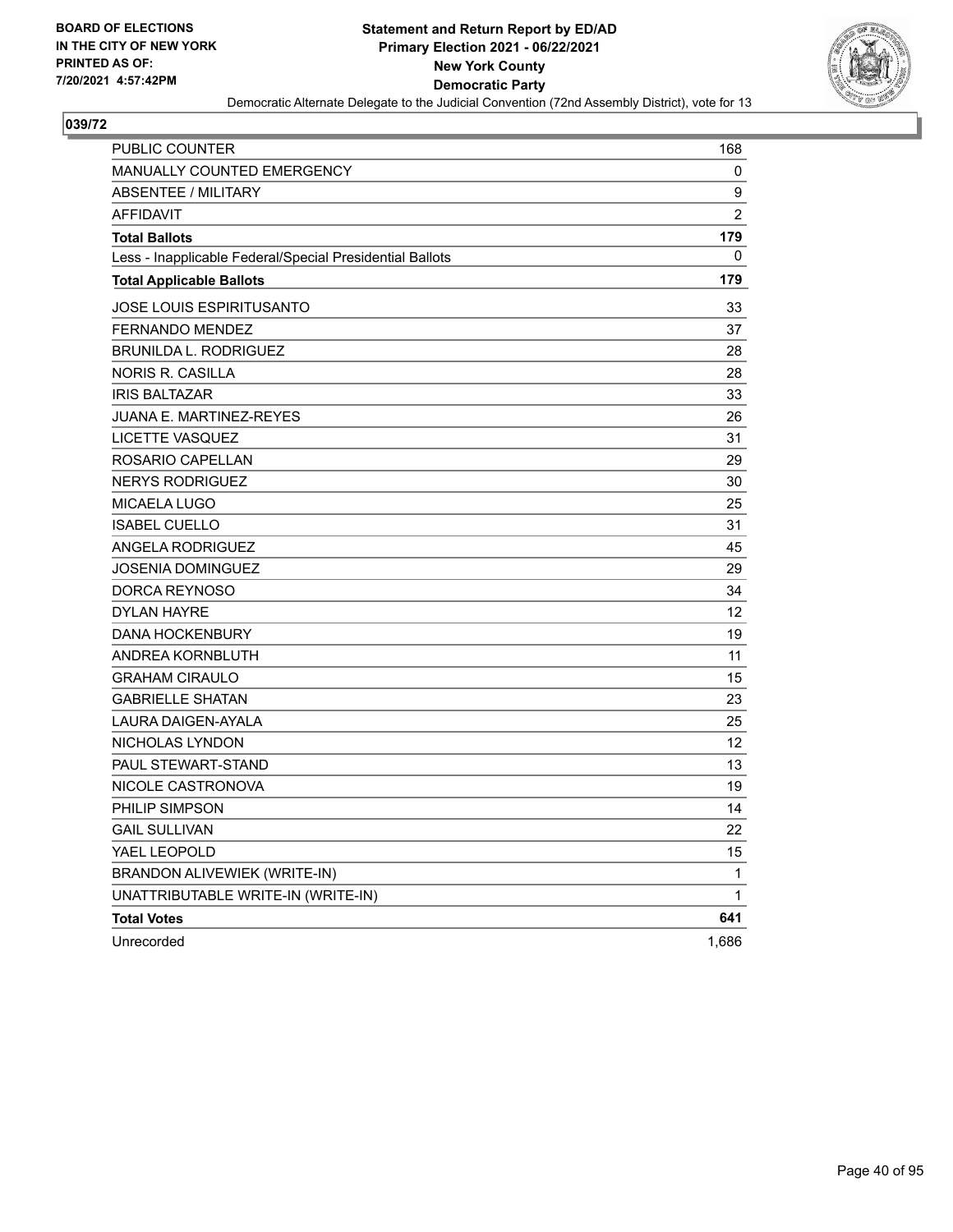

| <b>PUBLIC COUNTER</b>                                    | 237   |
|----------------------------------------------------------|-------|
| MANUALLY COUNTED EMERGENCY                               | 0     |
| <b>ABSENTEE / MILITARY</b>                               | 15    |
| <b>AFFIDAVIT</b>                                         | 3     |
| <b>Total Ballots</b>                                     | 255   |
| Less - Inapplicable Federal/Special Presidential Ballots | 0     |
| <b>Total Applicable Ballots</b>                          | 255   |
| <b>JOSE LOUIS ESPIRITUSANTO</b>                          | 53    |
| <b>FERNANDO MENDEZ</b>                                   | 44    |
| <b>BRUNILDA L. RODRIGUEZ</b>                             | 58    |
| <b>NORIS R. CASILLA</b>                                  | 42    |
| <b>IRIS BALTAZAR</b>                                     | 55    |
| <b>JUANA E. MARTINEZ-REYES</b>                           | 49    |
| <b>LICETTE VASQUEZ</b>                                   | 51    |
| ROSARIO CAPELLAN                                         | 50    |
| <b>NERYS RODRIGUEZ</b>                                   | 53    |
| <b>MICAELA LUGO</b>                                      | 48    |
| <b>ISABEL CUELLO</b>                                     | 54    |
| <b>ANGELA RODRIGUEZ</b>                                  | 68    |
| <b>JOSENIA DOMINGUEZ</b>                                 | 48    |
| DORCA REYNOSO                                            | 44    |
| <b>DYLAN HAYRE</b>                                       | 28    |
| <b>DANA HOCKENBURY</b>                                   | 32    |
| ANDREA KORNBLUTH                                         | 37    |
| <b>GRAHAM CIRAULO</b>                                    | 20    |
| <b>GABRIELLE SHATAN</b>                                  | 33    |
| <b>LAURA DAIGEN-AYALA</b>                                | 33    |
| <b>NICHOLAS LYNDON</b>                                   | 29    |
| PAUL STEWART-STAND                                       | 27    |
| NICOLE CASTRONOVA                                        | 35    |
| PHILIP SIMPSON                                           | 27    |
| <b>GAIL SULLIVAN</b>                                     | 41    |
| YAEL LEOPOLD                                             | 37    |
| CURTIS SLIWA (WRITE-IN)                                  | 1     |
| WREN HARRINGTON (WRITE-IN)                               | 1     |
| <b>Total Votes</b>                                       | 1,098 |
| Unrecorded                                               | 2,217 |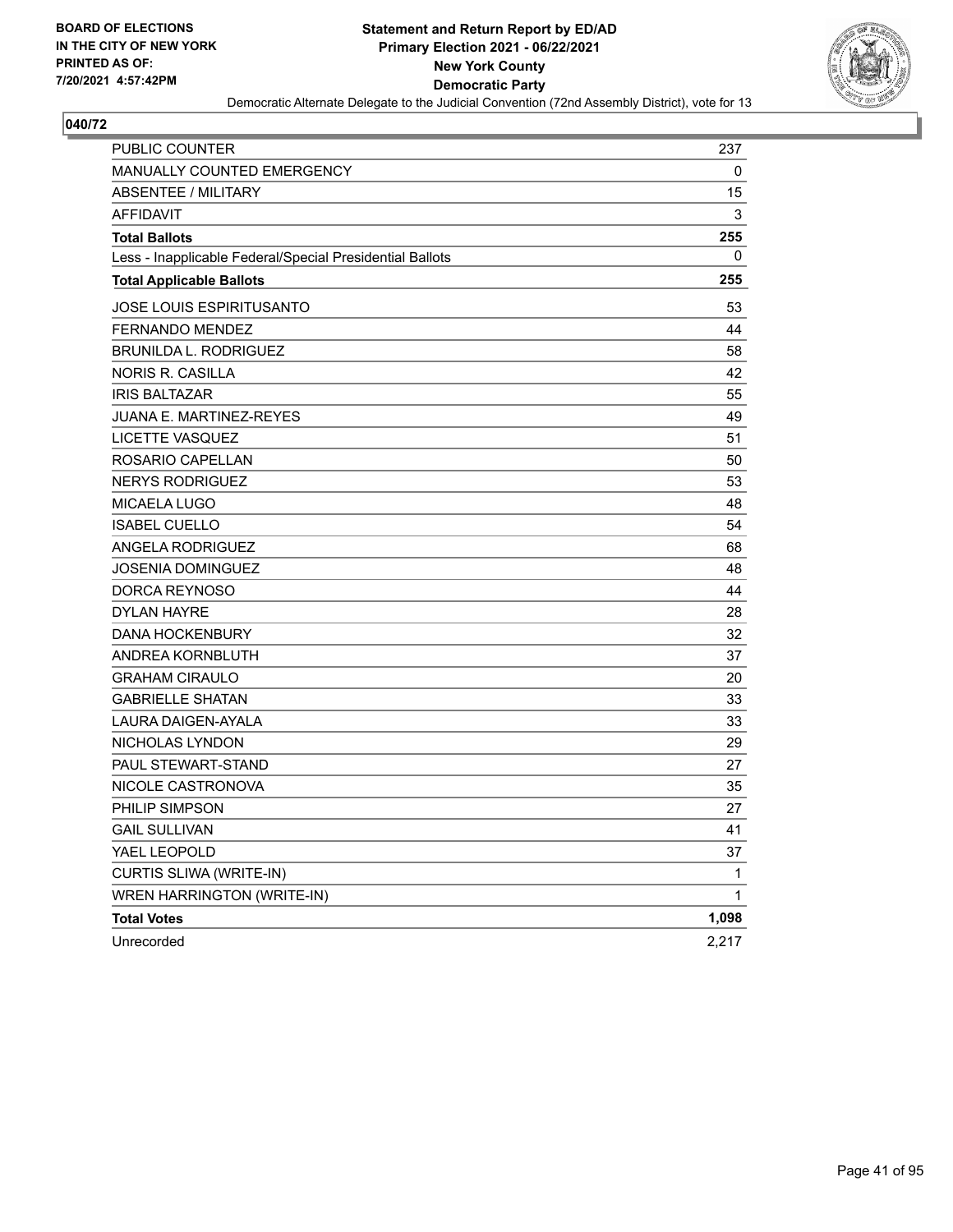

| PUBLIC COUNTER                                           | 195               |
|----------------------------------------------------------|-------------------|
| <b>MANUALLY COUNTED EMERGENCY</b>                        | 0                 |
| <b>ABSENTEE / MILITARY</b>                               | 14                |
| <b>AFFIDAVIT</b>                                         | $\mathbf{1}$      |
| <b>Total Ballots</b>                                     | 210               |
| Less - Inapplicable Federal/Special Presidential Ballots | 0                 |
| <b>Total Applicable Ballots</b>                          | 210               |
| JOSE LOUIS ESPIRITUSANTO                                 | 34                |
| <b>FERNANDO MENDEZ</b>                                   | 37                |
| <b>BRUNILDA L. RODRIGUEZ</b>                             | 39                |
| NORIS R. CASILLA                                         | 27                |
| <b>IRIS BALTAZAR</b>                                     | 35                |
| <b>JUANA E. MARTINEZ-REYES</b>                           | 35                |
| LICETTE VASQUEZ                                          | 34                |
| ROSARIO CAPELLAN                                         | 31                |
| <b>NERYS RODRIGUEZ</b>                                   | 32                |
| <b>MICAELA LUGO</b>                                      | 31                |
| <b>ISABEL CUELLO</b>                                     | 38                |
| <b>ANGELA RODRIGUEZ</b>                                  | 56                |
| JOSENIA DOMINGUEZ                                        | 36                |
| DORCA REYNOSO                                            | 36                |
| <b>DYLAN HAYRE</b>                                       | 11                |
| <b>DANA HOCKENBURY</b>                                   | 19                |
| ANDREA KORNBLUTH                                         | 19                |
| <b>GRAHAM CIRAULO</b>                                    | $\boldsymbol{9}$  |
| <b>GABRIELLE SHATAN</b>                                  | 13                |
| LAURA DAIGEN-AYALA                                       | 18                |
| NICHOLAS LYNDON                                          | 12                |
| PAUL STEWART-STAND                                       | 14                |
| NICOLE CASTRONOVA                                        | 21                |
| PHILIP SIMPSON                                           | $12 \overline{ }$ |
| <b>GAIL SULLIVAN</b>                                     | 21                |
| YAEL LEOPOLD                                             | 15                |
| <b>Total Votes</b>                                       | 685               |
| Unrecorded                                               | 2,045             |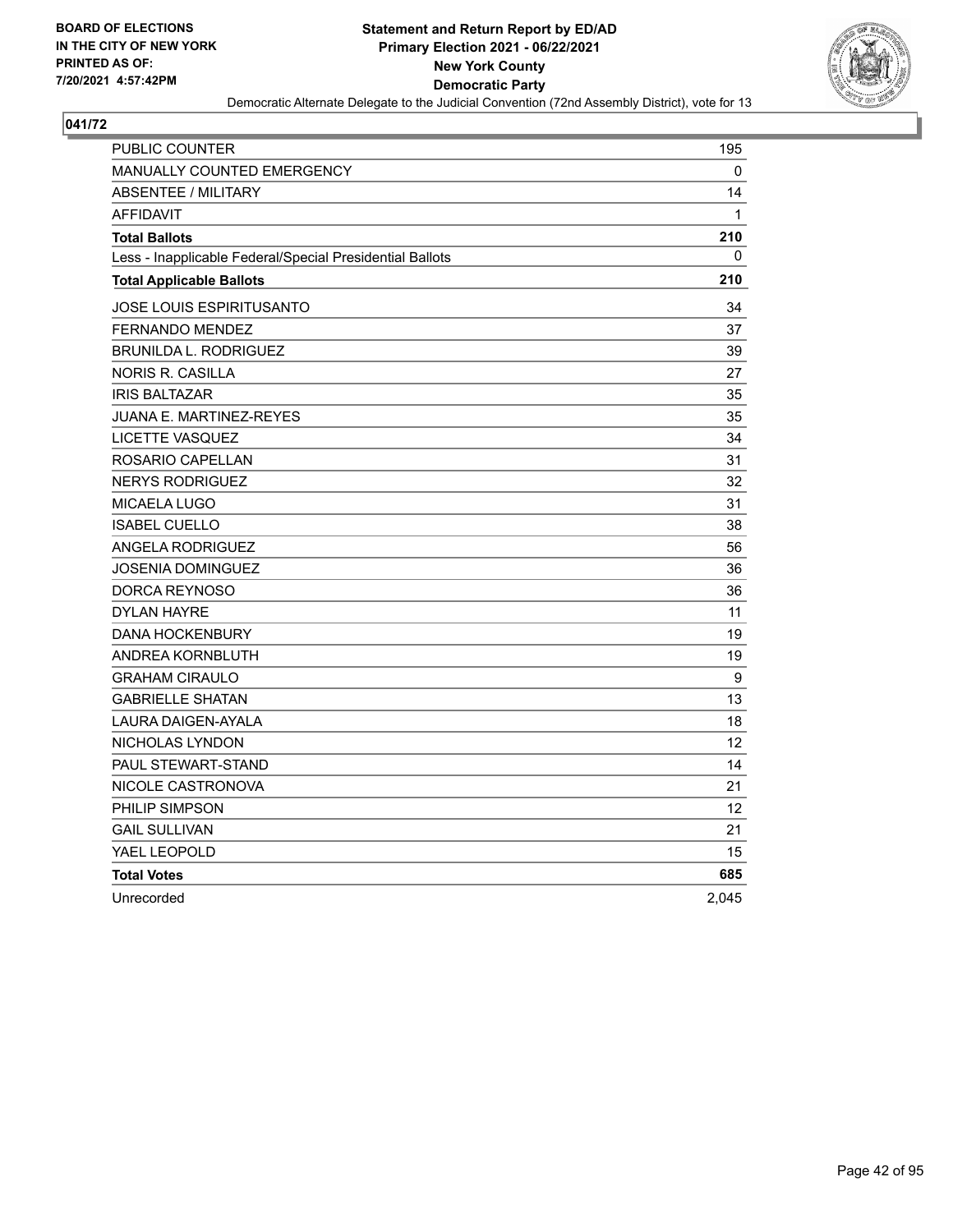

| <b>PUBLIC COUNTER</b>                                    | 216          |
|----------------------------------------------------------|--------------|
| <b>MANUALLY COUNTED EMERGENCY</b>                        | 0            |
| <b>ABSENTEE / MILITARY</b>                               | 11           |
| <b>AFFIDAVIT</b>                                         | $\mathbf{1}$ |
| <b>Total Ballots</b>                                     | 228          |
| Less - Inapplicable Federal/Special Presidential Ballots | 0            |
| <b>Total Applicable Ballots</b>                          | 228          |
| JOSE LOUIS ESPIRITUSANTO                                 | 34           |
| <b>FERNANDO MENDEZ</b>                                   | 37           |
| <b>BRUNILDA L. RODRIGUEZ</b>                             | 54           |
| NORIS R. CASILLA                                         | 37           |
| <b>IRIS BALTAZAR</b>                                     | 55           |
| JUANA E. MARTINEZ-REYES                                  | 42           |
| <b>LICETTE VASQUEZ</b>                                   | 46           |
| ROSARIO CAPELLAN                                         | 43           |
| <b>NERYS RODRIGUEZ</b>                                   | 37           |
| MICAELA LUGO                                             | 41           |
| <b>ISABEL CUELLO</b>                                     | 54           |
| <b>ANGELA RODRIGUEZ</b>                                  | 55           |
| JOSENIA DOMINGUEZ                                        | 46           |
| DORCA REYNOSO                                            | 45           |
| <b>DYLAN HAYRE</b>                                       | 26           |
| <b>DANA HOCKENBURY</b>                                   | 42           |
| <b>ANDREA KORNBLUTH</b>                                  | 44           |
| <b>GRAHAM CIRAULO</b>                                    | 25           |
| <b>GABRIELLE SHATAN</b>                                  | 37           |
| <b>LAURA DAIGEN-AYALA</b>                                | 39           |
| NICHOLAS LYNDON                                          | 28           |
| PAUL STEWART-STAND                                       | 23           |
| NICOLE CASTRONOVA                                        | 43           |
| PHILIP SIMPSON                                           | 33           |
| <b>GAIL SULLIVAN</b>                                     | 43           |
| YAEL LEOPOLD                                             | 35           |
| <b>Total Votes</b>                                       | 1,044        |
| Unrecorded                                               | 1,920        |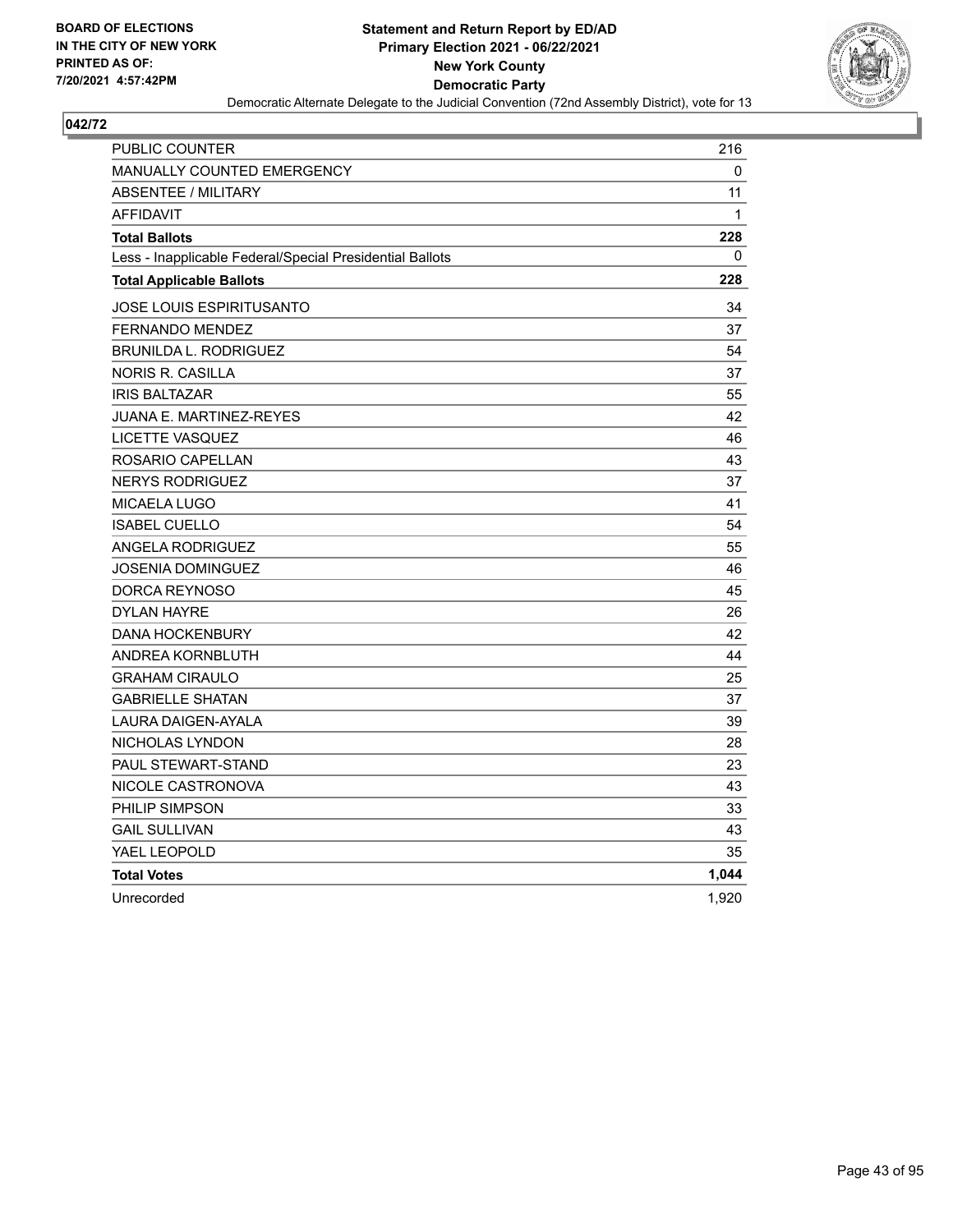

| <b>PUBLIC COUNTER</b>                                    | 189          |
|----------------------------------------------------------|--------------|
| <b>MANUALLY COUNTED EMERGENCY</b>                        | 0            |
| <b>ABSENTEE / MILITARY</b>                               | 19           |
| <b>AFFIDAVIT</b>                                         | $\mathbf{1}$ |
| <b>Total Ballots</b>                                     | 209          |
| Less - Inapplicable Federal/Special Presidential Ballots | 0            |
| <b>Total Applicable Ballots</b>                          | 209          |
| JOSE LOUIS ESPIRITUSANTO                                 | 45           |
| <b>FERNANDO MENDEZ</b>                                   | 55           |
| <b>BRUNILDA L. RODRIGUEZ</b>                             | 57           |
| NORIS R. CASILLA                                         | 32           |
| <b>IRIS BALTAZAR</b>                                     | 42           |
| JUANA E. MARTINEZ-REYES                                  | 41           |
| LICETTE VASQUEZ                                          | 41           |
| ROSARIO CAPELLAN                                         | 42           |
| <b>NERYS RODRIGUEZ</b>                                   | 36           |
| <b>MICAELA LUGO</b>                                      | 38           |
| <b>ISABEL CUELLO</b>                                     | 44           |
| ANGELA RODRIGUEZ                                         | 64           |
| JOSENIA DOMINGUEZ                                        | 44           |
| <b>DORCA REYNOSO</b>                                     | 38           |
| <b>DYLAN HAYRE</b>                                       | 12           |
| <b>DANA HOCKENBURY</b>                                   | 26           |
| ANDREA KORNBLUTH                                         | 19           |
| <b>GRAHAM CIRAULO</b>                                    | 17           |
| <b>GABRIELLE SHATAN</b>                                  | 22           |
| LAURA DAIGEN-AYALA                                       | 30           |
| NICHOLAS LYNDON                                          | 10           |
| <b>PAUL STEWART-STAND</b>                                | 11           |
| NICOLE CASTRONOVA                                        | 24           |
| PHILIP SIMPSON                                           | 8            |
| <b>GAIL SULLIVAN</b>                                     | 24           |
| YAEL LEOPOLD                                             | 21           |
| UNATTRIBUTABLE WRITE-IN (WRITE-IN)                       | 1            |
| <b>Total Votes</b>                                       | 844          |
| Unrecorded                                               | 1,873        |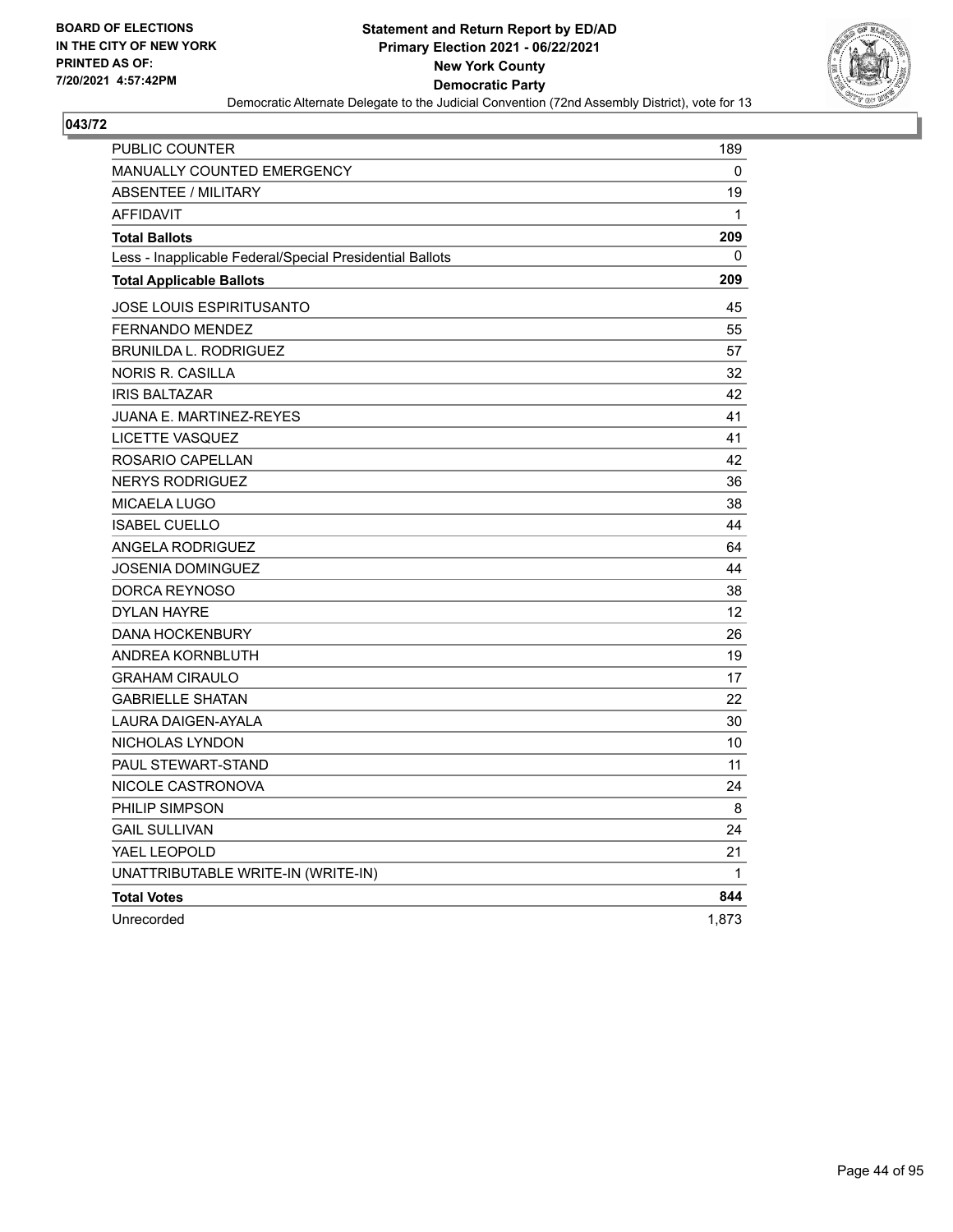

| <b>PUBLIC COUNTER</b>                                    | 152            |
|----------------------------------------------------------|----------------|
| <b>MANUALLY COUNTED EMERGENCY</b>                        | 0              |
| <b>ABSENTEE / MILITARY</b>                               | 15             |
| <b>AFFIDAVIT</b>                                         | 0              |
| <b>Total Ballots</b>                                     | 167            |
| Less - Inapplicable Federal/Special Presidential Ballots | 0              |
| <b>Total Applicable Ballots</b>                          | 167            |
| <b>JOSE LOUIS ESPIRITUSANTO</b>                          | 28             |
| <b>FERNANDO MENDEZ</b>                                   | 35             |
| <b>BRUNILDA L. RODRIGUEZ</b>                             | 29             |
| NORIS R. CASILLA                                         | 24             |
| <b>IRIS BALTAZAR</b>                                     | 29             |
| <b>JUANA E. MARTINEZ-REYES</b>                           | 23             |
| LICETTE VASQUEZ                                          | 33             |
| ROSARIO CAPELLAN                                         | 27             |
| <b>NERYS RODRIGUEZ</b>                                   | 23             |
| <b>MICAELA LUGO</b>                                      | 20             |
| <b>ISABEL CUELLO</b>                                     | 26             |
| ANGELA RODRIGUEZ                                         | 45             |
| <b>JOSENIA DOMINGUEZ</b>                                 | 26             |
| DORCA REYNOSO                                            | 29             |
| <b>DYLAN HAYRE</b>                                       | 9              |
| <b>DANA HOCKENBURY</b>                                   | 15             |
| ANDREA KORNBLUTH                                         | 11             |
| <b>GRAHAM CIRAULO</b>                                    | 10             |
| <b>GABRIELLE SHATAN</b>                                  | 14             |
| LAURA DAIGEN-AYALA                                       | 18             |
| NICHOLAS LYNDON                                          | 14             |
| PAUL STEWART-STAND                                       | 12             |
| NICOLE CASTRONOVA                                        | 21             |
| PHILIP SIMPSON                                           | 13             |
| <b>GAIL SULLIVAN</b>                                     | 13             |
| YAEL LEOPOLD                                             | 16             |
| UNATTRIBUTABLE WRITE-IN (WRITE-IN)                       | $\overline{7}$ |
| <b>Total Votes</b>                                       | 570            |
| Unrecorded                                               | 1,601          |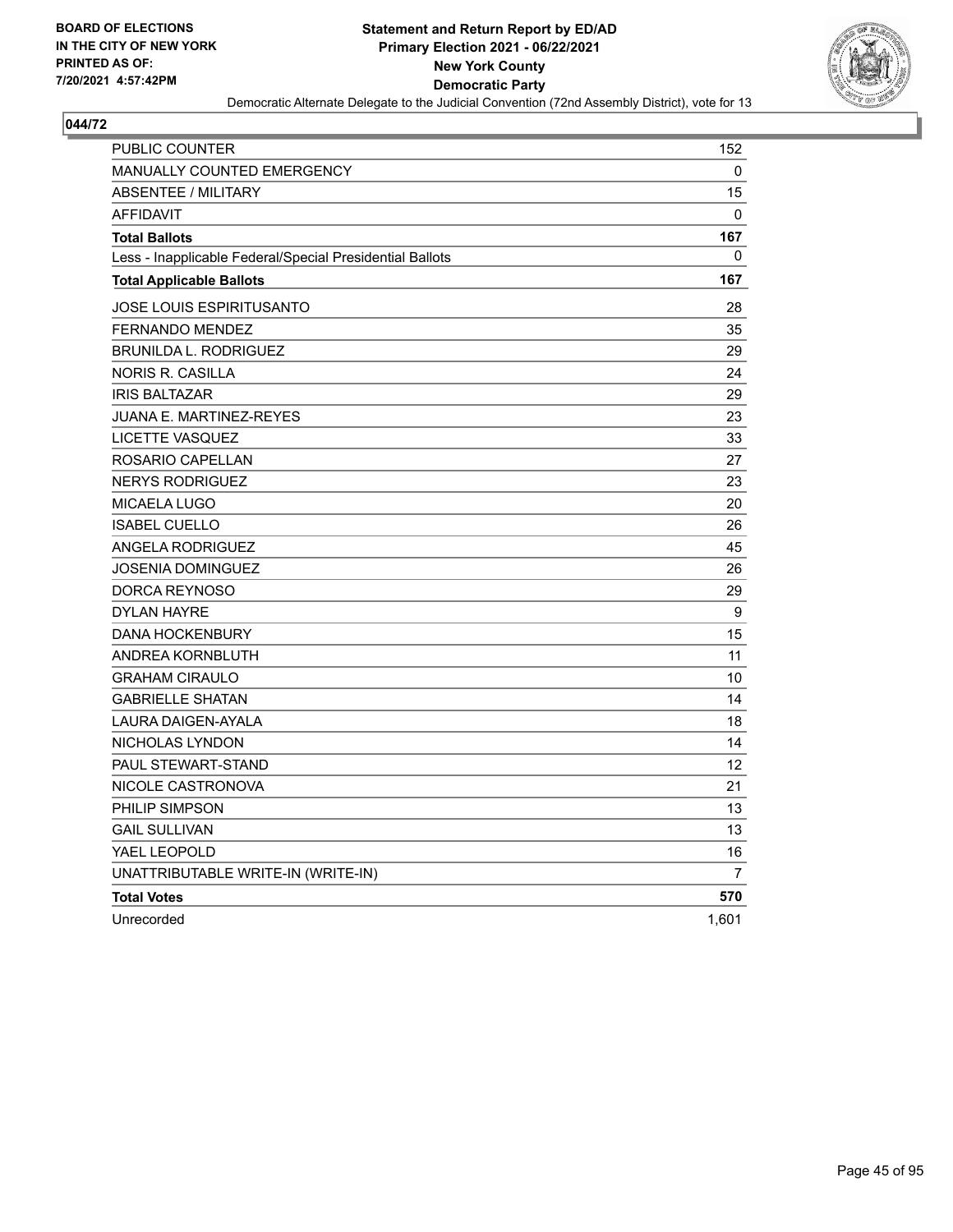

| PUBLIC COUNTER                                           | 147          |
|----------------------------------------------------------|--------------|
| <b>MANUALLY COUNTED EMERGENCY</b>                        | 0            |
| <b>ABSENTEE / MILITARY</b>                               | 10           |
| <b>AFFIDAVIT</b>                                         | $\mathbf{0}$ |
| <b>Total Ballots</b>                                     | 157          |
| Less - Inapplicable Federal/Special Presidential Ballots | 0            |
| <b>Total Applicable Ballots</b>                          | 157          |
| JOSE LOUIS ESPIRITUSANTO                                 | 22           |
| <b>FERNANDO MENDEZ</b>                                   | 31           |
| <b>BRUNILDA L. RODRIGUEZ</b>                             | 31           |
| <b>NORIS R. CASILLA</b>                                  | 23           |
| <b>IRIS BALTAZAR</b>                                     | 29           |
| <b>JUANA E. MARTINEZ-REYES</b>                           | 24           |
| LICETTE VASQUEZ                                          | 34           |
| ROSARIO CAPELLAN                                         | 25           |
| <b>NERYS RODRIGUEZ</b>                                   | 27           |
| <b>MICAELA LUGO</b>                                      | 25           |
| <b>ISABEL CUELLO</b>                                     | 27           |
| <b>ANGELA RODRIGUEZ</b>                                  | 53           |
| JOSENIA DOMINGUEZ                                        | 25           |
| DORCA REYNOSO                                            | 37           |
| <b>DYLAN HAYRE</b>                                       | 13           |
| <b>DANA HOCKENBURY</b>                                   | 19           |
| <b>ANDREA KORNBLUTH</b>                                  | 16           |
| <b>GRAHAM CIRAULO</b>                                    | 12           |
| <b>GABRIELLE SHATAN</b>                                  | 21           |
| LAURA DAIGEN-AYALA                                       | 19           |
| NICHOLAS LYNDON                                          | 14           |
| <b>PAUL STEWART-STAND</b>                                | 14           |
| NICOLE CASTRONOVA                                        | 20           |
| PHILIP SIMPSON                                           | 14           |
| <b>GAIL SULLIVAN</b>                                     | 17           |
| YAEL LEOPOLD                                             | 10           |
| <b>Total Votes</b>                                       | 602          |
| Unrecorded                                               | 1.439        |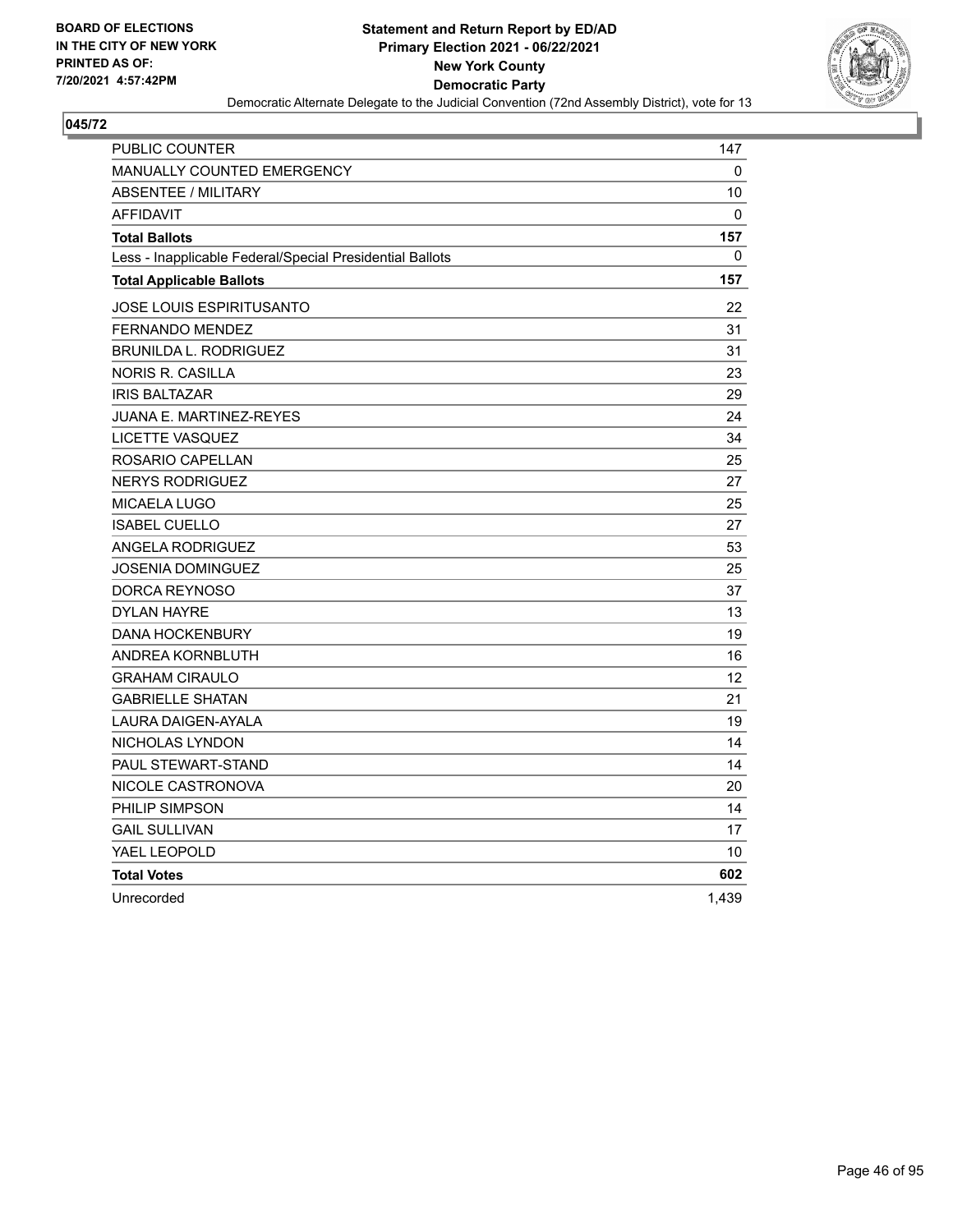

| PUBLIC COUNTER                                           | 182            |
|----------------------------------------------------------|----------------|
| <b>MANUALLY COUNTED EMERGENCY</b>                        | 0              |
| <b>ABSENTEE / MILITARY</b>                               | 25             |
| <b>AFFIDAVIT</b>                                         | $\overline{2}$ |
| <b>Total Ballots</b>                                     | 209            |
| Less - Inapplicable Federal/Special Presidential Ballots | $\mathbf{0}$   |
| <b>Total Applicable Ballots</b>                          | 209            |
| JOSE LOUIS ESPIRITUSANTO                                 | 33             |
| <b>FERNANDO MENDEZ</b>                                   | 37             |
| <b>BRUNILDA L. RODRIGUEZ</b>                             | 35             |
| <b>NORIS R. CASILLA</b>                                  | 28             |
| <b>IRIS BALTAZAR</b>                                     | 42             |
| JUANA E. MARTINEZ-REYES                                  | 42             |
| LICETTE VASQUEZ                                          | 35             |
| ROSARIO CAPELLAN                                         | 35             |
| <b>NERYS RODRIGUEZ</b>                                   | 36             |
| MICAELA LUGO                                             | 33             |
| <b>ISABEL CUELLO</b>                                     | 44             |
| <b>ANGELA RODRIGUEZ</b>                                  | 56             |
| JOSENIA DOMINGUEZ                                        | 43             |
| DORCA REYNOSO                                            | 61             |
| DYLAN HAYRE                                              | 31             |
| <b>DANA HOCKENBURY</b>                                   | 48             |
| ANDREA KORNBLUTH                                         | 47             |
| <b>GRAHAM CIRAULO</b>                                    | 32             |
| <b>GABRIELLE SHATAN</b>                                  | 41             |
| <b>LAURA DAIGEN-AYALA</b>                                | 46             |
| NICHOLAS LYNDON                                          | 29             |
| PAUL STEWART-STAND                                       | 32             |
| NICOLE CASTRONOVA                                        | 44             |
| PHILIP SIMPSON                                           | 29             |
| <b>GAIL SULLIVAN</b>                                     | 56             |
| YAEL LEOPOLD                                             | 37             |
| <b>Total Votes</b>                                       | 1,032          |
| Unrecorded                                               | 1,685          |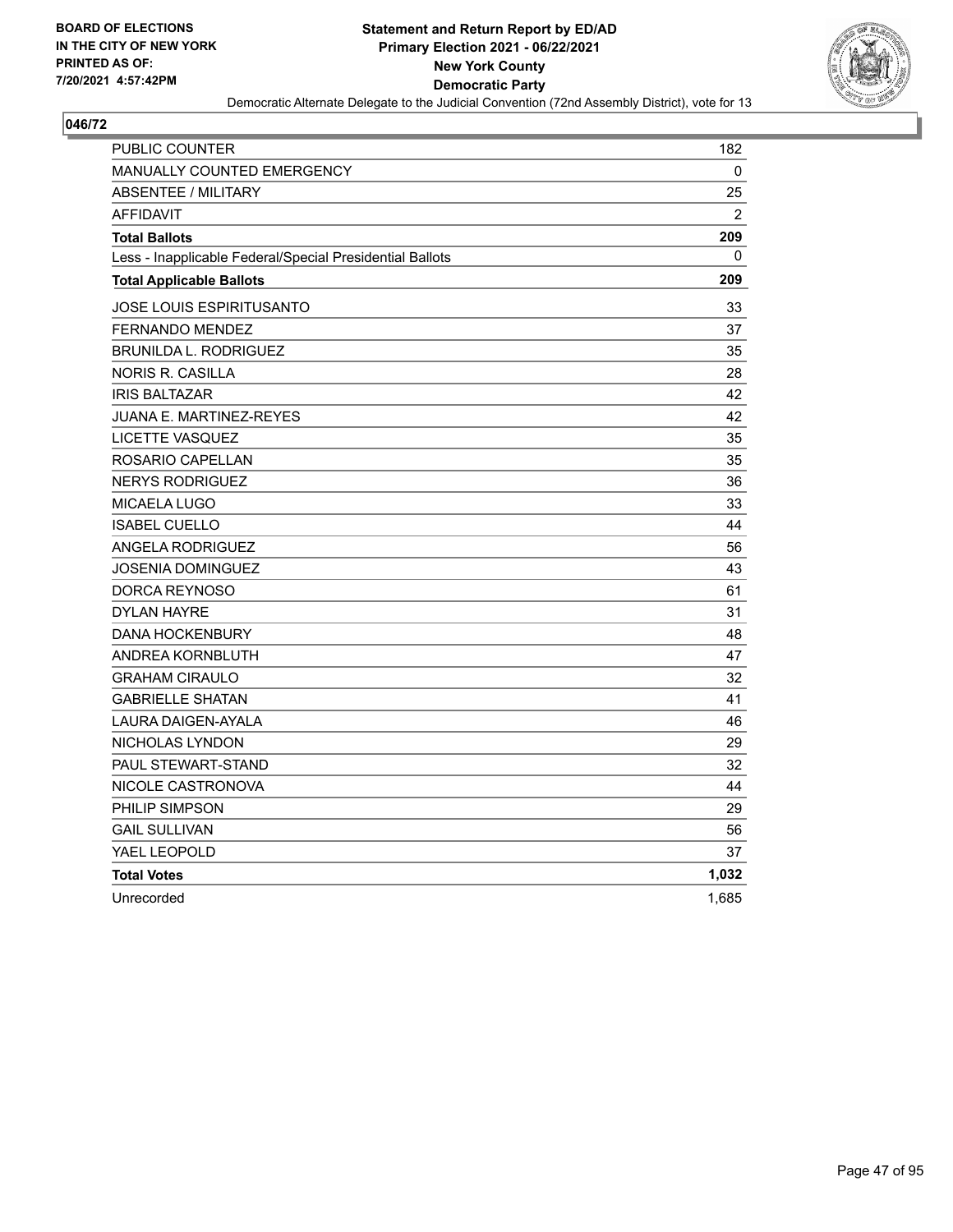

| PUBLIC COUNTER                                           | 147              |
|----------------------------------------------------------|------------------|
| <b>MANUALLY COUNTED EMERGENCY</b>                        | 0                |
| <b>ABSENTEE / MILITARY</b>                               | 16               |
| <b>AFFIDAVIT</b>                                         | 4                |
| <b>Total Ballots</b>                                     | 167              |
| Less - Inapplicable Federal/Special Presidential Ballots | $\mathbf{0}$     |
| <b>Total Applicable Ballots</b>                          | 167              |
| JOSE LOUIS ESPIRITUSANTO                                 | 32               |
| <b>FERNANDO MENDEZ</b>                                   | 29               |
| <b>BRUNILDA L. RODRIGUEZ</b>                             | 30               |
| <b>NORIS R. CASILLA</b>                                  | 15               |
| <b>IRIS BALTAZAR</b>                                     | 26               |
| JUANA E. MARTINEZ-REYES                                  | 21               |
| LICETTE VASQUEZ                                          | 28               |
| ROSARIO CAPELLAN                                         | 24               |
| <b>NERYS RODRIGUEZ</b>                                   | 19               |
| <b>MICAELA LUGO</b>                                      | 20               |
| <b>ISABEL CUELLO</b>                                     | 24               |
| <b>ANGELA RODRIGUEZ</b>                                  | 40               |
| JOSENIA DOMINGUEZ                                        | 27               |
| DORCA REYNOSO                                            | 40               |
| <b>DYLAN HAYRE</b>                                       | 5                |
| <b>DANA HOCKENBURY</b>                                   | $\,8\,$          |
| ANDREA KORNBLUTH                                         | $\boldsymbol{9}$ |
| <b>GRAHAM CIRAULO</b>                                    | $\overline{7}$   |
| <b>GABRIELLE SHATAN</b>                                  | 11               |
| <b>LAURA DAIGEN-AYALA</b>                                | 11               |
| NICHOLAS LYNDON                                          | 6                |
| <b>PAUL STEWART-STAND</b>                                | 5                |
| NICOLE CASTRONOVA                                        | 14               |
| PHILIP SIMPSON                                           | 8                |
| <b>GAIL SULLIVAN</b>                                     | 6                |
| YAEL LEOPOLD                                             | 13               |
| <b>Total Votes</b>                                       | 478              |
| Unrecorded                                               | 1,693            |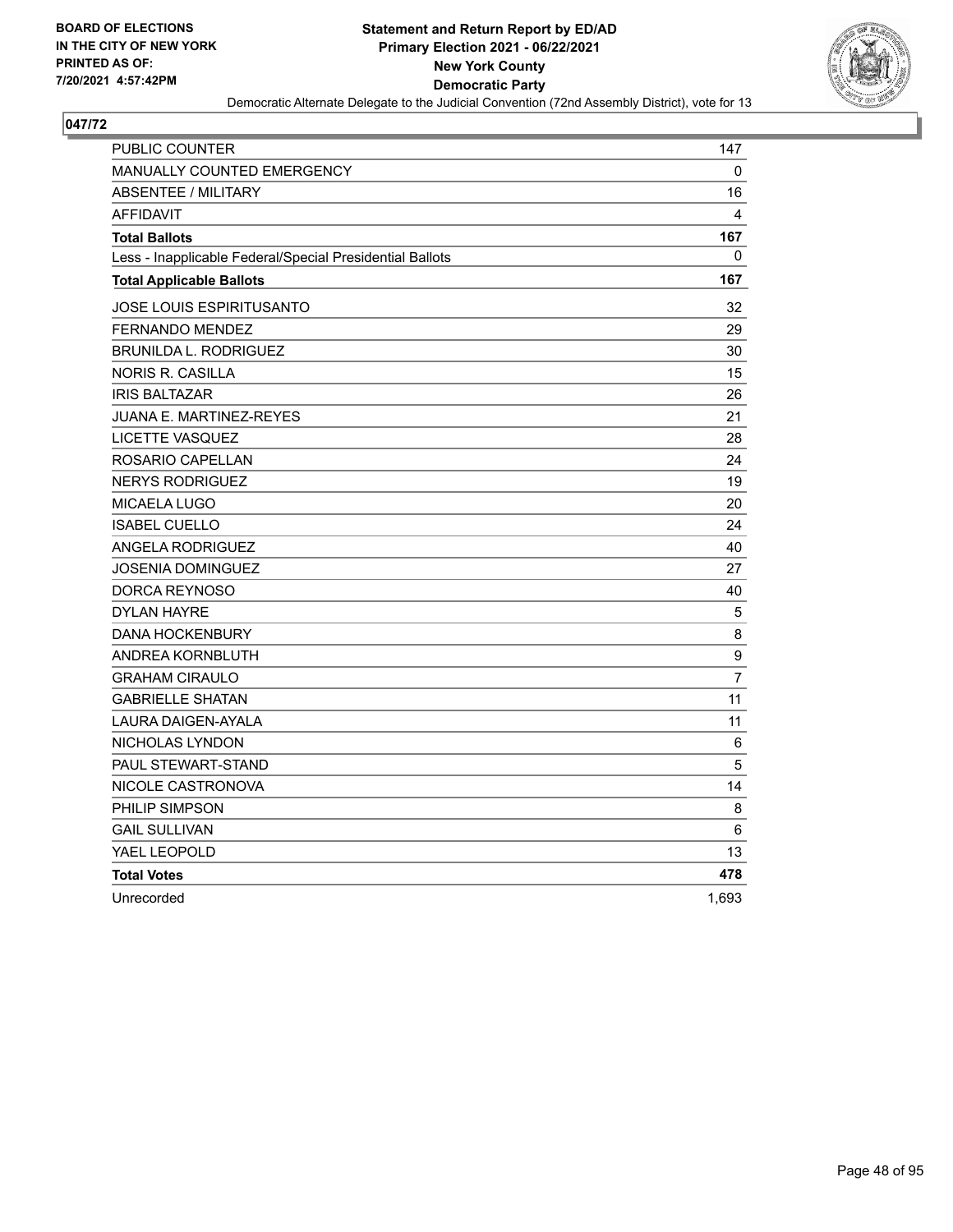

| PUBLIC COUNTER                                           | 146            |
|----------------------------------------------------------|----------------|
| <b>MANUALLY COUNTED EMERGENCY</b>                        | 0              |
| <b>ABSENTEE / MILITARY</b>                               | 8              |
| <b>AFFIDAVIT</b>                                         | 0              |
| <b>Total Ballots</b>                                     | 154            |
| Less - Inapplicable Federal/Special Presidential Ballots | 0              |
| <b>Total Applicable Ballots</b>                          | 154            |
| JOSE LOUIS ESPIRITUSANTO                                 | 24             |
| <b>FERNANDO MENDEZ</b>                                   | 24             |
| <b>BRUNILDA L. RODRIGUEZ</b>                             | 23             |
| NORIS R. CASILLA                                         | 14             |
| <b>IRIS BALTAZAR</b>                                     | 17             |
| JUANA E. MARTINEZ-REYES                                  | 20             |
| LICETTE VASQUEZ                                          | 17             |
| ROSARIO CAPELLAN                                         | 14             |
| <b>NERYS RODRIGUEZ</b>                                   | 19             |
| MICAELA LUGO                                             | 13             |
| <b>ISABEL CUELLO</b>                                     | 10             |
| ANGELA RODRIGUEZ                                         | 30             |
| JOSENIA DOMINGUEZ                                        | 14             |
| DORCA REYNOSO                                            | 21             |
| <b>DYLAN HAYRE</b>                                       | 6              |
| <b>DANA HOCKENBURY</b>                                   | 11             |
| ANDREA KORNBLUTH                                         | 7              |
| <b>GRAHAM CIRAULO</b>                                    | 8              |
| <b>GABRIELLE SHATAN</b>                                  | 6              |
| LAURA DAIGEN-AYALA                                       | 14             |
| NICHOLAS LYNDON                                          | 8              |
| <b>PAUL STEWART-STAND</b>                                | 8              |
| NICOLE CASTRONOVA                                        | $\overline{7}$ |
| PHILIP SIMPSON                                           | 9              |
| <b>GAIL SULLIVAN</b>                                     | $\overline{7}$ |
| YAEL LEOPOLD                                             | 9              |
| KOFI DEBRAH-DWAMENA II (WRITE-IN)                        | 1              |
| <b>Total Votes</b>                                       | 361            |
| Unrecorded                                               | 1,641          |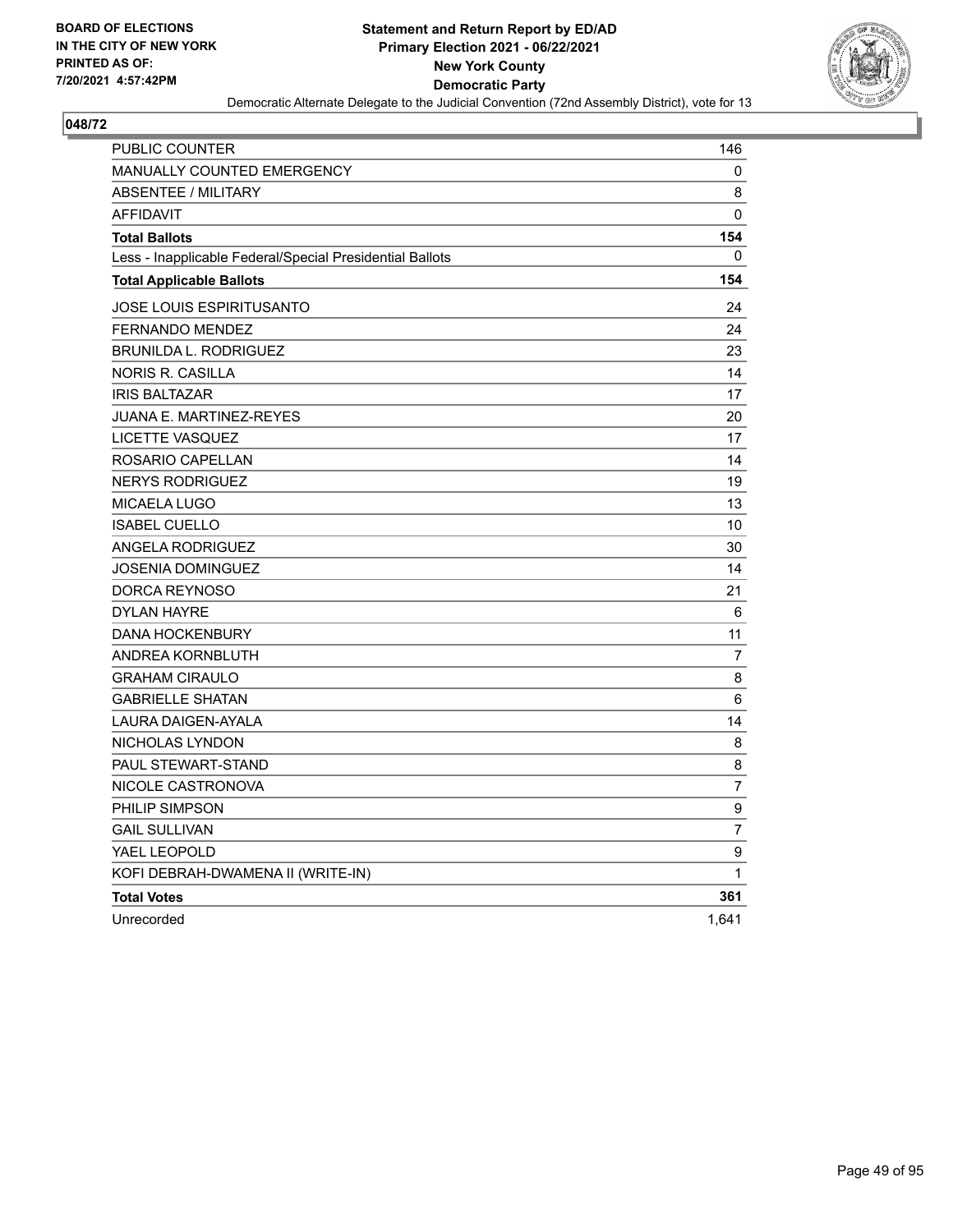

| PUBLIC COUNTER                                           | 136            |
|----------------------------------------------------------|----------------|
| <b>MANUALLY COUNTED EMERGENCY</b>                        | 0              |
| ABSENTEE / MILITARY                                      | 7              |
| <b>AFFIDAVIT</b>                                         | $\overline{2}$ |
| <b>Total Ballots</b>                                     | 145            |
| Less - Inapplicable Federal/Special Presidential Ballots | 0              |
| <b>Total Applicable Ballots</b>                          | 145            |
| JOSE LOUIS ESPIRITUSANTO                                 | 23             |
| <b>FERNANDO MENDEZ</b>                                   | 17             |
| <b>BRUNILDA L. RODRIGUEZ</b>                             | 20             |
| <b>NORIS R. CASILLA</b>                                  | 11             |
| <b>IRIS BALTAZAR</b>                                     | 15             |
| <b>JUANA E. MARTINEZ-REYES</b>                           | 16             |
| LICETTE VASQUEZ                                          | 20             |
| ROSARIO CAPELLAN                                         | 11             |
| <b>NERYS RODRIGUEZ</b>                                   | 18             |
| <b>MICAELA LUGO</b>                                      | 10             |
| <b>ISABEL CUELLO</b>                                     | 13             |
| <b>ANGELA RODRIGUEZ</b>                                  | 29             |
| JOSENIA DOMINGUEZ                                        | 13             |
| DORCA REYNOSO                                            | 22             |
| <b>DYLAN HAYRE</b>                                       | 10             |
| <b>DANA HOCKENBURY</b>                                   | 8              |
| ANDREA KORNBLUTH                                         | 10             |
| <b>GRAHAM CIRAULO</b>                                    | 7              |
| <b>GABRIELLE SHATAN</b>                                  | 11             |
| LAURA DAIGEN-AYALA                                       | 18             |
| NICHOLAS LYNDON                                          | 9              |
| <b>PAUL STEWART-STAND</b>                                | 10             |
| NICOLE CASTRONOVA                                        | 7              |
| PHILIP SIMPSON                                           | 13             |
| <b>GAIL SULLIVAN</b>                                     | 10             |
| YAEL LEOPOLD                                             | 6              |
| JORGE BAUTISTA (WRITE-IN)                                | 1              |
| UNATTRIBUTABLE WRITE-IN (WRITE-IN)                       | 1              |
| <b>Total Votes</b>                                       | 359            |
| Unrecorded                                               | 1,526          |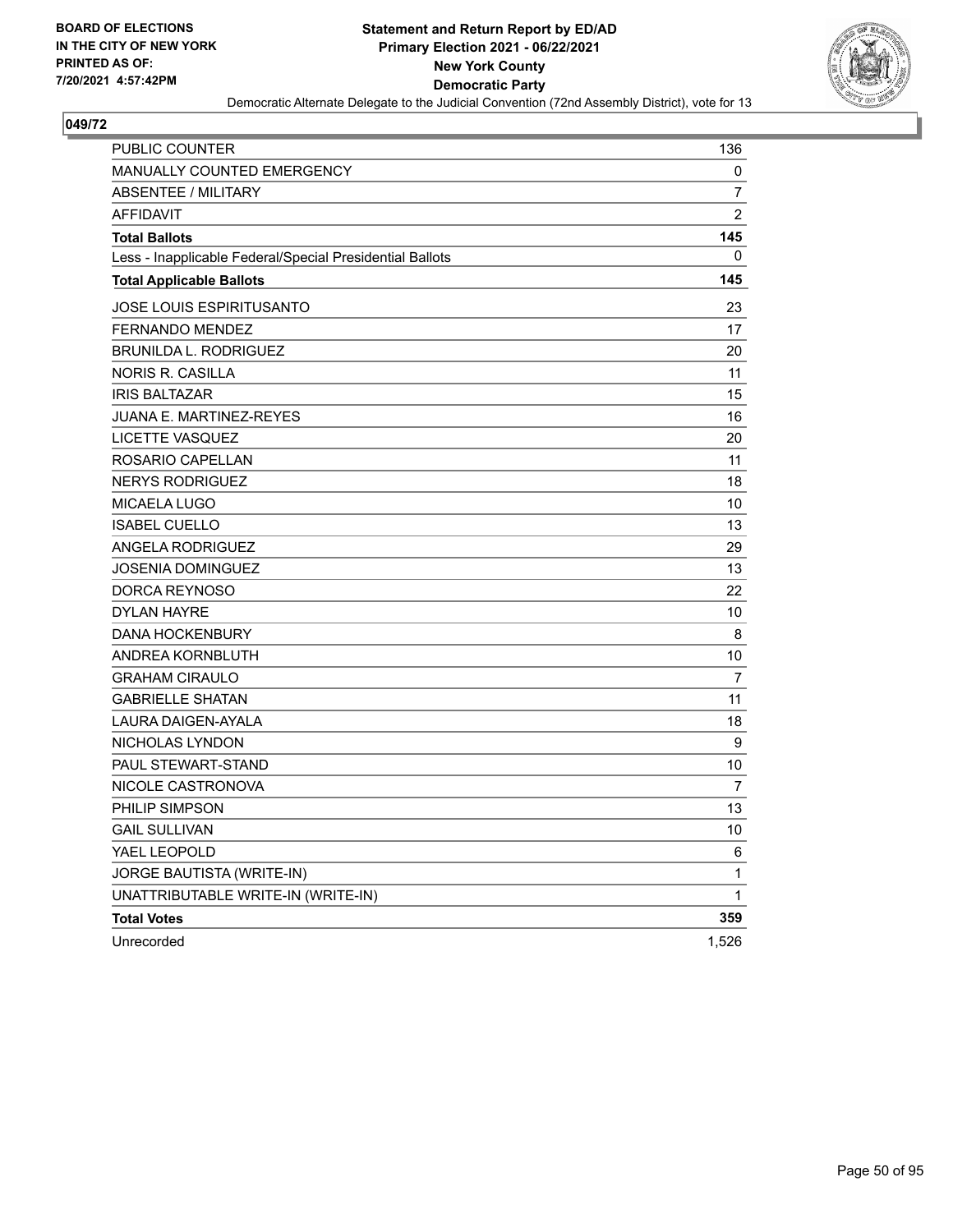

| PUBLIC COUNTER                                           | 112               |
|----------------------------------------------------------|-------------------|
| <b>MANUALLY COUNTED EMERGENCY</b>                        | 0                 |
| <b>ABSENTEE / MILITARY</b>                               | 17                |
| <b>AFFIDAVIT</b>                                         | $\Omega$          |
| <b>Total Ballots</b>                                     | 129               |
| Less - Inapplicable Federal/Special Presidential Ballots | $\Omega$          |
| <b>Total Applicable Ballots</b>                          | 129               |
| JOSE LOUIS ESPIRITUSANTO                                 | 17                |
| <b>FERNANDO MENDEZ</b>                                   | 21                |
| <b>BRUNILDA L. RODRIGUEZ</b>                             | 12                |
| NORIS R. CASILLA                                         | 14                |
| <b>IRIS BALTAZAR</b>                                     | 15                |
| <b>JUANA E. MARTINEZ-REYES</b>                           | 17                |
| <b>LICETTE VASQUEZ</b>                                   | 14                |
| ROSARIO CAPELLAN                                         | 15                |
| <b>NERYS RODRIGUEZ</b>                                   | 18                |
| <b>MICAELA LUGO</b>                                      | 15                |
| <b>ISABEL CUELLO</b>                                     | 13                |
| <b>ANGELA RODRIGUEZ</b>                                  | 22                |
| JOSENIA DOMINGUEZ                                        | 12                |
| DORCA REYNOSO                                            | 12                |
| <b>DYLAN HAYRE</b>                                       | 5                 |
| <b>DANA HOCKENBURY</b>                                   | 9                 |
| ANDREA KORNBLUTH                                         | $12 \overline{ }$ |
| <b>GRAHAM CIRAULO</b>                                    | $\mathbf{3}$      |
| <b>GABRIELLE SHATAN</b>                                  | 6                 |
| LAURA DAIGEN-AYALA                                       | 9                 |
| NICHOLAS LYNDON                                          | 6                 |
| PAUL STEWART-STAND                                       | 8                 |
| NICOLE CASTRONOVA                                        | 6                 |
| PHILIP SIMPSON                                           | 7                 |
| <b>GAIL SULLIVAN</b>                                     | 10                |
| YAEL LEOPOLD                                             | 4                 |
| <b>Total Votes</b>                                       | 302               |
| Unrecorded                                               | 1,375             |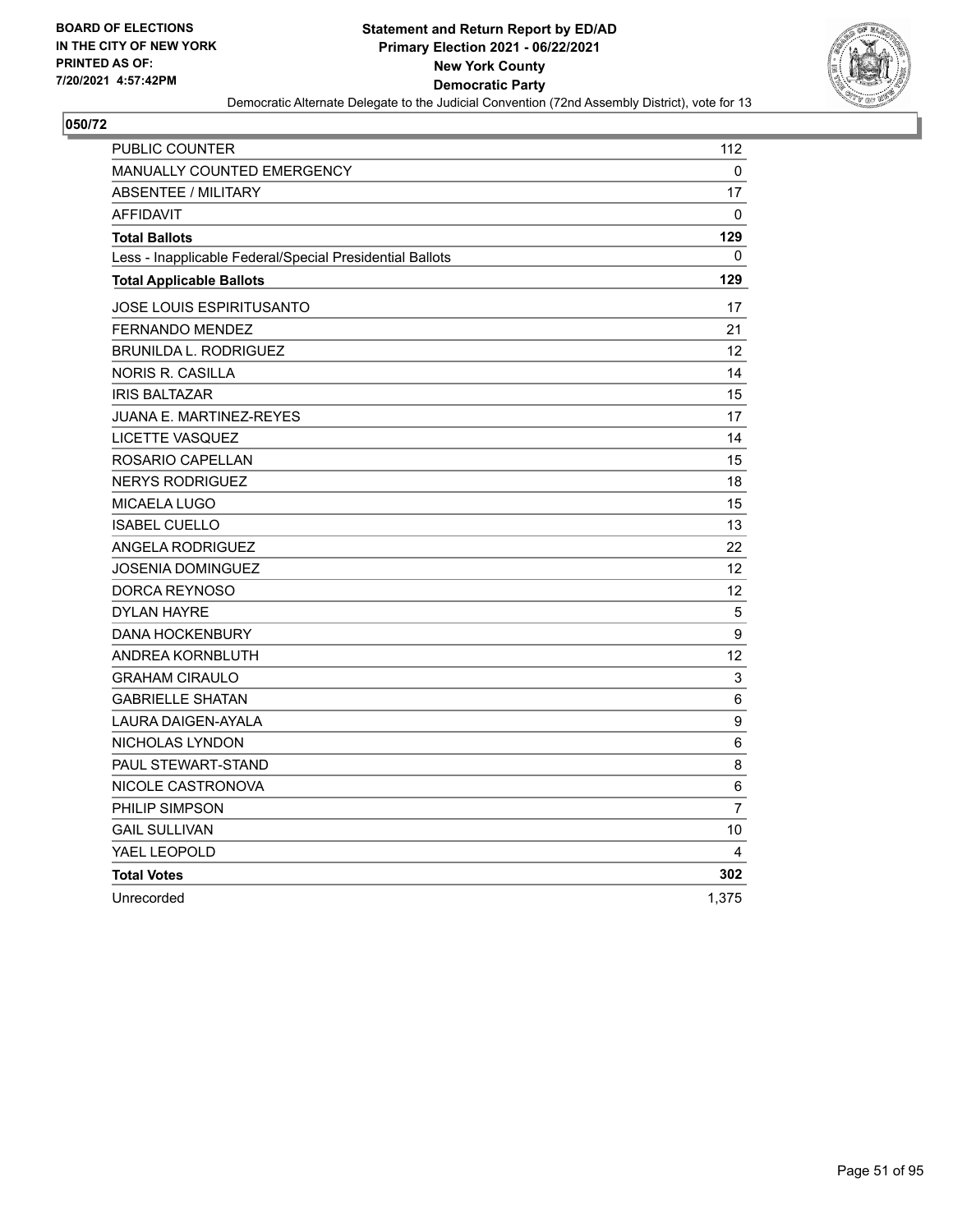

| PUBLIC COUNTER                                           | 109            |
|----------------------------------------------------------|----------------|
| <b>MANUALLY COUNTED EMERGENCY</b>                        | 0              |
| <b>ABSENTEE / MILITARY</b>                               | 10             |
| <b>AFFIDAVIT</b>                                         | $\mathbf{0}$   |
| <b>Total Ballots</b>                                     | 119            |
| Less - Inapplicable Federal/Special Presidential Ballots | 0              |
| <b>Total Applicable Ballots</b>                          | 119            |
| JOSE LOUIS ESPIRITUSANTO                                 | 12             |
| <b>FERNANDO MENDEZ</b>                                   | 12             |
| <b>BRUNILDA L. RODRIGUEZ</b>                             | 10             |
| <b>NORIS R. CASILLA</b>                                  | 5              |
| <b>IRIS BALTAZAR</b>                                     | 11             |
| <b>JUANA E. MARTINEZ-REYES</b>                           | 8              |
| <b>LICETTE VASQUEZ</b>                                   | $\mathbf 5$    |
| ROSARIO CAPELLAN                                         | 8              |
| <b>NERYS RODRIGUEZ</b>                                   | 13             |
| <b>MICAELA LUGO</b>                                      | 5              |
| <b>ISABEL CUELLO</b>                                     | 9              |
| <b>ANGELA RODRIGUEZ</b>                                  | 14             |
| <b>JOSENIA DOMINGUEZ</b>                                 | $\overline{7}$ |
| DORCA REYNOSO                                            | 12             |
| <b>DYLAN HAYRE</b>                                       | 7              |
| <b>DANA HOCKENBURY</b>                                   | 6              |
| ANDREA KORNBLUTH                                         | 4              |
| <b>GRAHAM CIRAULO</b>                                    | 3              |
| <b>GABRIELLE SHATAN</b>                                  | $\overline{4}$ |
| LAURA DAIGEN-AYALA                                       | $\overline{7}$ |
| NICHOLAS LYNDON                                          | 6              |
| PAUL STEWART-STAND                                       | 6              |
| NICOLE CASTRONOVA                                        | 8              |
| PHILIP SIMPSON                                           | 6              |
| <b>GAIL SULLIVAN</b>                                     | 5              |
| YAEL LEOPOLD                                             | 5              |
| UNATTRIBUTABLE WRITE-IN (WRITE-IN)                       | 1              |
| <b>Total Votes</b>                                       | 199            |
| Unrecorded                                               | 1,348          |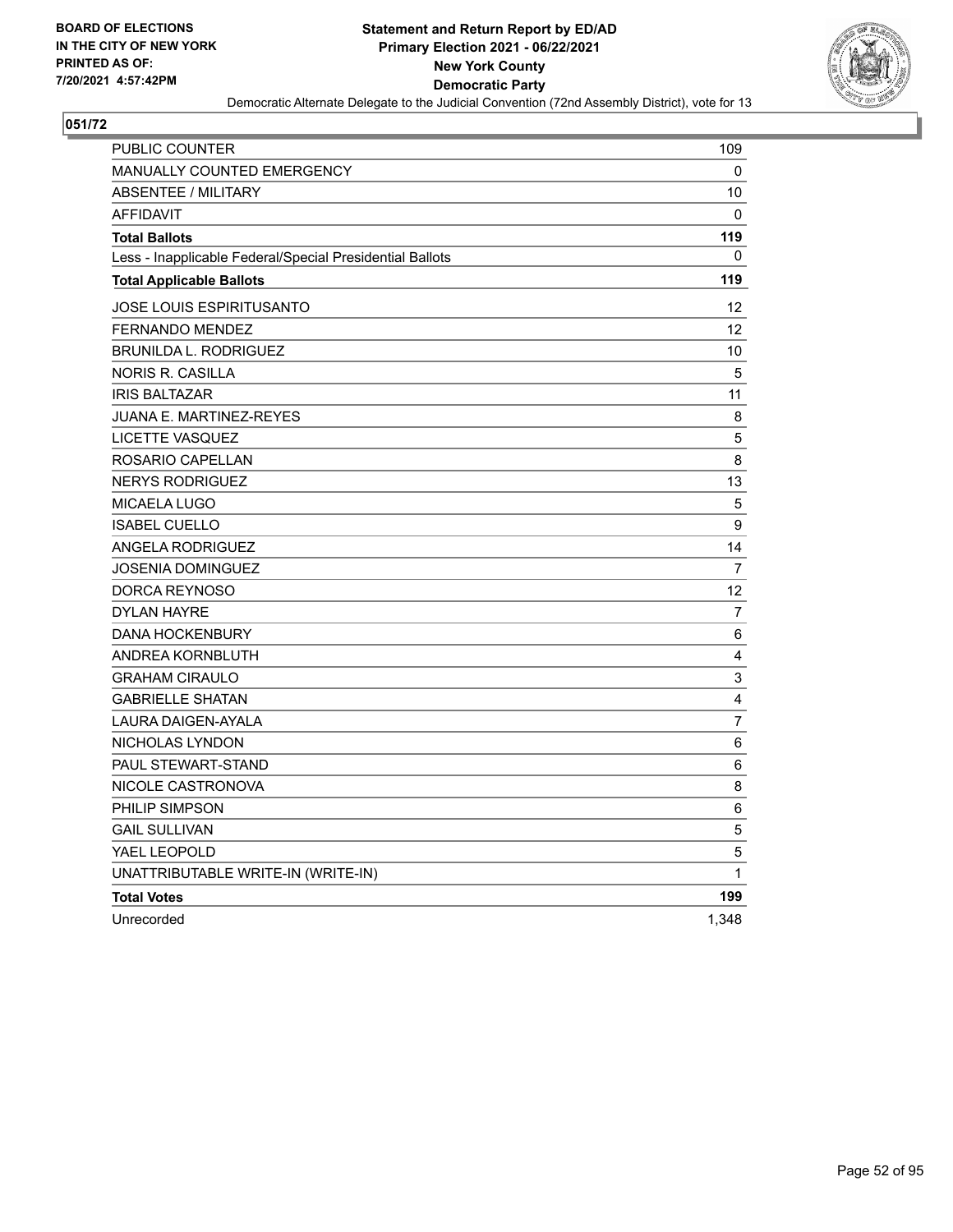

| PUBLIC COUNTER                                           | 209   |
|----------------------------------------------------------|-------|
| <b>MANUALLY COUNTED EMERGENCY</b>                        | 0     |
| <b>ABSENTEE / MILITARY</b>                               | 12    |
| <b>AFFIDAVIT</b>                                         | 1     |
| <b>Total Ballots</b>                                     | 222   |
| Less - Inapplicable Federal/Special Presidential Ballots | 0     |
| <b>Total Applicable Ballots</b>                          | 222   |
| JOSE LOUIS ESPIRITUSANTO                                 | 45    |
| <b>FERNANDO MENDEZ</b>                                   | 35    |
| <b>BRUNILDA L. RODRIGUEZ</b>                             | 33    |
| NORIS R. CASILLA                                         | 22    |
| <b>IRIS BALTAZAR</b>                                     | 20    |
| <b>JUANA E. MARTINEZ-REYES</b>                           | 33    |
| LICETTE VASQUEZ                                          | 30    |
| ROSARIO CAPELLAN                                         | 22    |
| <b>NERYS RODRIGUEZ</b>                                   | 23    |
| MICAELA LUGO                                             | 18    |
| <b>ISABEL CUELLO</b>                                     | 23    |
| ANGELA RODRIGUEZ                                         | 38    |
| JOSENIA DOMINGUEZ                                        | 25    |
| DORCA REYNOSO                                            | 27    |
| <b>DYLAN HAYRE</b>                                       | 13    |
| <b>DANA HOCKENBURY</b>                                   | 11    |
| ANDREA KORNBLUTH                                         | 16    |
| <b>GRAHAM CIRAULO</b>                                    | 13    |
| <b>GABRIELLE SHATAN</b>                                  | 8     |
| LAURA DAIGEN-AYALA                                       | 18    |
| NICHOLAS LYNDON                                          | 12    |
| <b>PAUL STEWART-STAND</b>                                | 15    |
| NICOLE CASTRONOVA                                        | 15    |
| PHILIP SIMPSON                                           | 14    |
| <b>GAIL SULLIVAN</b>                                     | 16    |
| YAEL LEOPOLD                                             | 16    |
| JAMES NOEKER (WRITE-IN)                                  | 1     |
| UNATTRIBUTABLE WRITE-IN (WRITE-IN)                       | 3     |
| <b>Total Votes</b>                                       | 565   |
| Unrecorded                                               | 2,321 |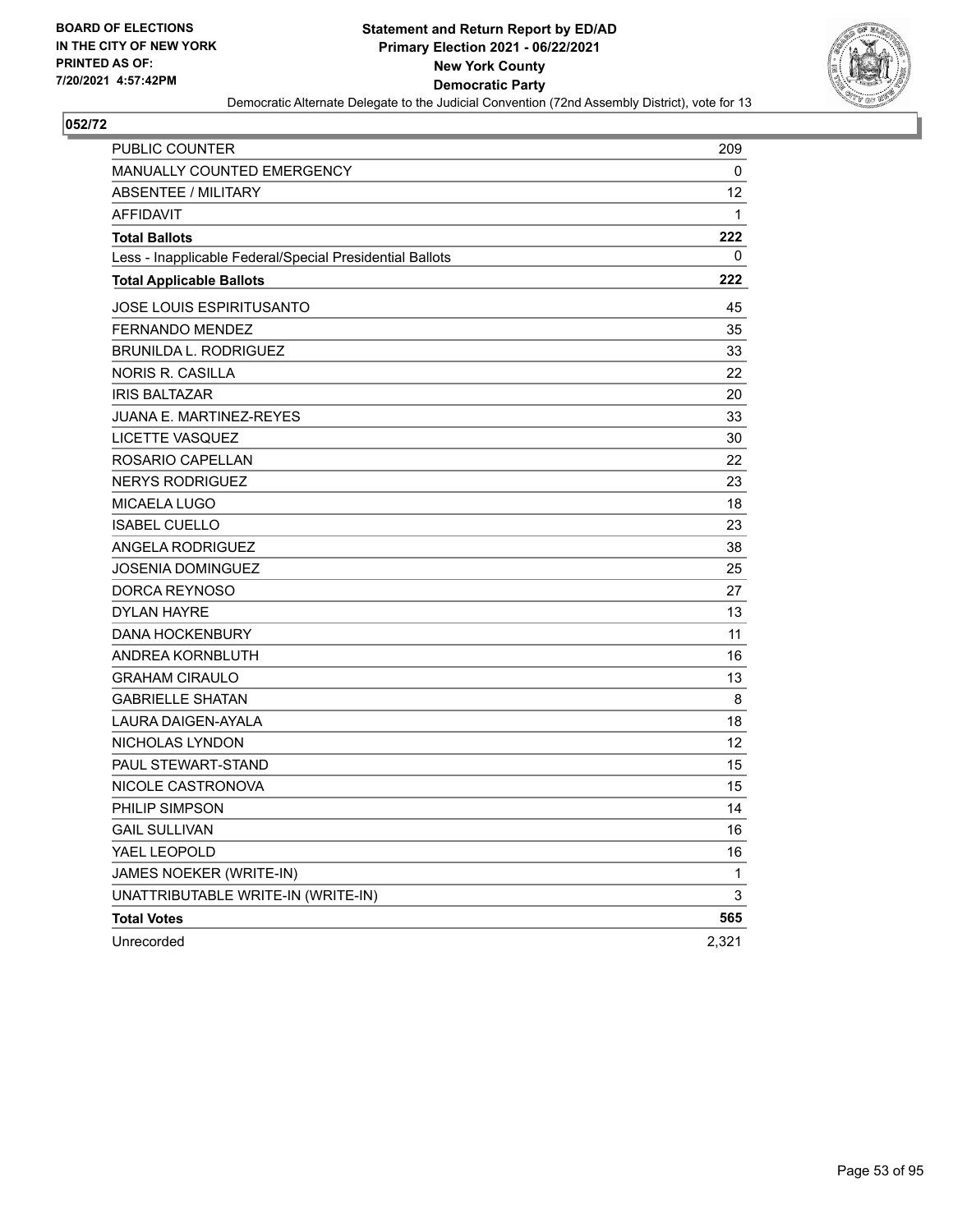

| <b>PUBLIC COUNTER</b>                                    | 88              |
|----------------------------------------------------------|-----------------|
| <b>MANUALLY COUNTED EMERGENCY</b>                        | 0               |
| <b>ABSENTEE / MILITARY</b>                               | $\mathbf{1}$    |
| <b>AFFIDAVIT</b>                                         | 0               |
| <b>Total Ballots</b>                                     | 89              |
| Less - Inapplicable Federal/Special Presidential Ballots | 0               |
| <b>Total Applicable Ballots</b>                          | 89              |
| JOSE LOUIS ESPIRITUSANTO                                 | 20              |
| FERNANDO MENDEZ                                          | 15              |
| <b>BRUNILDA L. RODRIGUEZ</b>                             | 10              |
| <b>NORIS R. CASILLA</b>                                  | 11              |
| <b>IRIS BALTAZAR</b>                                     | 13              |
| JUANA E. MARTINEZ-REYES                                  | 14              |
| <b>LICETTE VASQUEZ</b>                                   | 11              |
| ROSARIO CAPELLAN                                         | 10              |
| <b>NERYS RODRIGUEZ</b>                                   | 9               |
| MICAELA LUGO                                             | 8               |
| <b>ISABEL CUELLO</b>                                     | 10              |
| <b>ANGELA RODRIGUEZ</b>                                  | 20              |
| <b>JOSENIA DOMINGUEZ</b>                                 | 8               |
| DORCA REYNOSO                                            | 20              |
| <b>DYLAN HAYRE</b>                                       | 7               |
| <b>DANA HOCKENBURY</b>                                   | 6               |
| ANDREA KORNBLUTH                                         | 8               |
| <b>GRAHAM CIRAULO</b>                                    | 5               |
| <b>GABRIELLE SHATAN</b>                                  | 3               |
| <b>LAURA DAIGEN-AYALA</b>                                | 6               |
| NICHOLAS LYNDON                                          | $\mathbf{1}$    |
| PAUL STEWART-STAND                                       | $6\phantom{1}6$ |
| NICOLE CASTRONOVA                                        | 4               |
| PHILIP SIMPSON                                           | 4               |
| <b>GAIL SULLIVAN</b>                                     | 6               |
| YAEL LEOPOLD                                             | 3               |
| <b>Total Votes</b>                                       | 238             |
| Unrecorded                                               | 919             |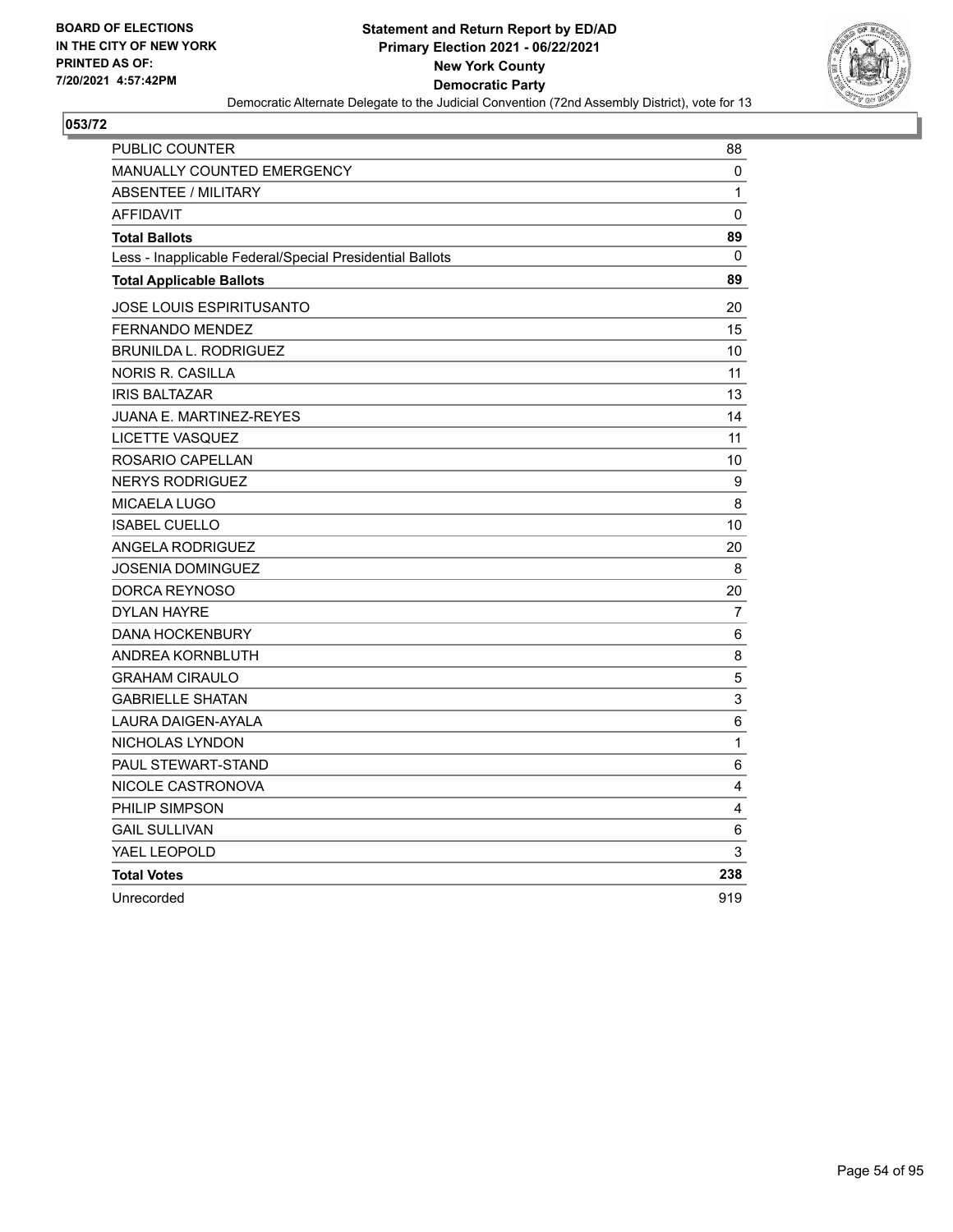

| PUBLIC COUNTER                                           | 158               |
|----------------------------------------------------------|-------------------|
| <b>MANUALLY COUNTED EMERGENCY</b>                        | 0                 |
| <b>ABSENTEE / MILITARY</b>                               | 5                 |
| <b>AFFIDAVIT</b>                                         | $\mathbf{1}$      |
| <b>Total Ballots</b>                                     | 164               |
| Less - Inapplicable Federal/Special Presidential Ballots | $\Omega$          |
| <b>Total Applicable Ballots</b>                          | 164               |
| JOSE LOUIS ESPIRITUSANTO                                 | 20                |
| <b>FERNANDO MENDEZ</b>                                   | 27                |
| <b>BRUNILDA L. RODRIGUEZ</b>                             | 23                |
| NORIS R. CASILLA                                         | 22                |
| <b>IRIS BALTAZAR</b>                                     | 26                |
| <b>JUANA E. MARTINEZ-REYES</b>                           | 24                |
| LICETTE VASQUEZ                                          | 29                |
| ROSARIO CAPELLAN                                         | 23                |
| <b>NERYS RODRIGUEZ</b>                                   | 21                |
| <b>MICAELA LUGO</b>                                      | 19                |
| <b>ISABEL CUELLO</b>                                     | 21                |
| <b>ANGELA RODRIGUEZ</b>                                  | 27                |
| JOSENIA DOMINGUEZ                                        | 19                |
| DORCA REYNOSO                                            | 31                |
| <b>DYLAN HAYRE</b>                                       | 14                |
| <b>DANA HOCKENBURY</b>                                   | 17                |
| ANDREA KORNBLUTH                                         | 20                |
| <b>GRAHAM CIRAULO</b>                                    | 13                |
| <b>GABRIELLE SHATAN</b>                                  | 18                |
| LAURA DAIGEN-AYALA                                       | 17                |
| NICHOLAS LYNDON                                          | 11                |
| PAUL STEWART-STAND                                       | 13                |
| NICOLE CASTRONOVA                                        | 17                |
| PHILIP SIMPSON                                           | $12 \overline{ }$ |
| <b>GAIL SULLIVAN</b>                                     | 21                |
| YAEL LEOPOLD                                             | 15                |
| <b>Total Votes</b>                                       | 520               |
| Unrecorded                                               | 1.612             |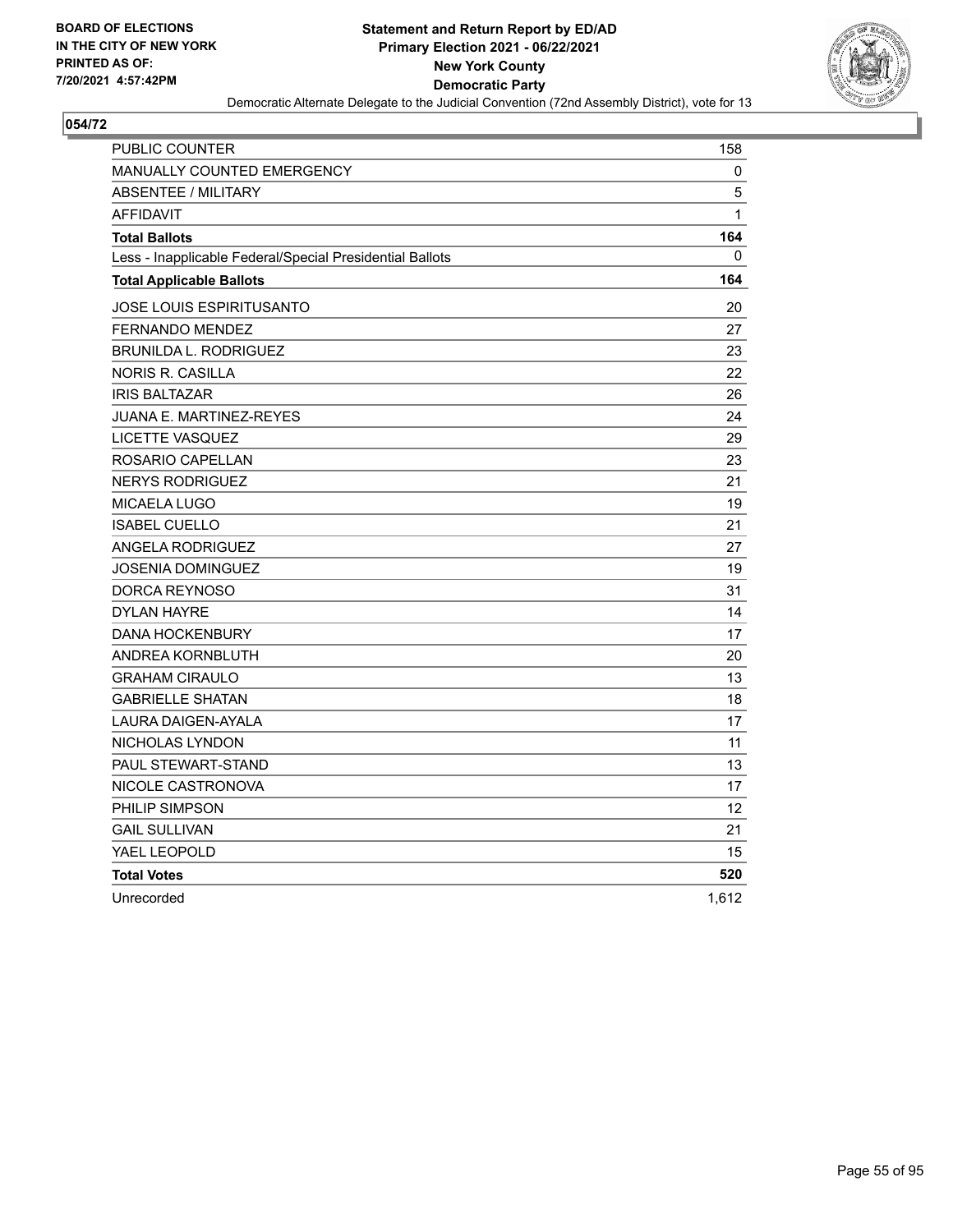

| <b>PUBLIC COUNTER</b>                                    | 184          |
|----------------------------------------------------------|--------------|
| <b>MANUALLY COUNTED EMERGENCY</b>                        | 0            |
| <b>ABSENTEE / MILITARY</b>                               | 14           |
| <b>AFFIDAVIT</b>                                         | 3            |
| <b>Total Ballots</b>                                     | 201          |
| Less - Inapplicable Federal/Special Presidential Ballots | 0            |
| <b>Total Applicable Ballots</b>                          | 201          |
| JOSE LOUIS ESPIRITUSANTO                                 | 40           |
| <b>FERNANDO MENDEZ</b>                                   | 37           |
| <b>BRUNILDA L. RODRIGUEZ</b>                             | 40           |
| NORIS R. CASILLA                                         | 31           |
| <b>IRIS BALTAZAR</b>                                     | 35           |
| JUANA E. MARTINEZ-REYES                                  | 40           |
| LICETTE VASQUEZ                                          | 35           |
| ROSARIO CAPELLAN                                         | 35           |
| <b>NERYS RODRIGUEZ</b>                                   | 29           |
| MICAELA LUGO                                             | 30           |
| <b>ISABEL CUELLO</b>                                     | 31           |
| ANGELA RODRIGUEZ                                         | 49           |
| JOSENIA DOMINGUEZ                                        | 33           |
| DORCA REYNOSO                                            | 29           |
| <b>DYLAN HAYRE</b>                                       | 22           |
| <b>DANA HOCKENBURY</b>                                   | 23           |
| ANDREA KORNBLUTH                                         | 27           |
| <b>GRAHAM CIRAULO</b>                                    | 17           |
| <b>GABRIELLE SHATAN</b>                                  | 22           |
| LAURA DAIGEN-AYALA                                       | 26           |
| NICHOLAS LYNDON                                          | 20           |
| <b>PAUL STEWART-STAND</b>                                | 20           |
| NICOLE CASTRONOVA                                        | 25           |
| PHILIP SIMPSON                                           | 24           |
| <b>GAIL SULLIVAN</b>                                     | 27           |
| YAEL LEOPOLD                                             | 19           |
| CINTHYA MENDEZ (WRITE-IN)                                | $\mathbf{1}$ |
| <b>Total Votes</b>                                       | 767          |
| Unrecorded                                               | 1,846        |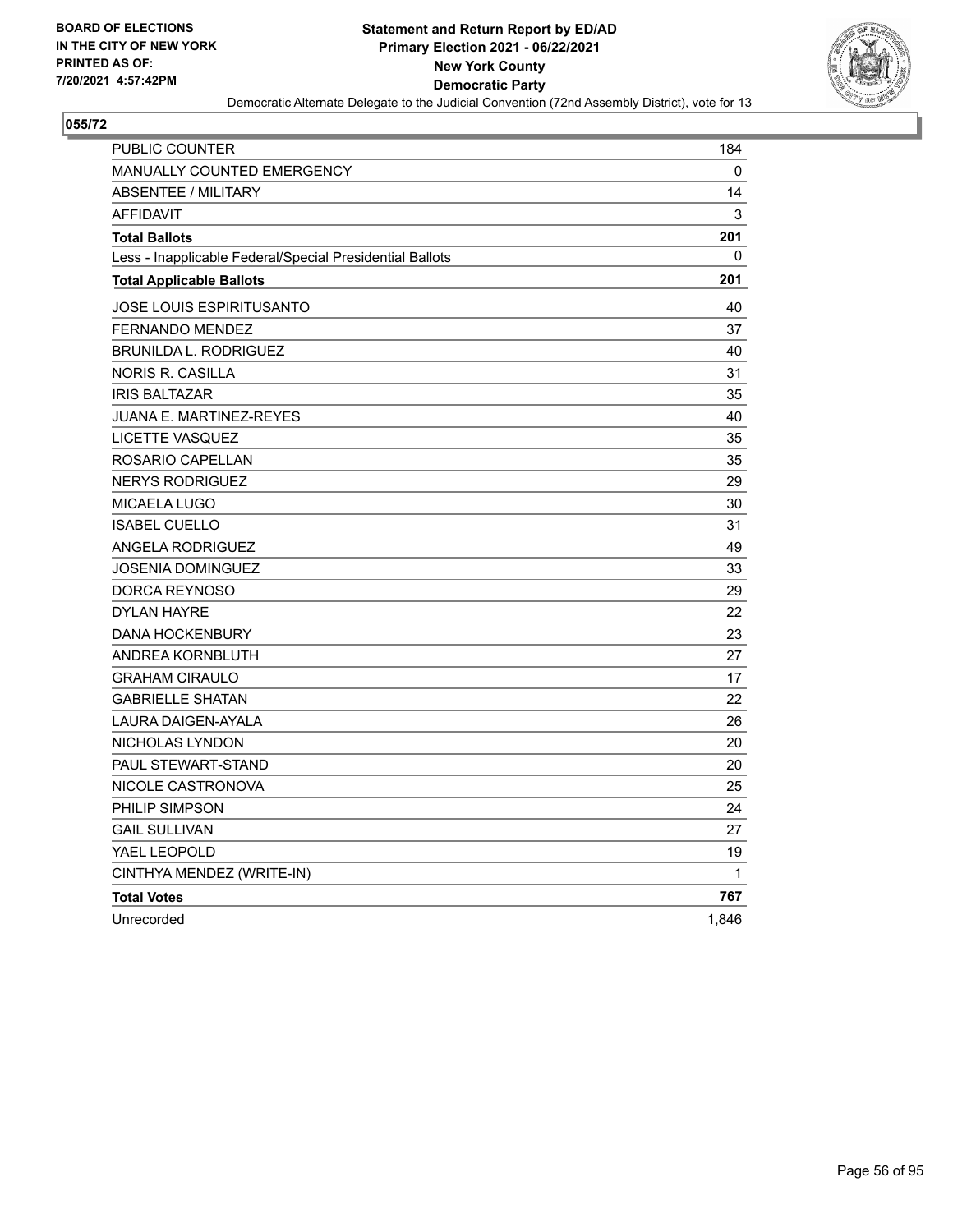

| PUBLIC COUNTER                                           | 168            |
|----------------------------------------------------------|----------------|
| <b>MANUALLY COUNTED EMERGENCY</b>                        | 0              |
| <b>ABSENTEE / MILITARY</b>                               | 10             |
| <b>AFFIDAVIT</b>                                         | $\overline{2}$ |
| <b>Total Ballots</b>                                     | 180            |
| Less - Inapplicable Federal/Special Presidential Ballots | 0              |
| <b>Total Applicable Ballots</b>                          | 180            |
| <b>JOSE LOUIS ESPIRITUSANTO</b>                          | 30             |
| <b>FERNANDO MENDEZ</b>                                   | 28             |
| <b>BRUNILDA L. RODRIGUEZ</b>                             | 19             |
| NORIS R. CASILLA                                         | 14             |
| <b>IRIS BALTAZAR</b>                                     | 18             |
| <b>JUANA E. MARTINEZ-REYES</b>                           | 26             |
| LICETTE VASQUEZ                                          | 26             |
| ROSARIO CAPELLAN                                         | 23             |
| <b>NERYS RODRIGUEZ</b>                                   | 19             |
| <b>MICAELA LUGO</b>                                      | 17             |
| <b>ISABEL CUELLO</b>                                     | 18             |
| ANGELA RODRIGUEZ                                         | 34             |
| <b>JOSENIA DOMINGUEZ</b>                                 | 23             |
| DORCA REYNOSO                                            | 21             |
| <b>DYLAN HAYRE</b>                                       | 4              |
| <b>DANA HOCKENBURY</b>                                   | 9              |
| ANDREA KORNBLUTH                                         | 9              |
| <b>GRAHAM CIRAULO</b>                                    | 4              |
| <b>GABRIELLE SHATAN</b>                                  | 16             |
| LAURA DAIGEN-AYALA                                       | 14             |
| NICHOLAS LYNDON                                          | 4              |
| PAUL STEWART-STAND                                       | 5              |
| NICOLE CASTRONOVA                                        | 13             |
| PHILIP SIMPSON                                           | 8              |
| <b>GAIL SULLIVAN</b>                                     | 12             |
| YAEL LEOPOLD                                             | 8              |
| UNATTRIBUTABLE WRITE-IN (WRITE-IN)                       | 15             |
| <b>Total Votes</b>                                       | 437            |
| Unrecorded                                               | 1,903          |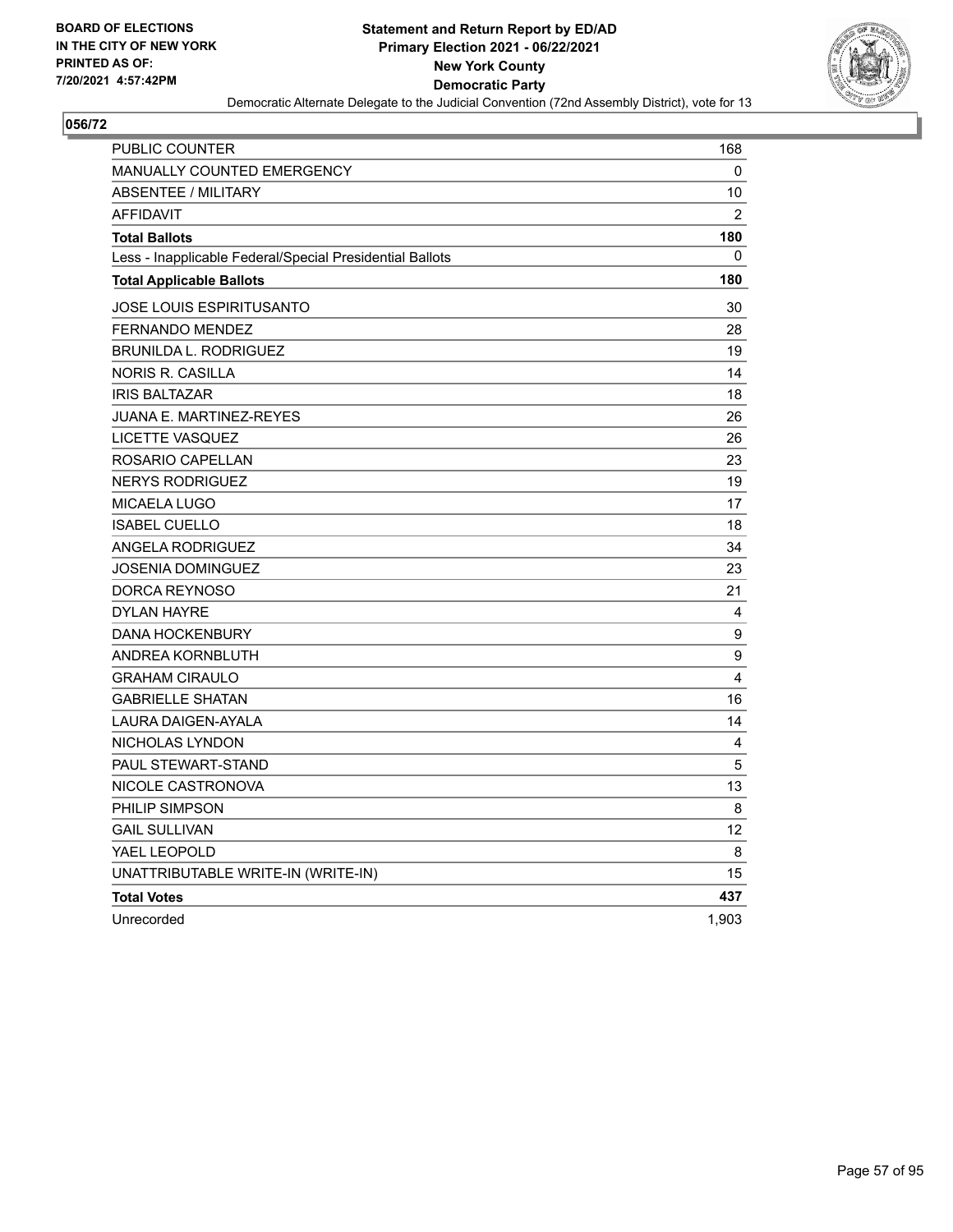

| PUBLIC COUNTER                                           | 240   |
|----------------------------------------------------------|-------|
| MANUALLY COUNTED EMERGENCY                               | 0     |
| ABSENTEE / MILITARY                                      | 16    |
| <b>AFFIDAVIT</b>                                         | 1     |
| <b>Total Ballots</b>                                     | 257   |
| Less - Inapplicable Federal/Special Presidential Ballots | 0     |
| <b>Total Applicable Ballots</b>                          | 257   |
| <b>JOSE LOUIS ESPIRITUSANTO</b>                          | 40    |
| <b>FERNANDO MENDEZ</b>                                   | 30    |
| <b>BRUNILDA L. RODRIGUEZ</b>                             | 50    |
| <b>NORIS R. CASILLA</b>                                  | 35    |
| <b>IRIS BALTAZAR</b>                                     | 53    |
| <b>JUANA E. MARTINEZ-REYES</b>                           | 40    |
| LICETTE VASQUEZ                                          | 46    |
| ROSARIO CAPELLAN                                         | 47    |
| <b>NERYS RODRIGUEZ</b>                                   | 33    |
| <b>MICAELA LUGO</b>                                      | 38    |
| <b>ISABEL CUELLO</b>                                     | 40    |
| <b>ANGELA RODRIGUEZ</b>                                  | 61    |
| <b>JOSENIA DOMINGUEZ</b>                                 | 44    |
| DORCA REYNOSO                                            | 62    |
| <b>DYLAN HAYRE</b>                                       | 46    |
| <b>DANA HOCKENBURY</b>                                   | 62    |
| ANDREA KORNBLUTH                                         | 59    |
| <b>GRAHAM CIRAULO</b>                                    | 49    |
| <b>GABRIELLE SHATAN</b>                                  | 58    |
| LAURA DAIGEN-AYALA                                       | 59    |
| NICHOLAS LYNDON                                          | 53    |
| PAUL STEWART-STAND                                       | 48    |
| NICOLE CASTRONOVA                                        | 55    |
| PHILIP SIMPSON                                           | 59    |
| <b>GAIL SULLIVAN</b>                                     | 67    |
| YAEL LEOPOLD                                             | 56    |
| PAPERBOY LOVE PRINCE (WRITE-IN)                          | 1     |
| UNATTRIBUTABLE WRITE-IN (WRITE-IN)                       | 4     |
| <b>Total Votes</b>                                       | 1,295 |
| Unrecorded                                               | 2,046 |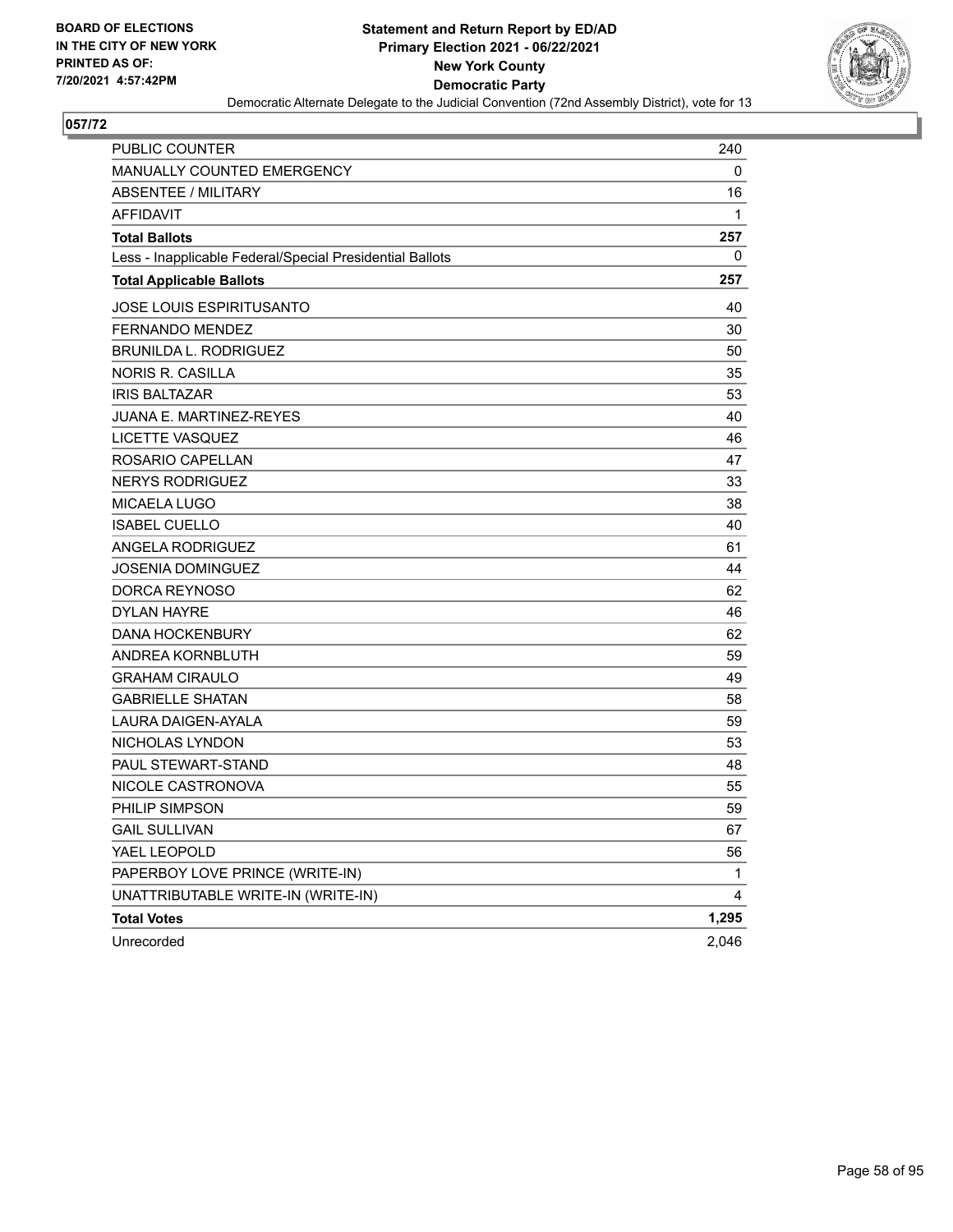

| PUBLIC COUNTER                                           | 283          |
|----------------------------------------------------------|--------------|
| <b>MANUALLY COUNTED EMERGENCY</b>                        | 0            |
| <b>ABSENTEE / MILITARY</b>                               | 42           |
| <b>AFFIDAVIT</b>                                         | $\mathbf{1}$ |
| <b>Total Ballots</b>                                     | 326          |
| Less - Inapplicable Federal/Special Presidential Ballots | 0            |
| <b>Total Applicable Ballots</b>                          | 326          |
| JOSE LOUIS ESPIRITUSANTO                                 | 40           |
| <b>FERNANDO MENDEZ</b>                                   | 41           |
| <b>BRUNILDA L. RODRIGUEZ</b>                             | 52           |
| <b>NORIS R. CASILLA</b>                                  | 35           |
| <b>IRIS BALTAZAR</b>                                     | 54           |
| JUANA E. MARTINEZ-REYES                                  | 47           |
| <b>LICETTE VASQUEZ</b>                                   | 52           |
| ROSARIO CAPELLAN                                         | 40           |
| <b>NERYS RODRIGUEZ</b>                                   | 42           |
| <b>MICAELA LUGO</b>                                      | 42           |
| <b>ISABEL CUELLO</b>                                     | 44           |
| <b>ANGELA RODRIGUEZ</b>                                  | 56           |
| <b>JOSENIA DOMINGUEZ</b>                                 | 40           |
| DORCA REYNOSO                                            | 87           |
| <b>DYLAN HAYRE</b>                                       | 73           |
| <b>DANA HOCKENBURY</b>                                   | 89           |
| ANDREA KORNBLUTH                                         | 90           |
| <b>GRAHAM CIRAULO</b>                                    | 73           |
| <b>GABRIELLE SHATAN</b>                                  | 84           |
| LAURA DAIGEN-AYALA                                       | 109          |
| NICHOLAS LYNDON                                          | 93           |
| PAUL STEWART-STAND                                       | 75           |
| NICOLE CASTRONOVA                                        | 83           |
| PHILIP SIMPSON                                           | 78           |
| <b>GAIL SULLIVAN</b>                                     | 84           |
| YAEL LEOPOLD                                             | 89           |
| UNATTRIBUTABLE WRITE-IN (WRITE-IN)                       | 1            |
| <b>Total Votes</b>                                       | 1,693        |
| Unrecorded                                               | 2,545        |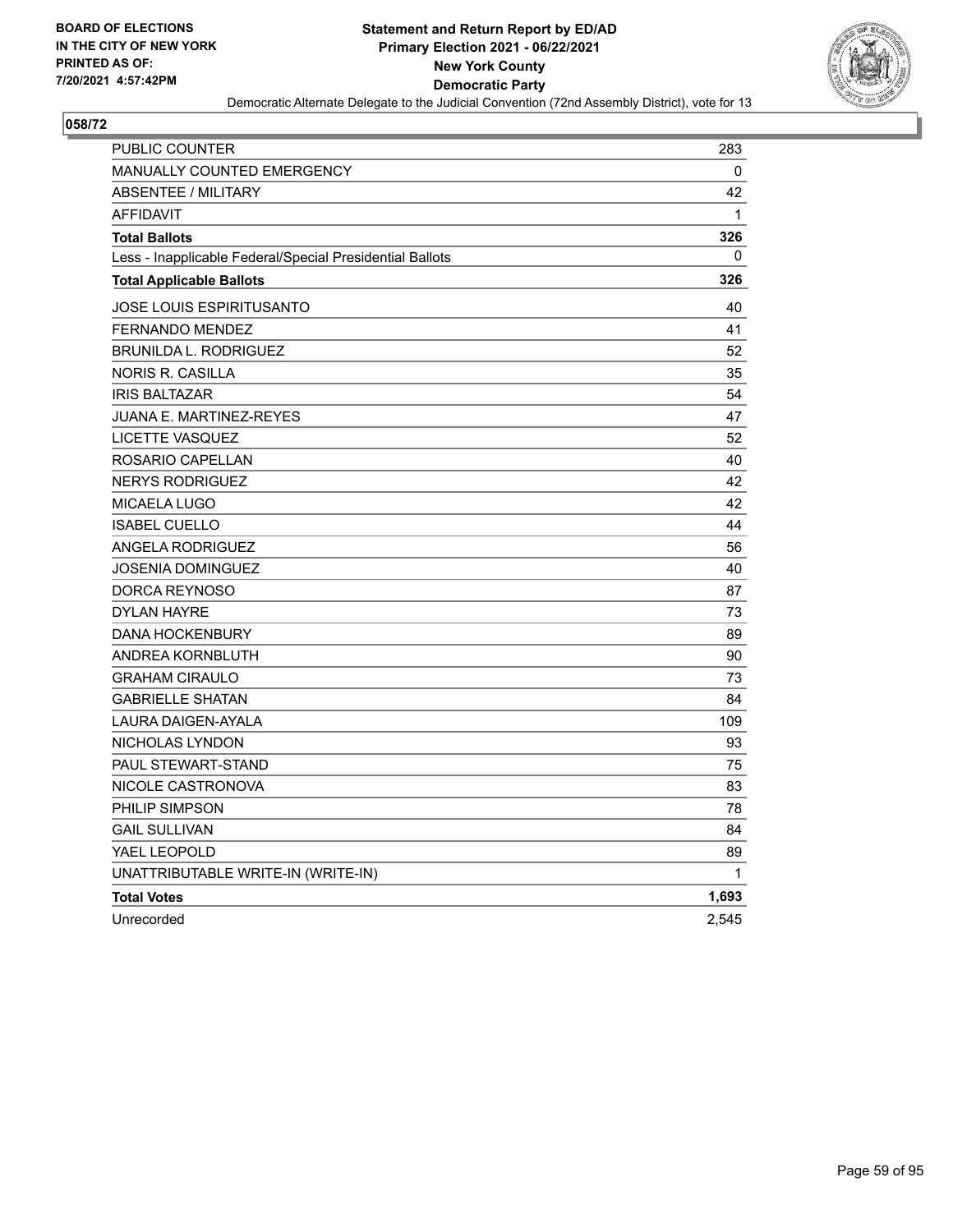

| PUBLIC COUNTER                                           | 191          |
|----------------------------------------------------------|--------------|
| <b>MANUALLY COUNTED EMERGENCY</b>                        | 0            |
| <b>ABSENTEE / MILITARY</b>                               | 18           |
| <b>AFFIDAVIT</b>                                         | 3            |
| <b>Total Ballots</b>                                     | 212          |
| Less - Inapplicable Federal/Special Presidential Ballots | 0            |
| <b>Total Applicable Ballots</b>                          | 212          |
| <b>JOSE LOUIS ESPIRITUSANTO</b>                          | 33           |
| <b>FERNANDO MENDEZ</b>                                   | 34           |
| <b>BRUNILDA L. RODRIGUEZ</b>                             | 39           |
| NORIS R. CASILLA                                         | 27           |
| <b>IRIS BALTAZAR</b>                                     | 39           |
| <b>JUANA E. MARTINEZ-REYES</b>                           | 42           |
| LICETTE VASQUEZ                                          | 33           |
| ROSARIO CAPELLAN                                         | 33           |
| <b>NERYS RODRIGUEZ</b>                                   | 33           |
| <b>MICAELA LUGO</b>                                      | 33           |
| <b>ISABEL CUELLO</b>                                     | 38           |
| ANGELA RODRIGUEZ                                         | 50           |
| <b>JOSENIA DOMINGUEZ</b>                                 | 36           |
| DORCA REYNOSO                                            | 48           |
| <b>DYLAN HAYRE</b>                                       | 30           |
| <b>DANA HOCKENBURY</b>                                   | 43           |
| ANDREA KORNBLUTH                                         | 41           |
| <b>GRAHAM CIRAULO</b>                                    | 40           |
| <b>GABRIELLE SHATAN</b>                                  | 39           |
| LAURA DAIGEN-AYALA                                       | 44           |
| NICHOLAS LYNDON                                          | 32           |
| PAUL STEWART-STAND                                       | 34           |
| NICOLE CASTRONOVA                                        | 42           |
| PHILIP SIMPSON                                           | 36           |
| <b>GAIL SULLIVAN</b>                                     | 44           |
| YAEL LEOPOLD                                             | 40           |
| UNATTRIBUTABLE WRITE-IN (WRITE-IN)                       | $\mathbf{1}$ |
| <b>Total Votes</b>                                       | 984          |
| Unrecorded                                               | 1,772        |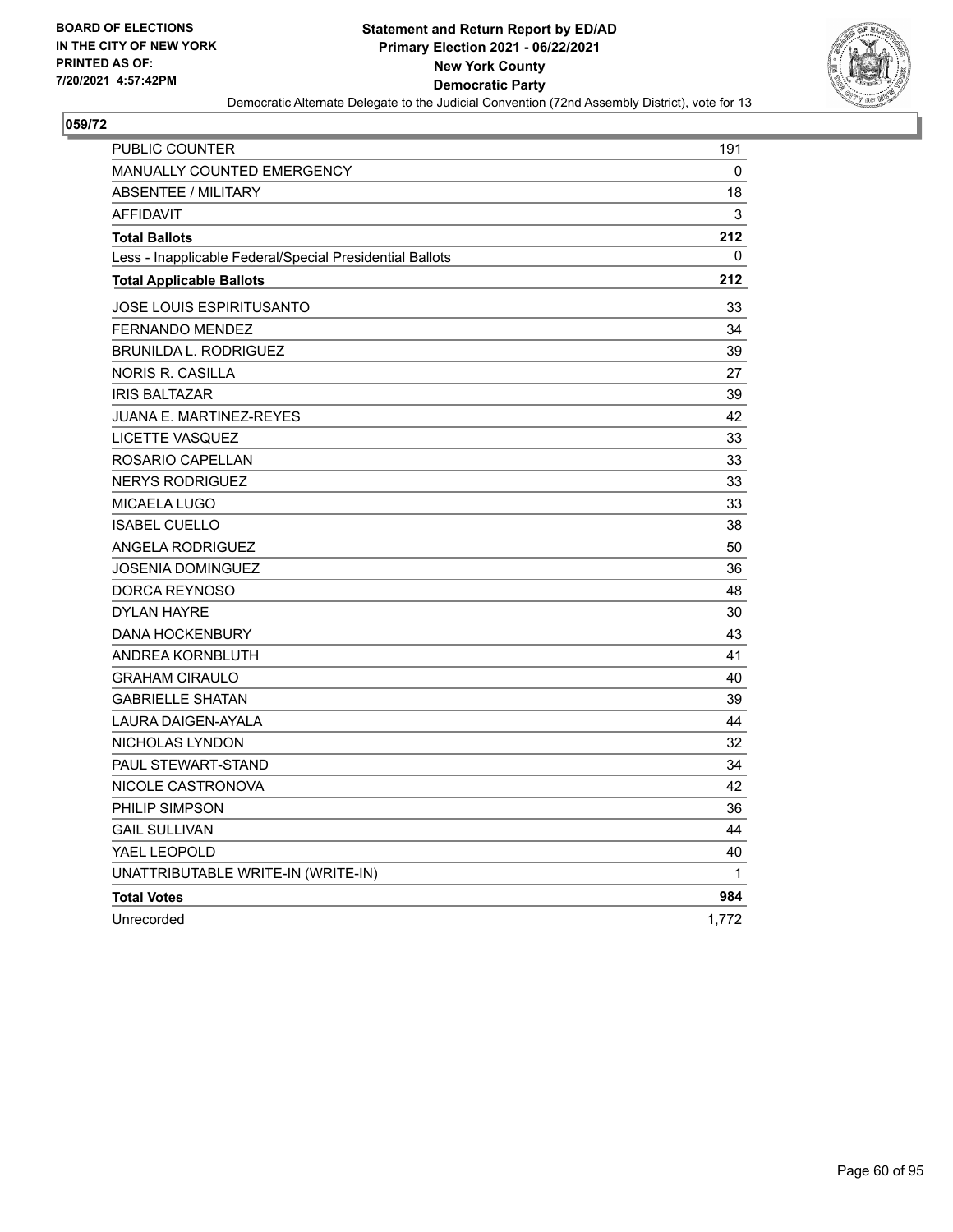

| PUBLIC COUNTER                                           | 225          |
|----------------------------------------------------------|--------------|
| <b>MANUALLY COUNTED EMERGENCY</b>                        | 0            |
| <b>ABSENTEE / MILITARY</b>                               | 32           |
| <b>AFFIDAVIT</b>                                         | $\mathbf{1}$ |
| <b>Total Ballots</b>                                     | 258          |
| Less - Inapplicable Federal/Special Presidential Ballots | 0            |
| <b>Total Applicable Ballots</b>                          | 258          |
| <b>JOSE LOUIS ESPIRITUSANTO</b>                          | 33           |
| <b>FERNANDO MENDEZ</b>                                   | 35           |
| <b>BRUNILDA L. RODRIGUEZ</b>                             | 37           |
| <b>NORIS R. CASILLA</b>                                  | 33           |
| <b>IRIS BALTAZAR</b>                                     | 41           |
| <b>JUANA E. MARTINEZ-REYES</b>                           | 41           |
| LICETTE VASQUEZ                                          | 35           |
| ROSARIO CAPELLAN                                         | 45           |
| <b>NERYS RODRIGUEZ</b>                                   | 28           |
| MICAELA LUGO                                             | 40           |
| <b>ISABEL CUELLO</b>                                     | 42           |
| <b>ANGELA RODRIGUEZ</b>                                  | 61           |
| <b>JOSENIA DOMINGUEZ</b>                                 | 37           |
| DORCA REYNOSO                                            | 47           |
| <b>DYLAN HAYRE</b>                                       | 35           |
| <b>DANA HOCKENBURY</b>                                   | 46           |
| ANDREA KORNBLUTH                                         | 51           |
| <b>GRAHAM CIRAULO</b>                                    | 31           |
| <b>GABRIELLE SHATAN</b>                                  | 39           |
| LAURA DAIGEN-AYALA                                       | 50           |
| NICHOLAS LYNDON                                          | 32           |
| <b>PAUL STEWART-STAND</b>                                | 35           |
| NICOLE CASTRONOVA                                        | 45           |
| PHILIP SIMPSON                                           | 39           |
| <b>GAIL SULLIVAN</b>                                     | 53           |
| YAEL LEOPOLD                                             | 31           |
| UNATTRIBUTABLE WRITE-IN (WRITE-IN)                       | 2            |
| <b>Total Votes</b>                                       | 1,044        |
| Unrecorded                                               | 2,310        |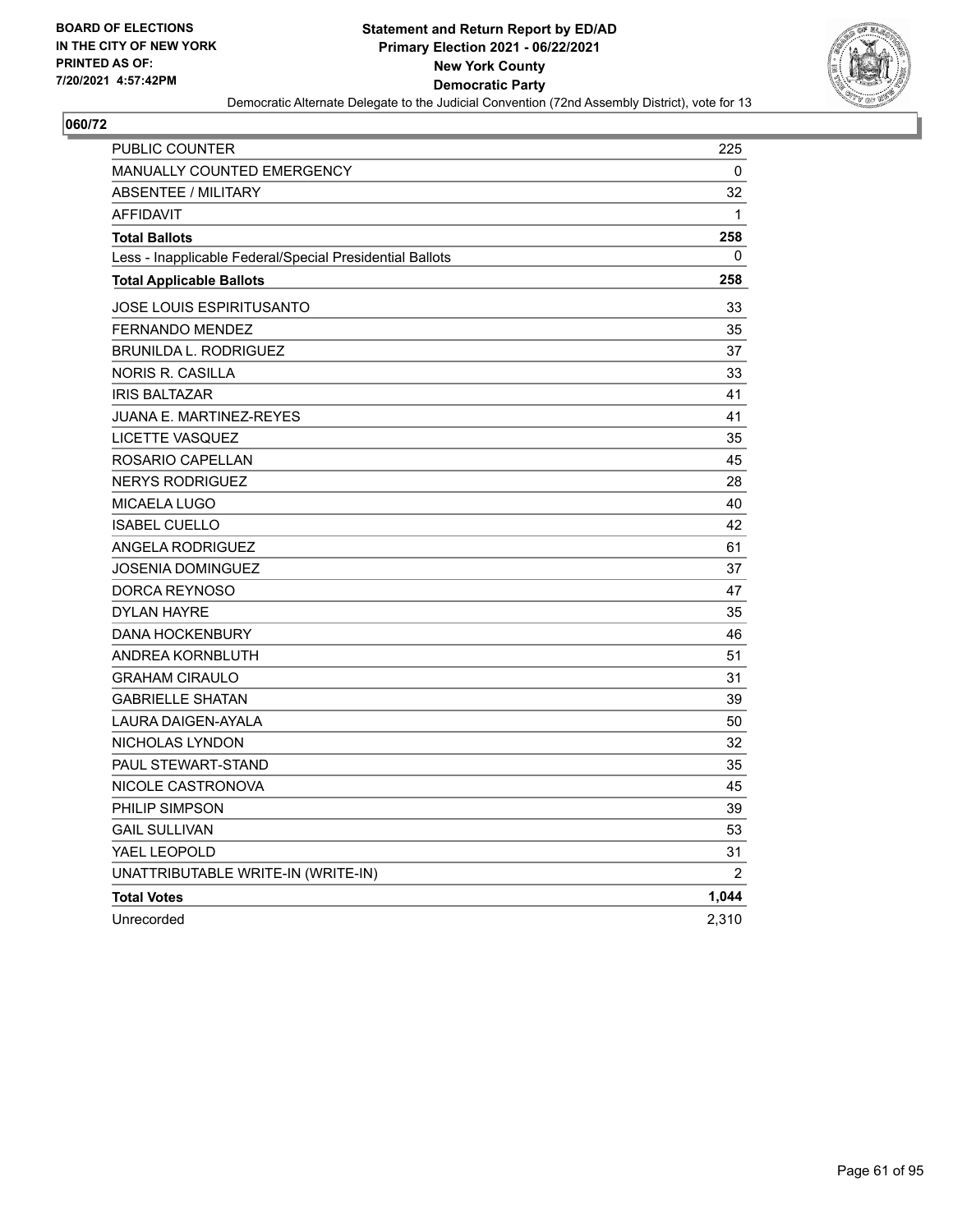

| PUBLIC COUNTER                                           | 137          |
|----------------------------------------------------------|--------------|
| <b>MANUALLY COUNTED EMERGENCY</b>                        | 0            |
| <b>ABSENTEE / MILITARY</b>                               | 3            |
| <b>AFFIDAVIT</b>                                         | $\Omega$     |
| <b>Total Ballots</b>                                     | 140          |
| Less - Inapplicable Federal/Special Presidential Ballots | $\mathbf{0}$ |
| <b>Total Applicable Ballots</b>                          | 140          |
| JOSE LOUIS ESPIRITUSANTO                                 | 25           |
| FERNANDO MENDEZ                                          | 25           |
| <b>BRUNILDA L. RODRIGUEZ</b>                             | 28           |
| <b>NORIS R. CASILLA</b>                                  | 18           |
| <b>IRIS BALTAZAR</b>                                     | 19           |
| JUANA E. MARTINEZ-REYES                                  | 25           |
| <b>LICETTE VASQUEZ</b>                                   | 22           |
| ROSARIO CAPELLAN                                         | 23           |
| <b>NERYS RODRIGUEZ</b>                                   | 18           |
| MICAELA LUGO                                             | 21           |
| <b>ISABEL CUELLO</b>                                     | 17           |
| <b>ANGELA RODRIGUEZ</b>                                  | 33           |
| JOSENIA DOMINGUEZ                                        | 19           |
| DORCA REYNOSO                                            | 36           |
| <b>DYLAN HAYRE</b>                                       | 15           |
| <b>DANA HOCKENBURY</b>                                   | 16           |
| ANDREA KORNBLUTH                                         | 15           |
| <b>GRAHAM CIRAULO</b>                                    | 13           |
| <b>GABRIELLE SHATAN</b>                                  | 17           |
| <b>LAURA DAIGEN-AYALA</b>                                | 17           |
| NICHOLAS LYNDON                                          | 17           |
| PAUL STEWART-STAND                                       | 15           |
| NICOLE CASTRONOVA                                        | 19           |
| PHILIP SIMPSON                                           | 14           |
| <b>GAIL SULLIVAN</b>                                     | 15           |
| YAEL LEOPOLD                                             | 20           |
| <b>Total Votes</b>                                       | 522          |
| Unrecorded                                               | 1,298        |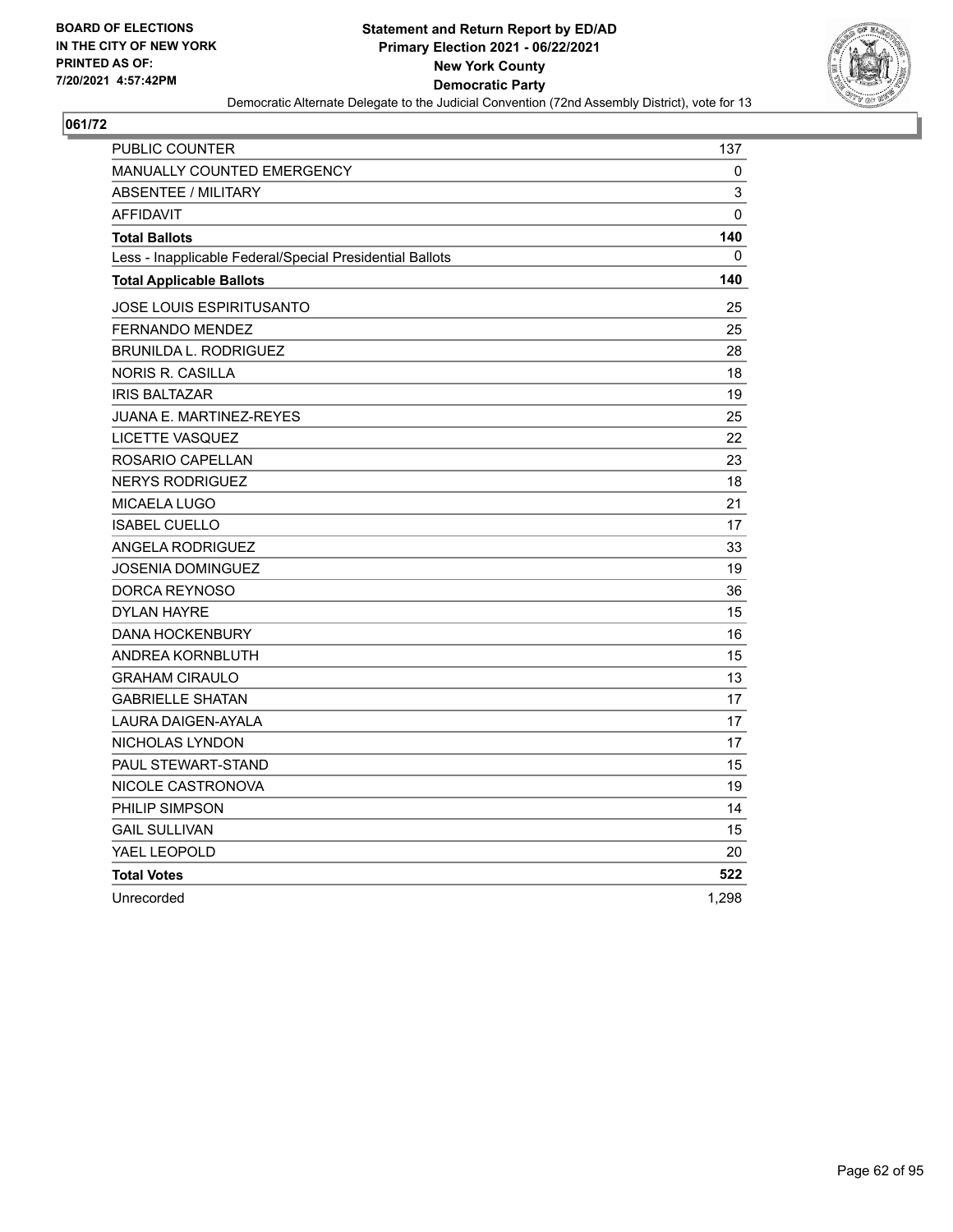

| <b>PUBLIC COUNTER</b>                                    | 148            |
|----------------------------------------------------------|----------------|
| <b>MANUALLY COUNTED EMERGENCY</b>                        | 0              |
| <b>ABSENTEE / MILITARY</b>                               | 11             |
| <b>AFFIDAVIT</b>                                         | $\mathbf{0}$   |
| <b>Total Ballots</b>                                     | 159            |
| Less - Inapplicable Federal/Special Presidential Ballots | 0              |
| <b>Total Applicable Ballots</b>                          | 159            |
| JOSE LOUIS ESPIRITUSANTO                                 | 28             |
| <b>FERNANDO MENDEZ</b>                                   | 26             |
| <b>BRUNILDA L. RODRIGUEZ</b>                             | 22             |
| <b>NORIS R. CASILLA</b>                                  | 25             |
| <b>IRIS BALTAZAR</b>                                     | 27             |
| JUANA E. MARTINEZ-REYES                                  | 30             |
| <b>LICETTE VASQUEZ</b>                                   | 30             |
| ROSARIO CAPELLAN                                         | 23             |
| <b>NERYS RODRIGUEZ</b>                                   | 25             |
| MICAELA LUGO                                             | 23             |
| <b>ISABEL CUELLO</b>                                     | 25             |
| <b>ANGELA RODRIGUEZ</b>                                  | 33             |
| JOSENIA DOMINGUEZ                                        | 24             |
| DORCA REYNOSO                                            | 21             |
| <b>DYLAN HAYRE</b>                                       | 5              |
| <b>DANA HOCKENBURY</b>                                   | $\overline{7}$ |
| ANDREA KORNBLUTH                                         | 8              |
| <b>GRAHAM CIRAULO</b>                                    | 4              |
| <b>GABRIELLE SHATAN</b>                                  | 6              |
| <b>LAURA DAIGEN-AYALA</b>                                | 8              |
| NICHOLAS LYNDON                                          | $\sqrt{5}$     |
| PAUL STEWART-STAND                                       | $\overline{c}$ |
| NICOLE CASTRONOVA                                        | $\overline{7}$ |
| PHILIP SIMPSON                                           | 5              |
| <b>GAIL SULLIVAN</b>                                     | 11             |
| YAEL LEOPOLD                                             | 5              |
| <b>Total Votes</b>                                       | 435            |
| Unrecorded                                               | 1,632          |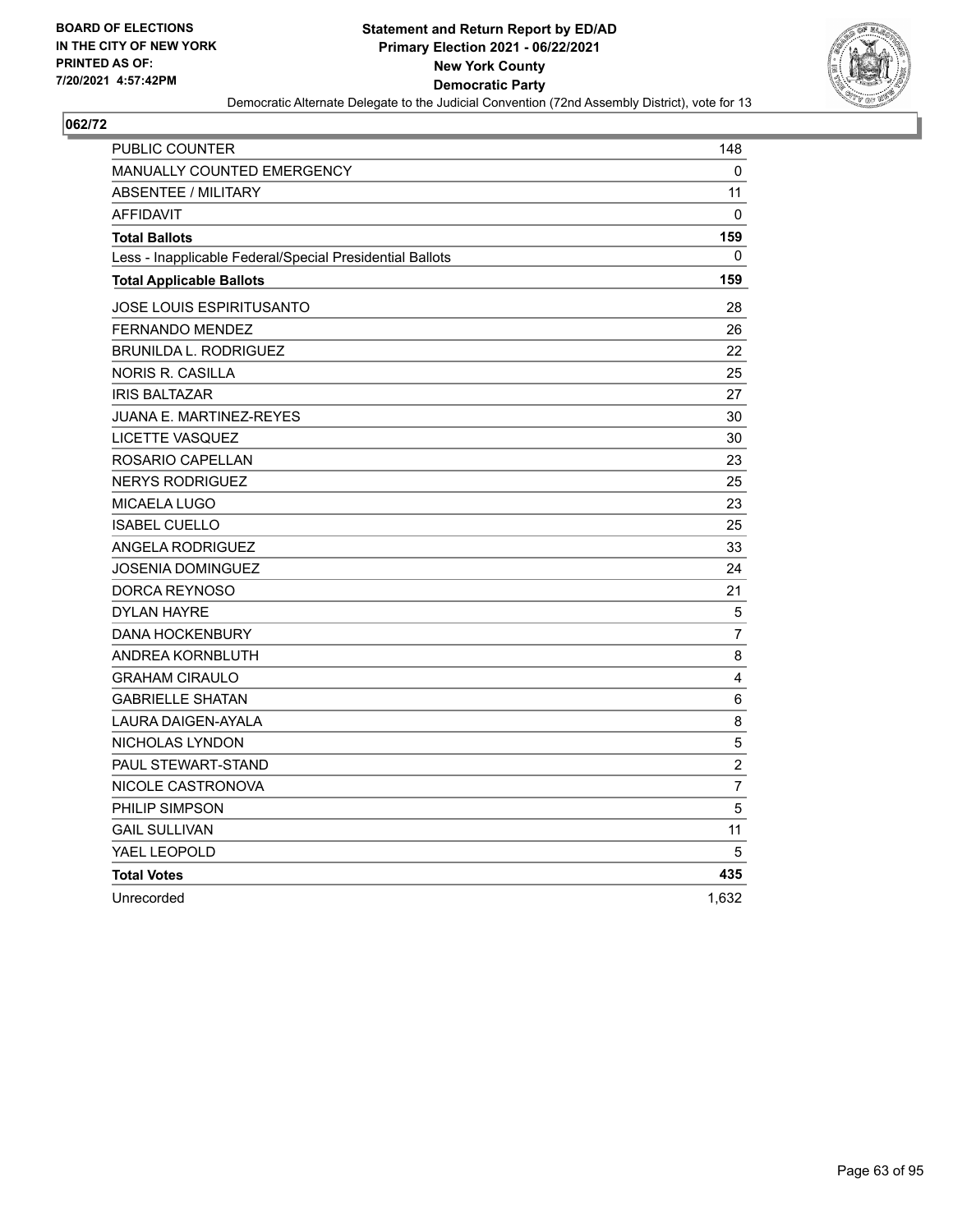

| <b>PUBLIC COUNTER</b>                                    | 178   |
|----------------------------------------------------------|-------|
| MANUALLY COUNTED EMERGENCY                               | 0     |
| <b>ABSENTEE / MILITARY</b>                               | 11    |
| <b>AFFIDAVIT</b>                                         | 1     |
| <b>Total Ballots</b>                                     | 190   |
| Less - Inapplicable Federal/Special Presidential Ballots | 0     |
| <b>Total Applicable Ballots</b>                          | 190   |
| <b>JOSE LOUIS ESPIRITUSANTO</b>                          | 35    |
| <b>FERNANDO MENDEZ</b>                                   | 40    |
| <b>BRUNILDA L. RODRIGUEZ</b>                             | 32    |
| <b>NORIS R. CASILLA</b>                                  | 26    |
| <b>IRIS BALTAZAR</b>                                     | 38    |
| <b>JUANA E. MARTINEZ-REYES</b>                           | 37    |
| LICETTE VASQUEZ                                          | 41    |
| ROSARIO CAPELLAN                                         | 32    |
| <b>NERYS RODRIGUEZ</b>                                   | 28    |
| <b>MICAELA LUGO</b>                                      | 28    |
| <b>ISABEL CUELLO</b>                                     | 36    |
| ANGELA RODRIGUEZ                                         | 42    |
| <b>JOSENIA DOMINGUEZ</b>                                 | 34    |
| DORCA REYNOSO                                            | 29    |
| <b>DYLAN HAYRE</b>                                       | 11    |
| <b>DANA HOCKENBURY</b>                                   | 22    |
| ANDREA KORNBLUTH                                         | 22    |
| <b>GRAHAM CIRAULO</b>                                    | 10    |
| <b>GABRIELLE SHATAN</b>                                  | 22    |
| LAURA DAIGEN-AYALA                                       | 22    |
| NICHOLAS LYNDON                                          | 14    |
| PAUL STEWART-STAND                                       | 17    |
| NICOLE CASTRONOVA                                        | 22    |
| PHILIP SIMPSON                                           | 16    |
| <b>GAIL SULLIVAN</b>                                     | 17    |
| YAEL LEOPOLD                                             | 17    |
| UNATTRIBUTABLE WRITE-IN (WRITE-IN)                       | 1     |
| WILLIAM LING (WRITE-IN)                                  | 1     |
| <b>Total Votes</b>                                       | 692   |
| Unrecorded                                               | 1,778 |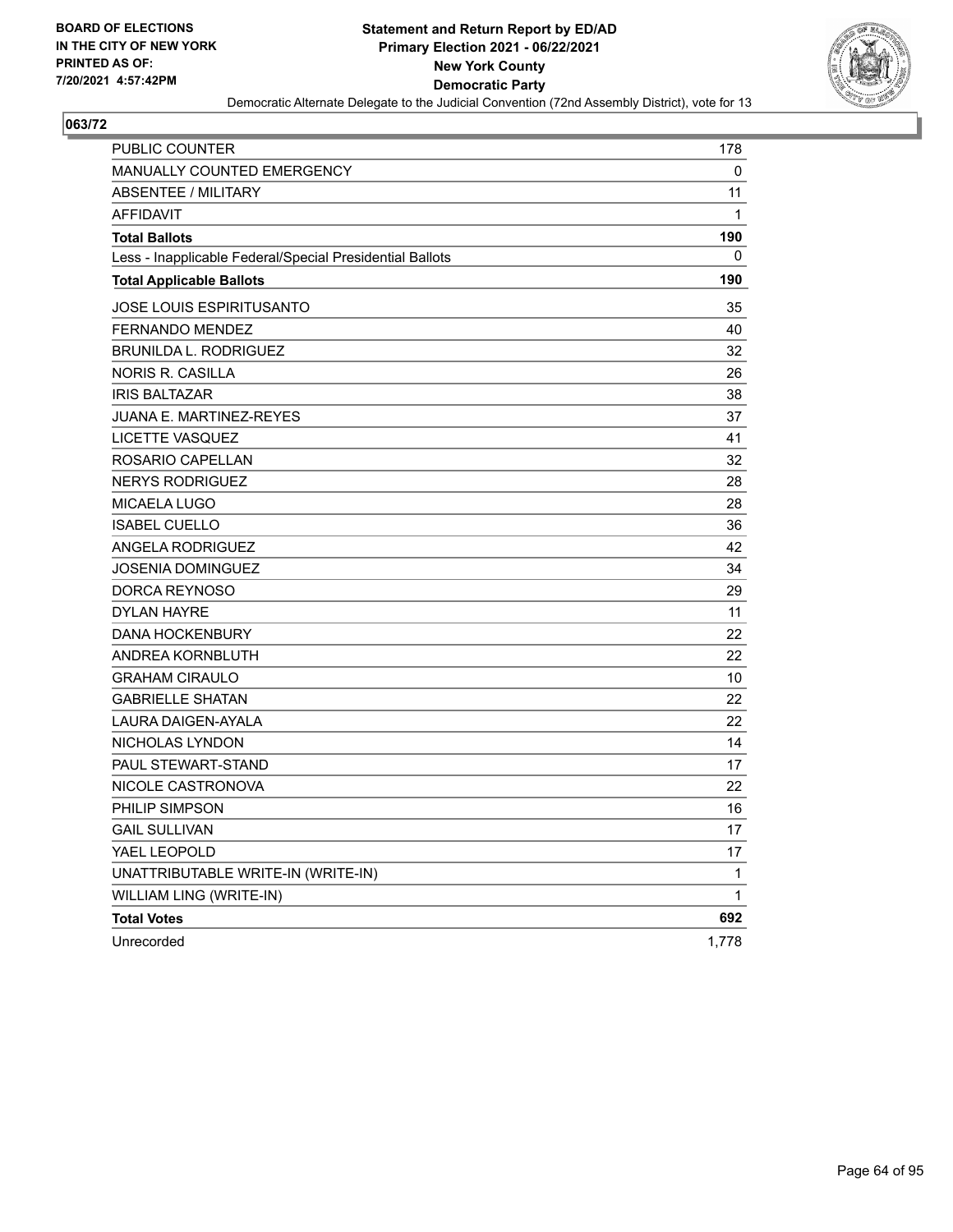

| <b>PUBLIC COUNTER</b>                                    | 249           |
|----------------------------------------------------------|---------------|
| <b>MANUALLY COUNTED EMERGENCY</b>                        | 0             |
| <b>ABSENTEE / MILITARY</b>                               | 19            |
| <b>AFFIDAVIT</b>                                         | $\mathcal{P}$ |
| <b>Total Ballots</b>                                     | 270           |
| Less - Inapplicable Federal/Special Presidential Ballots | 0             |
| <b>Total Applicable Ballots</b>                          | 270           |
| JOSE LOUIS ESPIRITUSANTO                                 | 43            |
| <b>FERNANDO MENDEZ</b>                                   | 37            |
| <b>BRUNILDA L. RODRIGUEZ</b>                             | 54            |
| NORIS R. CASILLA                                         | 40            |
| <b>IRIS BALTAZAR</b>                                     | 59            |
| JUANA E. MARTINEZ-REYES                                  | 53            |
| <b>LICETTE VASQUEZ</b>                                   | 55            |
| ROSARIO CAPELLAN                                         | 51            |
| <b>NERYS RODRIGUEZ</b>                                   | 40            |
| MICAELA LUGO                                             | 45            |
| <b>ISABEL CUELLO</b>                                     | 58            |
| <b>ANGELA RODRIGUEZ</b>                                  | 65            |
| JOSENIA DOMINGUEZ                                        | 50            |
| DORCA REYNOSO                                            | 68            |
| <b>DYLAN HAYRE</b>                                       | 49            |
| <b>DANA HOCKENBURY</b>                                   | 67            |
| ANDREA KORNBLUTH                                         | 68            |
| <b>GRAHAM CIRAULO</b>                                    | 53            |
| <b>GABRIELLE SHATAN</b>                                  | 64            |
| <b>LAURA DAIGEN-AYALA</b>                                | 70            |
| NICHOLAS LYNDON                                          | 52            |
| PAUL STEWART-STAND                                       | 51            |
| NICOLE CASTRONOVA                                        | 62            |
| PHILIP SIMPSON                                           | 52            |
| <b>GAIL SULLIVAN</b>                                     | 67            |
| YAEL LEOPOLD                                             | 63            |
| <b>Total Votes</b>                                       | 1,436         |
| Unrecorded                                               | 2,074         |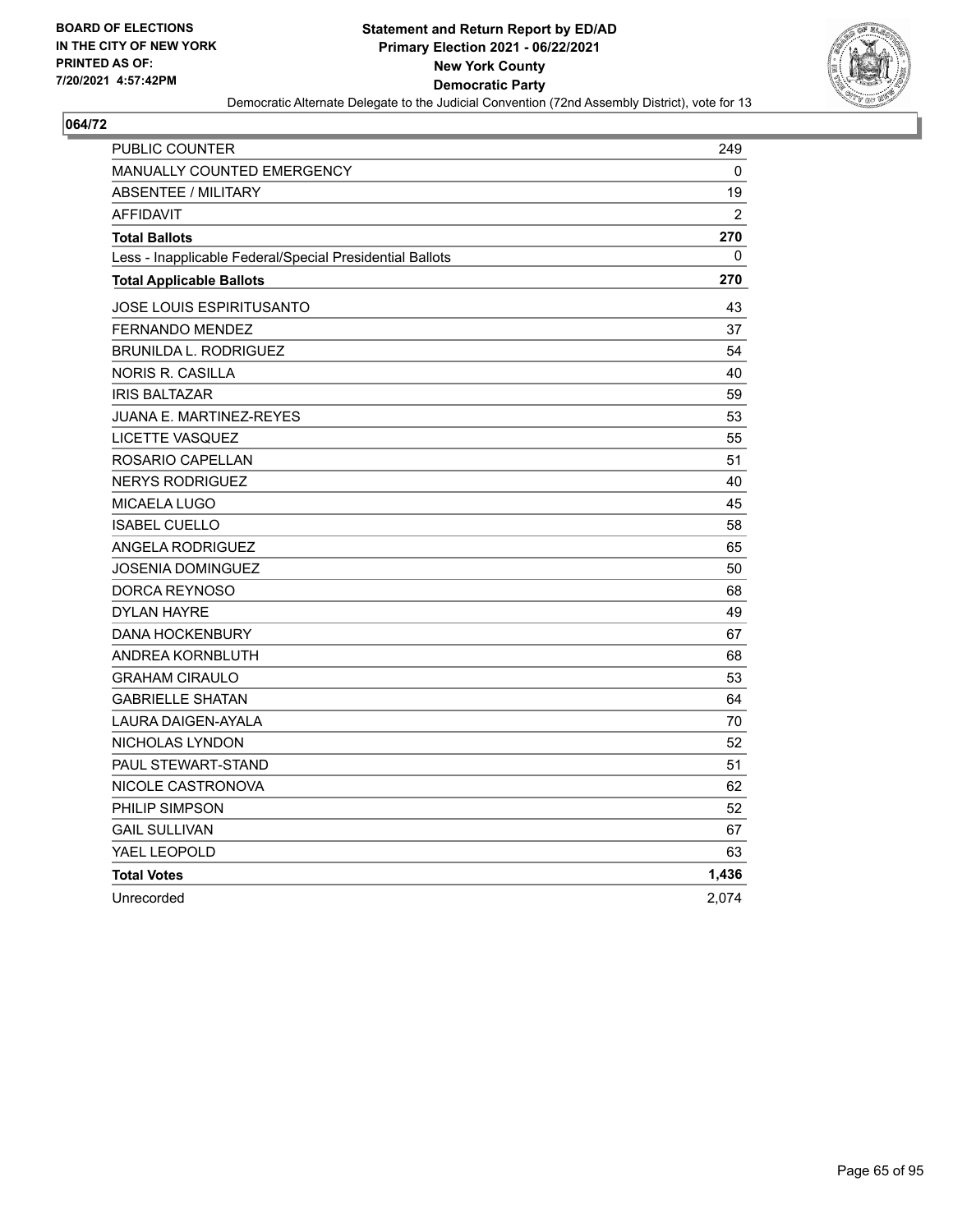

| PUBLIC COUNTER                                           | 159            |
|----------------------------------------------------------|----------------|
| <b>MANUALLY COUNTED EMERGENCY</b>                        | 0              |
| <b>ABSENTEE / MILITARY</b>                               | 3              |
| <b>AFFIDAVIT</b>                                         | 0              |
| <b>Total Ballots</b>                                     | 162            |
| Less - Inapplicable Federal/Special Presidential Ballots | 0              |
| <b>Total Applicable Ballots</b>                          | 162            |
| JOSE LOUIS ESPIRITUSANTO                                 | 30             |
| <b>FERNANDO MENDEZ</b>                                   | 43             |
| <b>BRUNILDA L. RODRIGUEZ</b>                             | 31             |
| <b>NORIS R. CASILLA</b>                                  | 32             |
| <b>IRIS BALTAZAR</b>                                     | 25             |
| JUANA E. MARTINEZ-REYES                                  | 30             |
| LICETTE VASQUEZ                                          | 31             |
| ROSARIO CAPELLAN                                         | 32             |
| <b>NERYS RODRIGUEZ</b>                                   | 24             |
| MICAELA LUGO                                             | 25             |
| <b>ISABEL CUELLO</b>                                     | 24             |
| <b>ANGELA RODRIGUEZ</b>                                  | 42             |
| <b>JOSENIA DOMINGUEZ</b>                                 | 28             |
| DORCA REYNOSO                                            | 44             |
| <b>DYLAN HAYRE</b>                                       | 16             |
| <b>DANA HOCKENBURY</b>                                   | 19             |
| ANDREA KORNBLUTH                                         | 15             |
| <b>GRAHAM CIRAULO</b>                                    | 16             |
| <b>GABRIELLE SHATAN</b>                                  | 15             |
| <b>LAURA DAIGEN-AYALA</b>                                | 26             |
| NICHOLAS LYNDON                                          | 20             |
| PAUL STEWART-STAND                                       | 12             |
| NICOLE CASTRONOVA                                        | 13             |
| PHILIP SIMPSON                                           | 18             |
| <b>GAIL SULLIVAN</b>                                     | 15             |
| YAEL LEOPOLD                                             | 18             |
| UNATTRIBUTABLE WRITE-IN (WRITE-IN)                       | $\overline{c}$ |
| <b>Total Votes</b>                                       | 646            |
| Unrecorded                                               | 1,460          |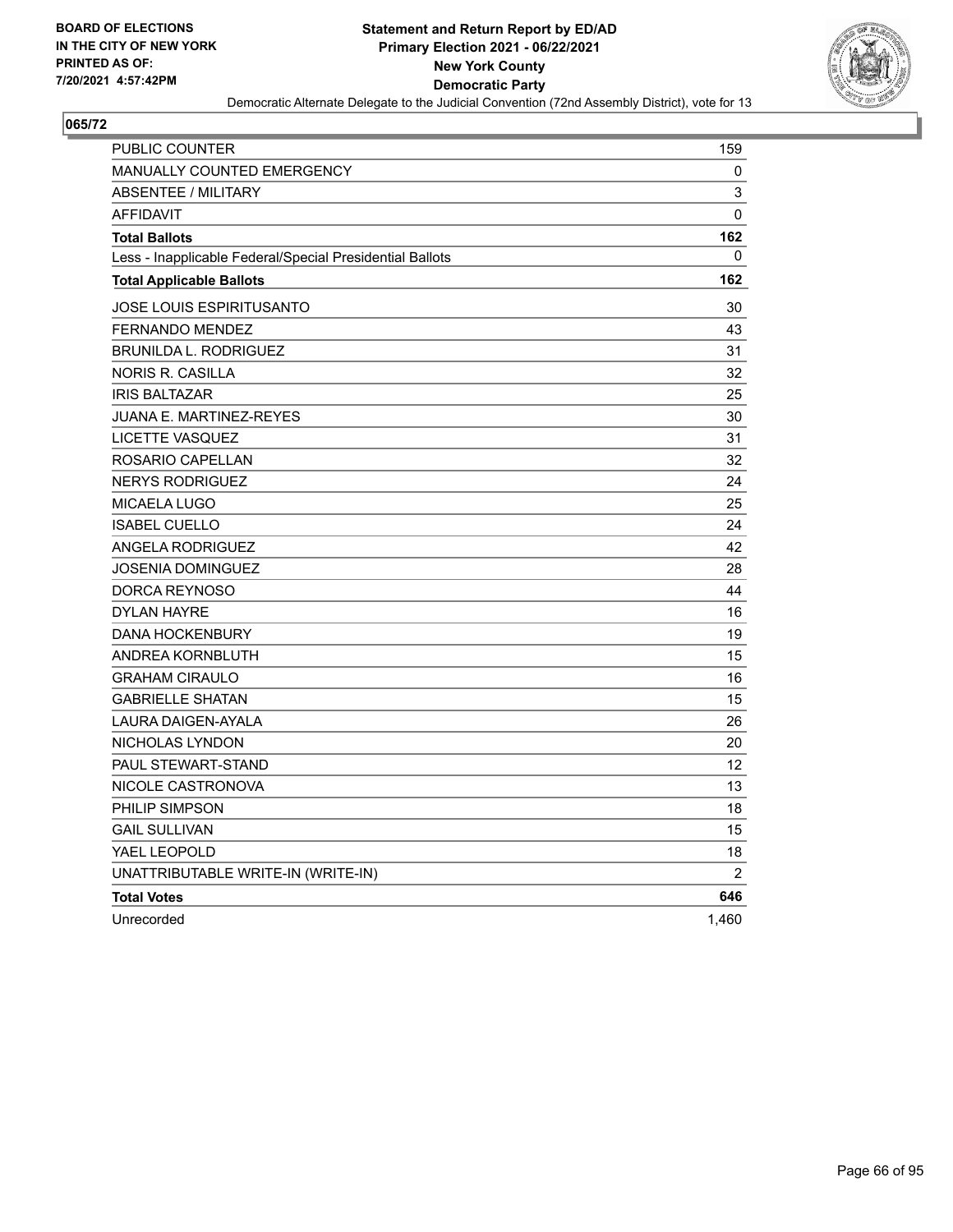

| PUBLIC COUNTER                                           | 217          |
|----------------------------------------------------------|--------------|
| <b>MANUALLY COUNTED EMERGENCY</b>                        | 0            |
| <b>ABSENTEE / MILITARY</b>                               | 25           |
| <b>AFFIDAVIT</b>                                         | 2            |
| <b>Total Ballots</b>                                     | 244          |
| Less - Inapplicable Federal/Special Presidential Ballots | $\mathbf{0}$ |
| <b>Total Applicable Ballots</b>                          | 244          |
| JOSE LOUIS ESPIRITUSANTO                                 | 46           |
| <b>FERNANDO MENDEZ</b>                                   | 36           |
| <b>BRUNILDA L. RODRIGUEZ</b>                             | 45           |
| <b>NORIS R. CASILLA</b>                                  | 30           |
| <b>IRIS BALTAZAR</b>                                     | 51           |
| JUANA E. MARTINEZ-REYES                                  | 43           |
| LICETTE VASQUEZ                                          | 49           |
| ROSARIO CAPELLAN                                         | 43           |
| <b>NERYS RODRIGUEZ</b>                                   | 45           |
| <b>MICAELA LUGO</b>                                      | 42           |
| <b>ISABEL CUELLO</b>                                     | 49           |
| <b>ANGELA RODRIGUEZ</b>                                  | 56           |
| JOSENIA DOMINGUEZ                                        | 45           |
| DORCA REYNOSO                                            | 55           |
| <b>DYLAN HAYRE</b>                                       | 37           |
| <b>DANA HOCKENBURY</b>                                   | 53           |
| ANDREA KORNBLUTH                                         | 48           |
| <b>GRAHAM CIRAULO</b>                                    | 44           |
| <b>GABRIELLE SHATAN</b>                                  | 47           |
| <b>LAURA DAIGEN-AYALA</b>                                | 53           |
| NICHOLAS LYNDON                                          | 36           |
| <b>PAUL STEWART-STAND</b>                                | 38           |
| NICOLE CASTRONOVA                                        | 51           |
| PHILIP SIMPSON                                           | 50           |
| <b>GAIL SULLIVAN</b>                                     | 50           |
| YAEL LEOPOLD                                             | 49           |
| <b>Total Votes</b>                                       | 1,191        |
| Unrecorded                                               | 1,981        |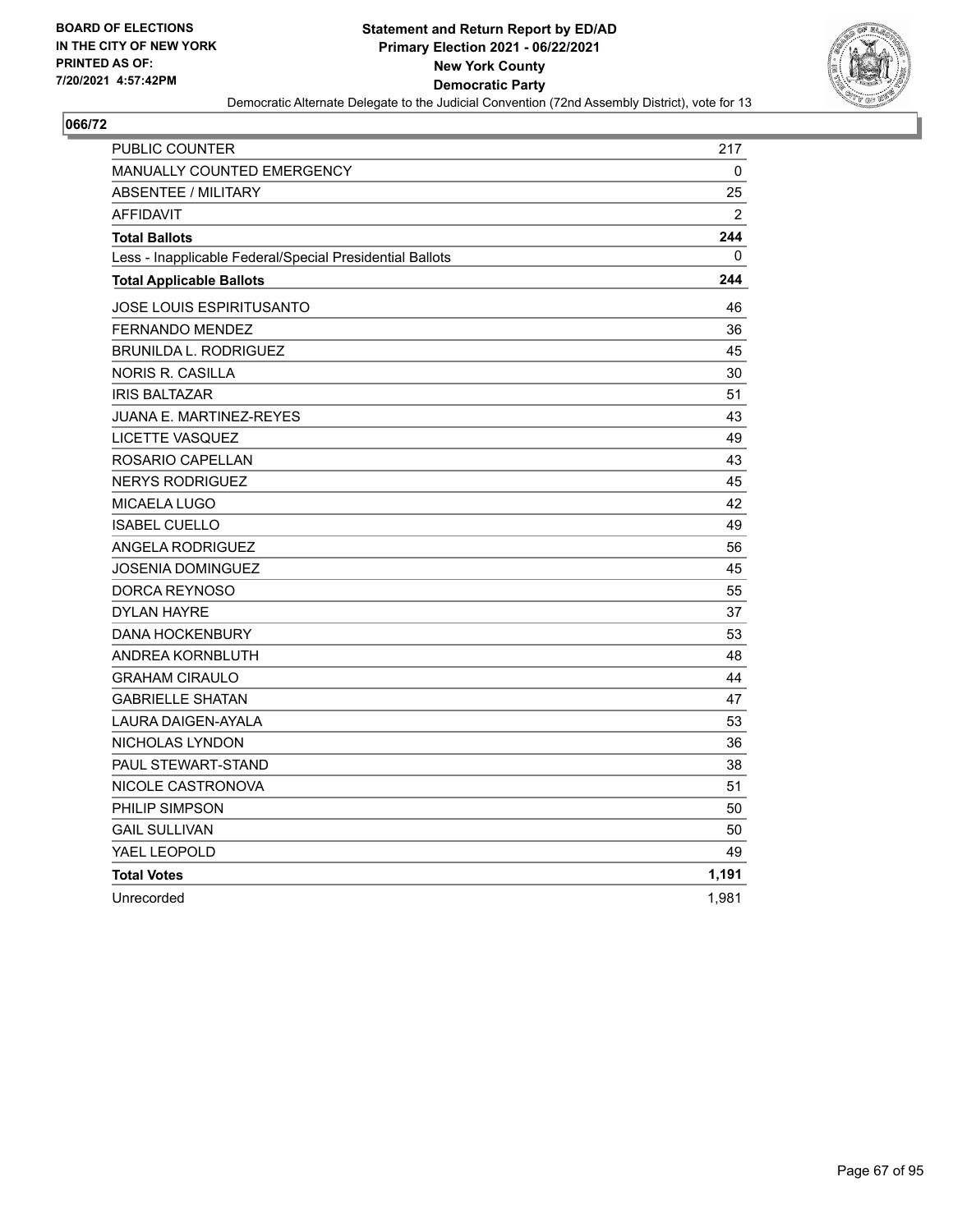

| PUBLIC COUNTER                                           | 319   |
|----------------------------------------------------------|-------|
| MANUALLY COUNTED EMERGENCY                               | 0     |
| <b>ABSENTEE / MILITARY</b>                               | 39    |
| <b>AFFIDAVIT</b>                                         | 0     |
| <b>Total Ballots</b>                                     | 358   |
| Less - Inapplicable Federal/Special Presidential Ballots | 0     |
| <b>Total Applicable Ballots</b>                          | 358   |
| <b>JOSE LOUIS ESPIRITUSANTO</b>                          | 45    |
| FERNANDO MENDEZ                                          | 40    |
| BRUNILDA L. RODRIGUEZ                                    | 57    |
| <b>NORIS R. CASILLA</b>                                  | 39    |
| <b>IRIS BALTAZAR</b>                                     | 65    |
| <b>JUANA E. MARTINEZ-REYES</b>                           | 63    |
| LICETTE VASQUEZ                                          | 60    |
| ROSARIO CAPELLAN                                         | 52    |
| <b>NERYS RODRIGUEZ</b>                                   | 37    |
| <b>MICAELA LUGO</b>                                      | 51    |
| <b>ISABEL CUELLO</b>                                     | 54    |
| ANGELA RODRIGUEZ                                         | 65    |
| <b>JOSENIA DOMINGUEZ</b>                                 | 57    |
| DORCA REYNOSO                                            | 93    |
| <b>DYLAN HAYRE</b>                                       | 80    |
| <b>DANA HOCKENBURY</b>                                   | 105   |
| ANDREA KORNBLUTH                                         | 107   |
| <b>GRAHAM CIRAULO</b>                                    | 78    |
| <b>GABRIELLE SHATAN</b>                                  | 101   |
| LAURA DAIGEN-AYALA                                       | 101   |
| NICHOLAS LYNDON                                          | 80    |
| PAUL STEWART-STAND                                       | 79    |
| NICOLE CASTRONOVA                                        | 93    |
| PHILIP SIMPSON                                           | 85    |
| <b>GAIL SULLIVAN</b>                                     | 105   |
| YAEL LEOPOLD                                             | 90    |
| BRENDA HEALY (WRITE-IN)                                  | 1     |
| MICHAEL AKERS (WRITE-IN)                                 | 1     |
| PATRICK SHAW-KITCH (WRITE-IN)                            | 1     |
| PETER HEALY (WRITE-IN)                                   | 1     |
| <b>Total Votes</b>                                       | 1,886 |
| Unrecorded                                               | 2,768 |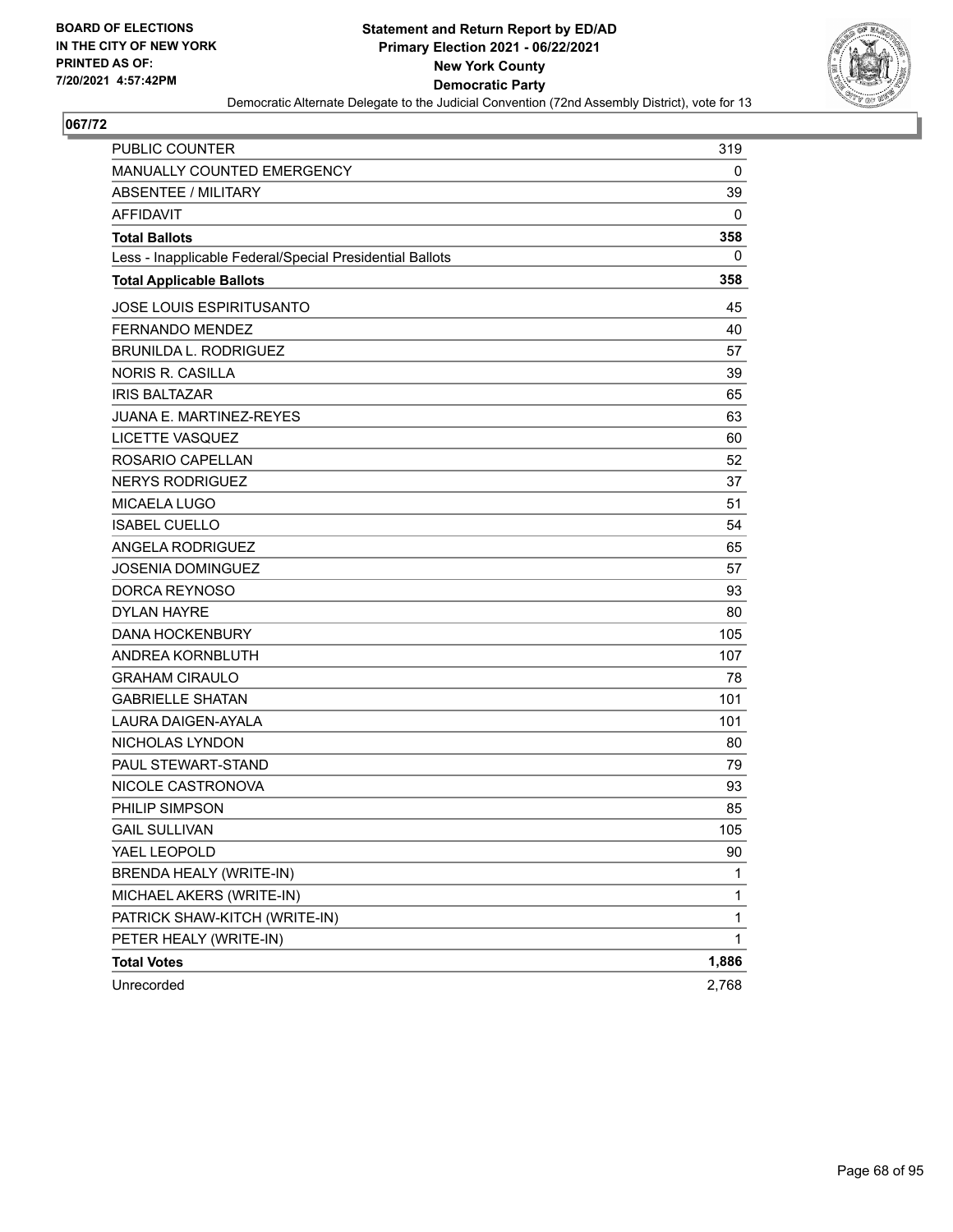

| PUBLIC COUNTER                                           | 448   |
|----------------------------------------------------------|-------|
| <b>MANUALLY COUNTED EMERGENCY</b>                        | 0     |
| <b>ABSENTEE / MILITARY</b>                               | 61    |
| <b>AFFIDAVIT</b>                                         | 0     |
| <b>Total Ballots</b>                                     | 509   |
| Less - Inapplicable Federal/Special Presidential Ballots | 0     |
| <b>Total Applicable Ballots</b>                          | 509   |
| <b>JOSE LOUIS ESPIRITUSANTO</b>                          | 63    |
| FERNANDO MENDEZ                                          | 75    |
| <b>BRUNILDA L. RODRIGUEZ</b>                             | 86    |
| NORIS R. CASILLA                                         | 63    |
| <b>IRIS BALTAZAR</b>                                     | 103   |
| <b>JUANA E. MARTINEZ-REYES</b>                           | 87    |
| LICETTE VASQUEZ                                          | 86    |
| ROSARIO CAPELLAN                                         | 69    |
| <b>NERYS RODRIGUEZ</b>                                   | 63    |
| <b>MICAELA LUGO</b>                                      | 80    |
| <b>ISABEL CUELLO</b>                                     | 83    |
| ANGELA RODRIGUEZ                                         | 101   |
| JOSENIA DOMINGUEZ                                        | 71    |
| DORCA REYNOSO                                            | 105   |
| <b>DYLAN HAYRE</b>                                       | 97    |
| <b>DANA HOCKENBURY</b>                                   | 126   |
| <b>ANDREA KORNBLUTH</b>                                  | 138   |
| <b>GRAHAM CIRAULO</b>                                    | 100   |
| <b>GABRIELLE SHATAN</b>                                  | 133   |
| LAURA DAIGEN-AYALA                                       | 120   |
| NICHOLAS LYNDON                                          | 103   |
| <b>PAUL STEWART-STAND</b>                                | 108   |
| NICOLE CASTRONOVA                                        | 117   |
| PHILIP SIMPSON                                           | 111   |
| <b>GAIL SULLIVAN</b>                                     | 135   |
| YAEL LEOPOLD                                             | 121   |
| <b>GABRIELLE SHATAW (WRITE-IN)</b>                       | 1     |
| <b>Total Votes</b>                                       | 2,545 |
| Unrecorded                                               | 4,072 |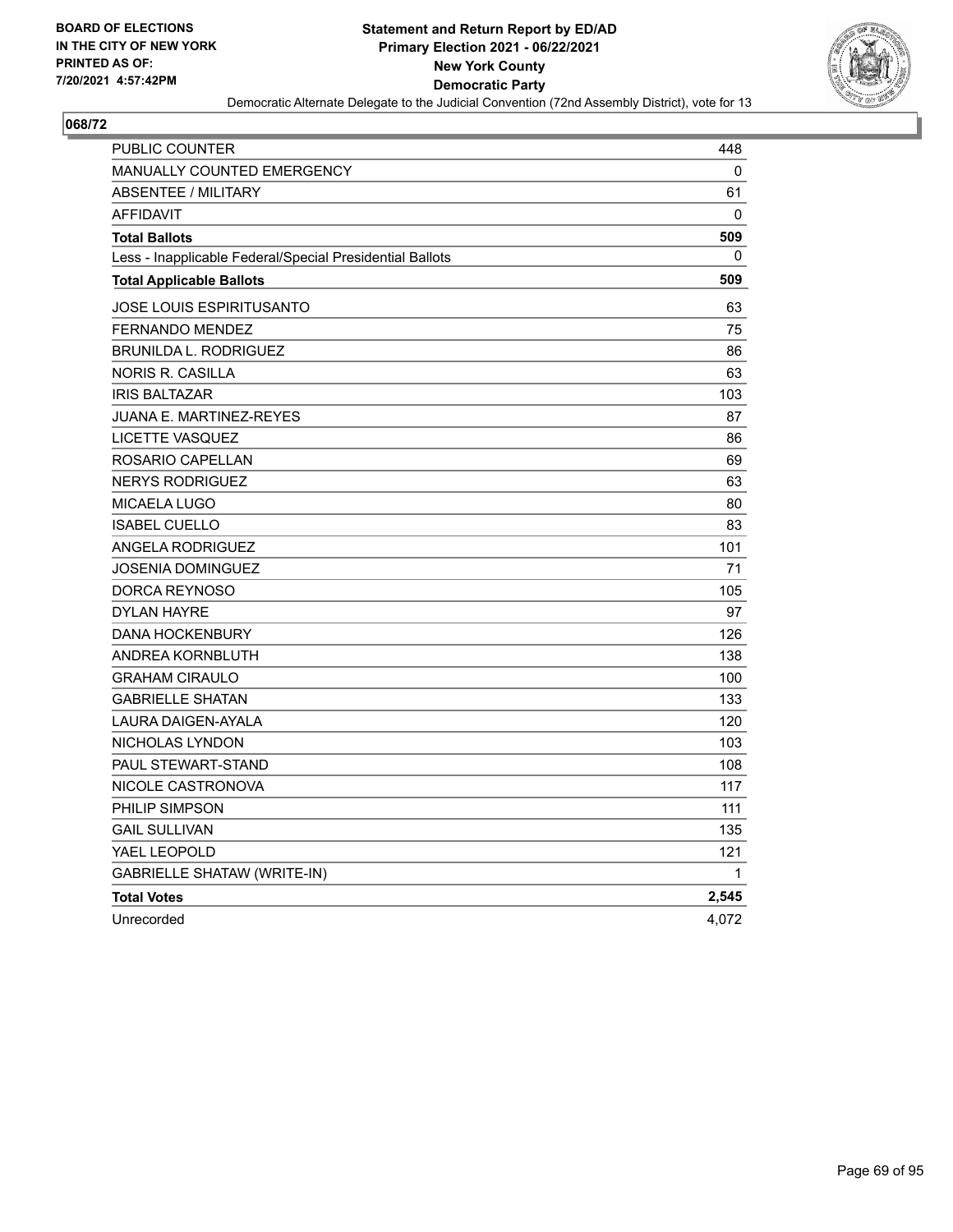

| PUBLIC COUNTER                                           | 262          |
|----------------------------------------------------------|--------------|
| MANUALLY COUNTED EMERGENCY                               | 0            |
| <b>ABSENTEE / MILITARY</b>                               | 31           |
| <b>AFFIDAVIT</b>                                         | 0            |
| <b>Total Ballots</b>                                     | 293          |
| Less - Inapplicable Federal/Special Presidential Ballots | 0            |
| <b>Total Applicable Ballots</b>                          | 293          |
| <b>JOSE LOUIS ESPIRITUSANTO</b>                          | 37           |
| <b>FERNANDO MENDEZ</b>                                   | 37           |
| <b>BRUNILDA L. RODRIGUEZ</b>                             | 45           |
| <b>NORIS R. CASILLA</b>                                  | 37           |
| <b>IRIS BALTAZAR</b>                                     | 51           |
| <b>JUANA E. MARTINEZ-REYES</b>                           | 41           |
| <b>LICETTE VASQUEZ</b>                                   | 45           |
| ROSARIO CAPELLAN                                         | 48           |
| <b>NERYS RODRIGUEZ</b>                                   | 44           |
| <b>MICAELA LUGO</b>                                      | 44           |
| <b>ISABEL CUELLO</b>                                     | 51           |
| <b>ANGELA RODRIGUEZ</b>                                  | 59           |
| <b>JOSENIA DOMINGUEZ</b>                                 | 47           |
| DORCA REYNOSO                                            | 66           |
| <b>DYLAN HAYRE</b>                                       | 69           |
| <b>DANA HOCKENBURY</b>                                   | 73           |
| ANDREA KORNBLUTH                                         | 87           |
| <b>GRAHAM CIRAULO</b>                                    | 62           |
| <b>GABRIELLE SHATAN</b>                                  | 79           |
| <b>LAURA DAIGEN-AYALA</b>                                | 81           |
| NICHOLAS LYNDON                                          | 64           |
| PAUL STEWART-STAND                                       | 64           |
| NICOLE CASTRONOVA                                        | 72           |
| PHILIP SIMPSON                                           | 70           |
| <b>GAIL SULLIVAN</b>                                     | 82           |
| YAEL LEOPOLD                                             | 74           |
| UNATTRIBUTABLE WRITE-IN (WRITE-IN)                       | 5            |
| WILLIAM CARTER (WRITE-IN)                                | $\mathbf{1}$ |
| <b>Total Votes</b>                                       | 1,535        |
| Unrecorded                                               | 2,274        |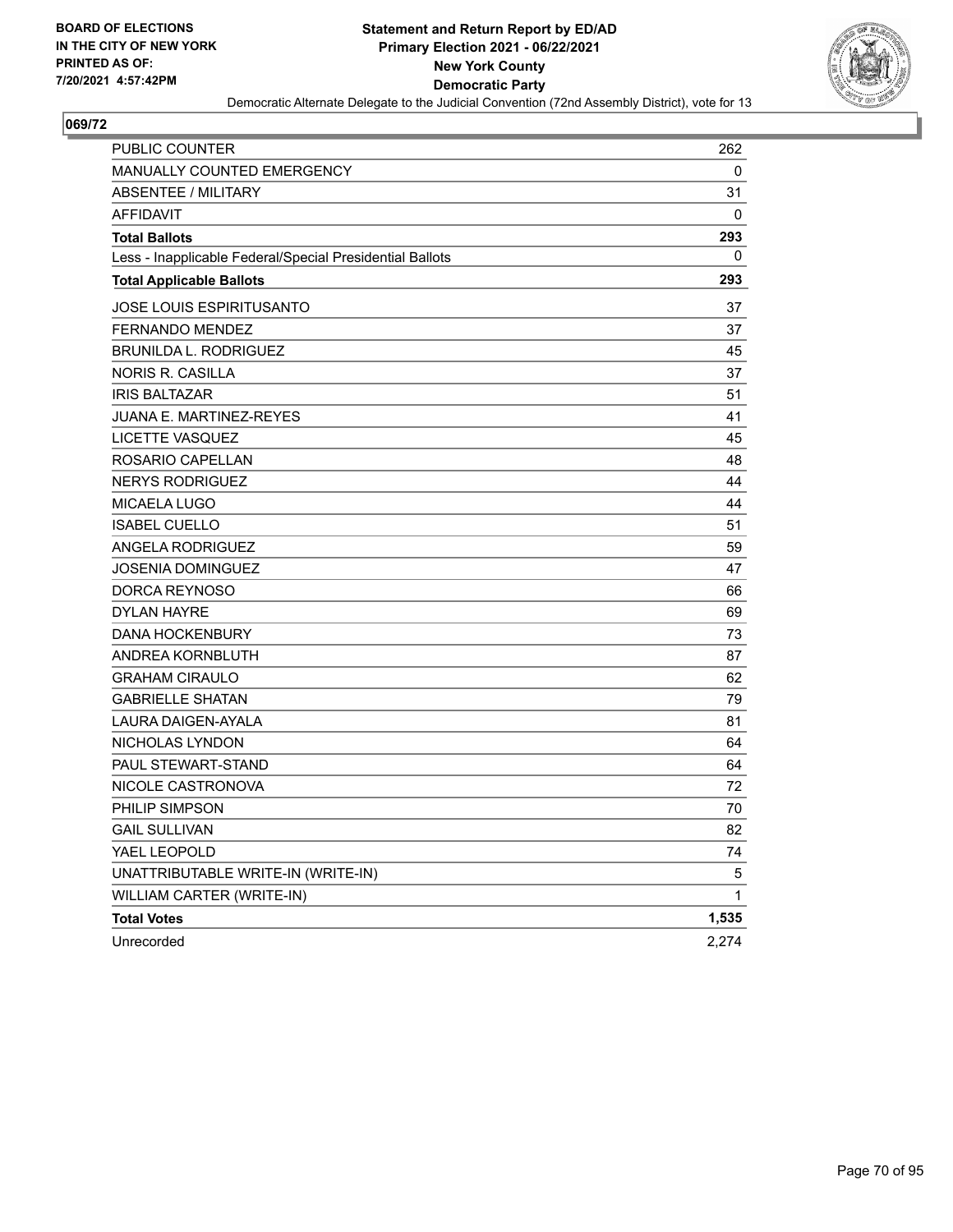

| PUBLIC COUNTER                                           | 216         |
|----------------------------------------------------------|-------------|
| <b>MANUALLY COUNTED EMERGENCY</b>                        | 0           |
| <b>ABSENTEE / MILITARY</b>                               | 21          |
| <b>AFFIDAVIT</b>                                         | $\mathbf 1$ |
| <b>Total Ballots</b>                                     | 238         |
| Less - Inapplicable Federal/Special Presidential Ballots | 0           |
| <b>Total Applicable Ballots</b>                          | 238         |
| JOSE LOUIS ESPIRITUSANTO                                 | 32          |
| <b>FERNANDO MENDEZ</b>                                   | 33          |
| <b>BRUNILDA L. RODRIGUEZ</b>                             | 38          |
| <b>NORIS R. CASILLA</b>                                  | 30          |
| <b>IRIS BALTAZAR</b>                                     | 41          |
| JUANA E. MARTINEZ-REYES                                  | 36          |
| LICETTE VASQUEZ                                          | 27          |
| ROSARIO CAPELLAN                                         | 29          |
| <b>NERYS RODRIGUEZ</b>                                   | 31          |
| MICAELA LUGO                                             | 36          |
| <b>ISABEL CUELLO</b>                                     | 36          |
| ANGELA RODRIGUEZ                                         | 46          |
| JOSENIA DOMINGUEZ                                        | 35          |
| DORCA REYNOSO                                            | 49          |
| <b>DYLAN HAYRE</b>                                       | 35          |
| <b>DANA HOCKENBURY</b>                                   | 46          |
| ANDREA KORNBLUTH                                         | 45          |
| <b>GRAHAM CIRAULO</b>                                    | 35          |
| <b>GABRIELLE SHATAN</b>                                  | 45          |
| <b>LAURA DAIGEN-AYALA</b>                                | 43          |
| NICHOLAS LYNDON                                          | 29          |
| PAUL STEWART-STAND                                       | 30          |
| NICOLE CASTRONOVA                                        | 42          |
| PHILIP SIMPSON                                           | 33          |
| <b>GAIL SULLIVAN</b>                                     | 44          |
| YAEL LEOPOLD                                             | 38          |
| SHIRLEY JACKSON (WRITE-IN)                               | 1           |
| <b>Total Votes</b>                                       | 965         |
| Unrecorded                                               | 2,129       |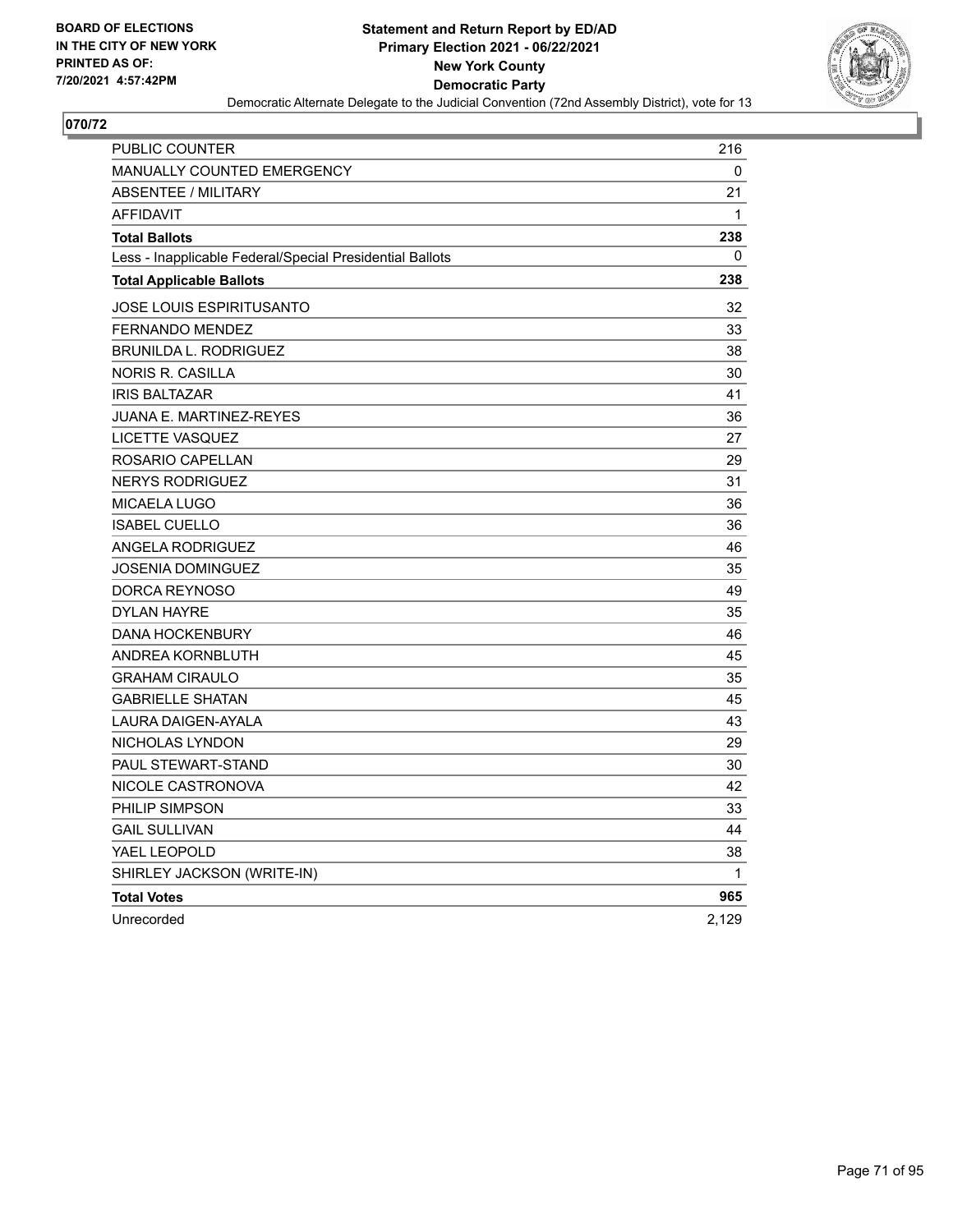

| PUBLIC COUNTER                                           | 90               |
|----------------------------------------------------------|------------------|
| <b>MANUALLY COUNTED EMERGENCY</b>                        | 0                |
| <b>ABSENTEE / MILITARY</b>                               | 4                |
| <b>AFFIDAVIT</b>                                         | 0                |
| <b>Total Ballots</b>                                     | 94               |
| Less - Inapplicable Federal/Special Presidential Ballots | $\mathbf{0}$     |
| <b>Total Applicable Ballots</b>                          | 94               |
| JOSE LOUIS ESPIRITUSANTO                                 | 13               |
| FERNANDO MENDEZ                                          | 18               |
| <b>BRUNILDA L. RODRIGUEZ</b>                             | 10               |
| <b>NORIS R. CASILLA</b>                                  | 5                |
| <b>IRIS BALTAZAR</b>                                     | $\boldsymbol{9}$ |
| JUANA E. MARTINEZ-REYES                                  | 8                |
| LICETTE VASQUEZ                                          | 5                |
| ROSARIO CAPELLAN                                         | 10               |
| <b>NERYS RODRIGUEZ</b>                                   | $\overline{7}$   |
| MICAELA LUGO                                             | 5                |
| <b>ISABEL CUELLO</b>                                     | 6                |
| <b>ANGELA RODRIGUEZ</b>                                  | 17               |
| JOSENIA DOMINGUEZ                                        | 10               |
| DORCA REYNOSO                                            | 10               |
| DYLAN HAYRE                                              | 7                |
| <b>DANA HOCKENBURY</b>                                   | 8                |
| <b>ANDREA KORNBLUTH</b>                                  | $\,6$            |
| <b>GRAHAM CIRAULO</b>                                    | 4                |
| <b>GABRIELLE SHATAN</b>                                  | 5                |
| <b>LAURA DAIGEN-AYALA</b>                                | 11               |
| NICHOLAS LYNDON                                          | 4                |
| PAUL STEWART-STAND                                       | $\overline{7}$   |
| NICOLE CASTRONOVA                                        | 10               |
| PHILIP SIMPSON                                           | 11               |
| <b>GAIL SULLIVAN</b>                                     | 14               |
| YAEL LEOPOLD                                             | 5                |
| <b>Total Votes</b>                                       | 225              |
| Unrecorded                                               | 997              |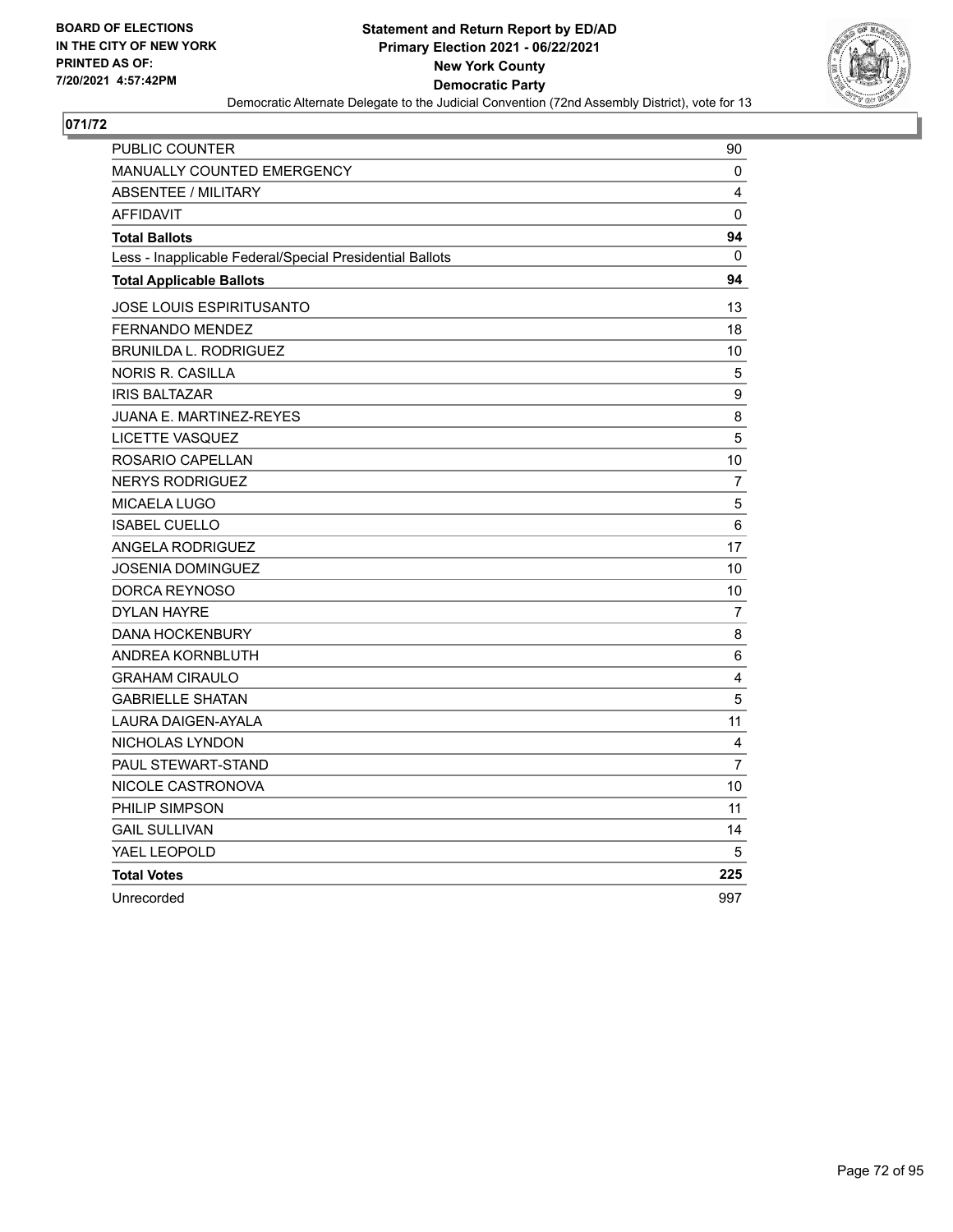

| PUBLIC COUNTER                                           | 86             |
|----------------------------------------------------------|----------------|
| <b>MANUALLY COUNTED EMERGENCY</b>                        | 0              |
| <b>ABSENTEE / MILITARY</b>                               | 8              |
| <b>AFFIDAVIT</b>                                         | $\mathbf{1}$   |
| <b>Total Ballots</b>                                     | 95             |
| Less - Inapplicable Federal/Special Presidential Ballots | 0              |
| <b>Total Applicable Ballots</b>                          | 95             |
| <b>JOSE LOUIS ESPIRITUSANTO</b>                          | 8              |
| <b>FERNANDO MENDEZ</b>                                   | 16             |
| BRUNILDA L. RODRIGUEZ                                    | 12             |
| NORIS R. CASILLA                                         | 8              |
| <b>IRIS BALTAZAR</b>                                     | 13             |
| <b>JUANA E. MARTINEZ-REYES</b>                           | 9              |
| LICETTE VASQUEZ                                          | 8              |
| ROSARIO CAPELLAN                                         | 9              |
| <b>NERYS RODRIGUEZ</b>                                   | $\overline{7}$ |
| MICAELA LUGO                                             | 8              |
| <b>ISABEL CUELLO</b>                                     | 14             |
| ANGELA RODRIGUEZ                                         | 12             |
| JOSENIA DOMINGUEZ                                        | 12             |
| DORCA REYNOSO                                            | 14             |
| <b>DYLAN HAYRE</b>                                       | 9              |
| <b>DANA HOCKENBURY</b>                                   | 6              |
| ANDREA KORNBLUTH                                         | 9              |
| <b>GRAHAM CIRAULO</b>                                    | 4              |
| <b>GABRIELLE SHATAN</b>                                  | 11             |
| LAURA DAIGEN-AYALA                                       | 13             |
| NICHOLAS LYNDON                                          | 8              |
| PAUL STEWART-STAND                                       | 7              |
| NICOLE CASTRONOVA                                        | 9              |
| PHILIP SIMPSON                                           | 12             |
| <b>GAIL SULLIVAN</b>                                     | 7              |
| YAEL LEOPOLD                                             | 9              |
| UNATTRIBUTABLE WRITE-IN (WRITE-IN)                       | 9              |
| <b>Total Votes</b>                                       | 263            |
| Unrecorded                                               | 972            |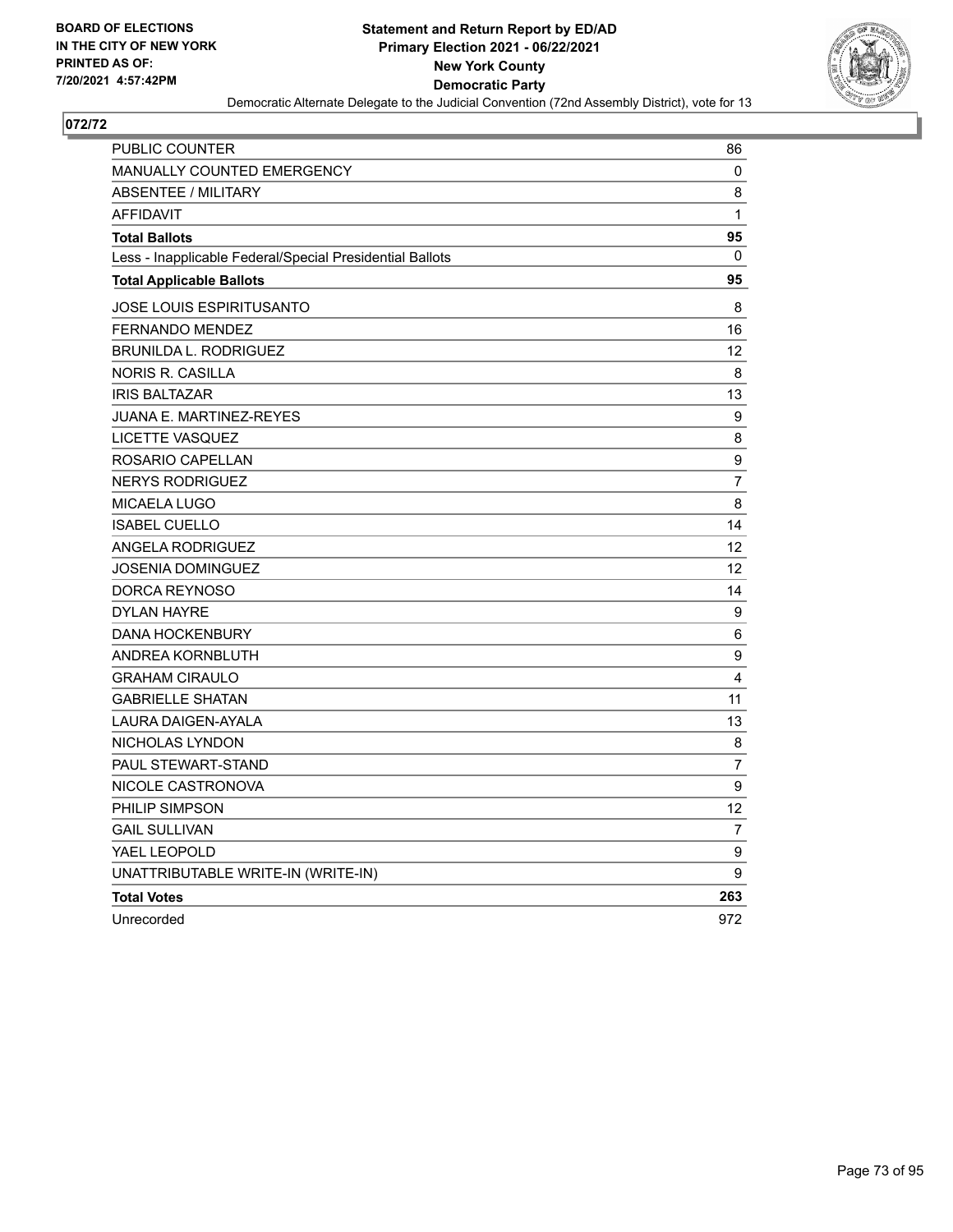

| PUBLIC COUNTER                                           | 202   |
|----------------------------------------------------------|-------|
| <b>MANUALLY COUNTED EMERGENCY</b>                        | 0     |
| <b>ABSENTEE / MILITARY</b>                               | 16    |
| <b>AFFIDAVIT</b>                                         | 3     |
| <b>Total Ballots</b>                                     | 221   |
| Less - Inapplicable Federal/Special Presidential Ballots | 0     |
| <b>Total Applicable Ballots</b>                          | 221   |
| JOSE LOUIS ESPIRITUSANTO                                 | 33    |
| <b>FERNANDO MENDEZ</b>                                   | 40    |
| <b>BRUNILDA L. RODRIGUEZ</b>                             | 42    |
| <b>NORIS R. CASILLA</b>                                  | 35    |
| <b>IRIS BALTAZAR</b>                                     | 51    |
| <b>JUANA E. MARTINEZ-REYES</b>                           | 40    |
| LICETTE VASQUEZ                                          | 42    |
| ROSARIO CAPELLAN                                         | 41    |
| <b>NERYS RODRIGUEZ</b>                                   | 39    |
| MICAELA LUGO                                             | 43    |
| <b>ISABEL CUELLO</b>                                     | 45    |
| <b>ANGELA RODRIGUEZ</b>                                  | 50    |
| <b>JOSENIA DOMINGUEZ</b>                                 | 41    |
| DORCA REYNOSO                                            | 40    |
| <b>DYLAN HAYRE</b>                                       | 28    |
| <b>DANA HOCKENBURY</b>                                   | 36    |
| ANDREA KORNBLUTH                                         | 47    |
| <b>GRAHAM CIRAULO</b>                                    | 32    |
| <b>GABRIELLE SHATAN</b>                                  | 32    |
| LAURA DAIGEN-AYALA                                       | 43    |
| NICHOLAS LYNDON                                          | 28    |
| <b>PAUL STEWART-STAND</b>                                | 33    |
| NICOLE CASTRONOVA                                        | 37    |
| PHILIP SIMPSON                                           | 30    |
| <b>GAIL SULLIVAN</b>                                     | 41    |
| YAEL LEOPOLD                                             | 42    |
| JON DUBOIS (WRITE-IN)                                    | 1     |
| UNATTRIBUTABLE WRITE-IN (WRITE-IN)                       | 2     |
| <b>Total Votes</b>                                       | 1,014 |
| Unrecorded                                               | 1,859 |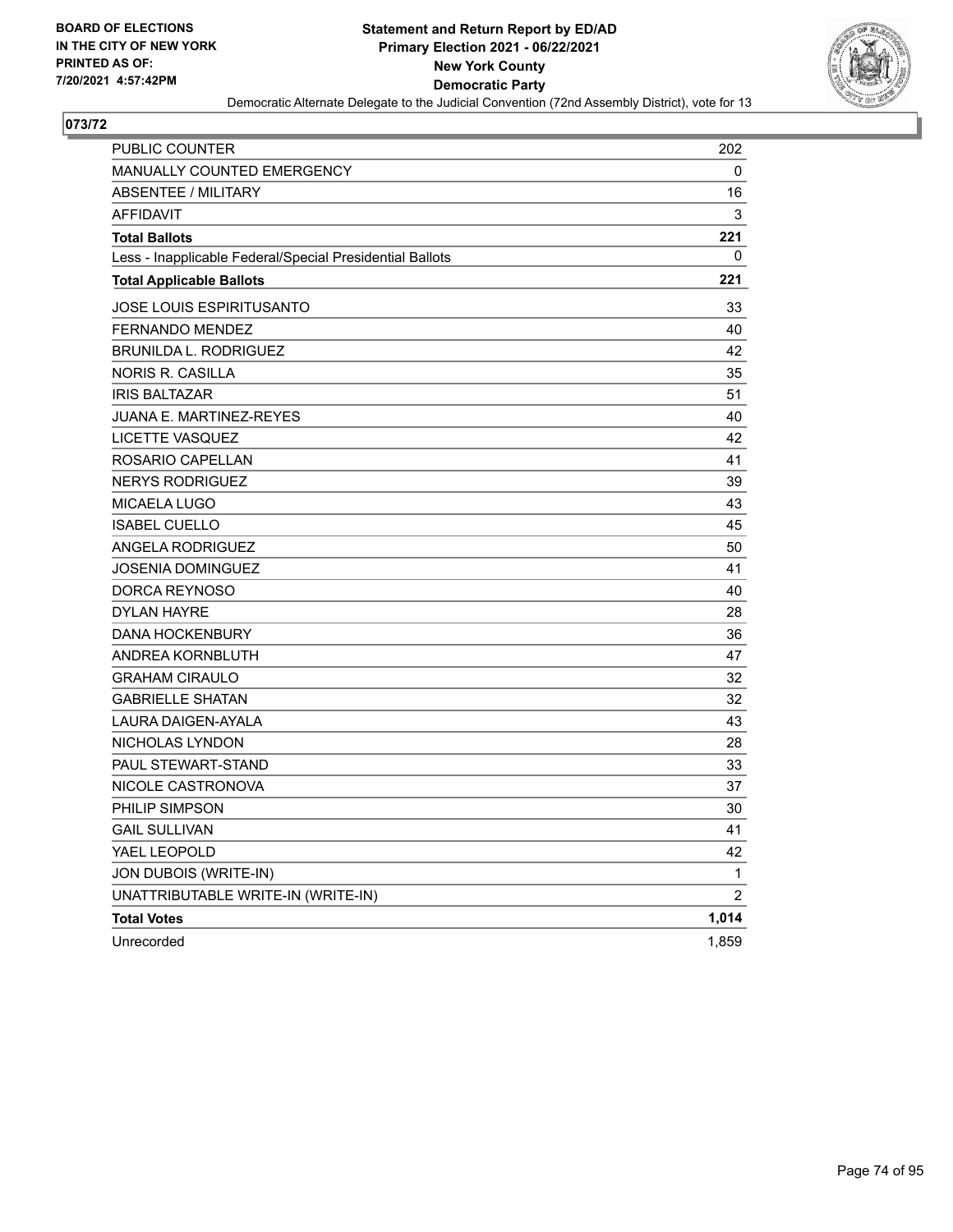

| <b>PUBLIC COUNTER</b>                                    | 182          |
|----------------------------------------------------------|--------------|
| MANUALLY COUNTED EMERGENCY                               | 0            |
| ABSENTEE / MILITARY                                      | 15           |
| <b>AFFIDAVIT</b>                                         | 4            |
| <b>Total Ballots</b>                                     | 201          |
| Less - Inapplicable Federal/Special Presidential Ballots | 0            |
| <b>Total Applicable Ballots</b>                          | 201          |
| <b>JOSE LOUIS ESPIRITUSANTO</b>                          | 38           |
| FERNANDO MENDEZ                                          | 41           |
| <b>BRUNILDA L. RODRIGUEZ</b>                             | 50           |
| <b>NORIS R. CASILLA</b>                                  | 37           |
| <b>IRIS BALTAZAR</b>                                     | 54           |
| <b>JUANA E. MARTINEZ-REYES</b>                           | 42           |
| LICETTE VASQUEZ                                          | 50           |
| ROSARIO CAPELLAN                                         | 42           |
| <b>NERYS RODRIGUEZ</b>                                   | 38           |
| <b>MICAELA LUGO</b>                                      | 39           |
| <b>ISABEL CUELLO</b>                                     | 45           |
| <b>ANGELA RODRIGUEZ</b>                                  | 48           |
| JOSENIA DOMINGUEZ                                        | 36           |
| DORCA REYNOSO                                            | 46           |
| <b>DYLAN HAYRE</b>                                       | 24           |
| <b>DANA HOCKENBURY</b>                                   | 44           |
| ANDREA KORNBLUTH                                         | 40           |
| <b>GRAHAM CIRAULO</b>                                    | 31           |
| <b>GABRIELLE SHATAN</b>                                  | 32           |
| LAURA DAIGEN-AYALA                                       | 42           |
| NICHOLAS LYNDON                                          | 25           |
| PAUL STEWART-STAND                                       | 25           |
| NICOLE CASTRONOVA                                        | 37           |
| PHILIP SIMPSON                                           | 26           |
| <b>GAIL SULLIVAN</b>                                     | 36           |
| YAEL LEOPOLD                                             | 28           |
| ALICE TODD (WRITE-IN)                                    | 1            |
| JUAN J. GUTIERREZ (WRITE-IN)                             | 1            |
| YARIM MACHADO (WRITE-IN)                                 | $\mathbf{1}$ |
| <b>Total Votes</b>                                       | 999          |
| Unrecorded                                               | 1,614        |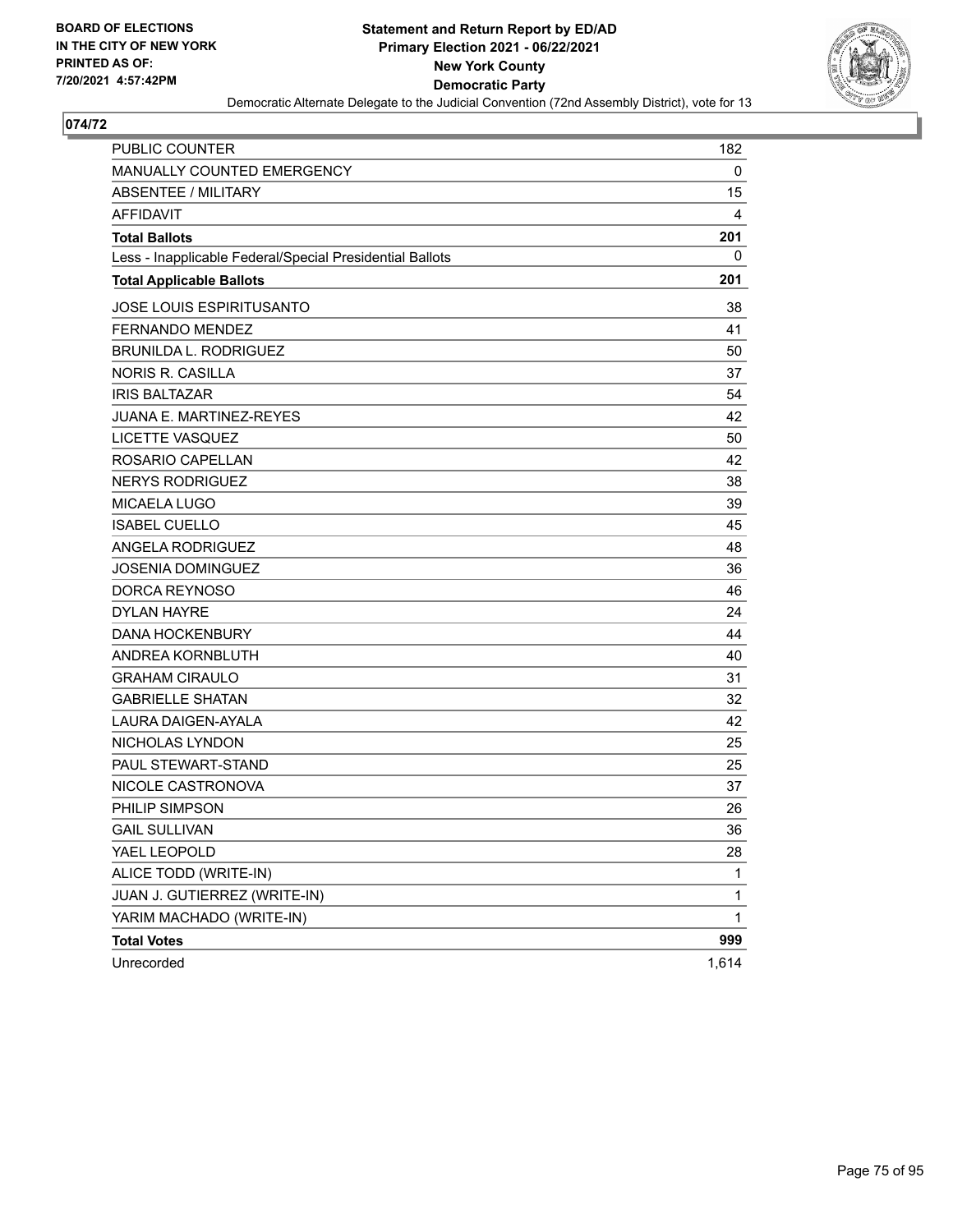

| <b>PUBLIC COUNTER</b>                                    | 200   |
|----------------------------------------------------------|-------|
| <b>MANUALLY COUNTED EMERGENCY</b>                        | 0     |
| <b>ABSENTEE / MILITARY</b>                               | 18    |
| <b>AFFIDAVIT</b>                                         | 1     |
| <b>Total Ballots</b>                                     | 219   |
| Less - Inapplicable Federal/Special Presidential Ballots | 0     |
| <b>Total Applicable Ballots</b>                          | 219   |
| <b>JOSE LOUIS ESPIRITUSANTO</b>                          | 34    |
| <b>FERNANDO MENDEZ</b>                                   | 45    |
| <b>BRUNILDA L. RODRIGUEZ</b>                             | 34    |
| <b>NORIS R. CASILLA</b>                                  | 34    |
| <b>IRIS BALTAZAR</b>                                     | 41    |
| JUANA E. MARTINEZ-REYES                                  | 43    |
| <b>LICETTE VASQUEZ</b>                                   | 41    |
| ROSARIO CAPELLAN                                         | 37    |
| <b>NERYS RODRIGUEZ</b>                                   | 43    |
| MICAELA LUGO                                             | 32    |
| <b>ISABEL CUELLO</b>                                     | 36    |
| ANGELA RODRIGUEZ                                         | 62    |
| <b>JOSENIA DOMINGUEZ</b>                                 | 39    |
| DORCA REYNOSO                                            | 34    |
| <b>DYLAN HAYRE</b>                                       | 23    |
| <b>DANA HOCKENBURY</b>                                   | 30    |
| ANDREA KORNBLUTH                                         | 30    |
| <b>GRAHAM CIRAULO</b>                                    | 18    |
| <b>GABRIELLE SHATAN</b>                                  | 28    |
| LAURA DAIGEN-AYALA                                       | 30    |
| NICHOLAS LYNDON                                          | 24    |
| <b>PAUL STEWART-STAND</b>                                | 31    |
| NICOLE CASTRONOVA                                        | 27    |
| PHILIP SIMPSON                                           | 33    |
| <b>GAIL SULLIVAN</b>                                     | 40    |
| YAEL LEOPOLD                                             | 24    |
| PAULA LEV (WRITE-IN)                                     | 1     |
| <b>Total Votes</b>                                       | 894   |
| Unrecorded                                               | 1,953 |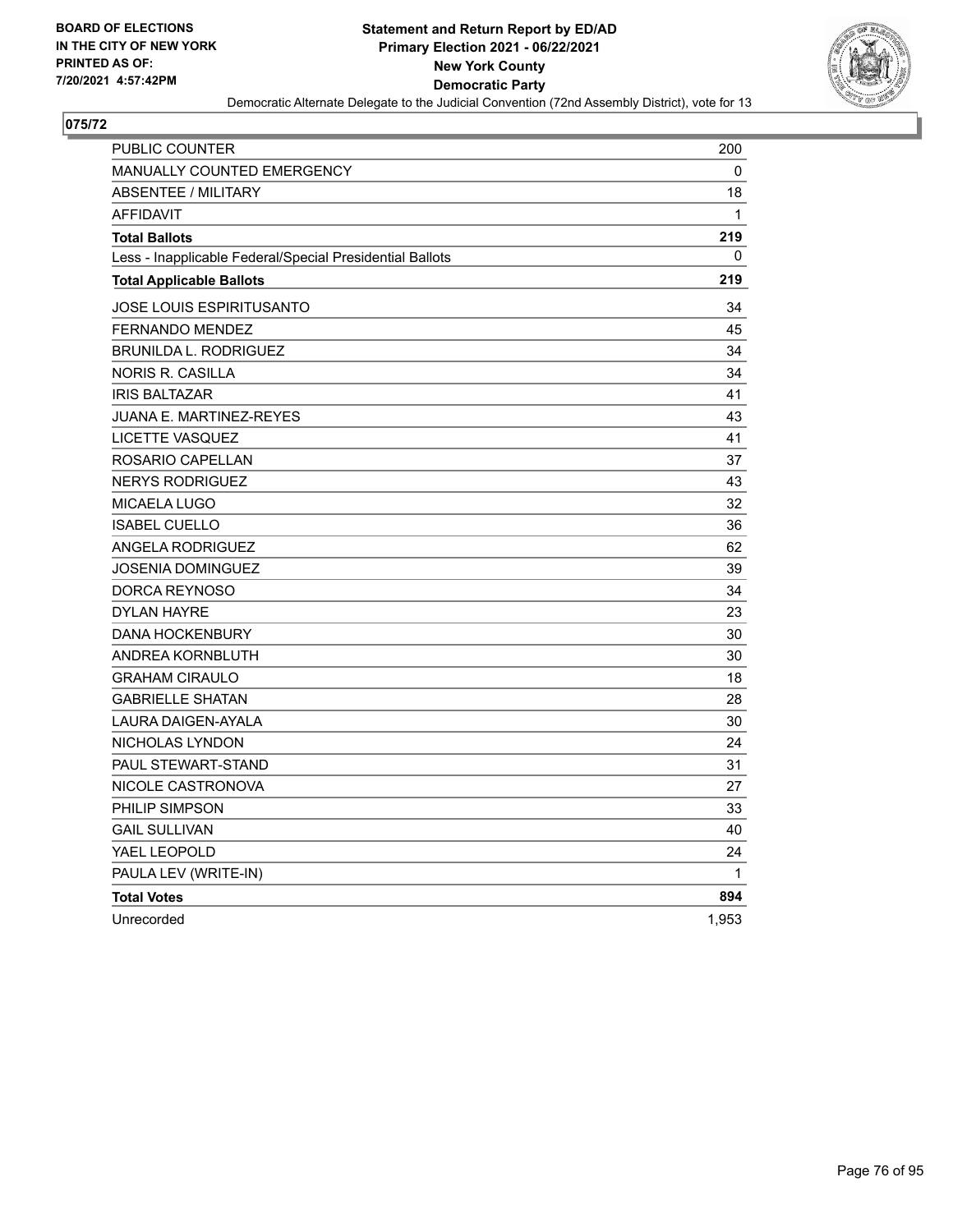

| <b>PUBLIC COUNTER</b>                                    | 141               |
|----------------------------------------------------------|-------------------|
| <b>MANUALLY COUNTED EMERGENCY</b>                        | 0                 |
| <b>ABSENTEE / MILITARY</b>                               | 4                 |
| <b>AFFIDAVIT</b>                                         | $\mathbf{1}$      |
| <b>Total Ballots</b>                                     | 146               |
| Less - Inapplicable Federal/Special Presidential Ballots | $\Omega$          |
| <b>Total Applicable Ballots</b>                          | 146               |
| JOSE LOUIS ESPIRITUSANTO                                 | 14                |
| <b>FERNANDO MENDEZ</b>                                   | 23                |
| <b>BRUNILDA L. RODRIGUEZ</b>                             | 13                |
| NORIS R. CASILLA                                         | 10                |
| <b>IRIS BALTAZAR</b>                                     | $12 \overline{ }$ |
| <b>JUANA E. MARTINEZ-REYES</b>                           | 13                |
| <b>LICETTE VASQUEZ</b>                                   | $12 \overline{ }$ |
| ROSARIO CAPELLAN                                         | 21                |
| <b>NERYS RODRIGUEZ</b>                                   | 13                |
| <b>MICAELA LUGO</b>                                      | 16                |
| <b>ISABEL CUELLO</b>                                     | 12                |
| <b>ANGELA RODRIGUEZ</b>                                  | 23                |
| JOSENIA DOMINGUEZ                                        | 14                |
| DORCA REYNOSO                                            | 20                |
| <b>DYLAN HAYRE</b>                                       | 6                 |
| <b>DANA HOCKENBURY</b>                                   | 8                 |
| ANDREA KORNBLUTH                                         | 7                 |
| <b>GRAHAM CIRAULO</b>                                    | 8                 |
| <b>GABRIELLE SHATAN</b>                                  | $\overline{7}$    |
| LAURA DAIGEN-AYALA                                       | 10                |
| NICHOLAS LYNDON                                          | 6                 |
| PAUL STEWART-STAND                                       | 8                 |
| NICOLE CASTRONOVA                                        | 9                 |
| PHILIP SIMPSON                                           | 10                |
| <b>GAIL SULLIVAN</b>                                     | 12                |
| YAEL LEOPOLD                                             | 14                |
| <b>Total Votes</b>                                       | 321               |
| Unrecorded                                               | 1.577             |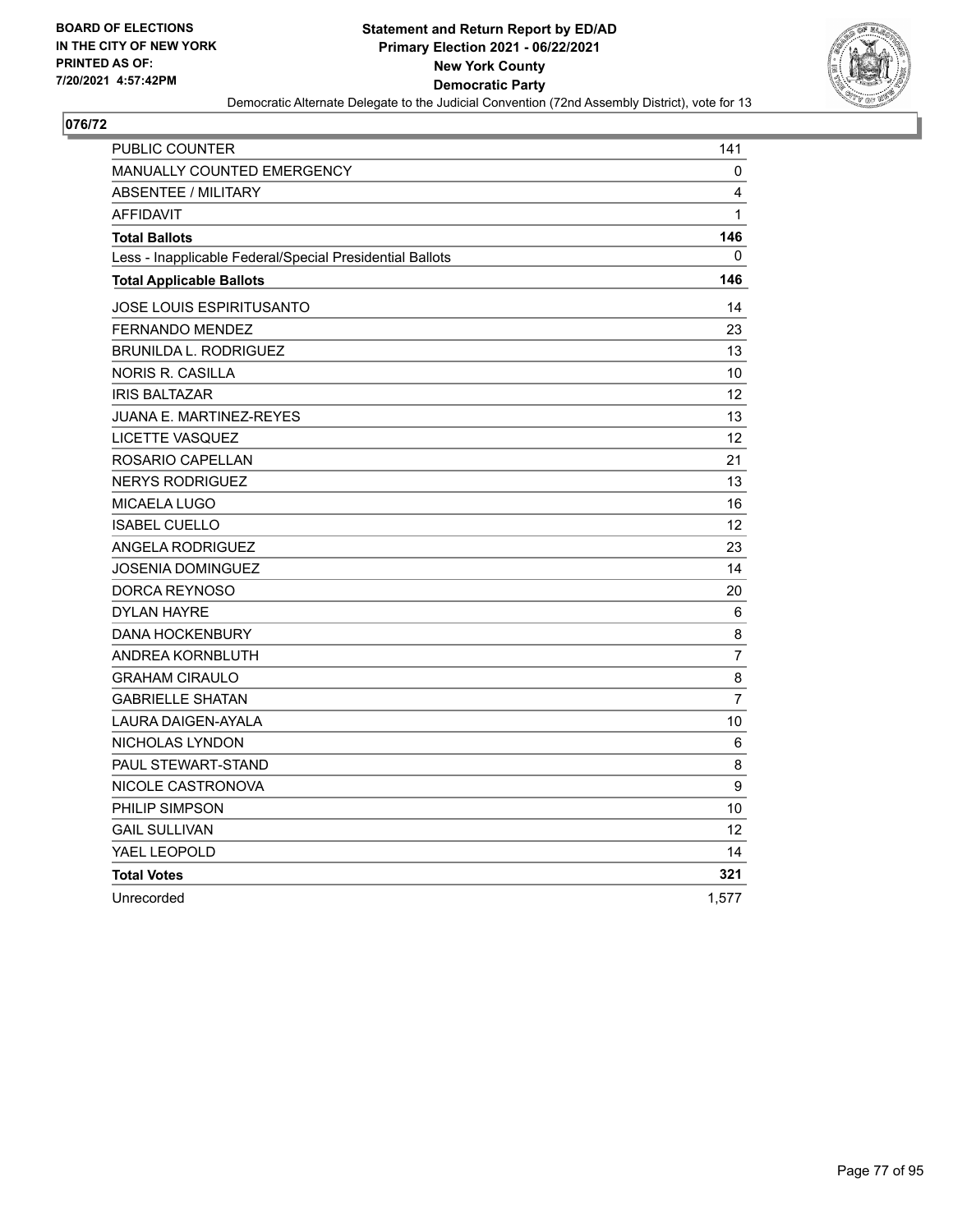

| PUBLIC COUNTER                                           | 111            |
|----------------------------------------------------------|----------------|
| <b>MANUALLY COUNTED EMERGENCY</b>                        | 0              |
| <b>ABSENTEE / MILITARY</b>                               | 9              |
| <b>AFFIDAVIT</b>                                         | $\overline{2}$ |
| <b>Total Ballots</b>                                     | 122            |
| Less - Inapplicable Federal/Special Presidential Ballots | $\Omega$       |
| <b>Total Applicable Ballots</b>                          | 122            |
| JOSE LOUIS ESPIRITUSANTO                                 | 21             |
| <b>FERNANDO MENDEZ</b>                                   | 19             |
| <b>BRUNILDA L. RODRIGUEZ</b>                             | 18             |
| NORIS R. CASILLA                                         | 10             |
| <b>IRIS BALTAZAR</b>                                     | 18             |
| <b>JUANA E. MARTINEZ-REYES</b>                           | 14             |
| LICETTE VASQUEZ                                          | 17             |
| ROSARIO CAPELLAN                                         | 16             |
| <b>NERYS RODRIGUEZ</b>                                   | 17             |
| <b>MICAELA LUGO</b>                                      | 14             |
| <b>ISABEL CUELLO</b>                                     | 16             |
| <b>ANGELA RODRIGUEZ</b>                                  | 30             |
| JOSENIA DOMINGUEZ                                        | 12             |
| DORCA REYNOSO                                            | 19             |
| <b>DYLAN HAYRE</b>                                       | 5              |
| <b>DANA HOCKENBURY</b>                                   | 11             |
| ANDREA KORNBLUTH                                         | 6              |
| <b>GRAHAM CIRAULO</b>                                    | 6              |
| <b>GABRIELLE SHATAN</b>                                  | 6              |
| LAURA DAIGEN-AYALA                                       | 11             |
| NICHOLAS LYNDON                                          | 4              |
| PAUL STEWART-STAND                                       | 5              |
| NICOLE CASTRONOVA                                        | 11             |
| PHILIP SIMPSON                                           | 4              |
| <b>GAIL SULLIVAN</b>                                     | 9              |
| YAEL LEOPOLD                                             | 5              |
| <b>Total Votes</b>                                       | 324            |
| Unrecorded                                               | 1,262          |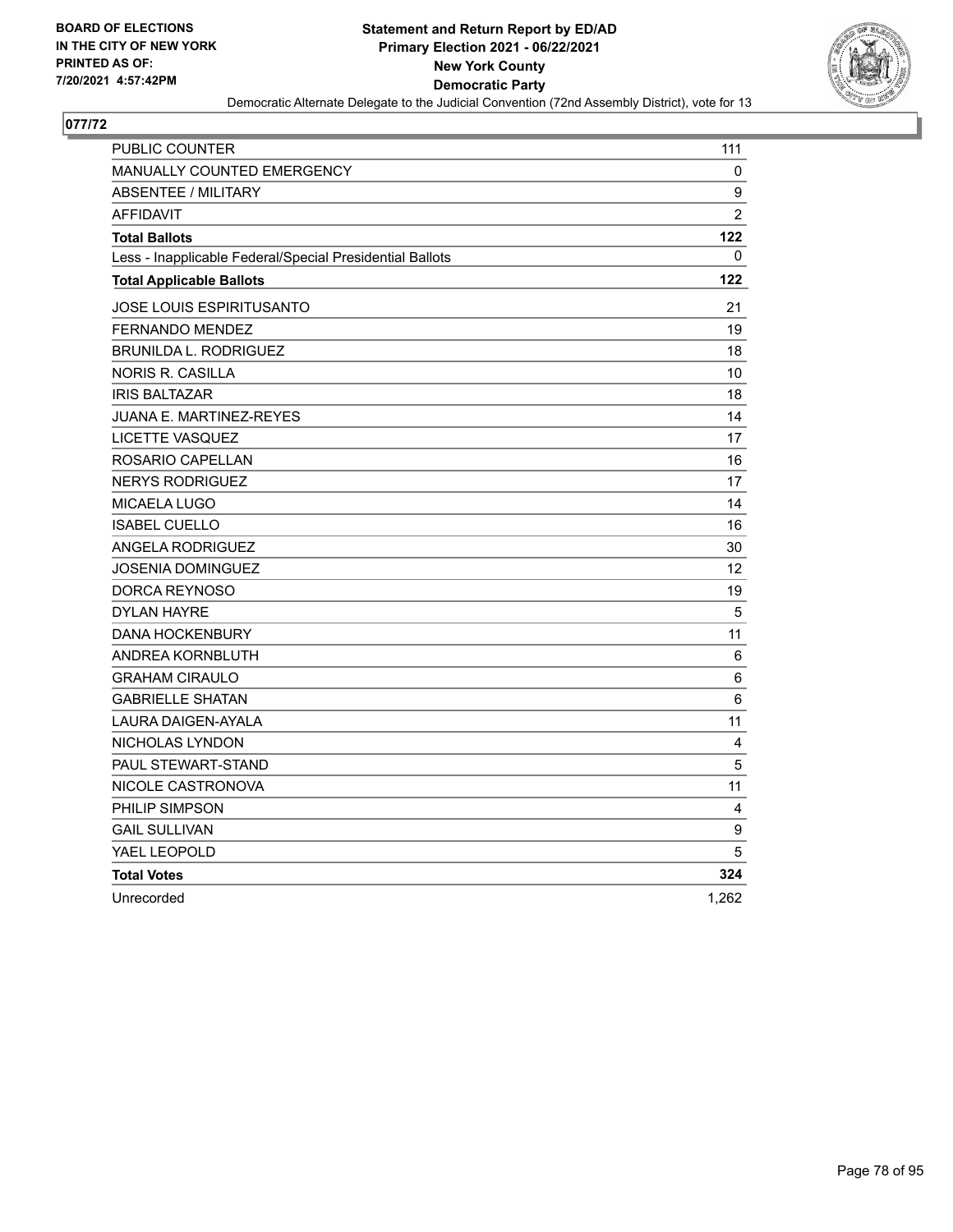

| PUBLIC COUNTER                                           | 146            |
|----------------------------------------------------------|----------------|
| <b>MANUALLY COUNTED EMERGENCY</b>                        | 0              |
| <b>ABSENTEE / MILITARY</b>                               | 6              |
| <b>AFFIDAVIT</b>                                         | $\mathbf{1}$   |
| <b>Total Ballots</b>                                     | 153            |
| Less - Inapplicable Federal/Special Presidential Ballots | $\mathbf{0}$   |
| <b>Total Applicable Ballots</b>                          | 153            |
| JOSE LOUIS ESPIRITUSANTO                                 | 24             |
| <b>FERNANDO MENDEZ</b>                                   | 28             |
| <b>BRUNILDA L. RODRIGUEZ</b>                             | 22             |
| <b>NORIS R. CASILLA</b>                                  | 14             |
| <b>IRIS BALTAZAR</b>                                     | 14             |
| JUANA E. MARTINEZ-REYES                                  | 17             |
| <b>LICETTE VASQUEZ</b>                                   | 17             |
| ROSARIO CAPELLAN                                         | 15             |
| <b>NERYS RODRIGUEZ</b>                                   | 19             |
| <b>MICAELA LUGO</b>                                      | 16             |
| <b>ISABEL CUELLO</b>                                     | 14             |
| <b>ANGELA RODRIGUEZ</b>                                  | 29             |
| <b>JOSENIA DOMINGUEZ</b>                                 | 14             |
| DORCA REYNOSO                                            | 28             |
| <b>DYLAN HAYRE</b>                                       | 3              |
| <b>DANA HOCKENBURY</b>                                   | 6              |
| <b>ANDREA KORNBLUTH</b>                                  | 6              |
| <b>GRAHAM CIRAULO</b>                                    | 5              |
| <b>GABRIELLE SHATAN</b>                                  | 4              |
| LAURA DAIGEN-AYALA                                       | 17             |
| NICHOLAS LYNDON                                          | 6              |
| PAUL STEWART-STAND                                       | 3              |
| NICOLE CASTRONOVA                                        | $\overline{7}$ |
| PHILIP SIMPSON                                           | $\overline{c}$ |
| <b>GAIL SULLIVAN</b>                                     | 8              |
| YAEL LEOPOLD                                             | 4              |
| <b>Total Votes</b>                                       | 342            |
| Unrecorded                                               | 1,647          |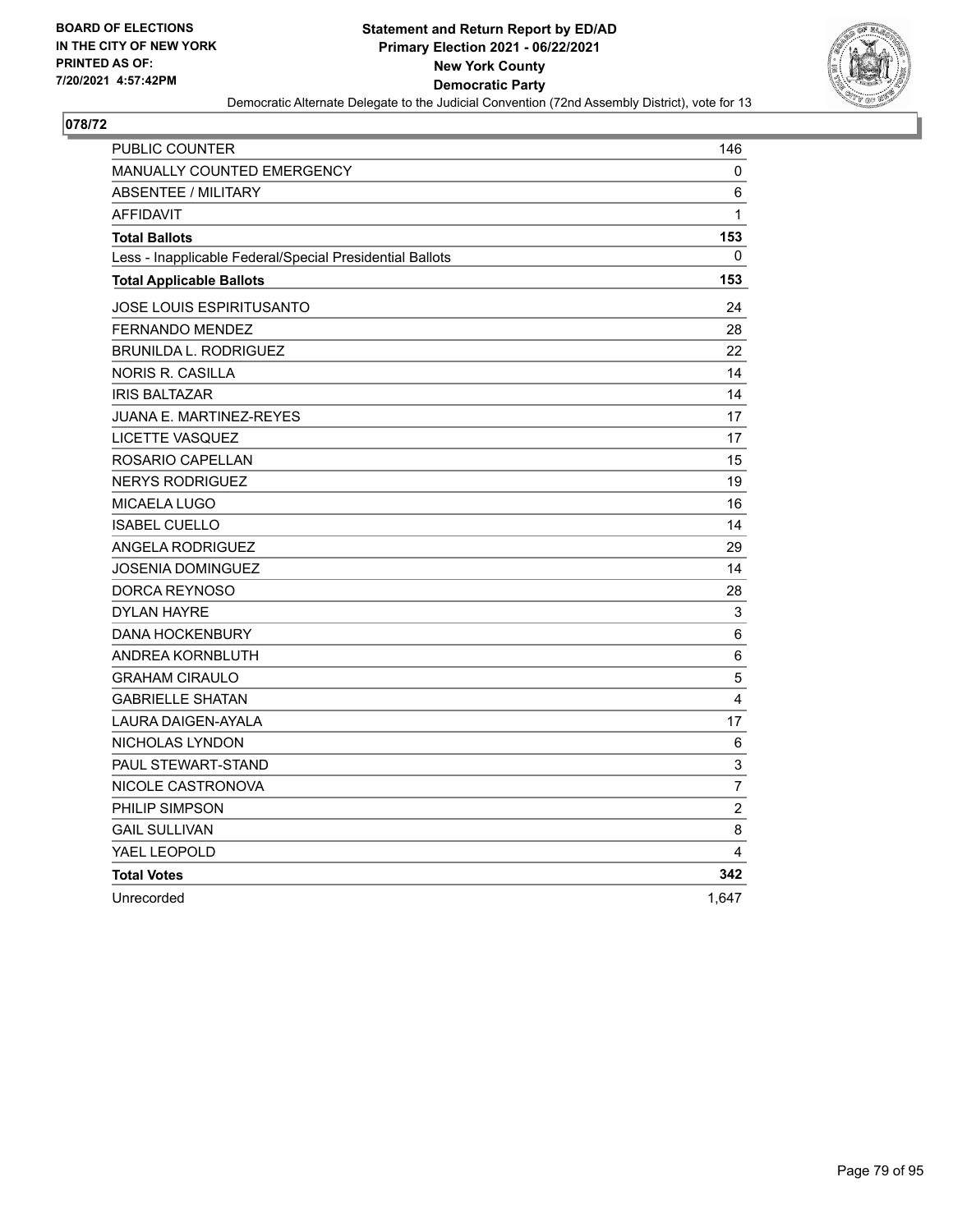

| PUBLIC COUNTER                                           | 111                     |
|----------------------------------------------------------|-------------------------|
| <b>MANUALLY COUNTED EMERGENCY</b>                        | 0                       |
| <b>ABSENTEE / MILITARY</b>                               | 11                      |
| <b>AFFIDAVIT</b>                                         | $\Omega$                |
| <b>Total Ballots</b>                                     | 122                     |
| Less - Inapplicable Federal/Special Presidential Ballots | $\mathbf{0}$            |
| <b>Total Applicable Ballots</b>                          | 122                     |
| JOSE LOUIS ESPIRITUSANTO                                 | 17                      |
| FERNANDO MENDEZ                                          | 25                      |
| <b>BRUNILDA L. RODRIGUEZ</b>                             | 24                      |
| <b>NORIS R. CASILLA</b>                                  | 16                      |
| <b>IRIS BALTAZAR</b>                                     | 18                      |
| JUANA E. MARTINEZ-REYES                                  | 18                      |
| <b>LICETTE VASQUEZ</b>                                   | 17                      |
| ROSARIO CAPELLAN                                         | 16                      |
| <b>NERYS RODRIGUEZ</b>                                   | 19                      |
| MICAELA LUGO                                             | 16                      |
| <b>ISABEL CUELLO</b>                                     | 17                      |
| <b>ANGELA RODRIGUEZ</b>                                  | 26                      |
| JOSENIA DOMINGUEZ                                        | 15                      |
| DORCA REYNOSO                                            | 24                      |
| <b>DYLAN HAYRE</b>                                       | 5                       |
| <b>DANA HOCKENBURY</b>                                   | 8                       |
| ANDREA KORNBLUTH                                         | $\sqrt{5}$              |
| <b>GRAHAM CIRAULO</b>                                    | 5                       |
| <b>GABRIELLE SHATAN</b>                                  | 6                       |
| <b>LAURA DAIGEN-AYALA</b>                                | 14                      |
| NICHOLAS LYNDON                                          | 4                       |
| PAUL STEWART-STAND                                       | $\overline{\mathbf{4}}$ |
| NICOLE CASTRONOVA                                        | 8                       |
| PHILIP SIMPSON                                           | 6                       |
| <b>GAIL SULLIVAN</b>                                     | 11                      |
| YAEL LEOPOLD                                             | 6                       |
| <b>Total Votes</b>                                       | 350                     |
| Unrecorded                                               | 1,236                   |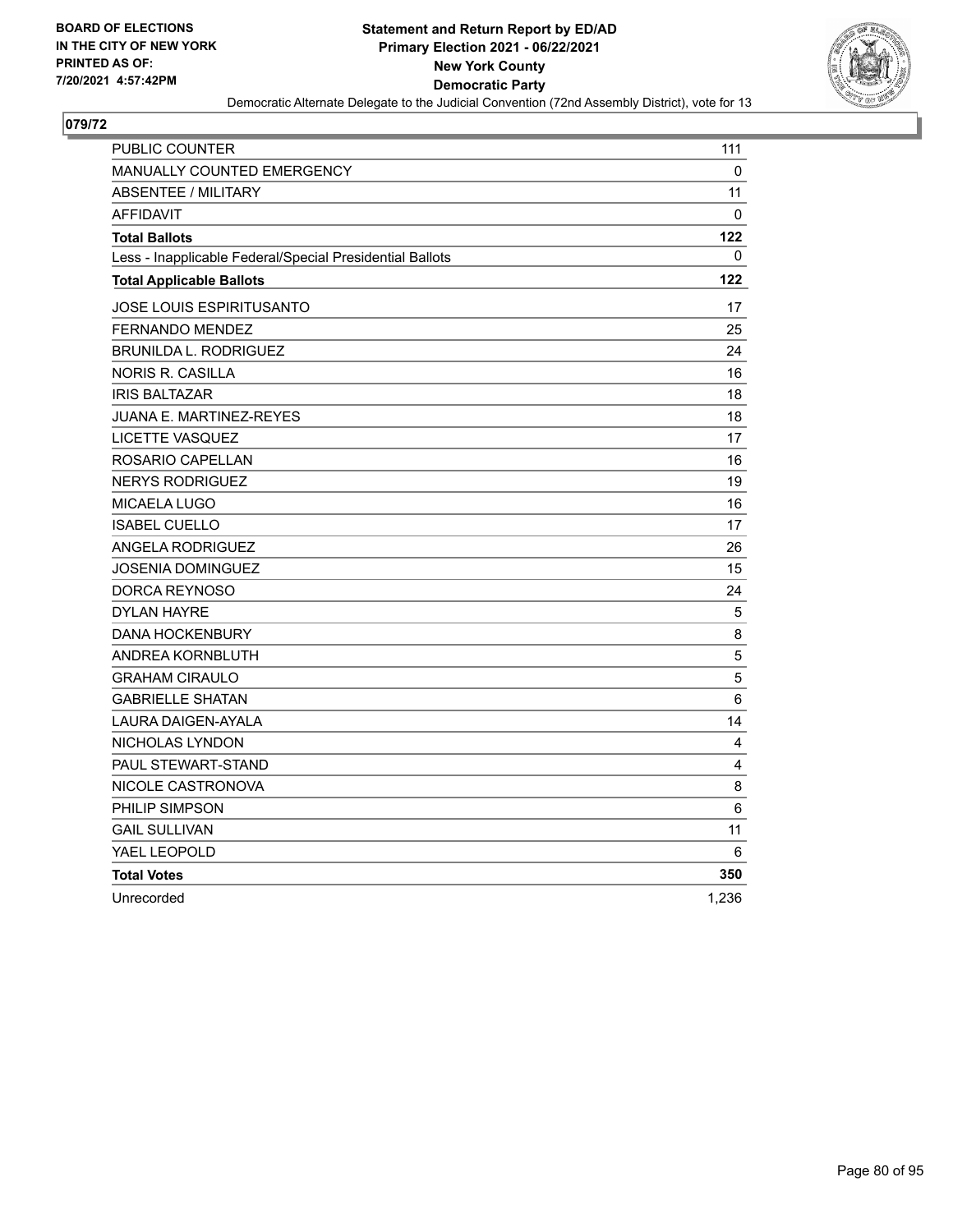

| <b>PUBLIC COUNTER</b>                                    | 0           |
|----------------------------------------------------------|-------------|
| MANUALLY COUNTED EMERGENCY                               | 0           |
| <b>ABSENTEE / MILITARY</b>                               | 0           |
| <b>AFFIDAVIT</b>                                         | 0           |
| <b>Total Ballots</b>                                     | 0           |
| Less - Inapplicable Federal/Special Presidential Ballots | 0           |
| <b>Total Applicable Ballots</b>                          | 0           |
| JOSE LOUIS ESPIRITUSANTO                                 | 0           |
| FERNANDO MENDEZ                                          | 0           |
| <b>BRUNILDA L. RODRIGUEZ</b>                             | 0           |
| NORIS R. CASILLA                                         | 0           |
| <b>IRIS BALTAZAR</b>                                     | $\mathbf 0$ |
| JUANA E. MARTINEZ-REYES                                  | 0           |
| <b>LICETTE VASQUEZ</b>                                   | $\mathbf 0$ |
| ROSARIO CAPELLAN                                         | 0           |
| <b>NERYS RODRIGUEZ</b>                                   | 0           |
| <b>MICAELA LUGO</b>                                      | 0           |
| <b>ISABEL CUELLO</b>                                     | 0           |
| ANGELA RODRIGUEZ                                         | 0           |
| <b>JOSENIA DOMINGUEZ</b>                                 | $\mathbf 0$ |
| DORCA REYNOSO                                            | 0           |
| <b>DYLAN HAYRE</b>                                       | 0           |
| <b>DANA HOCKENBURY</b>                                   | $\pmb{0}$   |
| ANDREA KORNBLUTH                                         | 0           |
| <b>GRAHAM CIRAULO</b>                                    | 0           |
| <b>GABRIELLE SHATAN</b>                                  | 0           |
| <b>LAURA DAIGEN-AYALA</b>                                | 0           |
| NICHOLAS LYNDON                                          | 0           |
| PAUL STEWART-STAND                                       | 0           |
| NICOLE CASTRONOVA                                        | $\pmb{0}$   |
| PHILIP SIMPSON                                           | $\mathbf 0$ |
| <b>GAIL SULLIVAN</b>                                     | 0           |
| YAEL LEOPOLD                                             | 0           |
| <b>Total Votes</b>                                       | 0           |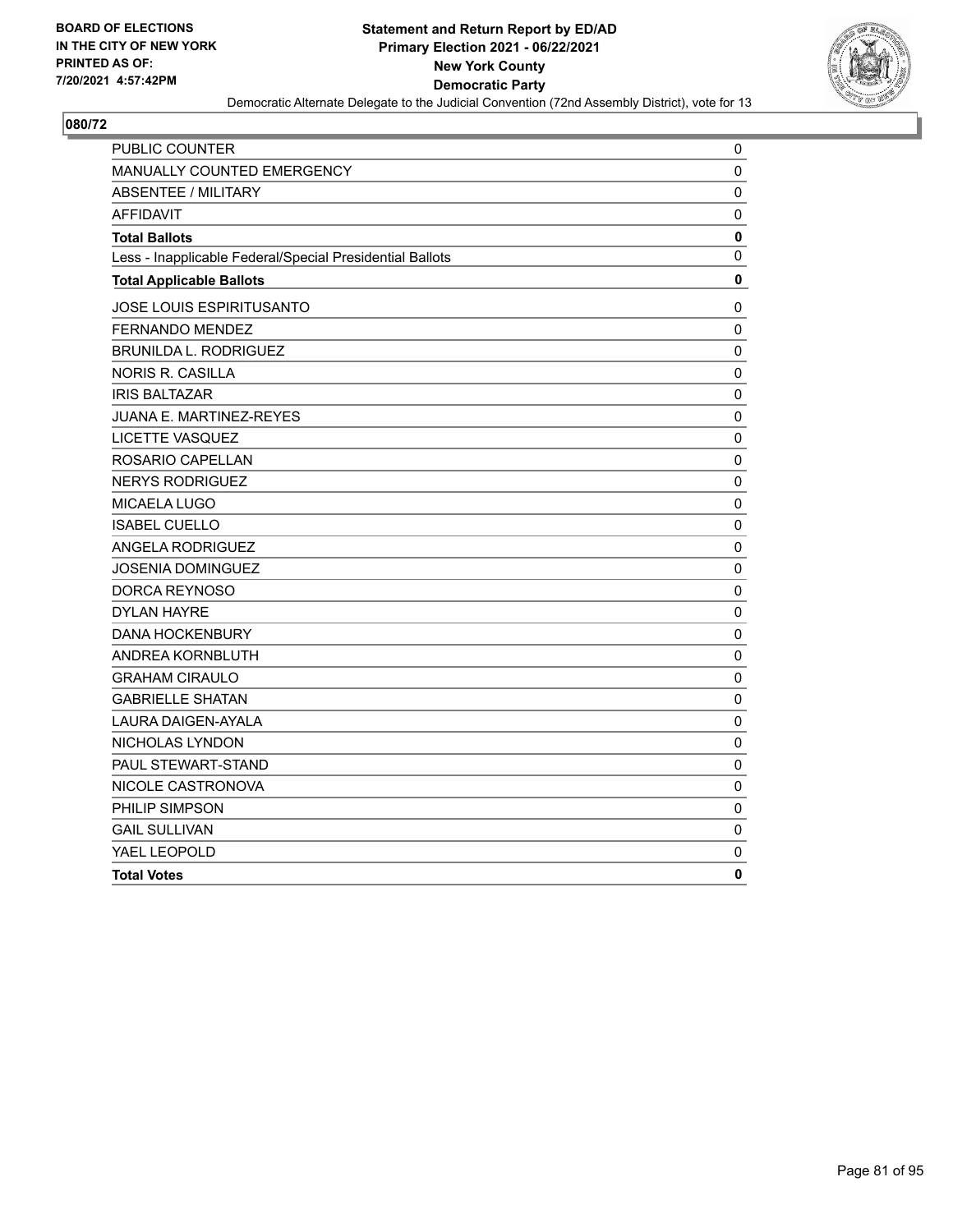

| <b>MANUALLY COUNTED EMERGENCY</b><br>0<br>ABSENTEE / MILITARY<br>0<br><b>AFFIDAVIT</b><br>0<br>0<br><b>Total Ballots</b><br>0<br>Less - Inapplicable Federal/Special Presidential Ballots<br><b>Total Applicable Ballots</b><br>0<br>JOSE LOUIS ESPIRITUSANTO<br>0<br><b>FERNANDO MENDEZ</b><br>$\pmb{0}$<br><b>BRUNILDA L. RODRIGUEZ</b><br>0<br><b>NORIS R. CASILLA</b><br>0<br><b>IRIS BALTAZAR</b><br>0<br>JUANA E. MARTINEZ-REYES<br>0<br>LICETTE VASQUEZ<br>0<br>ROSARIO CAPELLAN<br>0<br><b>NERYS RODRIGUEZ</b><br>0<br>MICAELA LUGO<br>0<br><b>ISABEL CUELLO</b><br>0<br>ANGELA RODRIGUEZ<br>0<br><b>JOSENIA DOMINGUEZ</b><br>0<br>DORCA REYNOSO<br>0<br><b>DYLAN HAYRE</b><br>0<br><b>DANA HOCKENBURY</b><br>0<br>ANDREA KORNBLUTH<br>0<br><b>GRAHAM CIRAULO</b><br>0<br><b>GABRIELLE SHATAN</b><br>0<br>LAURA DAIGEN-AYALA<br>0<br>NICHOLAS LYNDON<br>0<br>PAUL STEWART-STAND<br>0<br>0<br>NICOLE CASTRONOVA<br>PHILIP SIMPSON<br>0<br><b>GAIL SULLIVAN</b><br>0<br>YAEL LEOPOLD<br>0<br>0<br><b>Total Votes</b> | PUBLIC COUNTER               | 0 |
|----------------------------------------------------------------------------------------------------------------------------------------------------------------------------------------------------------------------------------------------------------------------------------------------------------------------------------------------------------------------------------------------------------------------------------------------------------------------------------------------------------------------------------------------------------------------------------------------------------------------------------------------------------------------------------------------------------------------------------------------------------------------------------------------------------------------------------------------------------------------------------------------------------------------------------------------------------------------------------------------------------------------------|------------------------------|---|
|                                                                                                                                                                                                                                                                                                                                                                                                                                                                                                                                                                                                                                                                                                                                                                                                                                                                                                                                                                                                                            |                              |   |
|                                                                                                                                                                                                                                                                                                                                                                                                                                                                                                                                                                                                                                                                                                                                                                                                                                                                                                                                                                                                                            |                              |   |
|                                                                                                                                                                                                                                                                                                                                                                                                                                                                                                                                                                                                                                                                                                                                                                                                                                                                                                                                                                                                                            |                              |   |
|                                                                                                                                                                                                                                                                                                                                                                                                                                                                                                                                                                                                                                                                                                                                                                                                                                                                                                                                                                                                                            |                              |   |
|                                                                                                                                                                                                                                                                                                                                                                                                                                                                                                                                                                                                                                                                                                                                                                                                                                                                                                                                                                                                                            |                              |   |
|                                                                                                                                                                                                                                                                                                                                                                                                                                                                                                                                                                                                                                                                                                                                                                                                                                                                                                                                                                                                                            |                              |   |
|                                                                                                                                                                                                                                                                                                                                                                                                                                                                                                                                                                                                                                                                                                                                                                                                                                                                                                                                                                                                                            |                              |   |
|                                                                                                                                                                                                                                                                                                                                                                                                                                                                                                                                                                                                                                                                                                                                                                                                                                                                                                                                                                                                                            |                              |   |
|                                                                                                                                                                                                                                                                                                                                                                                                                                                                                                                                                                                                                                                                                                                                                                                                                                                                                                                                                                                                                            |                              |   |
|                                                                                                                                                                                                                                                                                                                                                                                                                                                                                                                                                                                                                                                                                                                                                                                                                                                                                                                                                                                                                            |                              |   |
|                                                                                                                                                                                                                                                                                                                                                                                                                                                                                                                                                                                                                                                                                                                                                                                                                                                                                                                                                                                                                            |                              |   |
|                                                                                                                                                                                                                                                                                                                                                                                                                                                                                                                                                                                                                                                                                                                                                                                                                                                                                                                                                                                                                            |                              |   |
|                                                                                                                                                                                                                                                                                                                                                                                                                                                                                                                                                                                                                                                                                                                                                                                                                                                                                                                                                                                                                            |                              |   |
|                                                                                                                                                                                                                                                                                                                                                                                                                                                                                                                                                                                                                                                                                                                                                                                                                                                                                                                                                                                                                            |                              |   |
|                                                                                                                                                                                                                                                                                                                                                                                                                                                                                                                                                                                                                                                                                                                                                                                                                                                                                                                                                                                                                            |                              |   |
|                                                                                                                                                                                                                                                                                                                                                                                                                                                                                                                                                                                                                                                                                                                                                                                                                                                                                                                                                                                                                            |                              |   |
|                                                                                                                                                                                                                                                                                                                                                                                                                                                                                                                                                                                                                                                                                                                                                                                                                                                                                                                                                                                                                            |                              |   |
|                                                                                                                                                                                                                                                                                                                                                                                                                                                                                                                                                                                                                                                                                                                                                                                                                                                                                                                                                                                                                            |                              |   |
|                                                                                                                                                                                                                                                                                                                                                                                                                                                                                                                                                                                                                                                                                                                                                                                                                                                                                                                                                                                                                            |                              |   |
|                                                                                                                                                                                                                                                                                                                                                                                                                                                                                                                                                                                                                                                                                                                                                                                                                                                                                                                                                                                                                            |                              |   |
|                                                                                                                                                                                                                                                                                                                                                                                                                                                                                                                                                                                                                                                                                                                                                                                                                                                                                                                                                                                                                            |                              |   |
|                                                                                                                                                                                                                                                                                                                                                                                                                                                                                                                                                                                                                                                                                                                                                                                                                                                                                                                                                                                                                            |                              |   |
|                                                                                                                                                                                                                                                                                                                                                                                                                                                                                                                                                                                                                                                                                                                                                                                                                                                                                                                                                                                                                            |                              |   |
|                                                                                                                                                                                                                                                                                                                                                                                                                                                                                                                                                                                                                                                                                                                                                                                                                                                                                                                                                                                                                            |                              |   |
|                                                                                                                                                                                                                                                                                                                                                                                                                                                                                                                                                                                                                                                                                                                                                                                                                                                                                                                                                                                                                            |                              |   |
|                                                                                                                                                                                                                                                                                                                                                                                                                                                                                                                                                                                                                                                                                                                                                                                                                                                                                                                                                                                                                            |                              |   |
|                                                                                                                                                                                                                                                                                                                                                                                                                                                                                                                                                                                                                                                                                                                                                                                                                                                                                                                                                                                                                            |                              |   |
|                                                                                                                                                                                                                                                                                                                                                                                                                                                                                                                                                                                                                                                                                                                                                                                                                                                                                                                                                                                                                            |                              |   |
|                                                                                                                                                                                                                                                                                                                                                                                                                                                                                                                                                                                                                                                                                                                                                                                                                                                                                                                                                                                                                            |                              |   |
|                                                                                                                                                                                                                                                                                                                                                                                                                                                                                                                                                                                                                                                                                                                                                                                                                                                                                                                                                                                                                            |                              |   |
|                                                                                                                                                                                                                                                                                                                                                                                                                                                                                                                                                                                                                                                                                                                                                                                                                                                                                                                                                                                                                            |                              |   |
|                                                                                                                                                                                                                                                                                                                                                                                                                                                                                                                                                                                                                                                                                                                                                                                                                                                                                                                                                                                                                            |                              |   |
|                                                                                                                                                                                                                                                                                                                                                                                                                                                                                                                                                                                                                                                                                                                                                                                                                                                                                                                                                                                                                            |                              |   |
|                                                                                                                                                                                                                                                                                                                                                                                                                                                                                                                                                                                                                                                                                                                                                                                                                                                                                                                                                                                                                            | 082/72 COMBINED into: 080/72 |   |
|                                                                                                                                                                                                                                                                                                                                                                                                                                                                                                                                                                                                                                                                                                                                                                                                                                                                                                                                                                                                                            | 083/72 COMBINED into: 080/72 |   |

**084/72 COMBINED into: 081/72**

**085/72 COMBINED into: 080/72**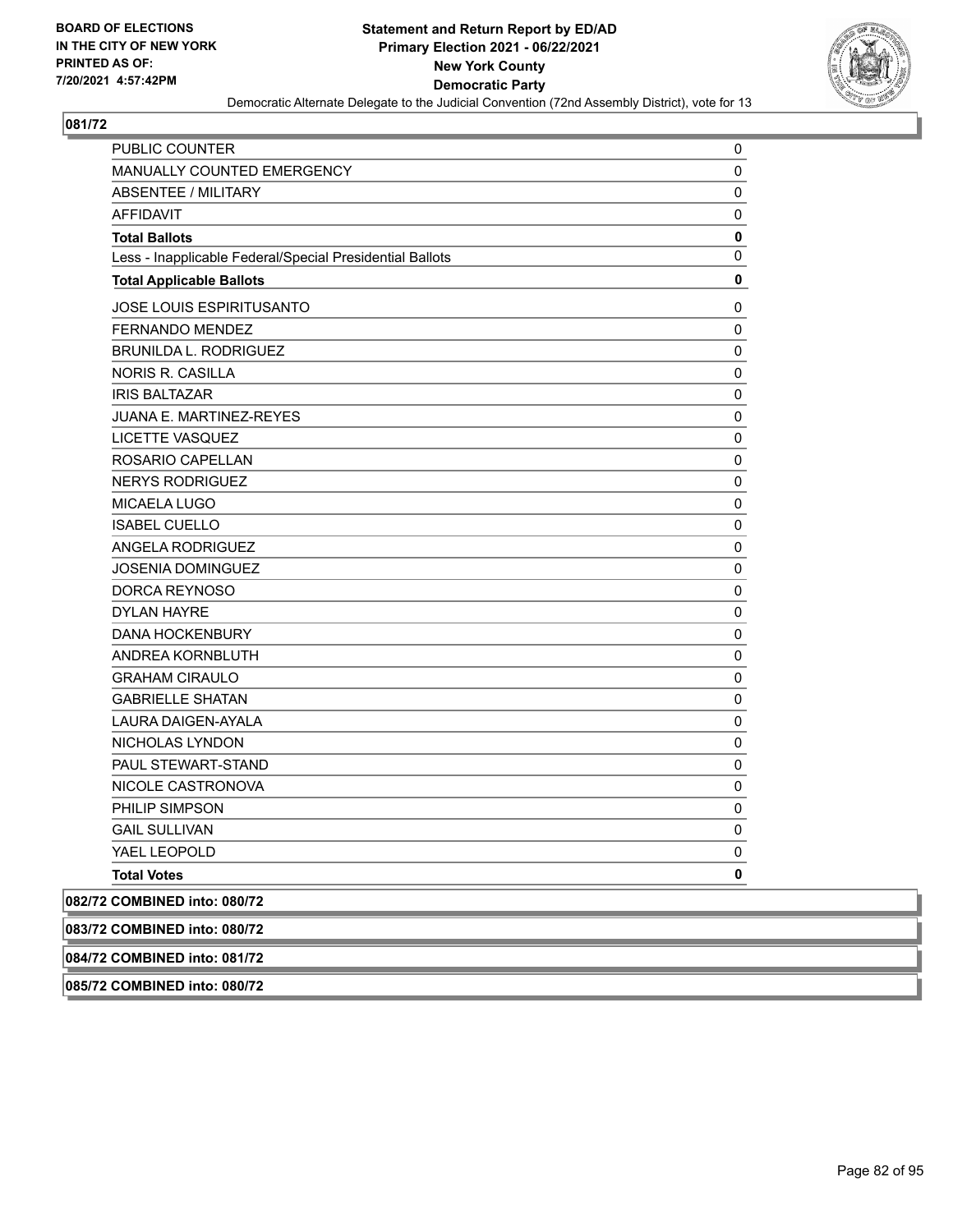

| <b>PUBLIC COUNTER</b>                                    | 125            |
|----------------------------------------------------------|----------------|
| <b>MANUALLY COUNTED EMERGENCY</b>                        | 0              |
| <b>ABSENTEE / MILITARY</b>                               | 8              |
| <b>AFFIDAVIT</b>                                         | $\mathbf{0}$   |
| <b>Total Ballots</b>                                     | 133            |
| Less - Inapplicable Federal/Special Presidential Ballots | 0              |
| <b>Total Applicable Ballots</b>                          | 133            |
| JOSE LOUIS ESPIRITUSANTO                                 | 26             |
| <b>FERNANDO MENDEZ</b>                                   | 23             |
| <b>BRUNILDA L. RODRIGUEZ</b>                             | 26             |
| <b>NORIS R. CASILLA</b>                                  | 20             |
| <b>IRIS BALTAZAR</b>                                     | 15             |
| <b>JUANA E. MARTINEZ-REYES</b>                           | 21             |
| LICETTE VASQUEZ                                          | 17             |
| ROSARIO CAPELLAN                                         | 23             |
| <b>NERYS RODRIGUEZ</b>                                   | 23             |
| <b>MICAELA LUGO</b>                                      | 18             |
| <b>ISABEL CUELLO</b>                                     | 21             |
| <b>ANGELA RODRIGUEZ</b>                                  | 23             |
| JOSENIA DOMINGUEZ                                        | 20             |
| DORCA REYNOSO                                            | 25             |
| <b>DYLAN HAYRE</b>                                       | $\overline{5}$ |
| <b>DANA HOCKENBURY</b>                                   | $\overline{7}$ |
| <b>ANDREA KORNBLUTH</b>                                  | 11             |
| <b>GRAHAM CIRAULO</b>                                    | 7              |
| <b>GABRIELLE SHATAN</b>                                  | 9              |
| LAURA DAIGEN-AYALA                                       | 10             |
| NICHOLAS LYNDON                                          | 5              |
| <b>PAUL STEWART-STAND</b>                                | 5              |
| NICOLE CASTRONOVA                                        | 11             |
| PHILIP SIMPSON                                           | 10             |
| <b>GAIL SULLIVAN</b>                                     | 10             |
| YAEL LEOPOLD                                             | 5              |
| <b>Total Votes</b>                                       | 396            |
| Unrecorded                                               | 1,333          |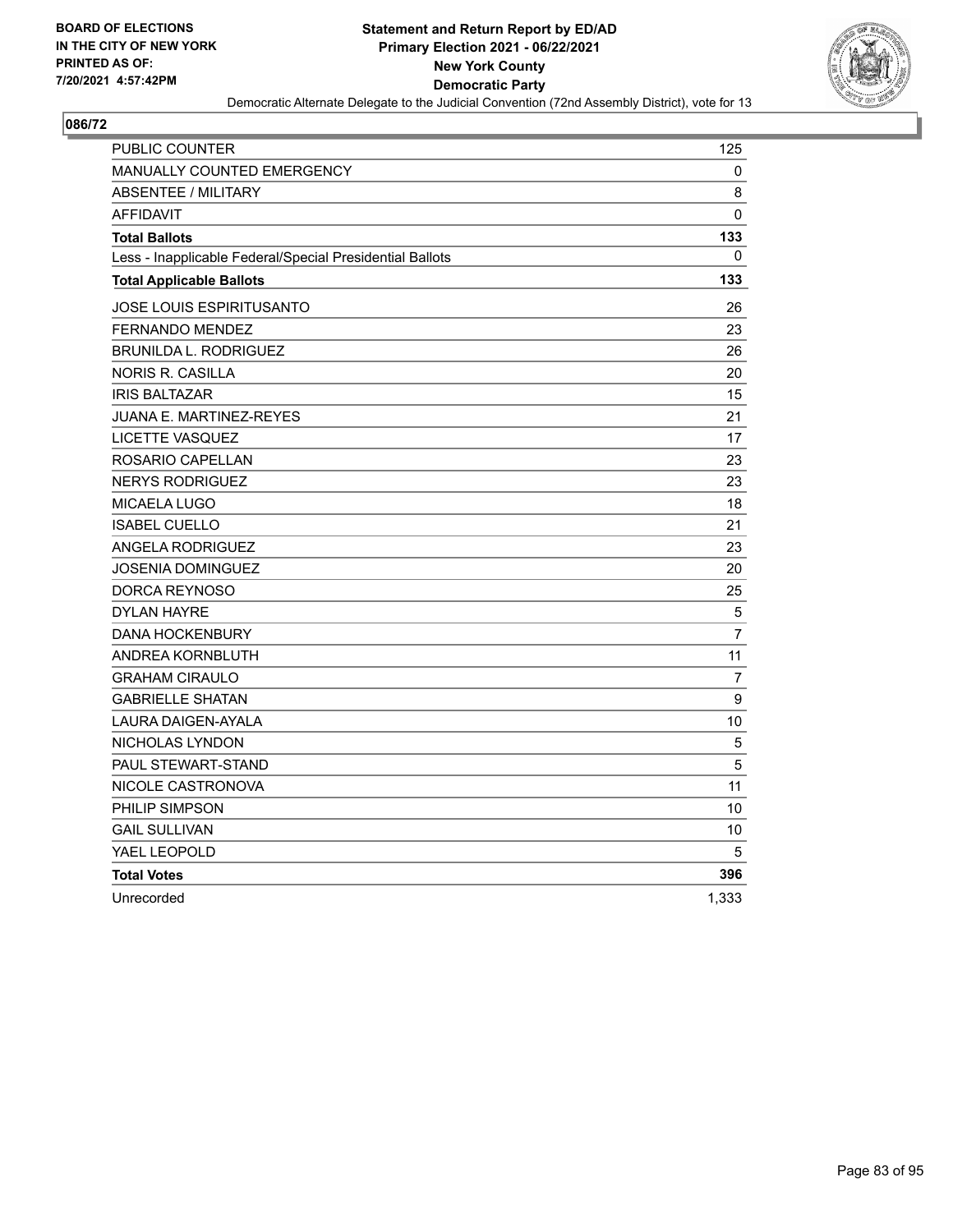

| PUBLIC COUNTER                                           | 76          |
|----------------------------------------------------------|-------------|
| <b>MANUALLY COUNTED EMERGENCY</b>                        | 0           |
| <b>ABSENTEE / MILITARY</b>                               | $\mathbf 5$ |
| <b>AFFIDAVIT</b>                                         | 0           |
| <b>Total Ballots</b>                                     | 81          |
| Less - Inapplicable Federal/Special Presidential Ballots | 0           |
| <b>Total Applicable Ballots</b>                          | 81          |
| <b>JOSE LOUIS ESPIRITUSANTO</b>                          | 17          |
| <b>FERNANDO MENDEZ</b>                                   | 21          |
| BRUNILDA L. RODRIGUEZ                                    | 18          |
| NORIS R. CASILLA                                         | 13          |
| <b>IRIS BALTAZAR</b>                                     | 14          |
| JUANA E. MARTINEZ-REYES                                  | 17          |
| LICETTE VASQUEZ                                          | 13          |
| ROSARIO CAPELLAN                                         | 17          |
| <b>NERYS RODRIGUEZ</b>                                   | 12          |
| MICAELA LUGO                                             | 8           |
| <b>ISABEL CUELLO</b>                                     | 13          |
| ANGELA RODRIGUEZ                                         | 25          |
| <b>JOSENIA DOMINGUEZ</b>                                 | 11          |
| DORCA REYNOSO                                            | 18          |
| <b>DYLAN HAYRE</b>                                       | 6           |
| <b>DANA HOCKENBURY</b>                                   | 6           |
| ANDREA KORNBLUTH                                         | 7           |
| <b>GRAHAM CIRAULO</b>                                    | 6           |
| <b>GABRIELLE SHATAN</b>                                  | 5           |
| LAURA DAIGEN-AYALA                                       | 10          |
| NICHOLAS LYNDON                                          | 5           |
| PAUL STEWART-STAND                                       | 4           |
| NICOLE CASTRONOVA                                        | 3           |
| PHILIP SIMPSON                                           | 3           |
| <b>GAIL SULLIVAN</b>                                     | 5           |
| YAEL LEOPOLD                                             | 3           |
| UNATTRIBUTABLE WRITE-IN (WRITE-IN)                       | 5           |
| <b>Total Votes</b>                                       | 285         |
| Unrecorded                                               | 768         |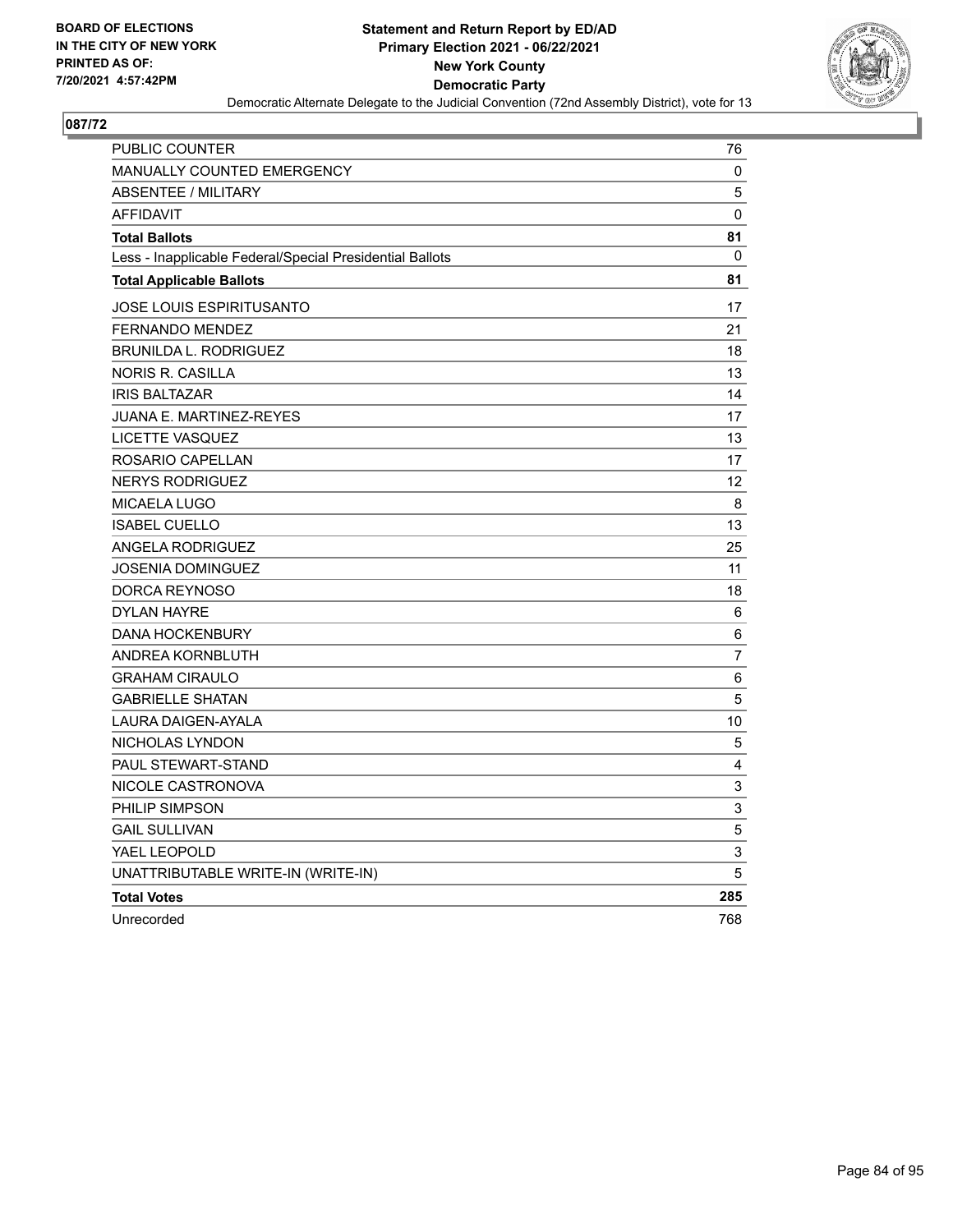

| PUBLIC COUNTER                                           | 103          |
|----------------------------------------------------------|--------------|
| <b>MANUALLY COUNTED EMERGENCY</b>                        | 0            |
| <b>ABSENTEE / MILITARY</b>                               | 12           |
| <b>AFFIDAVIT</b>                                         | $\Omega$     |
| <b>Total Ballots</b>                                     | 115          |
| Less - Inapplicable Federal/Special Presidential Ballots | $\mathbf{0}$ |
| <b>Total Applicable Ballots</b>                          | 115          |
| JOSE LOUIS ESPIRITUSANTO                                 | 20           |
| <b>FERNANDO MENDEZ</b>                                   | 20           |
| <b>BRUNILDA L. RODRIGUEZ</b>                             | 24           |
| <b>NORIS R. CASILLA</b>                                  | 16           |
| <b>IRIS BALTAZAR</b>                                     | 19           |
| JUANA E. MARTINEZ-REYES                                  | 23           |
| <b>LICETTE VASQUEZ</b>                                   | 20           |
| ROSARIO CAPELLAN                                         | 18           |
| <b>NERYS RODRIGUEZ</b>                                   | 20           |
| <b>MICAELA LUGO</b>                                      | 23           |
| <b>ISABEL CUELLO</b>                                     | 22           |
| <b>ANGELA RODRIGUEZ</b>                                  | 27           |
| <b>JOSENIA DOMINGUEZ</b>                                 | 20           |
| DORCA REYNOSO                                            | 19           |
| <b>DYLAN HAYRE</b>                                       | 12           |
| <b>DANA HOCKENBURY</b>                                   | 11           |
| ANDREA KORNBLUTH                                         | 14           |
| <b>GRAHAM CIRAULO</b>                                    | 8            |
| <b>GABRIELLE SHATAN</b>                                  | 14           |
| LAURA DAIGEN-AYALA                                       | 14           |
| NICHOLAS LYNDON                                          | 10           |
| PAUL STEWART-STAND                                       | 11           |
| NICOLE CASTRONOVA                                        | 15           |
| PHILIP SIMPSON                                           | 13           |
| <b>GAIL SULLIVAN</b>                                     | 13           |
| YAEL LEOPOLD                                             | 9            |
| <b>Total Votes</b>                                       | 435          |
| Unrecorded                                               | 1,060        |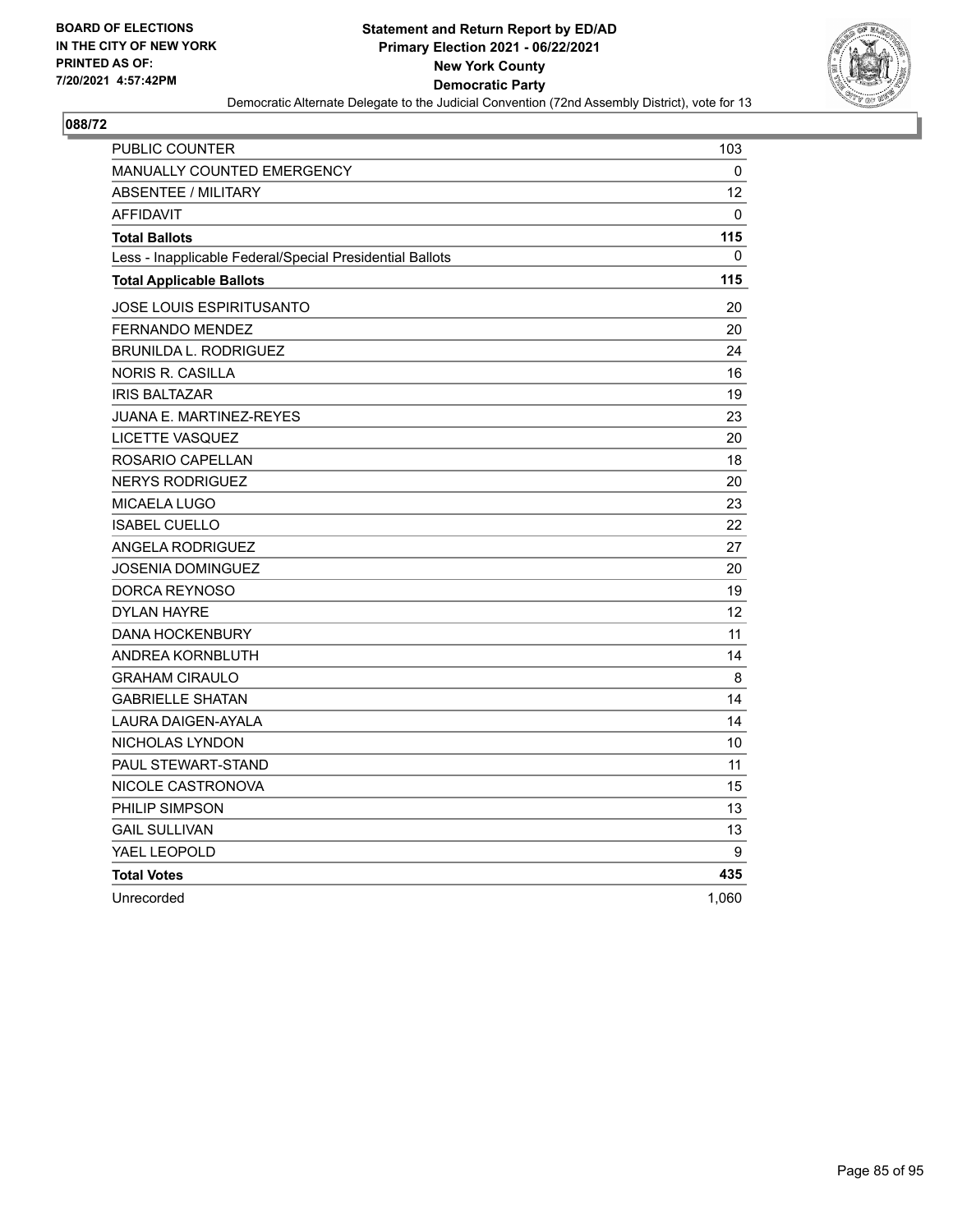

| PUBLIC COUNTER                                           | 127            |
|----------------------------------------------------------|----------------|
| MANUALLY COUNTED EMERGENCY                               | 0              |
| ABSENTEE / MILITARY                                      | 8              |
| <b>AFFIDAVIT</b>                                         | 1              |
| <b>Total Ballots</b>                                     | 136            |
| Less - Inapplicable Federal/Special Presidential Ballots | 0              |
| <b>Total Applicable Ballots</b>                          | 136            |
| <b>JOSE LOUIS ESPIRITUSANTO</b>                          | 20             |
| <b>FERNANDO MENDEZ</b>                                   | 29             |
| <b>BRUNILDA L. RODRIGUEZ</b>                             | 23             |
| <b>NORIS R. CASILLA</b>                                  | 14             |
| <b>IRIS BALTAZAR</b>                                     | 11             |
| <b>JUANA E. MARTINEZ-REYES</b>                           | 19             |
| LICETTE VASQUEZ                                          | 13             |
| ROSARIO CAPELLAN                                         | 12             |
| <b>NERYS RODRIGUEZ</b>                                   | 17             |
| <b>MICAELA LUGO</b>                                      | 11             |
| <b>ISABEL CUELLO</b>                                     | 11             |
| <b>ANGELA RODRIGUEZ</b>                                  | 36             |
| <b>JOSENIA DOMINGUEZ</b>                                 | 18             |
| DORCA REYNOSO                                            | 29             |
| <b>DYLAN HAYRE</b>                                       | 10             |
| <b>DANA HOCKENBURY</b>                                   | 9              |
| ANDREA KORNBLUTH                                         | 13             |
| <b>GRAHAM CIRAULO</b>                                    | 10             |
| <b>GABRIELLE SHATAN</b>                                  | 8              |
| LAURA DAIGEN-AYALA                                       | 16             |
| NICHOLAS LYNDON                                          | 5              |
| PAUL STEWART-STAND                                       | 5              |
| NICOLE CASTRONOVA                                        | $\overline{7}$ |
| PHILIP SIMPSON                                           | 13             |
| <b>GAIL SULLIVAN</b>                                     | 5              |
| YAEL LEOPOLD                                             | 7              |
| CARMEN DE BASA (WRITE-IN)                                | $\mathbf{1}$   |
| YDANIS RODRIGUEZ (WRITE-IN)                              | $\mathbf{1}$   |
| <b>Total Votes</b>                                       | 373            |
| Unrecorded                                               | 1,395          |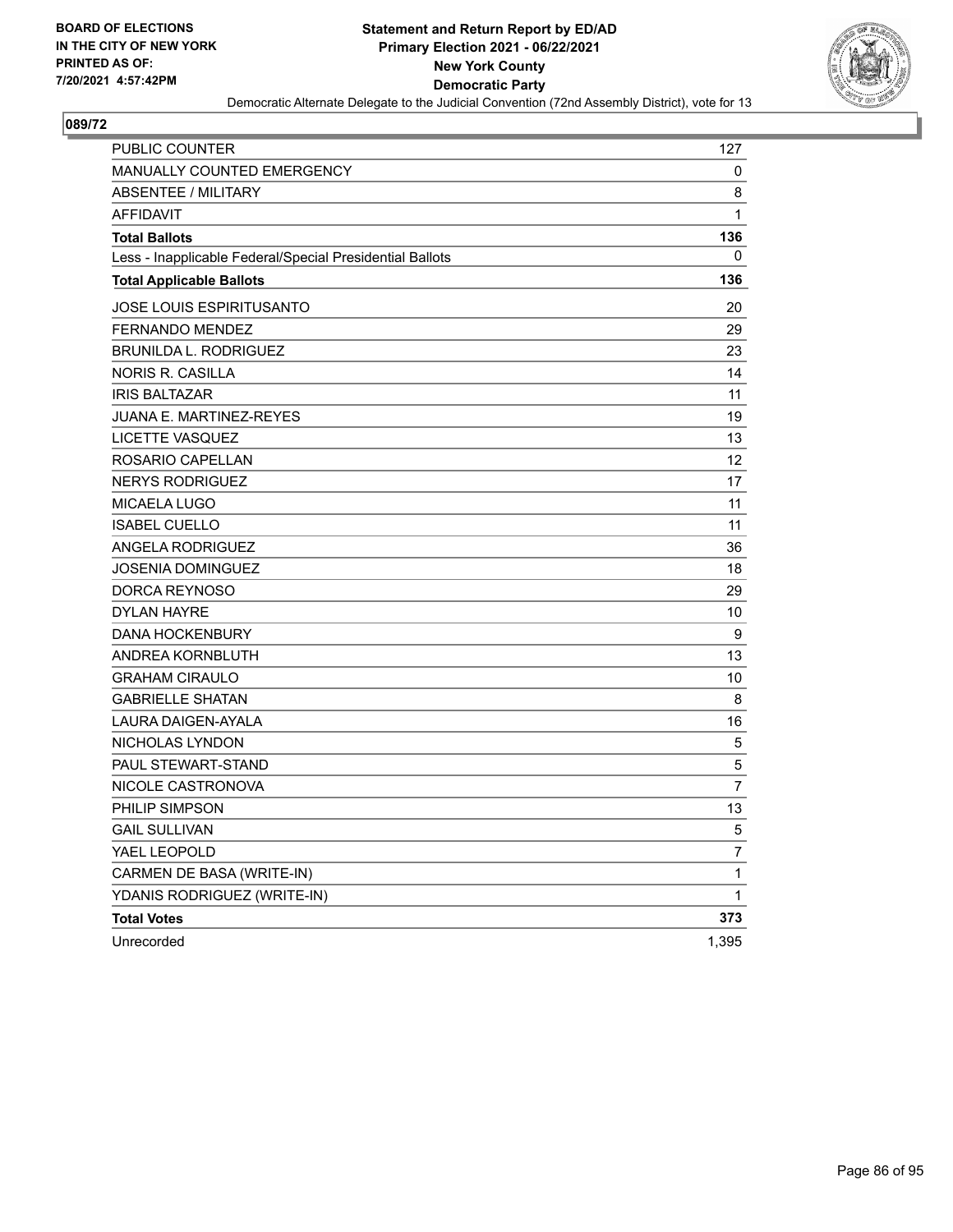

| PUBLIC COUNTER                                           | 136            |
|----------------------------------------------------------|----------------|
| <b>MANUALLY COUNTED EMERGENCY</b>                        | 0              |
| <b>ABSENTEE / MILITARY</b>                               | $\overline{7}$ |
| <b>AFFIDAVIT</b>                                         | $\mathbf{1}$   |
| <b>Total Ballots</b>                                     | 144            |
| Less - Inapplicable Federal/Special Presidential Ballots | 0              |
| <b>Total Applicable Ballots</b>                          | 144            |
| JOSE LOUIS ESPIRITUSANTO                                 | 26             |
| <b>FERNANDO MENDEZ</b>                                   | 32             |
| <b>BRUNILDA L. RODRIGUEZ</b>                             | 35             |
| <b>NORIS R. CASILLA</b>                                  | 30             |
| <b>IRIS BALTAZAR</b>                                     | 34             |
| <b>JUANA E. MARTINEZ-REYES</b>                           | 30             |
| LICETTE VASQUEZ                                          | 39             |
| ROSARIO CAPELLAN                                         | 29             |
| <b>NERYS RODRIGUEZ</b>                                   | 30             |
| <b>MICAELA LUGO</b>                                      | 32             |
| <b>ISABEL CUELLO</b>                                     | 30             |
| <b>ANGELA RODRIGUEZ</b>                                  | 47             |
| JOSENIA DOMINGUEZ                                        | 36             |
| DORCA REYNOSO                                            | 32             |
| <b>DYLAN HAYRE</b>                                       | 14             |
| <b>DANA HOCKENBURY</b>                                   | 24             |
| <b>ANDREA KORNBLUTH</b>                                  | 28             |
| <b>GRAHAM CIRAULO</b>                                    | 17             |
| <b>GABRIELLE SHATAN</b>                                  | 23             |
| LAURA DAIGEN-AYALA                                       | 32             |
| NICHOLAS LYNDON                                          | 19             |
| <b>PAUL STEWART-STAND</b>                                | 15             |
| NICOLE CASTRONOVA                                        | 25             |
| PHILIP SIMPSON                                           | 16             |
| <b>GAIL SULLIVAN</b>                                     | 29             |
| YAEL LEOPOLD                                             | 22             |
| <b>Total Votes</b>                                       | 726            |
| Unrecorded                                               | 1,146          |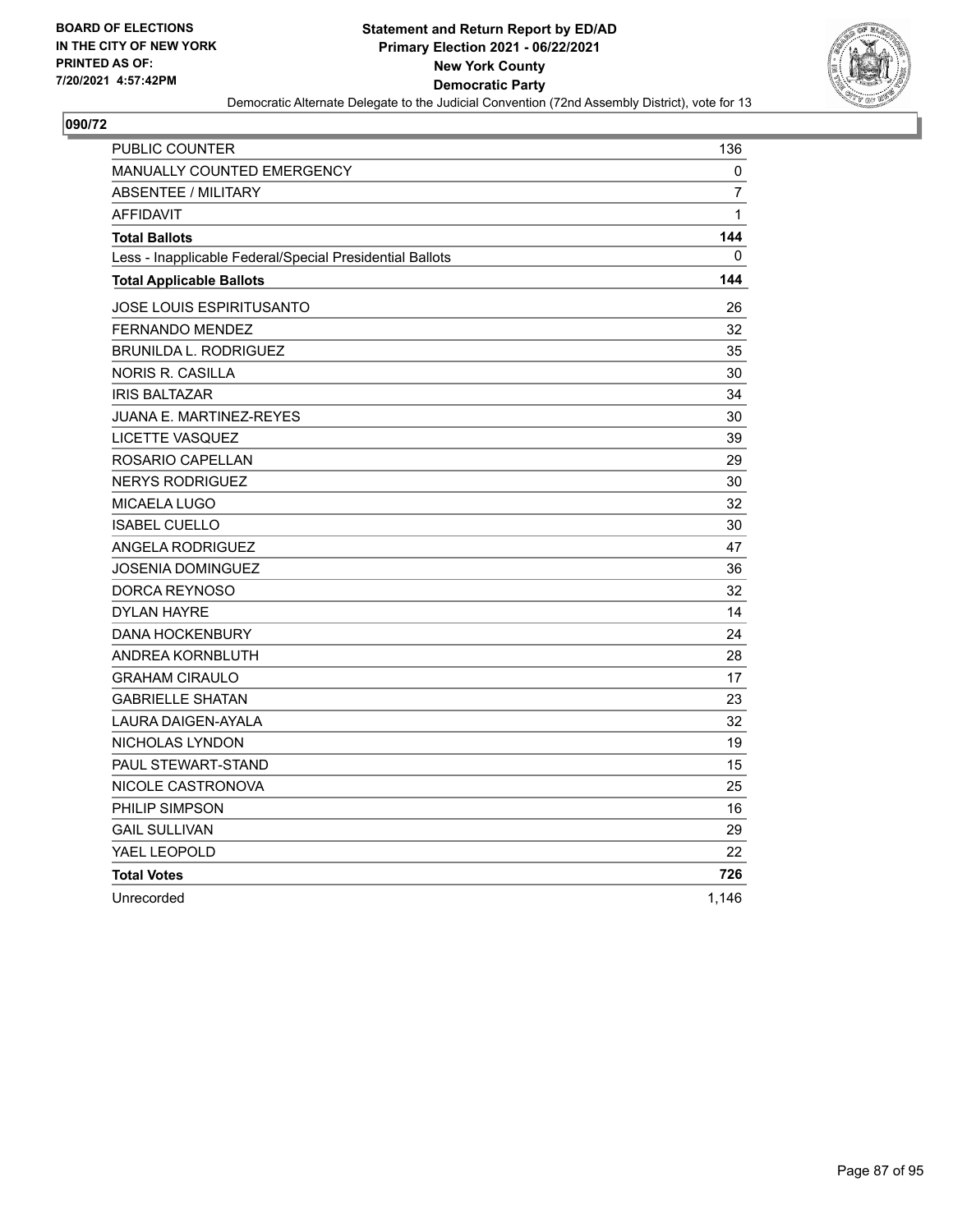

| PUBLIC COUNTER                                           | 215   |
|----------------------------------------------------------|-------|
| MANUALLY COUNTED EMERGENCY                               | 0     |
| ABSENTEE / MILITARY                                      | 10    |
| <b>AFFIDAVIT</b>                                         | 1     |
| <b>Total Ballots</b>                                     | 226   |
| Less - Inapplicable Federal/Special Presidential Ballots | 0     |
| <b>Total Applicable Ballots</b>                          | 226   |
| <b>JOSE LOUIS ESPIRITUSANTO</b>                          | 41    |
| <b>FERNANDO MENDEZ</b>                                   | 38    |
| <b>BRUNILDA L. RODRIGUEZ</b>                             | 55    |
| <b>NORIS R. CASILLA</b>                                  | 32    |
| <b>IRIS BALTAZAR</b>                                     | 42    |
| <b>JUANA E. MARTINEZ-REYES</b>                           | 47    |
| LICETTE VASQUEZ                                          | 47    |
| ROSARIO CAPELLAN                                         | 47    |
| <b>NERYS RODRIGUEZ</b>                                   | 40    |
| <b>MICAELA LUGO</b>                                      | 43    |
| <b>ISABEL CUELLO</b>                                     | 46    |
| ANGELA RODRIGUEZ                                         | 58    |
| <b>JOSENIA DOMINGUEZ</b>                                 | 42    |
| DORCA REYNOSO                                            | 51    |
| <b>DYLAN HAYRE</b>                                       | 25    |
| <b>DANA HOCKENBURY</b>                                   | 39    |
| ANDREA KORNBLUTH                                         | 31    |
| <b>GRAHAM CIRAULO</b>                                    | 29    |
| <b>GABRIELLE SHATAN</b>                                  | 39    |
| LAURA DAIGEN-AYALA                                       | 42    |
| NICHOLAS LYNDON                                          | 29    |
| PAUL STEWART-STAND                                       | 26    |
| NICOLE CASTRONOVA                                        | 45    |
| PHILIP SIMPSON                                           | 31    |
| <b>GAIL SULLIVAN</b>                                     | 47    |
| YAEL LEOPOLD                                             | 35    |
| ELIZABETH SALAZAR (WRITE-IN)                             | 1     |
| PATRICK BLANCHFIELD (WRITE-IN)                           | 1     |
| <b>Total Votes</b>                                       | 1,049 |
| Unrecorded                                               | 1,889 |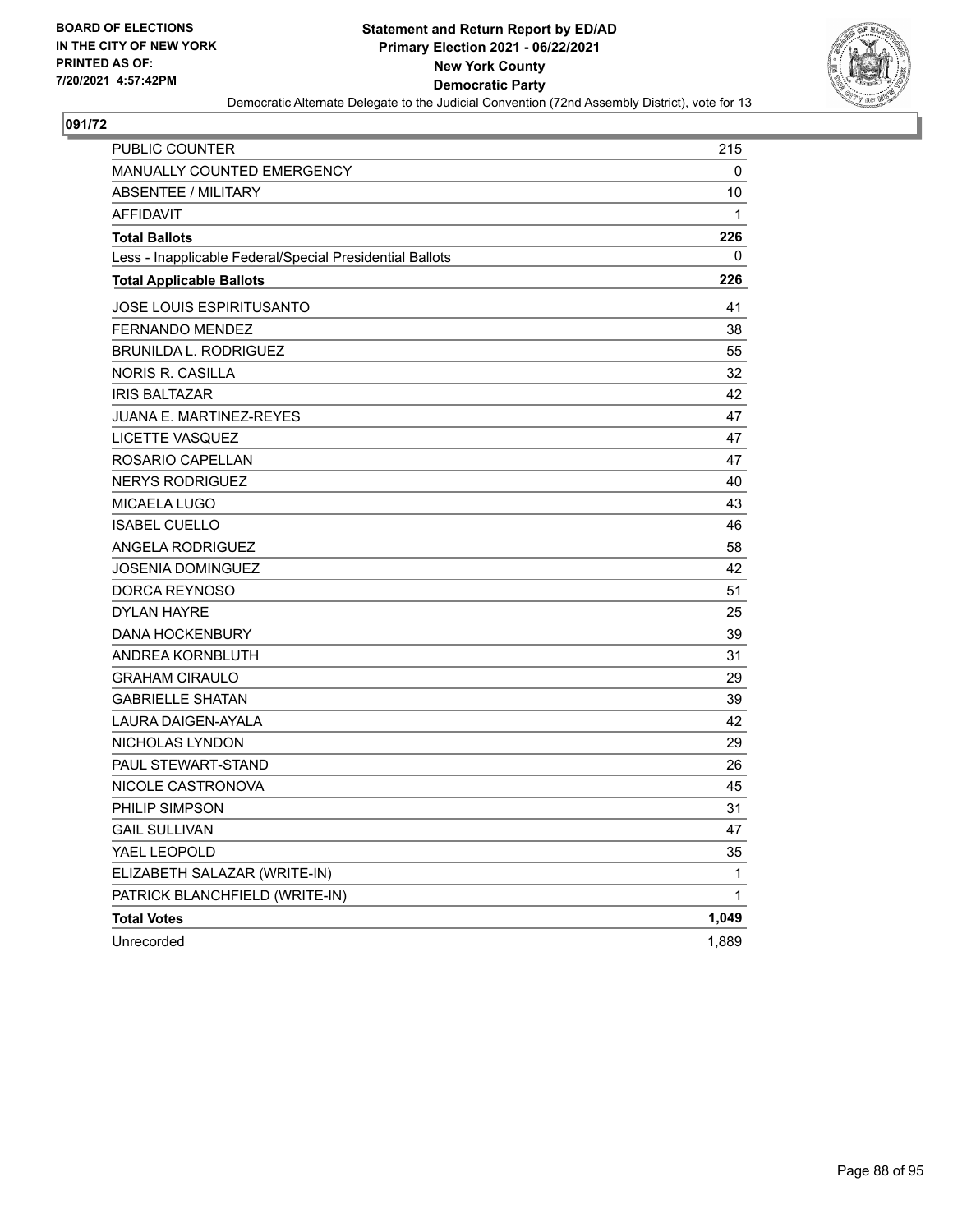

| <b>PUBLIC COUNTER</b>                                    | 150   |
|----------------------------------------------------------|-------|
| <b>MANUALLY COUNTED EMERGENCY</b>                        | 0     |
| <b>ABSENTEE / MILITARY</b>                               | 11    |
| <b>AFFIDAVIT</b>                                         | 0     |
| <b>Total Ballots</b>                                     | 161   |
| Less - Inapplicable Federal/Special Presidential Ballots | 0     |
| <b>Total Applicable Ballots</b>                          | 161   |
| JOSE LOUIS ESPIRITUSANTO                                 | 28    |
| <b>FERNANDO MENDEZ</b>                                   | 35    |
| <b>BRUNILDA L. RODRIGUEZ</b>                             | 29    |
| NORIS R. CASILLA                                         | 19    |
| <b>IRIS BALTAZAR</b>                                     | 22    |
| JUANA E. MARTINEZ-REYES                                  | 28    |
| LICETTE VASQUEZ                                          | 29    |
| ROSARIO CAPELLAN                                         | 25    |
| <b>NERYS RODRIGUEZ</b>                                   | 30    |
| MICAELA LUGO                                             | 22    |
| <b>ISABEL CUELLO</b>                                     | 26    |
| ANGELA RODRIGUEZ                                         | 38    |
| JOSENIA DOMINGUEZ                                        | 31    |
| <b>DORCA REYNOSO</b>                                     | 24    |
| <b>DYLAN HAYRE</b>                                       | 8     |
| <b>DANA HOCKENBURY</b>                                   | 19    |
| ANDREA KORNBLUTH                                         | 11    |
| <b>GRAHAM CIRAULO</b>                                    | 9     |
| <b>GABRIELLE SHATAN</b>                                  | 10    |
| LAURA DAIGEN-AYALA                                       | 14    |
| NICHOLAS LYNDON                                          | 13    |
| <b>PAUL STEWART-STAND</b>                                | 5     |
| NICOLE CASTRONOVA                                        | 13    |
| PHILIP SIMPSON                                           | 12    |
| <b>GAIL SULLIVAN</b>                                     | 9     |
| YAEL LEOPOLD                                             | 14    |
| UNATTRIBUTABLE WRITE-IN (WRITE-IN)                       | 3     |
| <b>Total Votes</b>                                       | 526   |
| Unrecorded                                               | 1,567 |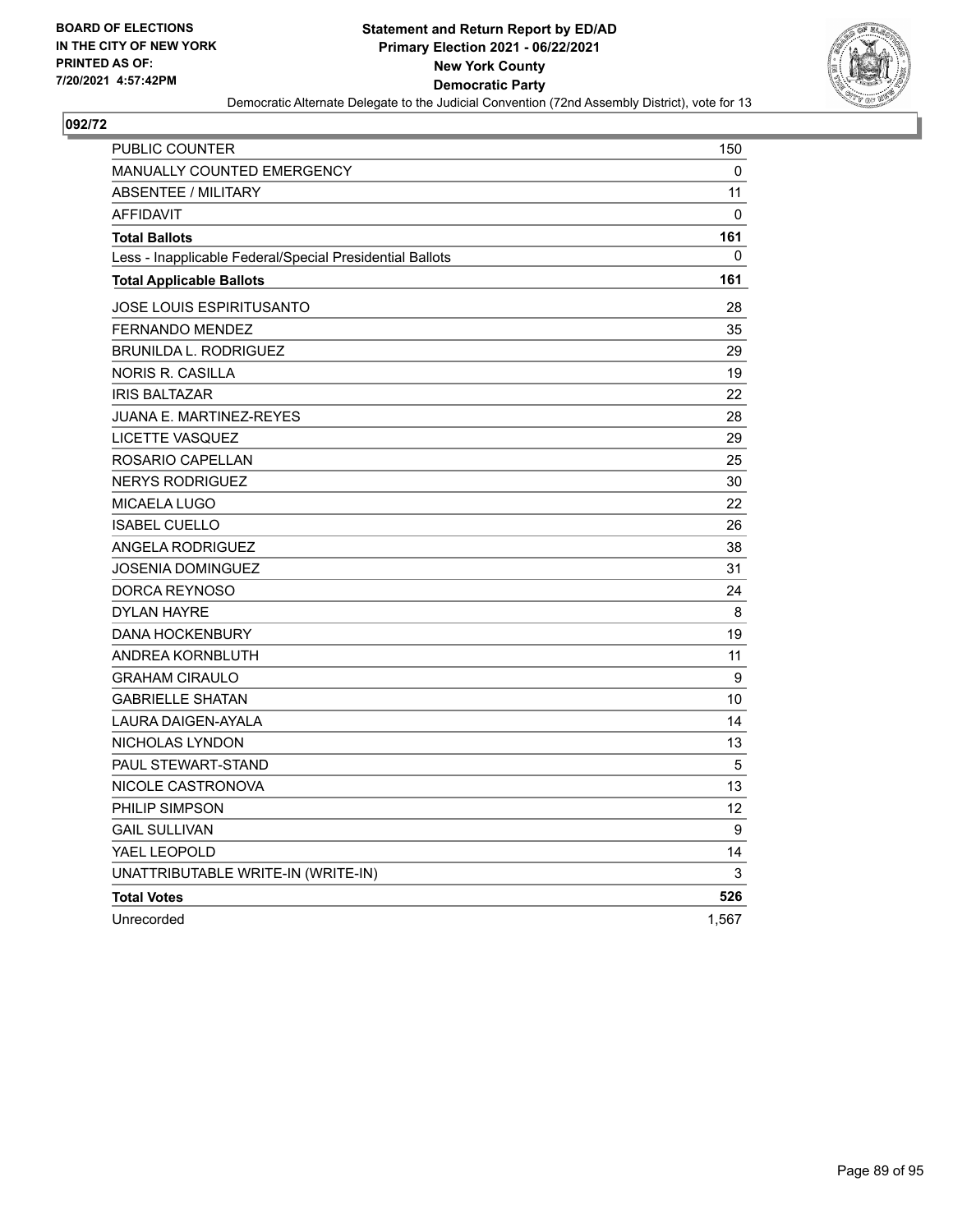

| PUBLIC COUNTER                                           | 148          |
|----------------------------------------------------------|--------------|
| <b>MANUALLY COUNTED EMERGENCY</b>                        | 0            |
| <b>ABSENTEE / MILITARY</b>                               | 4            |
| <b>AFFIDAVIT</b>                                         | $\mathbf{1}$ |
| <b>Total Ballots</b>                                     | 153          |
| Less - Inapplicable Federal/Special Presidential Ballots | 0            |
| <b>Total Applicable Ballots</b>                          | 153          |
| JOSE LOUIS ESPIRITUSANTO                                 | 25           |
| <b>FERNANDO MENDEZ</b>                                   | 25           |
| <b>BRUNILDA L. RODRIGUEZ</b>                             | 24           |
| <b>NORIS R. CASILLA</b>                                  | 19           |
| <b>IRIS BALTAZAR</b>                                     | 20           |
| JUANA E. MARTINEZ-REYES                                  | 19           |
| LICETTE VASQUEZ                                          | 23           |
| ROSARIO CAPELLAN                                         | 26           |
| <b>NERYS RODRIGUEZ</b>                                   | 22           |
| <b>MICAELA LUGO</b>                                      | 17           |
| <b>ISABEL CUELLO</b>                                     | 26           |
| ANGELA RODRIGUEZ                                         | 30           |
| JOSENIA DOMINGUEZ                                        | 23           |
| DORCA REYNOSO                                            | 23           |
| <b>DYLAN HAYRE</b>                                       | 10           |
| <b>DANA HOCKENBURY</b>                                   | 14           |
| ANDREA KORNBLUTH                                         | 12           |
| <b>GRAHAM CIRAULO</b>                                    | 8            |
| <b>GABRIELLE SHATAN</b>                                  | 17           |
| <b>LAURA DAIGEN-AYALA</b>                                | 13           |
| NICHOLAS LYNDON                                          | 12           |
| PAUL STEWART-STAND                                       | 8            |
| NICOLE CASTRONOVA                                        | 16           |
| PHILIP SIMPSON                                           | 12           |
| <b>GAIL SULLIVAN</b>                                     | 18           |
| YAEL LEOPOLD                                             | 9            |
| UNATTRIBUTABLE WRITE-IN (WRITE-IN)                       | 1            |
| <b>Total Votes</b>                                       | 472          |
| Unrecorded                                               | 1,517        |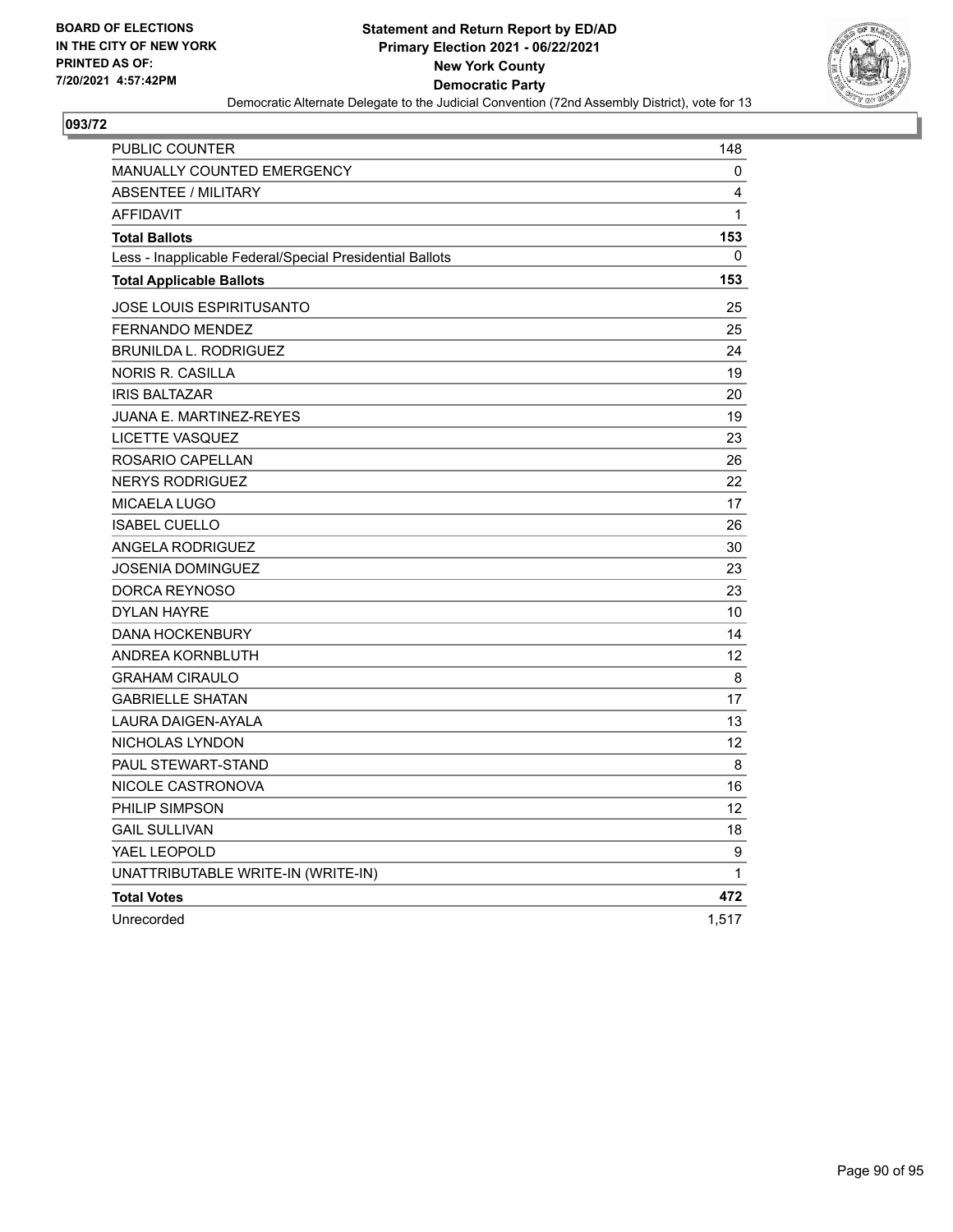

| PUBLIC COUNTER                                           | 120            |
|----------------------------------------------------------|----------------|
| <b>MANUALLY COUNTED EMERGENCY</b>                        | 0              |
| <b>ABSENTEE / MILITARY</b>                               | 11             |
| <b>AFFIDAVIT</b>                                         | $\mathbf{1}$   |
| <b>Total Ballots</b>                                     | 132            |
| Less - Inapplicable Federal/Special Presidential Ballots | 0              |
| <b>Total Applicable Ballots</b>                          | 132            |
| <b>JOSE LOUIS ESPIRITUSANTO</b>                          | 17             |
| FERNANDO MENDEZ                                          | 24             |
| <b>BRUNILDA L. RODRIGUEZ</b>                             | 21             |
| NORIS R. CASILLA                                         | 17             |
| <b>IRIS BALTAZAR</b>                                     | 19             |
| JUANA E. MARTINEZ-REYES                                  | 18             |
| LICETTE VASQUEZ                                          | 22             |
| ROSARIO CAPELLAN                                         | 16             |
| <b>NERYS RODRIGUEZ</b>                                   | 18             |
| <b>MICAELA LUGO</b>                                      | 19             |
| <b>ISABEL CUELLO</b>                                     | 19             |
| ANGELA RODRIGUEZ                                         | 28             |
| <b>JOSENIA DOMINGUEZ</b>                                 | 19             |
| DORCA REYNOSO                                            | 27             |
| <b>DYLAN HAYRE</b>                                       | 6              |
| <b>DANA HOCKENBURY</b>                                   | 8              |
| ANDREA KORNBLUTH                                         | 8              |
| <b>GRAHAM CIRAULO</b>                                    | $\overline{7}$ |
| <b>GABRIELLE SHATAN</b>                                  | $\overline{7}$ |
| LAURA DAIGEN-AYALA                                       | 15             |
| NICHOLAS LYNDON                                          | 6              |
| PAUL STEWART-STAND                                       | 4              |
| NICOLE CASTRONOVA                                        | 13             |
| PHILIP SIMPSON                                           | 8              |
| <b>GAIL SULLIVAN</b>                                     | 3              |
| YAEL LEOPOLD                                             | 9              |
| UNATTRIBUTABLE WRITE-IN (WRITE-IN)                       | $\mathbf{1}$   |
| <b>Total Votes</b>                                       | 379            |
| Unrecorded                                               | 1,337          |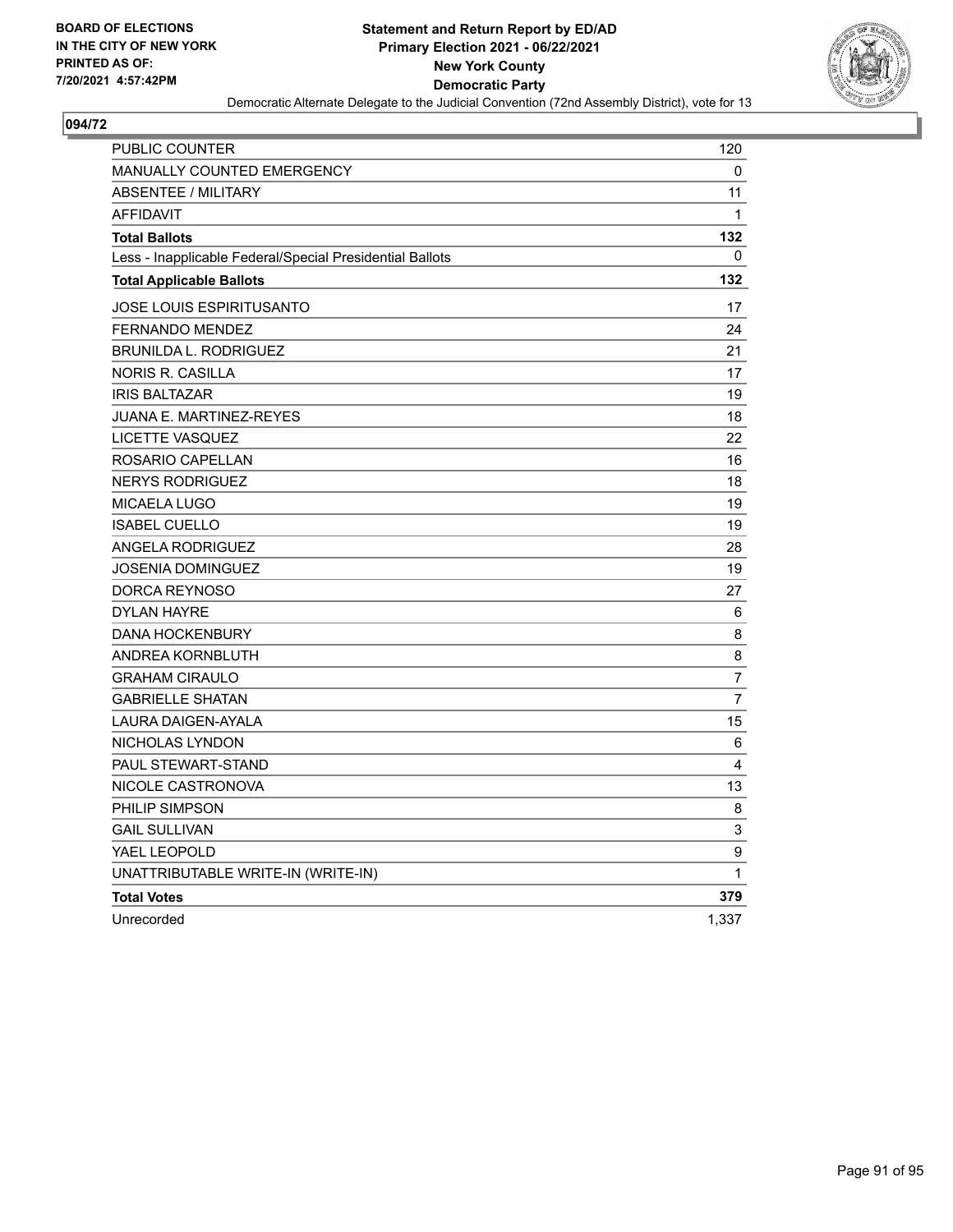

| <b>PUBLIC COUNTER</b>                                    | 96  |
|----------------------------------------------------------|-----|
| <b>MANUALLY COUNTED EMERGENCY</b>                        | 0   |
| <b>ABSENTEE / MILITARY</b>                               | 4   |
| <b>AFFIDAVIT</b>                                         | 1   |
| <b>Total Ballots</b>                                     | 101 |
| Less - Inapplicable Federal/Special Presidential Ballots | 0   |
| <b>Total Applicable Ballots</b>                          | 101 |
| JOSE LOUIS ESPIRITUSANTO                                 | 8   |
| FERNANDO MENDEZ                                          | 13  |
| <b>BRUNILDA L. RODRIGUEZ</b>                             | 13  |
| NORIS R. CASILLA                                         | 6   |
| <b>IRIS BALTAZAR</b>                                     | 10  |
| JUANA E. MARTINEZ-REYES                                  | 5   |
| LICETTE VASQUEZ                                          | 10  |
| ROSARIO CAPELLAN                                         | 14  |
| <b>NERYS RODRIGUEZ</b>                                   | 6   |
| <b>MICAELA LUGO</b>                                      | 8   |
| <b>ISABEL CUELLO</b>                                     | 10  |
| <b>ANGELA RODRIGUEZ</b>                                  | 10  |
| JOSENIA DOMINGUEZ                                        | 9   |
| DORCA REYNOSO                                            | 23  |
| <b>DYLAN HAYRE</b>                                       | 18  |
| <b>DANA HOCKENBURY</b>                                   | 34  |
| ANDREA KORNBLUTH                                         | 22  |
| <b>GRAHAM CIRAULO</b>                                    | 18  |
| <b>GABRIELLE SHATAN</b>                                  | 20  |
| LAURA DAIGEN-AYALA                                       | 24  |
| NICHOLAS LYNDON                                          | 18  |
| PAUL STEWART-STAND                                       | 13  |
| NICOLE CASTRONOVA                                        | 26  |
| PHILIP SIMPSON                                           | 19  |
| <b>GAIL SULLIVAN</b>                                     | 23  |
| YAEL LEOPOLD                                             | 22  |
| UNATTRIBUTABLE WRITE-IN (WRITE-IN)                       | 13  |
| <b>Total Votes</b>                                       | 415 |
| Unrecorded                                               | 898 |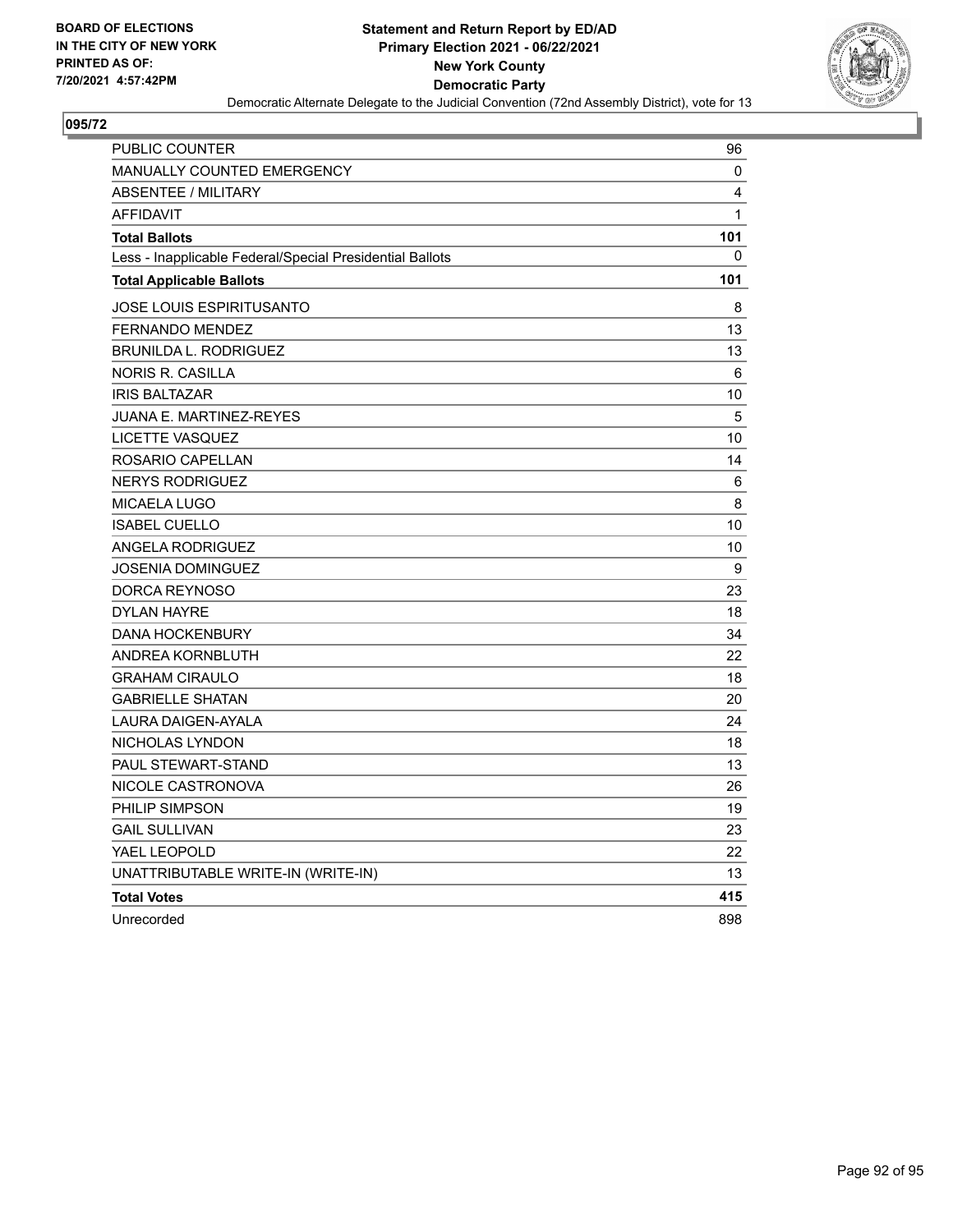

| PUBLIC COUNTER                                           | 92                      |
|----------------------------------------------------------|-------------------------|
| MANUALLY COUNTED EMERGENCY                               | $\mathbf 0$             |
| <b>ABSENTEE / MILITARY</b>                               | 6                       |
| <b>AFFIDAVIT</b>                                         | 0                       |
| <b>Total Ballots</b>                                     | 98                      |
| Less - Inapplicable Federal/Special Presidential Ballots | 0                       |
| <b>Total Applicable Ballots</b>                          | 98                      |
| <b>JOSE LOUIS ESPIRITUSANTO</b>                          | 9                       |
| FERNANDO MENDEZ                                          | 10                      |
| <b>BRUNILDA L. RODRIGUEZ</b>                             | 11                      |
| <b>NORIS R. CASILLA</b>                                  | 6                       |
| <b>IRIS BALTAZAR</b>                                     | 8                       |
| <b>JUANA E. MARTINEZ-REYES</b>                           | 6                       |
| LICETTE VASQUEZ                                          | $\overline{7}$          |
| ROSARIO CAPELLAN                                         | 10                      |
| <b>NERYS RODRIGUEZ</b>                                   | 7                       |
| MICAELA LUGO                                             | 4                       |
| <b>ISABEL CUELLO</b>                                     | $\overline{7}$          |
| <b>ANGELA RODRIGUEZ</b>                                  | 10                      |
| <b>JOSENIA DOMINGUEZ</b>                                 | 3                       |
| DORCA REYNOSO                                            | 6                       |
| <b>DYLAN HAYRE</b>                                       | 6                       |
| <b>DANA HOCKENBURY</b>                                   | 5                       |
| ANDREA KORNBLUTH                                         | $\overline{7}$          |
| <b>GRAHAM CIRAULO</b>                                    | $\mathsf 3$             |
| <b>GABRIELLE SHATAN</b>                                  | 5                       |
| LAURA DAIGEN-AYALA                                       | $\boldsymbol{9}$        |
| NICHOLAS LYNDON                                          | $\overline{2}$          |
| PAUL STEWART-STAND                                       | 3                       |
| NICOLE CASTRONOVA                                        | 5                       |
| PHILIP SIMPSON                                           | 3                       |
| <b>GAIL SULLIVAN</b>                                     | 3                       |
| YAEL LEOPOLD                                             | $\overline{\mathbf{c}}$ |
| SILVIA SMITH (WRITE-IN)                                  | $\mathbf{1}$            |
| UNATTRIBUTABLE WRITE-IN (WRITE-IN)                       | 5                       |
| <b>Total Votes</b>                                       | 163                     |
| Unrecorded                                               | 1,111                   |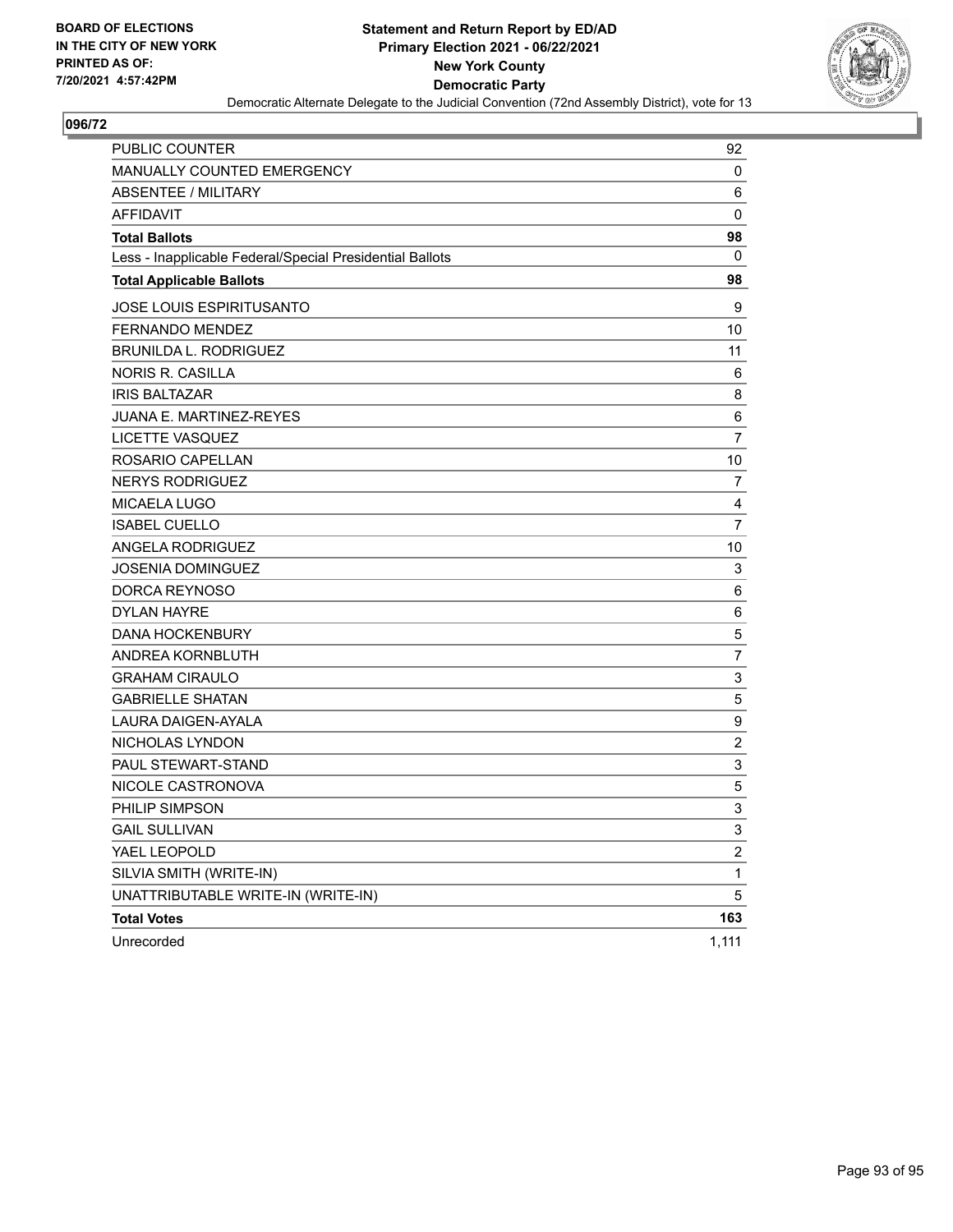

| PUBLIC COUNTER                                           | 64             |
|----------------------------------------------------------|----------------|
| <b>MANUALLY COUNTED EMERGENCY</b>                        | $\mathbf{0}$   |
| <b>ABSENTEE / MILITARY</b>                               | 10             |
| <b>AFFIDAVIT</b>                                         | $\Omega$       |
| <b>Total Ballots</b>                                     | 74             |
| Less - Inapplicable Federal/Special Presidential Ballots | $\mathbf{0}$   |
| <b>Total Applicable Ballots</b>                          | 74             |
| JOSE LOUIS ESPIRITUSANTO                                 | 15             |
| FERNANDO MENDEZ                                          | 16             |
| <b>BRUNILDA L. RODRIGUEZ</b>                             | 13             |
| <b>NORIS R. CASILLA</b>                                  | 12             |
| <b>IRIS BALTAZAR</b>                                     | 15             |
| JUANA E. MARTINEZ-REYES                                  | 13             |
| <b>LICETTE VASQUEZ</b>                                   | 13             |
| ROSARIO CAPELLAN                                         | $\,8\,$        |
| <b>NERYS RODRIGUEZ</b>                                   | 10             |
| <b>MICAELA LUGO</b>                                      | $\,6$          |
| <b>ISABEL CUELLO</b>                                     | 12             |
| <b>ANGELA RODRIGUEZ</b>                                  | 14             |
| <b>JOSENIA DOMINGUEZ</b>                                 | 12             |
| DORCA REYNOSO                                            | 13             |
| <b>DYLAN HAYRE</b>                                       | 4              |
| <b>DANA HOCKENBURY</b>                                   | $\mathbf 5$    |
| <b>ANDREA KORNBLUTH</b>                                  | 3              |
| <b>GRAHAM CIRAULO</b>                                    | $\,6$          |
| <b>GABRIELLE SHATAN</b>                                  | 8              |
| <b>LAURA DAIGEN-AYALA</b>                                | 8              |
| NICHOLAS LYNDON                                          | 3              |
| PAUL STEWART-STAND                                       | 3              |
| NICOLE CASTRONOVA                                        | 5              |
| PHILIP SIMPSON                                           | $\overline{c}$ |
| <b>GAIL SULLIVAN</b>                                     | $\,6$          |
| YAEL LEOPOLD                                             | 3              |
| <b>Total Votes</b>                                       | 228            |
| Unrecorded                                               | 734            |